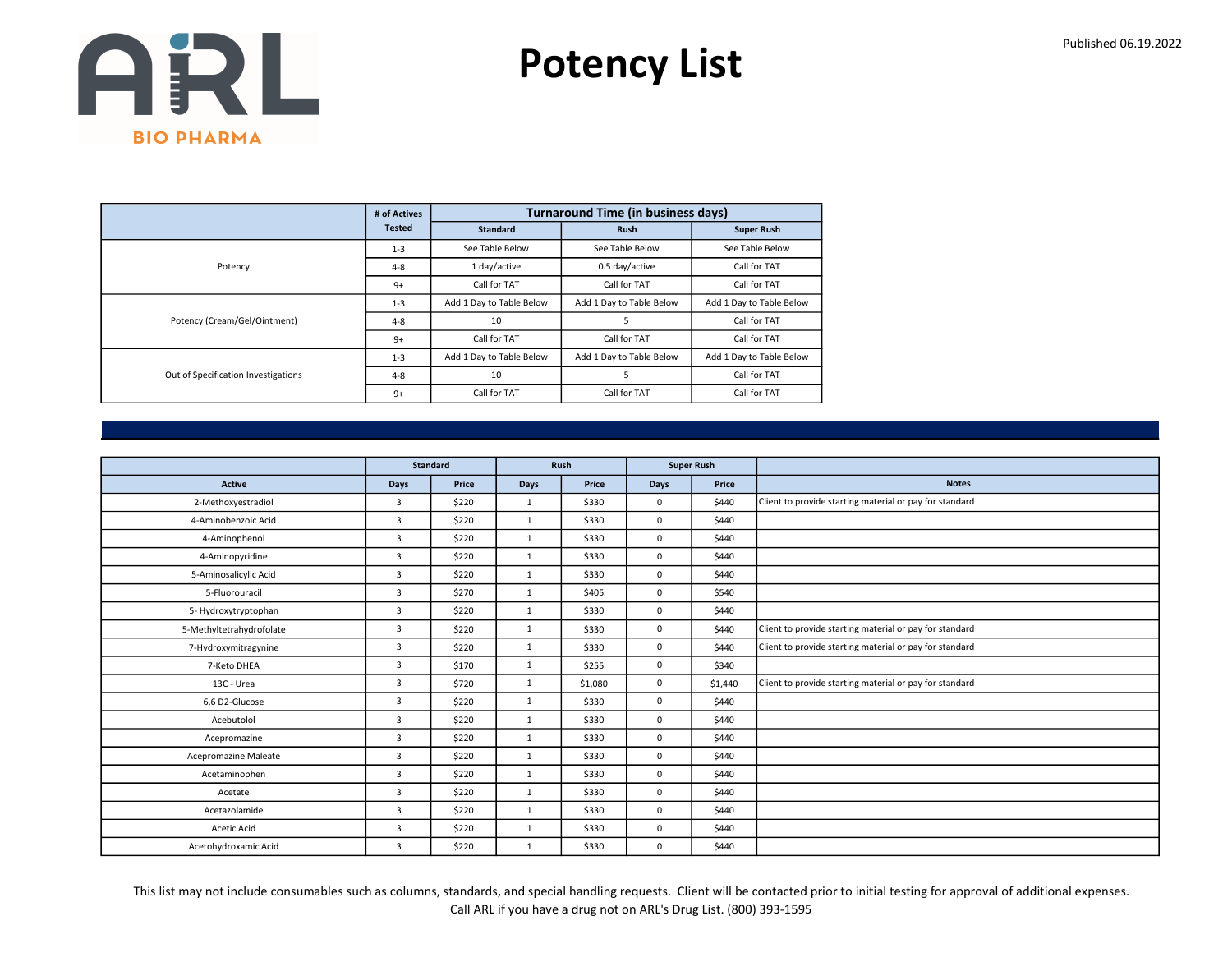Potency List

|                                     | # of Actives  |                          | <b>Turnaround Time (in business days)</b> |                          |
|-------------------------------------|---------------|--------------------------|-------------------------------------------|--------------------------|
|                                     | <b>Tested</b> | <b>Standard</b>          | <b>Rush</b>                               | <b>Super Rush</b>        |
|                                     | $1 - 3$       | See Table Below          | See Table Below                           | See Table Below          |
| Potency                             | $4 - 8$       | 1 day/active             | 0.5 day/active                            | Call for TAT             |
|                                     | $9+$          | Call for TAT             | Call for TAT                              | Call for TAT             |
|                                     | $1 - 3$       | Add 1 Day to Table Below | Add 1 Day to Table Below                  | Add 1 Day to Table Below |
| Potency (Cream/Gel/Ointment)        | $4 - 8$       | 10                       | 5                                         | Call for TAT             |
|                                     | $9+$          | Call for TAT             | Call for TAT                              | Call for TAT             |
|                                     | $1 - 3$       | Add 1 Day to Table Below | Add 1 Day to Table Below                  | Add 1 Day to Table Below |
| Out of Specification Investigations | $4 - 8$       | 10                       | 5                                         | Call for TAT             |
|                                     | $9+$          | Call for TAT             | Call for TAT                              | Call for TAT             |

|                                                | Standard       |       |                | Rush  |             | <b>Super Rush</b> |                                                                        |
|------------------------------------------------|----------------|-------|----------------|-------|-------------|-------------------|------------------------------------------------------------------------|
| Active                                         | Days           | Price | Days           | Price | <b>Days</b> | Price             | <b>Notes</b>                                                           |
| Acetyl Glucosamine                             | 3              | \$220 | $\mathbf{1}$   | \$330 | $\mathbf 0$ | \$440             |                                                                        |
| Acetyl Hexapeptide                             | $\overline{3}$ | \$220 | $\mathbf{1}$   | \$330 | $\mathbf 0$ | \$440             | Client to provide starting material or pay for standard                |
| Acetylcholine Chloride                         | 3              | \$220 | $\mathbf{1}$   | \$330 | $\mathbf 0$ | \$440             | Client to provide starting material or pay for standard                |
| Acetylcysteine                                 | 3              | \$220 | $\mathbf{1}$   | \$330 | $\mathbf 0$ | \$440             |                                                                        |
| Acetyl-D-Glucosamine                           | 3              | \$220 | 1              | \$330 | $\mathbf 0$ | \$440             |                                                                        |
| Acetyl-L-Carnitine                             | 3              | \$220 | $\mathbf{1}$   | \$330 | $\mathbf 0$ | \$440             |                                                                        |
| Acetyl-L-Cysteine                              | $\overline{3}$ | \$220 | $\mathbf{1}$   | \$330 | $\mathbf 0$ | \$440             |                                                                        |
| Acetylsalicylic Acid                           | 3              | \$220 | $\mathbf{1}$   | \$330 | $\mathbf 0$ | \$440             |                                                                        |
| Acid Alcohol                                   | 10             | \$370 | $\overline{7}$ | \$555 | 4           | \$740             |                                                                        |
| Acitretin                                      | $\overline{3}$ | \$220 | $\mathbf{1}$   | \$330 | $\mathbf 0$ | \$440             |                                                                        |
| Actinomycin D                                  | 3              | \$220 | 1              | \$330 | $\mathbf 0$ | \$440             | Client to provide starting material or pay for standard                |
| Acyclovir                                      | 3              | \$220 | 1              | \$330 | $\mathbf 0$ | \$440             | Client to provide starting material or pay for standard                |
| Adapalene                                      | 3              | \$270 | $\mathbf{1}$   | \$405 | $\mathbf 0$ | \$540             | Client to provide starting material or pay for standard                |
| Adenine HCl                                    | $\overline{3}$ | \$220 | $\mathbf{1}$   | \$330 | $\mathbf 0$ | \$440             |                                                                        |
| Adenosine                                      | 3              | \$220 | 1              | \$330 | $\mathbf 0$ | \$440             | Client must indicate if the sample is Adenosine free base or phosphate |
| Adenosine Diphosphate                          | 3              | \$220 | $\mathbf{1}$   | \$330 | $\mathbf 0$ | \$440             |                                                                        |
| Adenosine Monophosphate                        | 3              | \$220 | $\mathbf{1}$   | \$330 | $\mathbf 0$ | \$440             |                                                                        |
| Adenosine Phosphate                            | 3              | \$220 | $\mathbf{1}$   | \$330 | $\mathbf 0$ | \$440             |                                                                        |
| Adenosine-5-Triphosphate Disodium Triphosphate | 3              | \$220 | $\mathbf{1}$   | \$330 | $\mathbf 0$ | \$440             |                                                                        |
| Adenosine Triphosphate                         | 3              | \$220 | $\mathbf{1}$   | \$330 | $\mathbf 0$ | \$440             |                                                                        |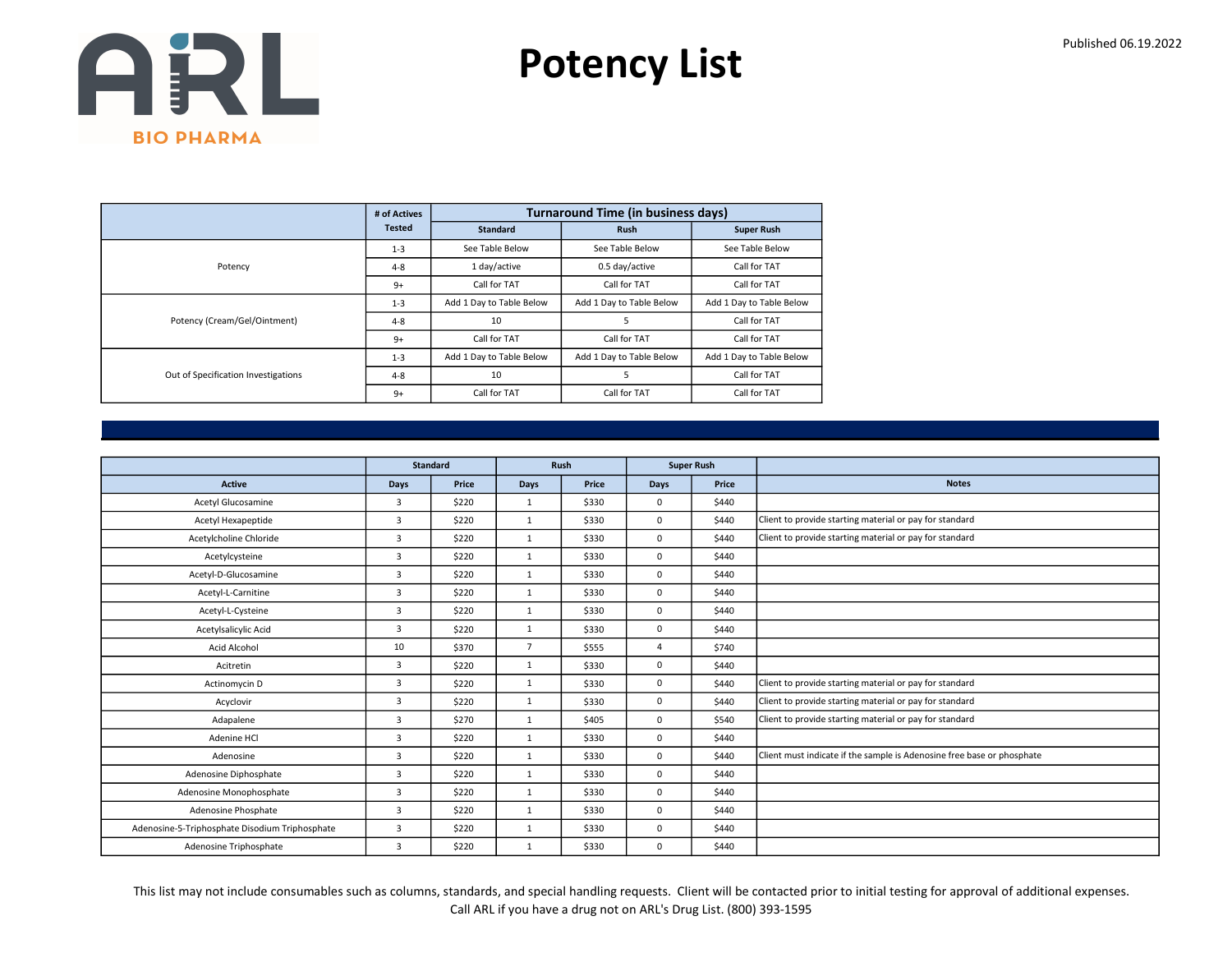Potency List

|                                     | # of Actives  |                          | <b>Turnaround Time (in business days)</b> |                          |
|-------------------------------------|---------------|--------------------------|-------------------------------------------|--------------------------|
|                                     | <b>Tested</b> | <b>Standard</b>          | <b>Rush</b>                               | <b>Super Rush</b>        |
|                                     | $1 - 3$       | See Table Below          | See Table Below                           | See Table Below          |
| Potency                             | $4 - 8$       | 1 day/active             | 0.5 day/active                            | Call for TAT             |
|                                     | $9+$          | Call for TAT             | Call for TAT                              | Call for TAT             |
|                                     | $1 - 3$       | Add 1 Day to Table Below | Add 1 Day to Table Below                  | Add 1 Day to Table Below |
| Potency (Cream/Gel/Ointment)        | $4 - 8$       | 10                       | 5                                         | Call for TAT             |
|                                     | $9+$          | Call for TAT             | Call for TAT                              | Call for TAT             |
|                                     | $1 - 3$       | Add 1 Day to Table Below | Add 1 Day to Table Below                  | Add 1 Day to Table Below |
| Out of Specification Investigations | $4 - 8$       | 10                       | 5                                         | Call for TAT             |
|                                     | $9+$          | Call for TAT             | Call for TAT                              | Call for TAT             |

|                                             |                | <b>Standard</b> |                | <b>Rush</b> |                | <b>Super Rush</b> |                                                                                                             |
|---------------------------------------------|----------------|-----------------|----------------|-------------|----------------|-------------------|-------------------------------------------------------------------------------------------------------------|
| <b>Active</b>                               | Days           | Price           | <b>Days</b>    | Price       | Days           | Price             | <b>Notes</b>                                                                                                |
| Adenosyl                                    | $\overline{3}$ | \$220           | 1              | \$330       | 0              | \$440             | Client to provide starting material or pay for standard                                                     |
| Adenosylcobalamin                           | $\overline{3}$ | \$170           | $\mathbf{1}$   | \$255       | 0              | \$340             |                                                                                                             |
| Adequan                                     | $\overline{3}$ | \$220           | $\mathbf{1}$   | \$330       | 0              | \$440             |                                                                                                             |
| Alanine                                     | 5              | \$370           | 3              | \$555       | $\overline{2}$ | \$740             |                                                                                                             |
| Alanine-Glutamine                           | $\overline{3}$ | \$370           | $\mathbf{1}$   | \$555       | 0              | \$740             |                                                                                                             |
| Albendazole                                 | $\overline{3}$ | \$220           | $\mathbf{1}$   | \$330       | 0              | \$440             |                                                                                                             |
| Albuterol                                   | $\overline{3}$ | \$220           | $\mathbf{1}$   | \$330       | 0              | \$440             |                                                                                                             |
| Albuterol Sulfate                           | $\overline{3}$ | \$220           | $\mathbf{1}$   | \$330       | 0              | \$440             |                                                                                                             |
| Alcohol                                     | 10             | \$370           | $\overline{7}$ | \$555       | $\Delta$       | \$740             |                                                                                                             |
| Aldactazide                                 | See Note       | See Note        | See Note       | See Note    | See Note       | See Note          | Will be tested as 2 separate drugs: Hydrochlorothiazide and Spironolactone (charges will apply for<br>both) |
| Aldosterone                                 | $\overline{3}$ | \$220           | $\mathbf{1}$   | \$330       | 0              | \$440             | Client to provide starting material or pay for standard                                                     |
| Alendronate                                 | 3              | \$220           | $\mathbf{1}$   | \$330       | 0              | \$440             | Client to provide starting material or pay for standard                                                     |
| Alendronate Sodium Trihydrate               | 3              | \$220           | $\mathbf{1}$   | \$330       | 0              | \$440             | Client to provide starting material or pay for standard                                                     |
| Alfentanil HCl                              | 3              | \$220           | $\mathbf{1}$   | \$330       | $\Omega$       | \$440             | Client to provide starting material or pay for standard                                                     |
| Allantoin                                   | 3              | \$220           | $\mathbf{1}$   | \$330       | $\Omega$       | \$440             |                                                                                                             |
| Allithiamine Cream                          | $\overline{3}$ | \$220           | $\mathbf{1}$   | \$330       | 0              | \$440             |                                                                                                             |
| Allopregnanolone                            | 3              | \$220           | $\mathbf{1}$   | \$330       | 0              | \$440             | Client to provide starting material or pay for standard                                                     |
| Allopurinol                                 | 3              | \$220           | $\mathbf{1}$   | \$330       | 0              | \$440             | Client to provide starting material or pay for standard                                                     |
| Alpha-glycerylphosphorylcholine (Alpha-GPC) | $\overline{3}$ | \$520           | $\mathbf{1}$   | \$780       | 0              | \$1,040           | Client to provide starting material or pay for standard                                                     |
| Alpha-Ketoisocaproic Acid                   | 3              | \$220           | $\mathbf{1}$   | \$330       | 0              | \$440             |                                                                                                             |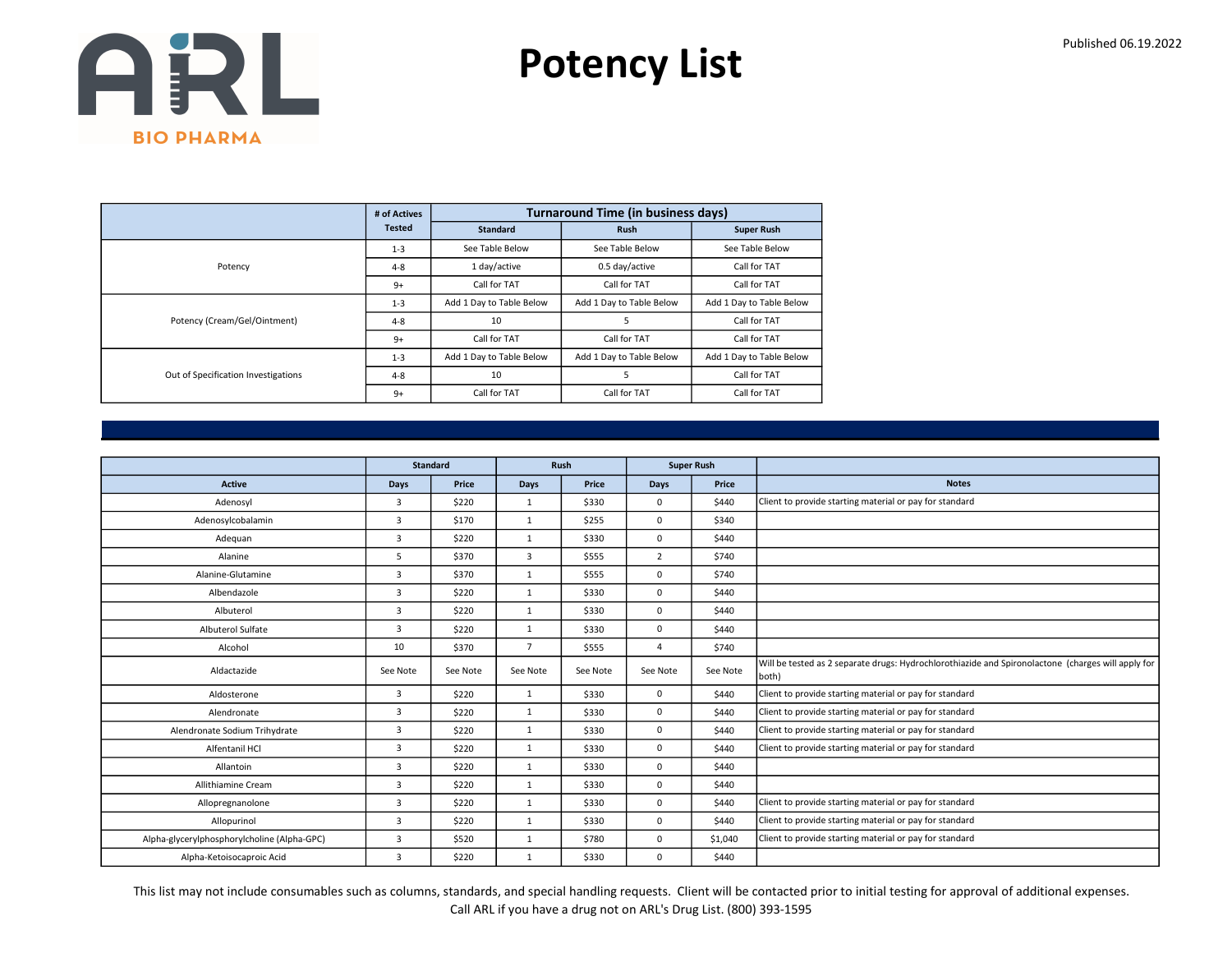Potency List

|                                     | # of Actives  |                          | <b>Turnaround Time (in business days)</b> |                          |
|-------------------------------------|---------------|--------------------------|-------------------------------------------|--------------------------|
|                                     | <b>Tested</b> | <b>Standard</b>          | <b>Rush</b>                               | <b>Super Rush</b>        |
|                                     | $1 - 3$       | See Table Below          | See Table Below                           | See Table Below          |
| Potency                             | $4 - 8$       | 1 day/active             | 0.5 day/active                            | Call for TAT             |
|                                     | $9+$          | Call for TAT             | Call for TAT                              | Call for TAT             |
|                                     | $1 - 3$       | Add 1 Day to Table Below | Add 1 Day to Table Below                  | Add 1 Day to Table Below |
| Potency (Cream/Gel/Ointment)        | $4 - 8$       | 10                       | 5                                         | Call for TAT             |
|                                     | $9+$          | Call for TAT             | Call for TAT                              | Call for TAT             |
|                                     | $1 - 3$       | Add 1 Day to Table Below | Add 1 Day to Table Below                  | Add 1 Day to Table Below |
| Out of Specification Investigations | $4 - 8$       | 10                       | 5                                         | Call for TAT             |
|                                     | $9+$          | Call for TAT             | Call for TAT                              | Call for TAT             |

|                           | <b>Standard</b> |       |                | Rush  | <b>Super Rush</b> |       |                                                                                           |
|---------------------------|-----------------|-------|----------------|-------|-------------------|-------|-------------------------------------------------------------------------------------------|
| Active                    | Days            | Price | Days           | Price | <b>Days</b>       | Price | <b>Notes</b>                                                                              |
| Alpha Lipoic Acid         | $\overline{3}$  | \$220 | $\mathbf{1}$   | \$330 | $\mathbf 0$       | \$440 |                                                                                           |
| Alpha Thymosin Acetate    | $\overline{3}$  | \$220 | $\mathbf{1}$   | \$330 | $\mathbf 0$       | \$440 |                                                                                           |
| Alprazolam                | 3               | \$220 | $\mathbf{1}$   | \$330 | $\mathbf 0$       | \$440 | Client to provide starting material or pay for standard                                   |
| Alprostadil               | $\overline{3}$  | \$170 | $\mathbf{1}$   | \$255 | $\mathbf 0$       | \$340 | Cannot test concentrations less than 5 mcg/mL. Cannot Super Rush                          |
| Altrenogest               | $\overline{3}$  | \$220 | 1              | \$330 | $\mathbf 0$       | \$440 |                                                                                           |
| Alum                      | 3               | \$220 | 1              | \$330 | $\mathbf 0$       | \$440 | Client must indicate the specific type of alum (e.g. potassium alum, ammonium alum, etc.) |
| Aluminium Chlorohydrate   | 3               | \$220 | $\mathbf{1}$   | \$330 | $\mathbf 0$       | \$440 |                                                                                           |
| Aluminum                  | 10              | \$220 | $\overline{7}$ | \$330 | $\overline{4}$    | \$440 | Cannot test less than 0.5 ug/mL                                                           |
| Amantadine HCl            | 10              | \$370 | $\overline{7}$ | \$555 | $\overline{4}$    | \$740 |                                                                                           |
| Ambroxol HCl              | 3               | \$220 | $\mathbf{1}$   | \$330 | $\mathbf 0$       | \$440 | Client to provide starting material or pay for standard                                   |
| Amifostine                | 3               | \$270 | $\mathbf{1}$   | \$405 | $\mathbf 0$       | \$540 |                                                                                           |
| Amikacin                  | $\overline{3}$  | \$270 | 1              | \$405 | $\mathbf 0$       | \$540 |                                                                                           |
| Amikacin Sulfate          | 3               | \$270 | $\mathbf{1}$   | \$405 | $\mathbf 0$       | \$540 |                                                                                           |
| Amiloride HCl Dihydrate   | 3               | \$220 | $\mathbf{1}$   | \$330 | $\mathbf 0$       | \$440 |                                                                                           |
| Aminobenzoate Potassium   | $\overline{3}$  | \$220 | 1              | \$330 | $\mathbf 0$       | \$440 |                                                                                           |
| Aminobutyric Acid         | $\overline{3}$  | \$220 | $\mathbf{1}$   | \$330 | $\mathbf 0$       | \$440 |                                                                                           |
| Aminocaproic Acid         | $\overline{3}$  | \$220 | $\mathbf{1}$   | \$330 | $\mathbf 0$       | \$440 |                                                                                           |
| Aminohippuric Acid Sodium | $\overline{3}$  | \$220 | $\mathbf{1}$   | \$330 | $\mathbf 0$       | \$440 |                                                                                           |
| Aminolevulinic Acid       | $\overline{3}$  | \$220 | $\mathbf{1}$   | \$330 | $\mathbf 0$       | \$440 |                                                                                           |
| Aminolevulinic Acid HCl   | $\overline{3}$  | \$220 | $\mathbf{1}$   | \$330 | $\mathbf 0$       | \$440 |                                                                                           |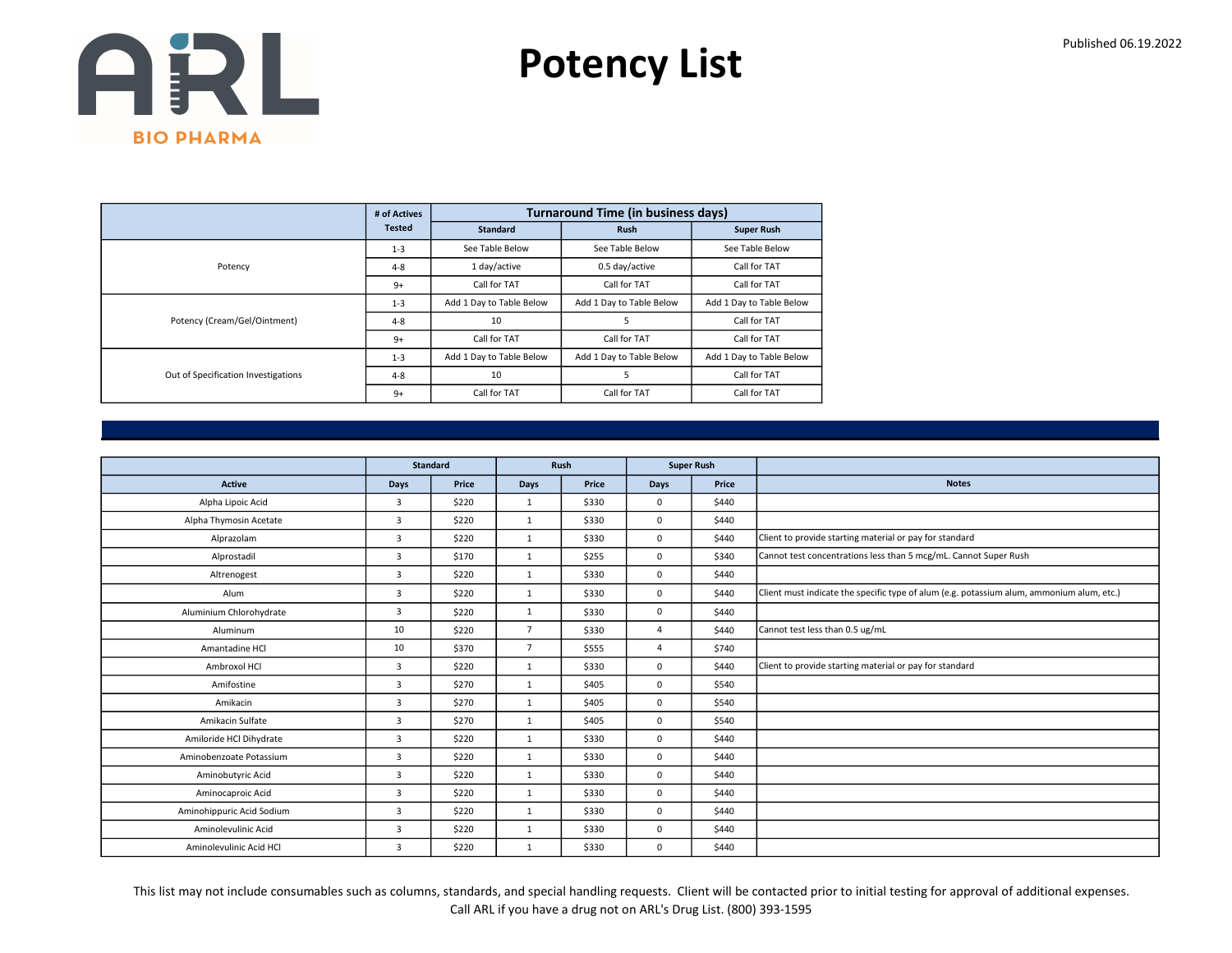Potency List

|                                     | # of Actives  |                          | <b>Turnaround Time (in business days)</b> |                          |
|-------------------------------------|---------------|--------------------------|-------------------------------------------|--------------------------|
|                                     | <b>Tested</b> | <b>Standard</b>          | <b>Rush</b>                               | <b>Super Rush</b>        |
|                                     | $1 - 3$       | See Table Below          | See Table Below                           | See Table Below          |
| Potency                             | $4 - 8$       | 1 day/active             | 0.5 day/active                            | Call for TAT             |
|                                     | $9+$          | Call for TAT             | Call for TAT                              | Call for TAT             |
|                                     | $1 - 3$       | Add 1 Day to Table Below | Add 1 Day to Table Below                  | Add 1 Day to Table Below |
| Potency (Cream/Gel/Ointment)        | $4 - 8$       | 10                       | 5                                         | Call for TAT             |
|                                     | $9+$          | Call for TAT             | Call for TAT                              | Call for TAT             |
|                                     | $1 - 3$       | Add 1 Day to Table Below | Add 1 Day to Table Below                  | Add 1 Day to Table Below |
| Out of Specification Investigations | $4 - 8$       | 10                       | 5                                         | Call for TAT             |
|                                     | $9+$          | Call for TAT             | Call for TAT                              | Call for TAT             |

|                                                    |                | <b>Standard</b> |                | Rush  |          | <b>Super Rush</b> |                                                         |
|----------------------------------------------------|----------------|-----------------|----------------|-------|----------|-------------------|---------------------------------------------------------|
|                                                    |                |                 |                |       |          |                   | <b>Notes</b>                                            |
| <b>Active</b>                                      | Days           | Price           | <b>Days</b>    | Price | Days     | Price             |                                                         |
| Aminopentamide Sulfate                             | $\overline{3}$ | \$220           | $\mathbf{1}$   | \$330 | 0        | \$440             | Client to provide starting material or pay for standard |
| Aminophylline                                      | $\overline{3}$ | \$220           | $\mathbf{1}$   | \$330 | 0        | \$440             |                                                         |
| Aminophylline Injection (equlivalent Thoephylline) | $\overline{3}$ | \$220           | $\mathbf{1}$   | \$330 | 0        | \$440             |                                                         |
| Aminopyridine                                      | $\overline{3}$ | \$220           | $\mathbf{1}$   | \$330 | $\Omega$ | \$440             |                                                         |
| Amiodarone                                         | $\overline{3}$ | \$220           | 1              | \$330 | 0        | \$440             |                                                         |
| Amiodarone HCl                                     | 3              | \$220           | $\mathbf{1}$   | \$330 | 0        | \$440             |                                                         |
| Amitraz                                            | $\overline{3}$ | \$220           | $\mathbf{1}$   | \$330 | 0        | \$440             | Client to provide starting material or pay for standard |
| Amitriptyline                                      | 3              | \$220           | $\mathbf{1}$   | \$330 | 0        | \$440             |                                                         |
| Amitriptyline HCl                                  | $\overline{3}$ | \$220           | $\mathbf{1}$   | \$330 | 0        | \$440             |                                                         |
| Amlexanox                                          | $\overline{3}$ | \$220           | $\mathbf{1}$   | \$330 | 0        | \$440             | Client to provide starting material or pay for standard |
| Amlodipine                                         | $\overline{3}$ | \$220           | $\mathbf{1}$   | \$330 | 0        | \$440             |                                                         |
| Amlodipine Besylate                                | 3              | \$220           | $\mathbf{1}$   | \$330 | 0        | \$440             |                                                         |
| Ammonium Alum                                      | $\overline{3}$ | \$220           | $\mathbf{1}$   | \$330 | 0        | \$440             |                                                         |
| Ammonium Aluminum Sulfate                          | 3              | \$220           | $\mathbf{1}$   | \$330 | 0        | \$440             |                                                         |
| Ammonium Aluminum Sulfate Dodecahydrate            | $\overline{3}$ | \$220           | $\mathbf{1}$   | \$330 | 0        | \$440             |                                                         |
| Ammonium Chloride                                  | 10             | \$370           | $\overline{7}$ | \$555 | $\Delta$ | \$740             |                                                         |
| Ammonium Glycyrrhizinate                           | 3              | \$220           | $\mathbf{1}$   | \$330 | $\Omega$ | \$440             | Client to provide starting material or pay for standard |
| Ammonium Molybdate                                 | 3              | \$220           | 1              | \$330 | 0        | \$440             |                                                         |
| Ammonium Sulfate                                   | $\overline{3}$ | \$220           | $\mathbf{1}$   | \$330 | 0        | \$440             |                                                         |
| Ammonium Tetrathiomolybdate                        | 10             | \$220           | $\overline{7}$ | \$330 | $\Delta$ | \$440             |                                                         |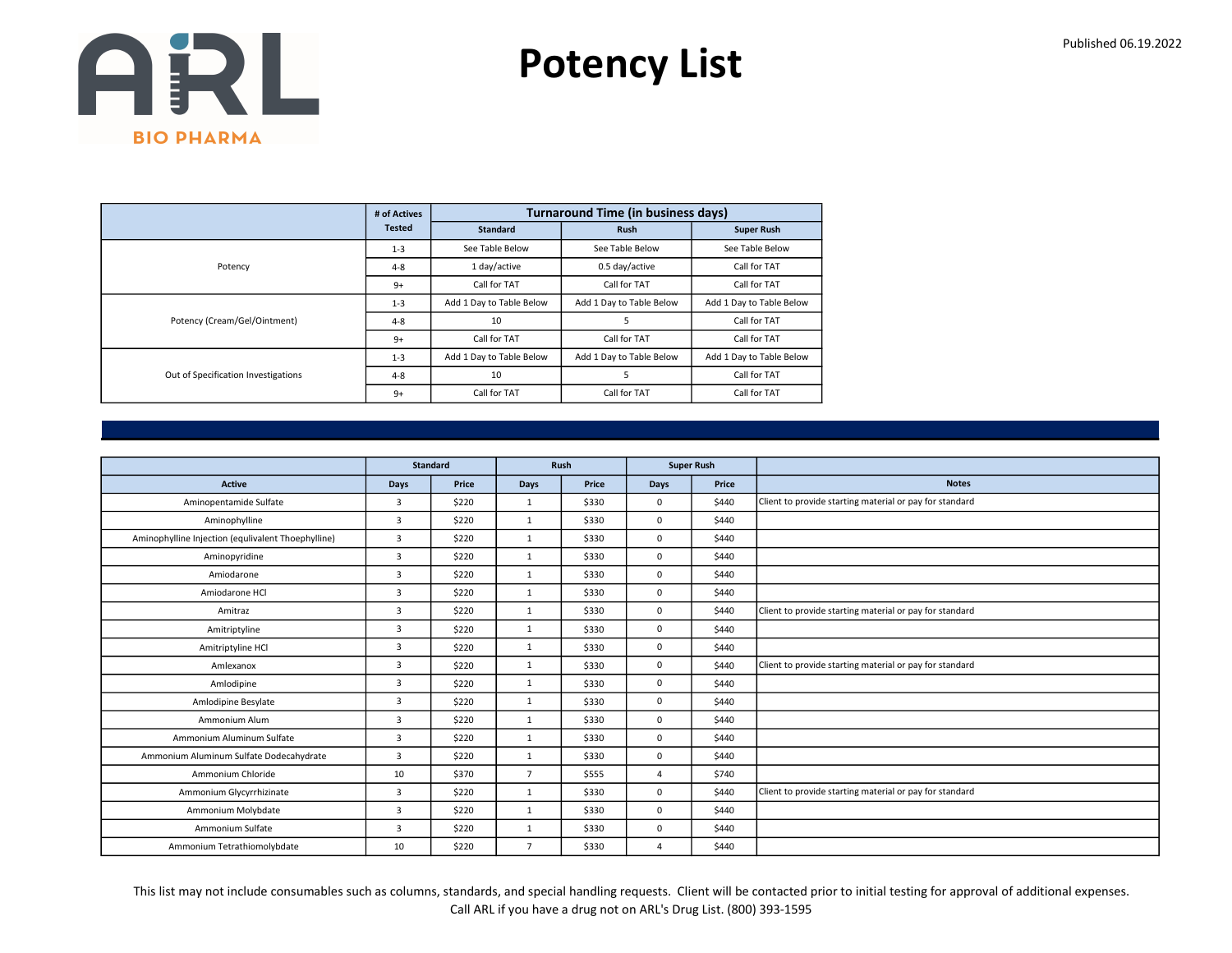Potency List

|                                     | # of Actives  |                          | <b>Turnaround Time (in business days)</b> |                          |
|-------------------------------------|---------------|--------------------------|-------------------------------------------|--------------------------|
|                                     | <b>Tested</b> | <b>Standard</b>          | <b>Rush</b>                               | <b>Super Rush</b>        |
|                                     | $1 - 3$       | See Table Below          | See Table Below                           | See Table Below          |
| Potency                             | $4 - 8$       | 1 day/active             | 0.5 day/active                            | Call for TAT             |
|                                     | $9+$          | Call for TAT             | Call for TAT                              | Call for TAT             |
|                                     | $1 - 3$       | Add 1 Day to Table Below | Add 1 Day to Table Below                  | Add 1 Day to Table Below |
| Potency (Cream/Gel/Ointment)        | $4 - 8$       | 10                       | 5                                         | Call for TAT             |
|                                     | $9+$          | Call for TAT             | Call for TAT                              | Call for TAT             |
|                                     | $1 - 3$       | Add 1 Day to Table Below | Add 1 Day to Table Below                  | Add 1 Day to Table Below |
| Out of Specification Investigations | $4 - 8$       | 10                       | 5                                         | Call for TAT             |
|                                     | $9+$          | Call for TAT             | Call for TAT                              | Call for TAT             |

|                        |                | Standard |                | Rush  | <b>Super Rush</b> |       |                                                         |
|------------------------|----------------|----------|----------------|-------|-------------------|-------|---------------------------------------------------------|
| Active                 | Days           | Price    | Days           | Price | <b>Days</b>       | Price | <b>Notes</b>                                            |
| Amodiaquine HCl        | 3              | \$220    | $\mathbf{1}$   | \$330 | $\mathbf 0$       | \$440 |                                                         |
| Amoxicillin            | $\overline{3}$ | \$220    | $\mathbf{1}$   | \$330 | $\mathbf 0$       | \$440 |                                                         |
| Amoxicillin Trihydrate | 3              | \$220    | $\mathbf{1}$   | \$330 | $\mathbf 0$       | \$440 |                                                         |
| Amphetamine            | 10             | \$270    | $\overline{7}$ | \$405 | $\Delta$          | \$540 |                                                         |
| Amphetamine Sulfate    | 10             | \$270    | $\overline{7}$ | \$405 | $\overline{4}$    | \$540 |                                                         |
| Ampho-B                | 3              | \$220    | $\mathbf{1}$   | \$330 | $\mathbf 0$       | \$440 |                                                         |
| Amphotericin B         | $\overline{3}$ | \$220    | $\mathbf{1}$   | \$330 | $\mathbf 0$       | \$440 |                                                         |
| Ampicillin             | 3              | \$220    | $\mathbf{1}$   | \$330 | $\mathbf 0$       | \$440 |                                                         |
| Anastrozole            | 3              | \$170    | $\mathbf{1}$   | \$255 | $\mathbf 0$       | \$340 |                                                         |
| Androstenedione        | $\overline{3}$ | \$220    | 1              | \$330 | $\mathbf 0$       | \$440 |                                                         |
| Angiotensin 1-7        | 3              | \$220    | $\mathbf{1}$   | \$330 | $\mathbf 0$       | \$440 | Client to provide starting material or pay for standard |
| Anidulafungin          | $\overline{3}$ | \$220    | 1              | \$330 | $\mathbf 0$       | \$440 | Client to provide starting material or pay for standard |
| AOD-9604 Acetate       | 3              | \$220    | $\mathbf{1}$   | \$330 | $\mathbf 0$       | \$440 | Client to provide starting material or pay for standard |
| Apomorphine            | $\overline{3}$ | \$220    | $\mathbf{1}$   | \$330 | $\mathbf 0$       | \$440 |                                                         |
| Apomorphine HCl        | 3              | \$220    | 1              | \$330 | $\mathbf 0$       | \$440 |                                                         |
| Apremilast             | 3              | \$220    | $\mathbf{1}$   | \$330 | $\mathbf 0$       | \$440 | Client to provide starting material or pay for standard |
| Aprepitant             | $\overline{3}$ | \$220    | $\mathbf{1}$   | \$330 | $\mathbf 0$       | \$440 |                                                         |
| Argatroban             | 3              | \$220    | $\mathbf{1}$   | \$330 | $\mathbf 0$       | \$440 |                                                         |
| Arginine               | 3              | \$170    | $\mathbf{1}$   | \$255 | $\mathbf 0$       | \$340 |                                                         |
| Arginine HCl           | 3              | \$170    | $\mathbf{1}$   | \$255 | $\mathbf 0$       | \$340 |                                                         |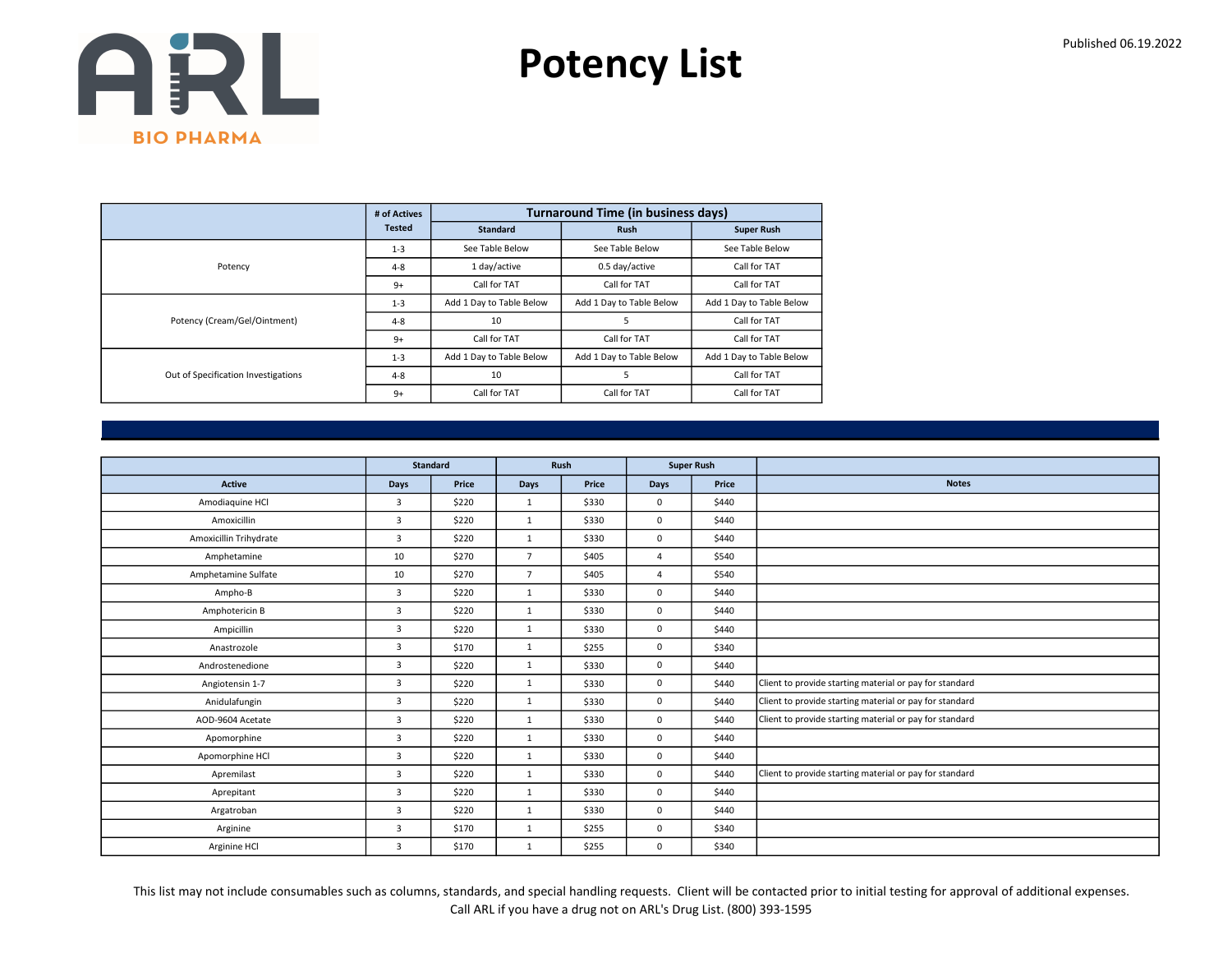Potency List

|                                     | # of Actives  |                          | <b>Turnaround Time (in business days)</b> |                          |
|-------------------------------------|---------------|--------------------------|-------------------------------------------|--------------------------|
|                                     | <b>Tested</b> | <b>Standard</b>          | <b>Rush</b>                               | <b>Super Rush</b>        |
|                                     | $1 - 3$       | See Table Below          | See Table Below                           | See Table Below          |
| Potency                             | $4 - 8$       | 1 day/active             | 0.5 day/active                            | Call for TAT             |
|                                     | $9+$          | Call for TAT             | Call for TAT                              | Call for TAT             |
|                                     | $1 - 3$       | Add 1 Day to Table Below | Add 1 Day to Table Below                  | Add 1 Day to Table Below |
| Potency (Cream/Gel/Ointment)        | $4 - 8$       | 10                       | 5                                         | Call for TAT             |
|                                     | $9+$          | Call for TAT             | Call for TAT                              | Call for TAT             |
|                                     | $1 - 3$       | Add 1 Day to Table Below | Add 1 Day to Table Below                  | Add 1 Day to Table Below |
| Out of Specification Investigations | $4 - 8$       | 10                       | 5                                         | Call for TAT             |
|                                     | $9+$          | Call for TAT             | Call for TAT                              | Call for TAT             |

|                             |                | <b>Standard</b> |                | Rush  |                | <b>Super Rush</b> |                                                                                                  |
|-----------------------------|----------------|-----------------|----------------|-------|----------------|-------------------|--------------------------------------------------------------------------------------------------|
| <b>Active</b>               | <b>Days</b>    | Price           | <b>Days</b>    | Price | Days           | Price             | <b>Notes</b>                                                                                     |
| Arimidex                    | 3              | \$270           | 1              | \$405 | 0              | \$540             |                                                                                                  |
| Aripiprazole                | 3              | \$220           | $\mathbf{1}$   | \$330 | 0              | \$440             | Client to provide starting material or pay for standard                                          |
| Arsenic                     | 10             | \$220           | $\overline{7}$ | \$330 | $\overline{4}$ | \$440             | Cannot test less than 0.5 ug/mL.                                                                 |
| Ascorbic Acid               | 3              | \$170           | $\mathbf{1}$   | \$255 | 0              | \$340             |                                                                                                  |
| Ascorbyl Palmitate          | 3              | \$220           | $\mathbf{1}$   | \$330 | 0              | \$440             |                                                                                                  |
| Asparaginase                | 5              | \$520           | 3              | \$780 | $\overline{2}$ | \$1,040           | Client to provide starting material or pay for standard                                          |
| Aspartic Acid               | 5              | \$370           | 3              | \$555 | $\overline{2}$ | \$740             |                                                                                                  |
| Aspartic Acid Sodium        | 5              | \$370           | 3              | \$555 | $\overline{2}$ | \$740             | If both ions are to be tested indicate this on the submission form (charges will apply for both) |
| Aspirin                     | 3              | \$220           | $\mathbf{1}$   | \$330 | 0              | \$440             |                                                                                                  |
| Atazanivir                  | 3              | \$220           | $\mathbf{1}$   | \$330 | 0              | \$440             |                                                                                                  |
| Atenolol                    | 3              | \$220           | $\mathbf{1}$   | \$330 | 0              | \$440             |                                                                                                  |
| Atenolol Cream              | 3              | \$220           | $\mathbf{1}$   | \$330 | 0              | \$440             |                                                                                                  |
| Atipamezole                 | 3              | \$220           | $\mathbf{1}$   | \$330 | 0              | \$440             | Client to provide starting material or pay for standard                                          |
| Atipamezole HCl             | $\overline{3}$ | \$220           | 1              | \$330 | 0              | \$440             | Client to provide starting material or pay for standard                                          |
| Atomoxetine                 | 3              | \$220           | $\mathbf{1}$   | \$330 | 0              | \$440             | Client to provide starting material or pay for standard                                          |
| Atomoxetine HCl             | $\overline{3}$ | \$220           | $\mathbf{1}$   | \$330 | 0              | \$440             | Client to provide starting material or pay for standard                                          |
| Atorvastatin                | $\overline{3}$ | \$220           | $\mathbf{1}$   | \$330 | 0              | \$440             | Client to provide starting material or pay for standard                                          |
| <b>Atorvastatin Calcium</b> | 3              | \$220           | $\mathbf{1}$   | \$330 | 0              | \$440             |                                                                                                  |
| Atovaguone                  | $\overline{3}$ | \$220           | $\mathbf{1}$   | \$330 | 0              | \$440             | Client to provide starting material or pay for standard                                          |
| Atropine                    | 3              | \$170           | $\mathbf{1}$   | \$255 | 0              | \$340             | Cannot test if the sample contains Hyoscyamine (isomer)                                          |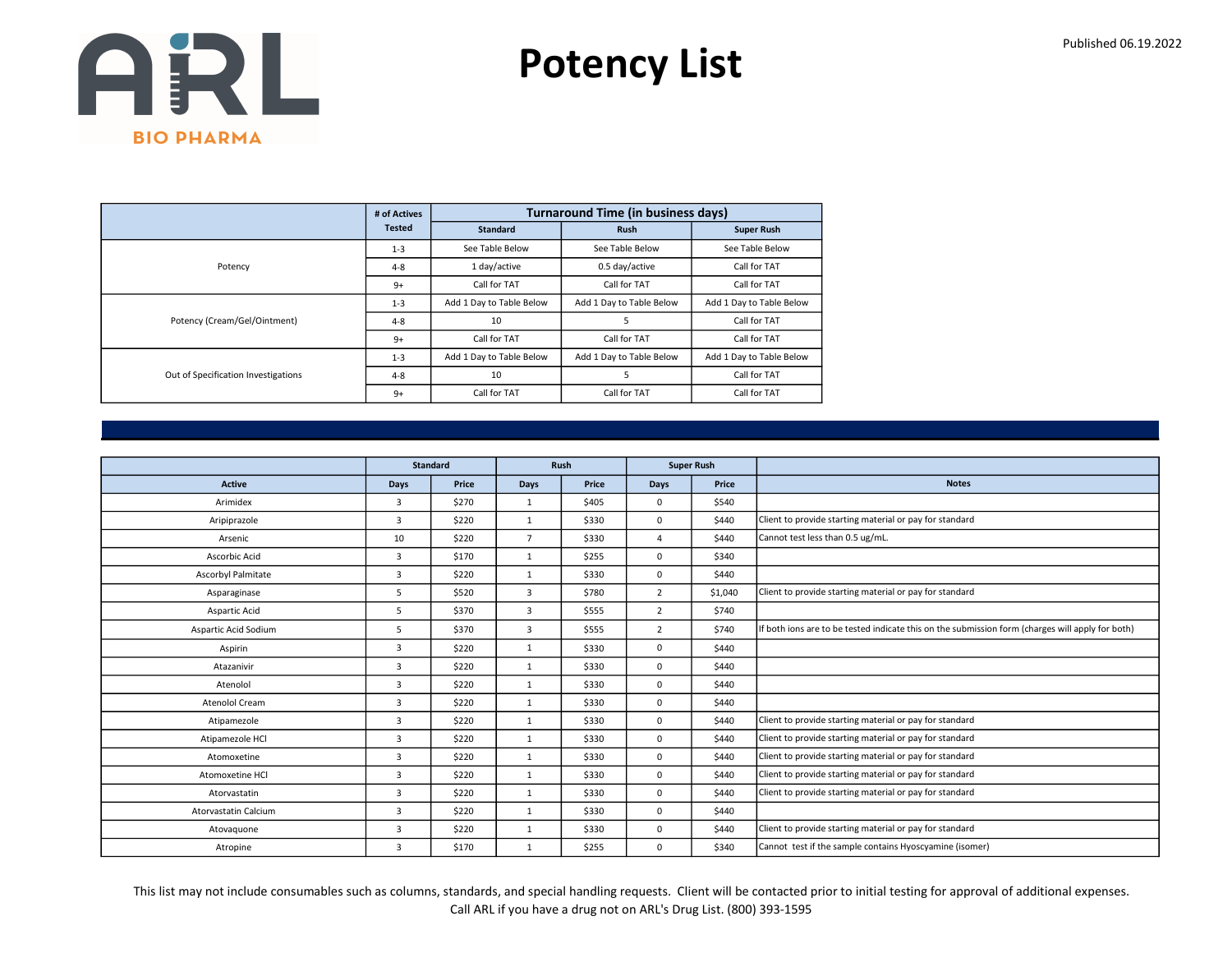Potency List

|                                     | # of Actives  |                          | <b>Turnaround Time (in business days)</b> |                          |
|-------------------------------------|---------------|--------------------------|-------------------------------------------|--------------------------|
|                                     | <b>Tested</b> | <b>Standard</b>          | <b>Rush</b>                               | <b>Super Rush</b>        |
|                                     | $1 - 3$       | See Table Below          | See Table Below                           | See Table Below          |
| Potency                             | $4 - 8$       | 1 day/active             | 0.5 day/active                            | Call for TAT             |
|                                     | $9+$          | Call for TAT             | Call for TAT                              | Call for TAT             |
|                                     | $1 - 3$       | Add 1 Day to Table Below | Add 1 Day to Table Below                  | Add 1 Day to Table Below |
| Potency (Cream/Gel/Ointment)        | $4 - 8$       | 10                       | 5                                         | Call for TAT             |
|                                     | $9+$          | Call for TAT             | Call for TAT                              | Call for TAT             |
|                                     | $1 - 3$       | Add 1 Day to Table Below | Add 1 Day to Table Below                  | Add 1 Day to Table Below |
| Out of Specification Investigations | $4 - 8$       | 10                       | 5                                         | Call for TAT             |
|                                     | $9+$          | Call for TAT             | Call for TAT                              | Call for TAT             |

|                                   |                | <b>Standard</b> |                | <b>Rush</b> |                | <b>Super Rush</b> |                                                                                                                                      |
|-----------------------------------|----------------|-----------------|----------------|-------------|----------------|-------------------|--------------------------------------------------------------------------------------------------------------------------------------|
| <b>Active</b>                     | Days           | Price           | Days           | Price       | Days           | Price             | <b>Notes</b>                                                                                                                         |
| Atropine Sulfate                  | 3              | \$170           | $\mathbf{1}$   | \$255       | $\mathbf 0$    | \$340             | Cannot test if the sample contains Hyoscyamine (isomer)                                                                              |
| Avanafil                          | 3              | \$220           | $\mathbf{1}$   | \$330       | $\mathbf 0$    | \$440             | Client to provide starting material or pay for standard                                                                              |
| Avastin                           | 3              | \$370           | $\mathbf{1}$   | \$555       | $\mathbf 0$    | \$740             | Client to provide starting material or pay for standard. Requires a minimum of 0.1 mL of starting<br>material and 0.15 mL of sample. |
| Azactama                          | 3              | \$220           | 1              | \$330       | $\mathbf 0$    | \$440             |                                                                                                                                      |
| Azaperone Tartrate                | 3              | \$220           | 1              | \$330       | $\mathbf 0$    | \$440             | Client to provide starting material or pay for standard                                                                              |
| Azaperone                         | 3              | \$220           | $\mathbf{1}$   | \$330       | $\mathbf 0$    | \$440             | Client to provide starting material or pay for standard                                                                              |
| Azathioprine                      | $\overline{3}$ | \$220           | $\mathbf{1}$   | \$330       | $\mathbf 0$    | \$440             | Client to provide starting material or pay for standard                                                                              |
| Azelaic Acid                      | 5              | \$270           | $\overline{3}$ | \$405       | $\overline{2}$ | \$540             | Client to provide starting material or pay for standard                                                                              |
| Azelastine                        | 3              | \$220           | $\mathbf{1}$   | \$330       | $\mathbf 0$    | \$440             |                                                                                                                                      |
| Azelastine HCl                    | 3              | \$220           | $\mathbf{1}$   | \$330       | $\mathbf 0$    | \$440             |                                                                                                                                      |
| Azithromycin                      | 3              | \$220           | $\mathbf{1}$   | \$330       | $\mathbf 0$    | \$440             |                                                                                                                                      |
| Aztreonam                         | 3              | \$220           | $\mathbf{1}$   | \$330       | $\mathbf 0$    | \$440             | Client to provide starting material or pay for standard                                                                              |
| Bacitracin                        | 3              | \$220           | $\mathbf{1}$   | \$330       | $\mathbf 0$    | \$440             | Client to provide starting material or pay for standard                                                                              |
| Bacitracin Methylene Disalicylate | 3              | \$220           | $\mathbf{1}$   | \$330       | $\mathbf 0$    | \$440             | Client to provide starting material or pay for standard                                                                              |
| Baclofen                          | $\overline{3}$ | \$170           | $\mathbf{1}$   | \$255       | $\mathbf 0$    | \$340             |                                                                                                                                      |
| Balzalazide                       | $\overline{3}$ | \$220           | $\mathbf{1}$   | \$330       | $\mathbf 0$    | \$440             |                                                                                                                                      |
| Barium Chloride                   | 3              | \$220           | $\mathbf{1}$   | \$330       | $\mathbf 0$    | \$440             | If both ions are to be tested indicate this on the submission form (charges will apply for both)                                     |
| Beclomethasone                    | $\overline{3}$ | \$220           | $\mathbf{1}$   | \$330       | $\mathbf 0$    | \$440             |                                                                                                                                      |
| Beclomethasone Dipropionate       | 3              | \$220           | $\mathbf{1}$   | \$330       | $\mathbf 0$    | \$440             |                                                                                                                                      |
| Benazepril HCl                    | 3              | \$220           | $\mathbf{1}$   | \$330       | $\mathbf 0$    | \$440             |                                                                                                                                      |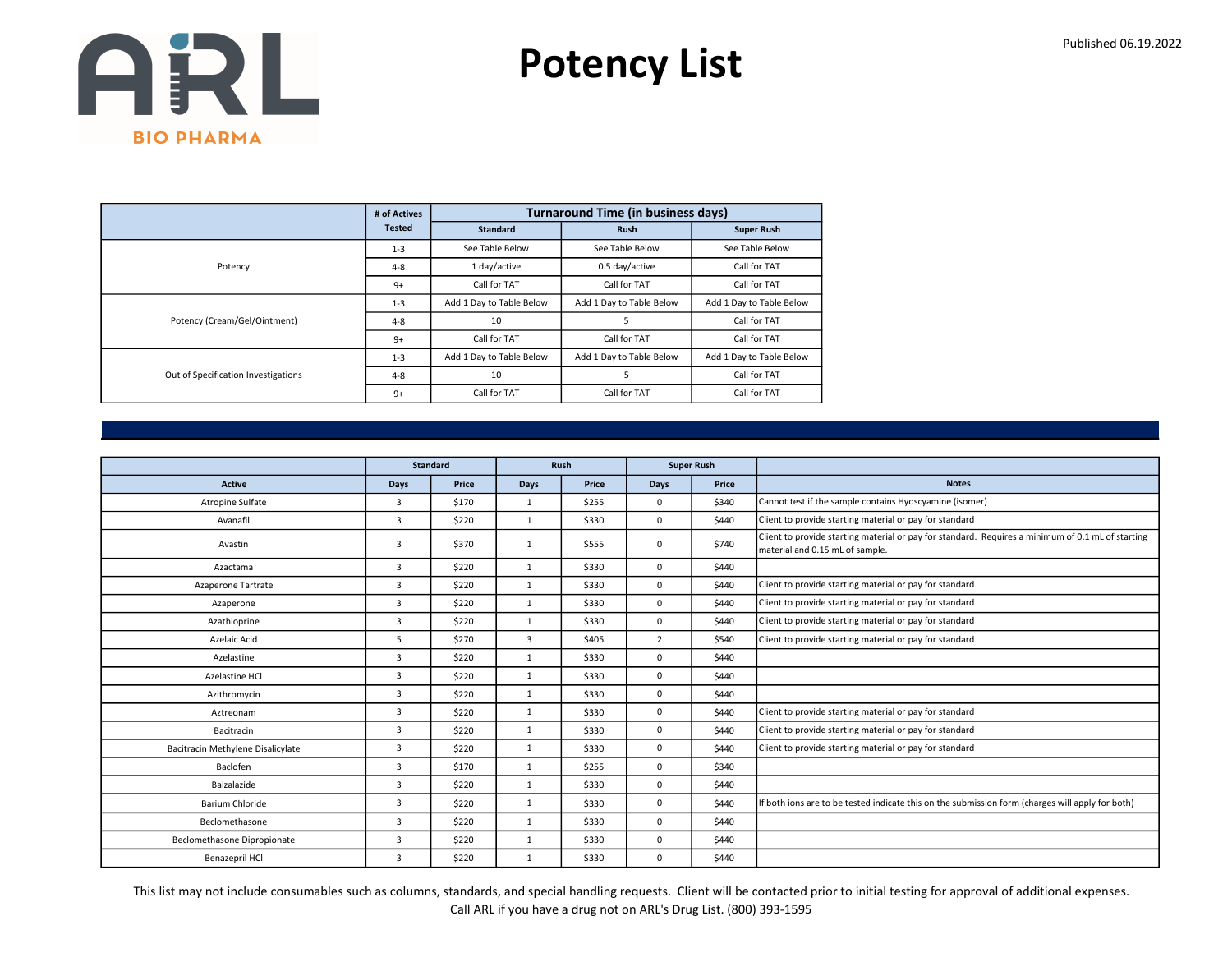Potency List

|                                     | # of Actives  |                          | <b>Turnaround Time (in business days)</b> |                          |
|-------------------------------------|---------------|--------------------------|-------------------------------------------|--------------------------|
|                                     | <b>Tested</b> | <b>Standard</b>          | <b>Rush</b>                               | <b>Super Rush</b>        |
|                                     | $1 - 3$       | See Table Below          | See Table Below                           | See Table Below          |
| Potency                             | $4 - 8$       | 1 day/active             | 0.5 day/active                            | Call for TAT             |
|                                     | $9+$          | Call for TAT             | Call for TAT                              | Call for TAT             |
|                                     | $1 - 3$       | Add 1 Day to Table Below | Add 1 Day to Table Below                  | Add 1 Day to Table Below |
| Potency (Cream/Gel/Ointment)        | $4 - 8$       | 10                       | 5                                         | Call for TAT             |
|                                     | $9+$          | Call for TAT             | Call for TAT                              | Call for TAT             |
|                                     | $1 - 3$       | Add 1 Day to Table Below | Add 1 Day to Table Below                  | Add 1 Day to Table Below |
| Out of Specification Investigations | $4 - 8$       | 10                       | 5                                         | Call for TAT             |
|                                     | $9+$          | Call for TAT             | Call for TAT                              | Call for TAT             |

|                                | <b>Standard</b> |       | Rush         |       | <b>Super Rush</b> |       |                                                         |
|--------------------------------|-----------------|-------|--------------|-------|-------------------|-------|---------------------------------------------------------|
| <b>Active</b>                  | Days            | Price | Days         | Price | Days              | Price | <b>Notes</b>                                            |
| Benzalkonium Chloride          | $\overline{3}$  | \$220 | 1            | \$330 | $\mathbf{0}$      | \$440 |                                                         |
| Benzethonium Chloride          | $\overline{3}$  | \$220 | 1            | \$330 | $\mathbf 0$       | \$440 |                                                         |
| Benzocaine                     | 3               | \$220 | 1            | \$330 | $\mathbf 0$       | \$440 |                                                         |
| Benzoic acid                   | $\overline{3}$  | \$220 | 1            | \$330 | $\mathbf{0}$      | \$440 |                                                         |
| Benzonatate                    | $\overline{3}$  | \$220 | 1            | \$330 | $\mathbf 0$       | \$440 |                                                         |
| Benzoyl peroxide               | 3               | \$220 | 1            | \$330 | $\mathbf 0$       | \$440 |                                                         |
| <b>Benztropine Mesylate</b>    | $\overline{3}$  | \$220 | 1            | \$330 | $\mathbf{0}$      | \$440 |                                                         |
| Benzyl Alcohol                 | $\overline{3}$  | \$170 | 1            | \$255 | $\mathbf 0$       | \$340 |                                                         |
| Benzyl Benzoate                | 3               | \$220 | 1            | \$330 | $\mathbf 0$       | \$440 |                                                         |
| Beta lapachone                 | $\overline{3}$  | \$220 | 1            | \$330 | $\mathbf{0}$      | \$440 | Client to provide starting material or pay for standard |
| Betahistine                    | $\overline{3}$  | \$220 | 1            | \$330 | $\mathbf{0}$      | \$440 |                                                         |
| <b>Betahistine DiHCl</b>       | 3               | \$220 | 1            | \$330 | $\mathbf 0$       | \$440 |                                                         |
| <b>Betahistine HCI</b>         | $\overline{3}$  | \$220 | 1            | \$330 | $\mathbf{0}$      | \$440 |                                                         |
| Betamethasone                  | $\overline{3}$  | \$220 | 1            | \$330 | $\mathbf 0$       | \$440 |                                                         |
| <b>Betamethasone Acetate</b>   | 3               | \$220 | 1            | \$330 | $\mathbf 0$       | \$440 |                                                         |
| Betamethasone Dipropionate     | $\overline{3}$  | \$220 | 1            | \$330 | $\mathbf{0}$      | \$440 |                                                         |
| Betamethasone Sodium Phosphate | 3               | \$220 | 1            | \$330 | $\mathbf 0$       | \$440 |                                                         |
| Betamethasone Valerate         | 3               | \$220 | $\mathbf{1}$ | \$330 | $\mathbf 0$       | \$440 |                                                         |
| Betaxolol HCl                  | 3               | \$220 | 1            | \$330 | $\mathbf{0}$      | \$440 |                                                         |
| Bethanechol                    | 3               | \$220 | $\mathbf{1}$ | \$330 | $\mathbf 0$       | \$440 |                                                         |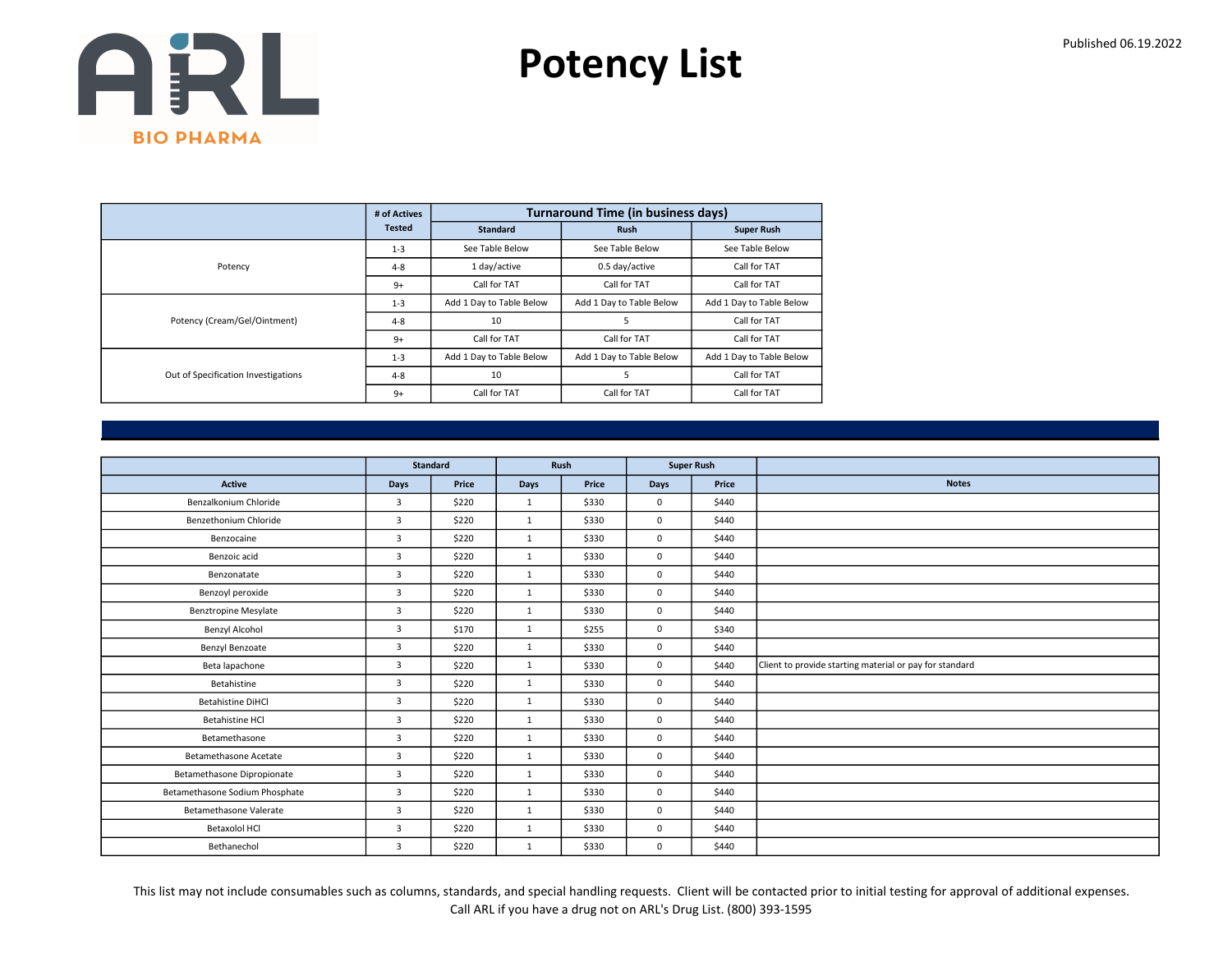Potency List

|                                     | # of Actives  |                          | <b>Turnaround Time (in business days)</b> |                          |
|-------------------------------------|---------------|--------------------------|-------------------------------------------|--------------------------|
|                                     | <b>Tested</b> | <b>Standard</b>          | <b>Rush</b>                               | <b>Super Rush</b>        |
|                                     | $1 - 3$       | See Table Below          | See Table Below                           | See Table Below          |
| Potency                             | $4 - 8$       | 1 day/active             | 0.5 day/active                            | Call for TAT             |
|                                     | $9+$          | Call for TAT             | Call for TAT                              | Call for TAT             |
|                                     | $1 - 3$       | Add 1 Day to Table Below | Add 1 Day to Table Below                  | Add 1 Day to Table Below |
| Potency (Cream/Gel/Ointment)        | $4 - 8$       | 10                       | 5                                         | Call for TAT             |
|                                     | $9+$          | Call for TAT             | Call for TAT                              | Call for TAT             |
|                                     | $1 - 3$       | Add 1 Day to Table Below | Add 1 Day to Table Below                  | Add 1 Day to Table Below |
| Out of Specification Investigations | $4 - 8$       | 10                       | 5                                         | Call for TAT             |
|                                     | $9+$          | Call for TAT             | Call for TAT                              | Call for TAT             |

|                               |                | <b>Standard</b> |                | Rush  |                | <b>Super Rush</b> |                                                                                                                                      |
|-------------------------------|----------------|-----------------|----------------|-------|----------------|-------------------|--------------------------------------------------------------------------------------------------------------------------------------|
| <b>Active</b>                 | <b>Days</b>    | Price           | Days           | Price | Days           | Price             | <b>Notes</b>                                                                                                                         |
| <b>Bethanechol Chloride</b>   | 3              | \$220           | $\mathbf{1}$   | \$330 | $\mathbf 0$    | \$440             | If both ions are to be tested indicate this on the submission form (charges will apply for both)                                     |
| Bevacizumab                   | 3              | \$220           | $\mathbf{1}$   | \$330 | $\mathbf 0$    | \$440             | Client to provide starting material or pay for standard. Requires a minimum of 0.1 mL of starting<br>material and 0.15 mL of sample. |
| Bimatoprost                   | 3              | \$220           | $\mathbf{1}$   | \$330 | $\mathbf 0$    | \$440             | Client to provide starting material or pay for standard                                                                              |
| Biotin                        | 3              | \$220           | $\mathbf{1}$   | \$330 | $\mathbf 0$    | \$440             |                                                                                                                                      |
| Bisacodyl                     | $\overline{3}$ | \$220           | $\mathbf{1}$   | \$330 | $\mathbf 0$    | \$440             | Client to provide starting material or pay for standard                                                                              |
| <b>Bismuth Citrate</b>        | 10             | \$220           | $\overline{7}$ | \$330 | $\overline{a}$ | \$440             |                                                                                                                                      |
| <b>Bismuth Subsalicylate</b>  | 3              | \$220           | $\mathbf{1}$   | \$330 | $\mathbf 0$    | \$440             |                                                                                                                                      |
| Bivalirudin                   | 3              | \$220           | $\mathbf{1}$   | \$330 | $\mathbf 0$    | \$440             |                                                                                                                                      |
| Boldenone                     | 3              | \$220           | $\mathbf{1}$   | \$330 | $\Omega$       | \$440             | Client to provide starting material or pay for standard                                                                              |
| <b>Boldenone Undecylenate</b> | 3              | \$220           | $\mathbf{1}$   | \$330 | $\Omega$       | \$440             | Client to provide starting material or pay for standard                                                                              |
| <b>Boric Acid</b>             | 10             | \$270           | $\overline{7}$ | \$405 | 4              | \$540             |                                                                                                                                      |
| Boron                         | 10             | \$220           | $\overline{7}$ | \$330 | $\overline{a}$ | \$440             | Cannot test less than 5 ug/mL.                                                                                                       |
| Bortezomib                    | 3              | \$320           | $\mathbf{1}$   | \$480 | $\mathbf 0$    | \$640             |                                                                                                                                      |
| Bosentan                      | 3              | \$220           | $\mathbf{1}$   | \$330 | $\mathbf 0$    | \$440             | Client to provide starting material or pay for standard                                                                              |
| <b>BPC-157</b>                | 3              | \$220           | $\mathbf{1}$   | \$330 | $\mathbf 0$    | \$440             | Client to provide starting material or pay for standard                                                                              |
| <b>Bremelanotide Acetate</b>  | 3              | \$270           | $\mathbf{1}$   | \$405 | $\mathbf 0$    | \$540             | Client to provide starting material or pay for standard                                                                              |
| <b>Bretylium Tosylate</b>     | 3              | \$220           | $\mathbf{1}$   | \$330 | $\mathbf 0$    | \$440             |                                                                                                                                      |
| <b>Brilliant Blue G</b>       | 3              | \$220           | $\mathbf{1}$   | \$330 | $\mathbf 0$    | \$440             |                                                                                                                                      |
| Brimonidine                   | 3              | \$220           | $\mathbf{1}$   | \$330 | $\mathbf 0$    | \$440             |                                                                                                                                      |
| <b>Brimonidine Tartrate</b>   | 3              | \$220           | $\mathbf{1}$   | \$330 | $\mathbf 0$    | \$440             |                                                                                                                                      |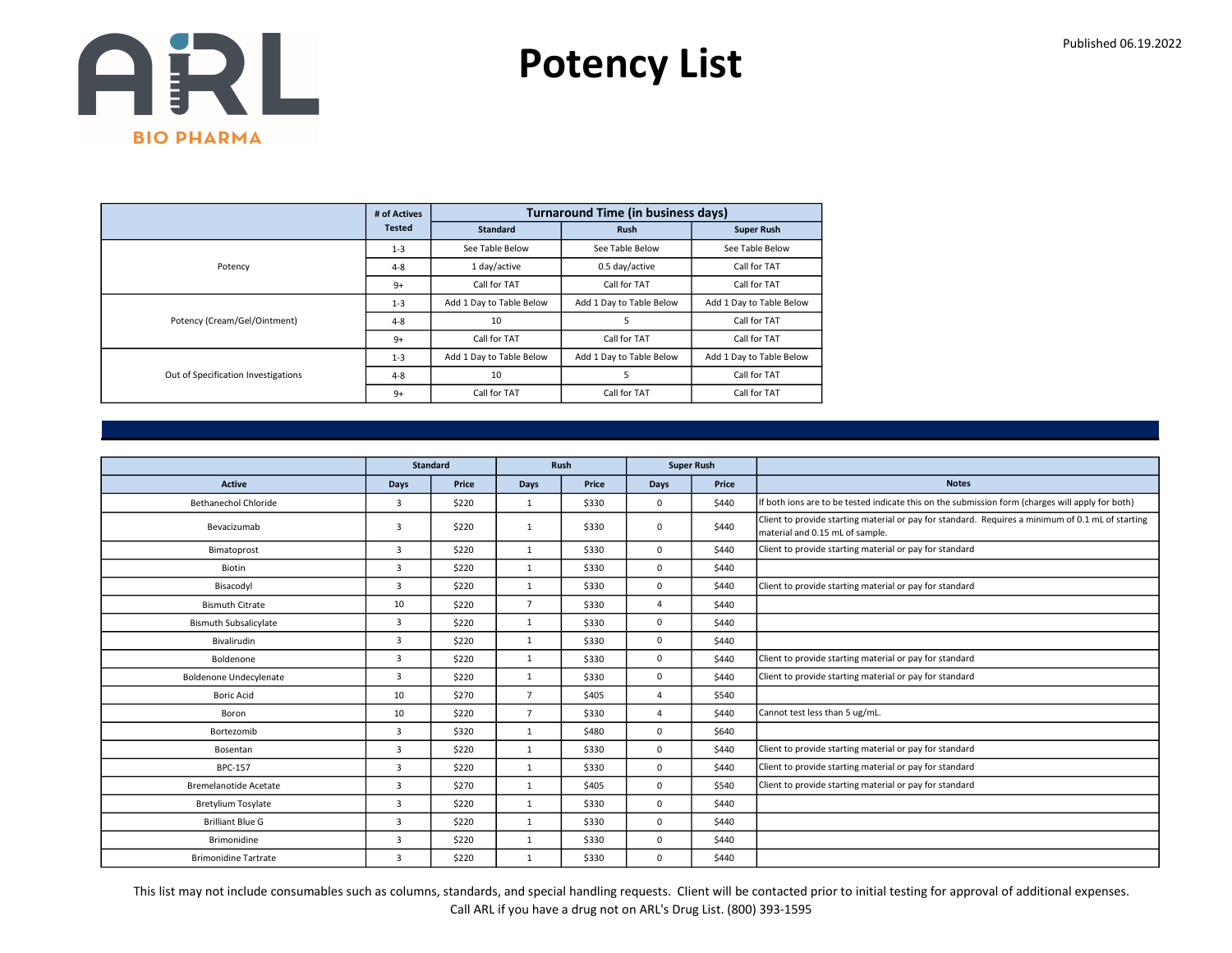Potency List

|                                     | # of Actives  |                          | <b>Turnaround Time (in business days)</b> |                          |
|-------------------------------------|---------------|--------------------------|-------------------------------------------|--------------------------|
|                                     | <b>Tested</b> | <b>Standard</b>          | <b>Rush</b>                               | <b>Super Rush</b>        |
|                                     | $1 - 3$       | See Table Below          | See Table Below                           | See Table Below          |
| Potency                             | $4 - 8$       | 1 day/active             | 0.5 day/active                            | Call for TAT             |
|                                     | $9+$          | Call for TAT             | Call for TAT                              | Call for TAT             |
|                                     | $1 - 3$       | Add 1 Day to Table Below | Add 1 Day to Table Below                  | Add 1 Day to Table Below |
| Potency (Cream/Gel/Ointment)        | $4 - 8$       | 10                       | 5                                         | Call for TAT             |
|                                     | $9+$          | Call for TAT             | Call for TAT                              | Call for TAT             |
|                                     | $1 - 3$       | Add 1 Day to Table Below | Add 1 Day to Table Below                  | Add 1 Day to Table Below |
| Out of Specification Investigations | $4 - 8$       | 10                       | 5                                         | Call for TAT             |
|                                     | $9+$          | Call for TAT             | Call for TAT                              | Call for TAT             |

|                                    |                | <b>Standard</b> | Rush         |       | <b>Super Rush</b> |       |                                                         |
|------------------------------------|----------------|-----------------|--------------|-------|-------------------|-------|---------------------------------------------------------|
| <b>Active</b>                      | Days           | Price           | Days         | Price | Days              | Price | <b>Notes</b>                                            |
| Brinzolamide                       | $\overline{3}$ | \$220           | 1            | \$330 | $\mathbf{0}$      | \$440 |                                                         |
| Bromfenac                          | $\overline{3}$ | \$220           | 1            | \$330 | $\mathbf 0$       | \$440 |                                                         |
| <b>Bromfenac Sodium</b>            | 3              | \$220           | $\mathbf{1}$ | \$330 | $\mathbf 0$       | \$440 |                                                         |
| Bromfenac Sodium Sesquihydrate     | $\overline{3}$ | \$220           | 1            | \$330 | $\mathbf{0}$      | \$440 |                                                         |
| Bromhexine                         | 3              | \$220           | 1            | \$330 | $\mathbf 0$       | \$440 |                                                         |
| Bromide                            | 3              | \$220           | 1            | \$330 | $\mathbf 0$       | \$440 |                                                         |
| Bromocriptine                      | $\overline{3}$ | \$220           | 1            | \$330 | $\mathbf{0}$      | \$440 |                                                         |
| Brompheniramine                    | 3              | \$220           | 1            | \$330 | $\mathbf 0$       | \$440 |                                                         |
| <b>Brompheniramine Maleate</b>     | 3              | \$220           | 1            | \$330 | $\mathbf 0$       | \$440 |                                                         |
| <b>Brompheniramine Tannate</b>     | 3              | \$220           | 1            | \$330 | $\mathbf{0}$      | \$440 |                                                         |
| Budesonide                         | $\overline{3}$ | \$220           | 1            | \$330 | $\mathbf{0}$      | \$440 |                                                         |
| Bumetanide                         | 3              | \$220           | 1            | \$330 | $\mathbf 0$       | \$440 |                                                         |
| <b>Bupivacaine HCI</b>             | $\overline{3}$ | \$170           | 1            | \$255 | $\mathbf{0}$      | \$340 |                                                         |
| <b>Bupivacaine HCl Monohydrate</b> | 3              | \$170           | 1            | \$255 | $\mathbf 0$       | \$340 |                                                         |
| Buprenorphine                      | 3              | \$220           | 1            | \$330 | $\mathbf 0$       | \$440 |                                                         |
| <b>Buprenorphine HCI</b>           | 3              | \$220           | 1            | \$330 | $\mathbf{0}$      | \$440 |                                                         |
| Bupropion                          | 3              | \$220           | 1            | \$330 | $\mathbf 0$       | \$440 |                                                         |
| <b>Bupropion HCI</b>               | 3              | \$220           | $\mathbf{1}$ | \$330 | $\mathbf 0$       | \$440 |                                                         |
| Buserelin                          | 3              | \$220           | 1            | \$330 | $\mathbf{0}$      | \$440 | Client to provide starting material or pay for standard |
| <b>Buserelin Acetate</b>           | 3              | \$220           | $\mathbf{1}$ | \$330 | $\mathbf 0$       | \$440 | Client to provide starting material or pay for standard |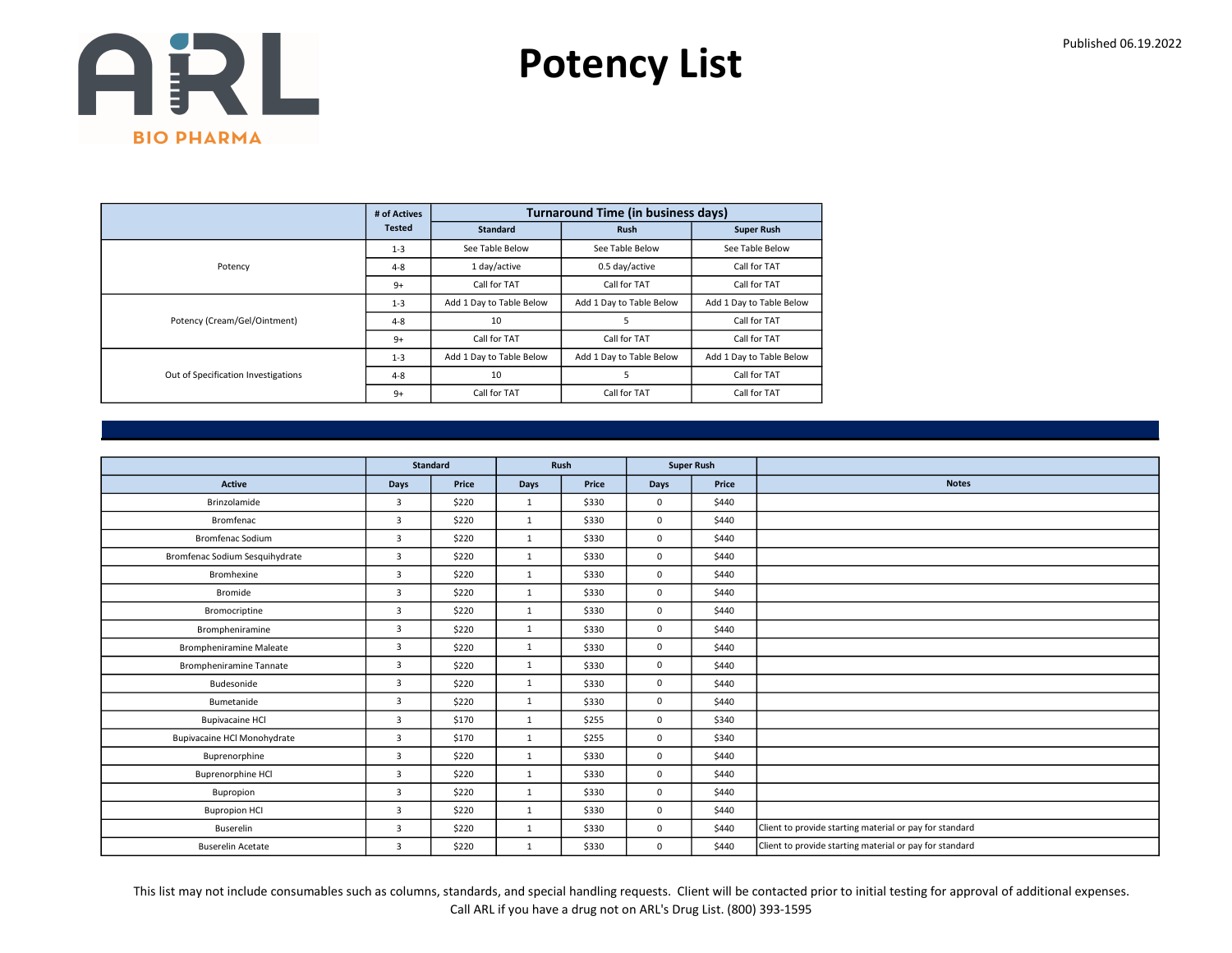Potency List

|                                     | # of Actives  |                          | <b>Turnaround Time (in business days)</b> |                          |
|-------------------------------------|---------------|--------------------------|-------------------------------------------|--------------------------|
|                                     | <b>Tested</b> | <b>Standard</b>          | <b>Rush</b>                               | <b>Super Rush</b>        |
|                                     | $1 - 3$       | See Table Below          | See Table Below                           | See Table Below          |
| Potency                             | $4 - 8$       | 1 day/active             | 0.5 day/active                            | Call for TAT             |
|                                     | $9+$          | Call for TAT             | Call for TAT                              | Call for TAT             |
|                                     | $1 - 3$       | Add 1 Day to Table Below | Add 1 Day to Table Below                  | Add 1 Day to Table Below |
| Potency (Cream/Gel/Ointment)        | $4 - 8$       | 10                       | 5                                         | Call for TAT             |
|                                     | $9+$          | Call for TAT             | Call for TAT                              | Call for TAT             |
|                                     | $1 - 3$       | Add 1 Day to Table Below | Add 1 Day to Table Below                  | Add 1 Day to Table Below |
| Out of Specification Investigations | $4 - 8$       | 10                       | 5                                         | Call for TAT             |
|                                     | $9+$          | Call for TAT             | Call for TAT                              | Call for TAT             |

|                                 |                | <b>Standard</b> |                | <b>Rush</b> |                | <b>Super Rush</b> |                                                                                                         |
|---------------------------------|----------------|-----------------|----------------|-------------|----------------|-------------------|---------------------------------------------------------------------------------------------------------|
| <b>Active</b>                   | <b>Days</b>    | Price           | Days           | Price       | Days           | Price             | <b>Notes</b>                                                                                            |
| Buspirone                       | 3              | \$220           | 1              | \$330       | $\mathbf 0$    | \$440             |                                                                                                         |
| <b>Buspirone HCI</b>            | $\overline{3}$ | \$220           | 1              | \$330       | $\mathbf 0$    | \$440             |                                                                                                         |
| Butalbital                      | 3              | \$220           | $\mathbf{1}$   | \$330       | $\mathbf 0$    | \$440             |                                                                                                         |
| Butanol                         | 10             | \$370           | $\overline{7}$ | \$555       | $\overline{4}$ | \$740             |                                                                                                         |
| Butorphanol                     | 3              | \$220           | $\mathbf{1}$   | \$330       | $\mathbf 0$    | \$440             | Client to provide starting material or pay for standard                                                 |
| <b>Butorphanol Tartrate</b>     | 3              | \$220           | $\mathbf{1}$   | \$330       | $\mathbf 0$    | \$440             | Client to provide starting material or pay for standard                                                 |
| <b>Butyl Alcohol</b>            | 10             | \$370           | $\overline{7}$ | \$555       | $\overline{4}$ | \$740             |                                                                                                         |
| Butyl p-aminobenzoate           | 3              | \$220           | $\mathbf{1}$   | \$330       | $\mathbf 0$    | \$440             |                                                                                                         |
| <b>Butylated Hydroxyanisole</b> | 3              | \$220           | 1              | \$330       | $\mathbf 0$    | \$440             |                                                                                                         |
| Butylated Hydroxytoluene        | 3              | \$220           | $\mathbf{1}$   | \$330       | $\mathbf 0$    | \$440             |                                                                                                         |
| Cabergoline                     | $\overline{3}$ | \$220           | 1              | \$330       | $\mathbf 0$    | \$440             | Client to provide starting material or pay for standard                                                 |
| Cadmium                         | 10             | \$220           | $\overline{7}$ | \$330       | 4              | \$440             | Cannot test less than 0.25 ug/mL                                                                        |
| Caffeine                        | 3              | \$220           | $\mathbf{1}$   | \$330       | $\mathbf 0$    | \$440             | Client must indicate if the sample is free base or citrate form                                         |
| Caffeine Anhydrous              | 3              | \$220           | $\mathbf{1}$   | \$330       | $\mathbf 0$    | \$440             |                                                                                                         |
| Caffeine Base                   | 3              | \$220           | $\mathbf{1}$   | \$330       | $\mathbf 0$    | \$440             |                                                                                                         |
| Caffeine Citrate                | 3              | \$220           | $\mathbf{1}$   | \$330       | $\mathbf 0$    | \$440             |                                                                                                         |
| Calcipotriene                   | $\overline{3}$ | \$220           | 1              | \$330       | $\mathbf 0$    | \$440             | Client to provide starting material or pay for standard                                                 |
| Calcipotriol                    | 3              | \$220           | $\mathbf{1}$   | \$330       | $\mathbf 0$    | \$440             | Client to provide starting material or pay for standard                                                 |
| Calcitonin Salmon               | 3              | \$220           | $\mathbf{1}$   | \$330       | $\mathbf 0$    | \$440             | Client to provide starting material or pay for standard                                                 |
| Calcitriol                      | 3              | \$220           | $\mathbf{1}$   | \$330       | 0              | \$440             | Cannot test concentrations below 10 mcg/mL. Client to provide starting material or pay for<br>standard. |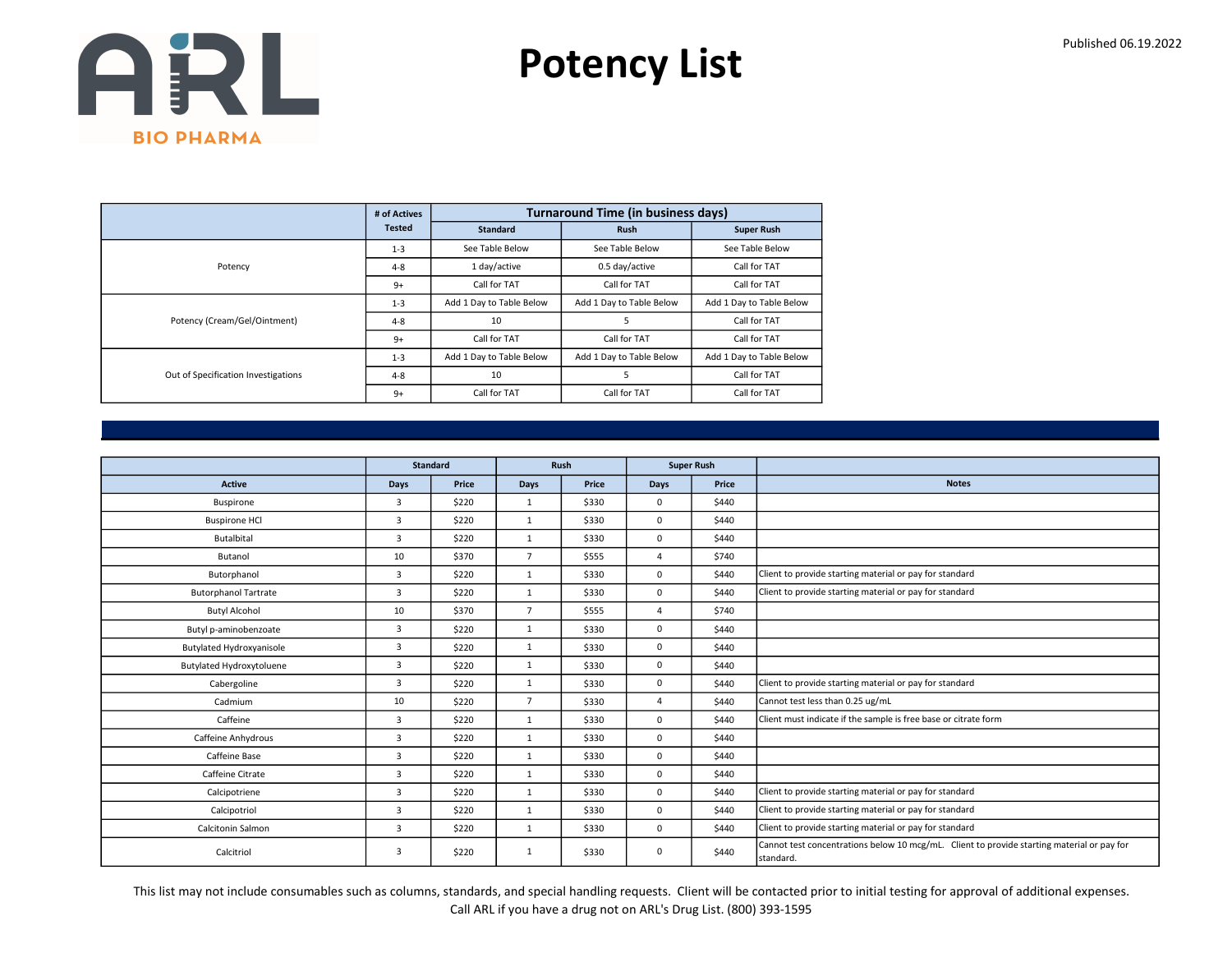Potency List

|                                     | # of Actives  |                          | <b>Turnaround Time (in business days)</b> |                          |
|-------------------------------------|---------------|--------------------------|-------------------------------------------|--------------------------|
|                                     | <b>Tested</b> | <b>Standard</b>          | <b>Rush</b>                               | <b>Super Rush</b>        |
|                                     | $1 - 3$       | See Table Below          | See Table Below                           | See Table Below          |
| Potency                             | $4 - 8$       | 1 day/active             | 0.5 day/active                            | Call for TAT             |
|                                     | $9+$          | Call for TAT             | Call for TAT                              | Call for TAT             |
|                                     | $1 - 3$       | Add 1 Day to Table Below | Add 1 Day to Table Below                  | Add 1 Day to Table Below |
| Potency (Cream/Gel/Ointment)        | $4 - 8$       | 10                       | 5                                         | Call for TAT             |
|                                     | $9+$          | Call for TAT             | Call for TAT                              | Call for TAT             |
|                                     | $1 - 3$       | Add 1 Day to Table Below | Add 1 Day to Table Below                  | Add 1 Day to Table Below |
| Out of Specification Investigations | $4 - 8$       | 10                       | 5                                         | Call for TAT             |
|                                     | $9+$          | Call for TAT             | Call for TAT                              | Call for TAT             |

|                                 |                         | <b>Standard</b> |                | Rush  | <b>Super Rush</b> |       |                                                                                                  |
|---------------------------------|-------------------------|-----------------|----------------|-------|-------------------|-------|--------------------------------------------------------------------------------------------------|
| <b>Active</b>                   | <b>Days</b>             | Price           | <b>Days</b>    | Price | Days              | Price | <b>Notes</b>                                                                                     |
| Calcium                         | $\overline{3}$          | \$220           | 1              | \$330 | $\mathbf 0$       | \$440 |                                                                                                  |
| Calcium Borogluconate           | 3                       | \$220           | $\mathbf{1}$   | \$330 | $\mathbf 0$       | \$440 |                                                                                                  |
| Calcium Carbonate               | $\overline{3}$          | \$220           | $\mathbf{1}$   | \$330 | $\mathbf 0$       | \$440 |                                                                                                  |
| Calcium Chloride                | $\overline{3}$          | \$220           | 1              | \$330 | $\mathbf 0$       | \$440 | If both ions are to be tested indicate this on the submission form (charges will apply for both) |
| Calcium Chloride Dihydrate      | $\overline{3}$          | \$220           | 1              | \$330 | $\mathbf 0$       | \$440 | If both ions are to be tested indicate this on the submission form (charges will apply for both) |
| Calcium Glubionate              | $\overline{3}$          | \$220           | $\mathbf{1}$   | \$330 | $\mathbf 0$       | \$440 |                                                                                                  |
| Calcium Gluconate               | $\overline{3}$          | \$220           | $\mathbf{1}$   | \$330 | $\mathbf 0$       | \$440 |                                                                                                  |
| Calcium Glycerophosphate        | $\overline{3}$          | \$220           | $\mathbf{1}$   | \$330 | $\mathbf 0$       | \$440 |                                                                                                  |
| Calcium Levulinate              | $\overline{\mathbf{3}}$ | \$220           | $\mathbf{1}$   | \$330 | $\mathbf 0$       | \$440 |                                                                                                  |
| Calcium Levulinate Dihydrate    | $\overline{3}$          | \$220           | $\mathbf{1}$   | \$330 | $\mathbf 0$       | \$440 |                                                                                                  |
| Calcium Pantothenate            | $\overline{3}$          | \$220           | $\mathbf{1}$   | \$330 | $\mathbf 0$       | \$440 |                                                                                                  |
| Calcium Saccharate Tetrahydrate | 10                      | \$220           | $\overline{7}$ | \$330 | $\overline{4}$    | \$440 |                                                                                                  |
| Camphor                         | 10                      | \$370           | $\overline{7}$ | \$555 | 4                 | \$740 |                                                                                                  |
| Camphor Oil                     | 10                      | \$370           | $\overline{7}$ | \$555 | $\overline{4}$    | \$740 |                                                                                                  |
| Candesartan Cilexetil           | 3                       | \$220           | $\mathbf{1}$   | \$330 | $\mathbf 0$       | \$440 |                                                                                                  |
| Cannabigerol                    | 5                       | \$315           | 3              | \$473 | $\overline{2}$    | \$630 | Client to provide starting material or pay for standard                                          |
| Cannabidiol (CBD)               | 5                       | \$315           | 3              | \$473 | $\overline{2}$    | \$630 |                                                                                                  |
| Capsaicin                       | 3                       | \$220           | $\mathbf{1}$   | \$330 | $\mathbf 0$       | \$440 | Cannot test if the sample contains flurbiprofen.                                                 |
| Capsicum                        | $\overline{3}$          | \$220           | $\mathbf{1}$   | \$330 | $\mathbf 0$       | \$440 |                                                                                                  |
| Capsicum Oleoresin              | 3                       | \$220           | $\mathbf{1}$   | \$330 | $\mathbf{0}$      | \$440 |                                                                                                  |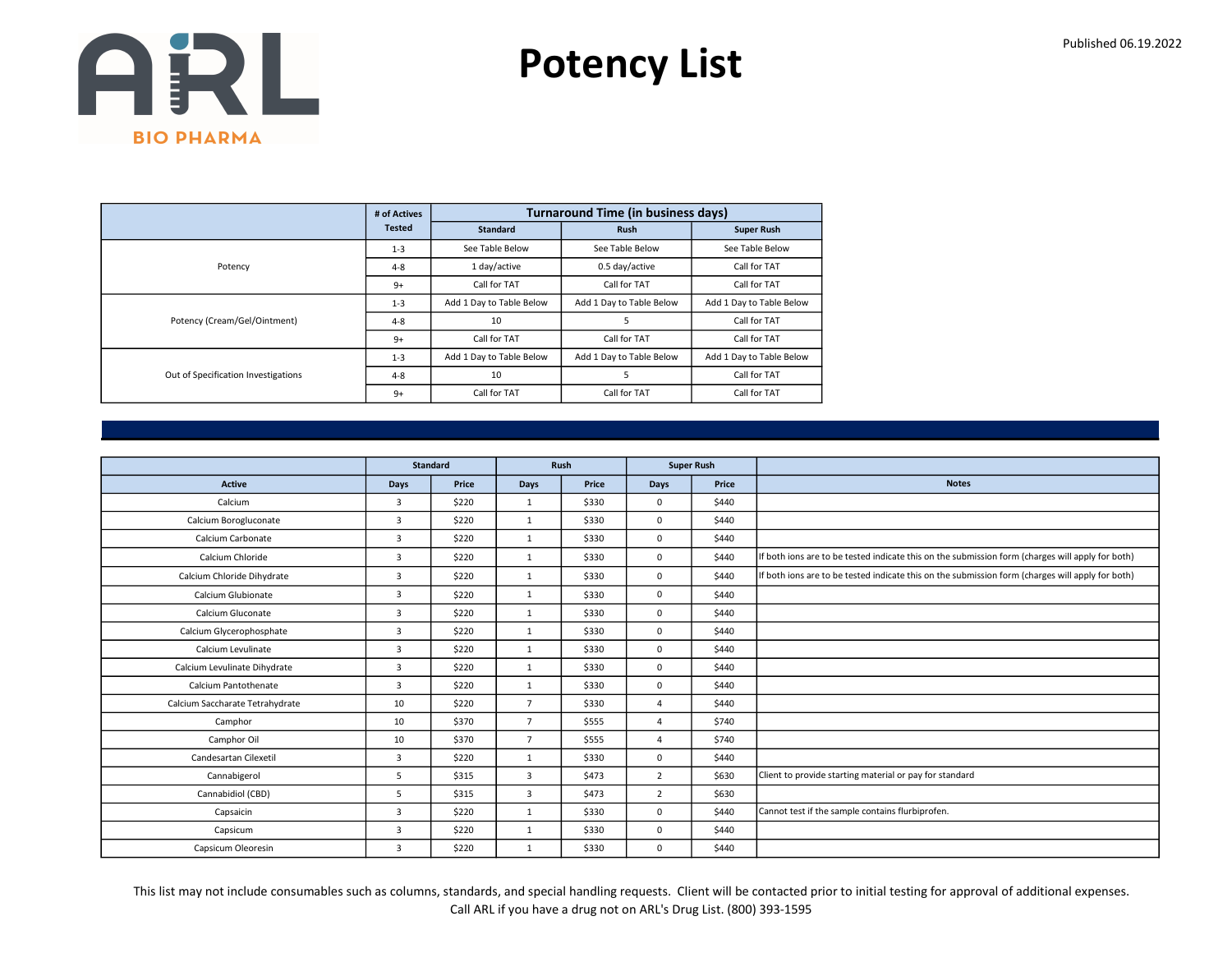Potency List

|                                     | # of Actives  |                          | <b>Turnaround Time (in business days)</b> |                          |
|-------------------------------------|---------------|--------------------------|-------------------------------------------|--------------------------|
|                                     | <b>Tested</b> | <b>Standard</b>          | <b>Rush</b>                               | <b>Super Rush</b>        |
|                                     | $1 - 3$       | See Table Below          | See Table Below                           | See Table Below          |
| Potency                             | $4 - 8$       | 1 day/active             | 0.5 day/active                            | Call for TAT             |
|                                     | $9+$          | Call for TAT             | Call for TAT                              | Call for TAT             |
|                                     | $1 - 3$       | Add 1 Day to Table Below | Add 1 Day to Table Below                  | Add 1 Day to Table Below |
| Potency (Cream/Gel/Ointment)        | $4 - 8$       | 10                       | 5                                         | Call for TAT             |
|                                     | $9+$          | Call for TAT             | Call for TAT                              | Call for TAT             |
|                                     | $1 - 3$       | Add 1 Day to Table Below | Add 1 Day to Table Below                  | Add 1 Day to Table Below |
| Out of Specification Investigations | $4 - 8$       | 10                       | 5                                         | Call for TAT             |
|                                     | $9+$          | Call for TAT             | Call for TAT                              | Call for TAT             |

|                          |                | <b>Standard</b> |              | Rush  |             | <b>Super Rush</b> |                                                         |
|--------------------------|----------------|-----------------|--------------|-------|-------------|-------------------|---------------------------------------------------------|
| <b>Active</b>            | <b>Days</b>    | Price           | Days         | Price | <b>Days</b> | Price             | <b>Notes</b>                                            |
| Captopril                | 3              | \$220           | 1            | \$330 | $\mathbf 0$ | \$440             |                                                         |
| Carbamazepine            | 3              | \$220           | $\mathbf{1}$ | \$330 | $\mathbf 0$ | \$440             |                                                         |
| Carbazochrome            | 3              | \$220           | $\mathbf{1}$ | \$330 | $\mathbf 0$ | \$440             | Client to provide starting material or pay for standard |
| Carbazochrome Salicylate | $\overline{3}$ | \$220           | $\mathbf{1}$ | \$330 | $\mathbf 0$ | \$440             |                                                         |
| Carbenicillin Disodium   | 3              | \$220           | $\mathbf{1}$ | \$330 | $\mathbf 0$ | \$440             |                                                         |
| Carbidopa                | 3              | \$220           | $\mathbf{1}$ | \$330 | $\mathbf 0$ | \$440             |                                                         |
| Carbimazole              | $\overline{3}$ | \$220           | 1            | \$330 | $\mathbf 0$ | \$440             |                                                         |
| Carbocysteine            | 3              | \$220           | $\mathbf{1}$ | \$330 | $\mathbf 0$ | \$440             |                                                         |
| Carboplatin              | 3              | \$220           | $\mathbf{1}$ | \$330 | $\mathbf 0$ | \$440             |                                                         |
| Carfentanil Citrate      | $\overline{3}$ | \$220           | $\mathbf{1}$ | \$330 | $\mathbf 0$ | \$440             |                                                         |
| Carisoprodol             | $\overline{3}$ | \$220           | $\mathbf{1}$ | \$330 | $\mathbf 0$ | \$440             |                                                         |
| Carnitine                | $\overline{3}$ | \$220           | $\mathbf{1}$ | \$330 | $\mathbf 0$ | \$440             |                                                         |
| Carnosine                | 3              | \$220           | $\mathbf{1}$ | \$330 | $\mathbf 0$ | \$440             | Client to provide starting material or pay for standard |
| Carprofen                | $\overline{3}$ | \$220           | $\mathbf{1}$ | \$330 | $\mathbf 0$ | \$440             |                                                         |
| Carvedilol               | $\overline{3}$ | \$220           | $\mathbf{1}$ | \$330 | $\mathbf 0$ | \$440             | Client to provide starting material or pay for standard |
| Casodex                  | $\overline{3}$ | \$220           | $\mathbf{1}$ | \$330 | $\mathbf 0$ | \$440             |                                                         |
| Cefaclor                 | $\overline{3}$ | \$220           | $\mathbf{1}$ | \$330 | $\mathbf 0$ | \$440             |                                                         |
| Cefadroxil               | 3              | \$220           | $\mathbf{1}$ | \$330 | $\mathbf 0$ | \$440             |                                                         |
| Cefadroxil Monohydrate   | 3              | \$220           | $\mathbf{1}$ | \$330 | $\mathbf 0$ | \$440             |                                                         |
| Cefazolin                | 3              | \$220           | $\mathbf{1}$ | \$330 | $\mathbf 0$ | \$440             |                                                         |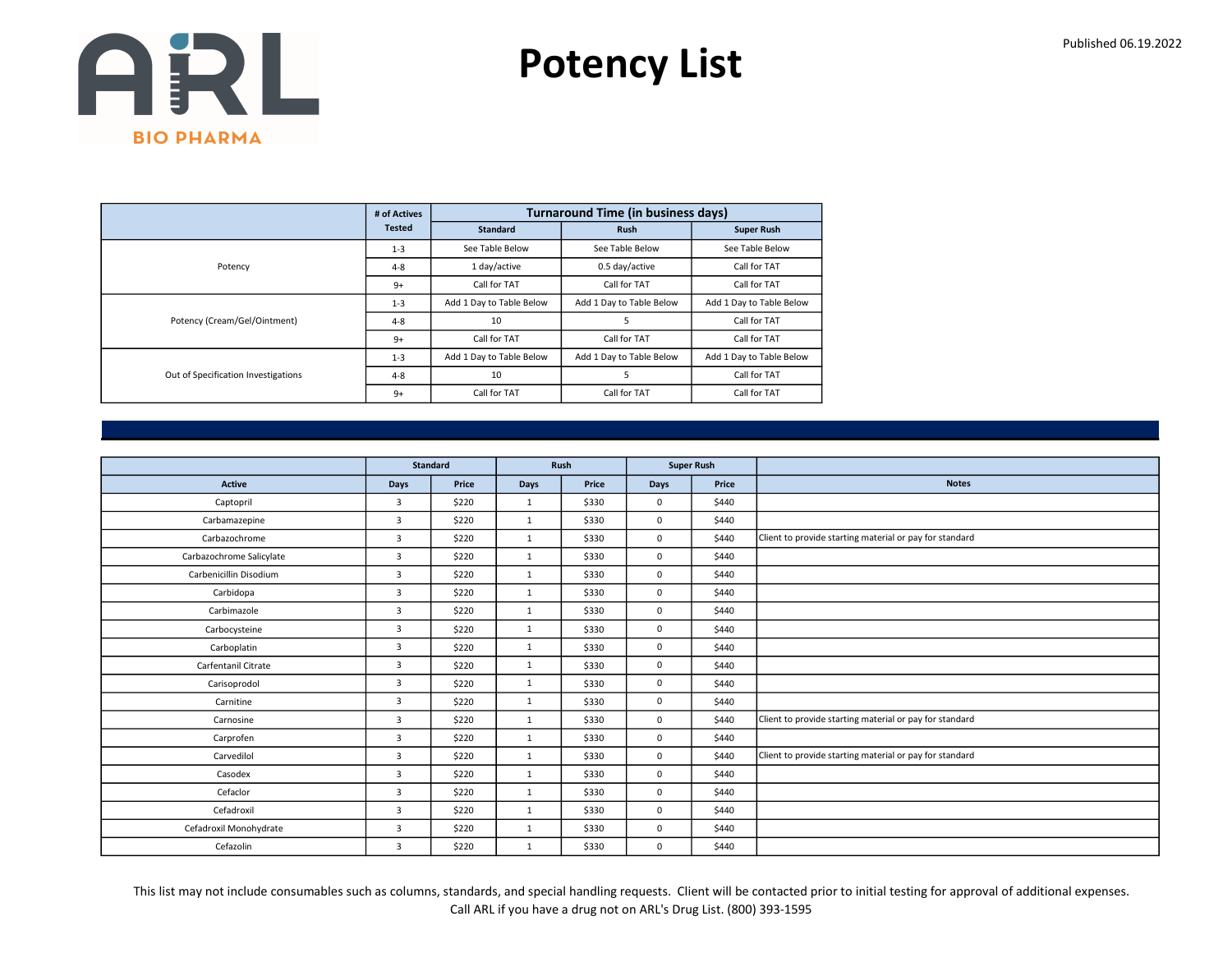Potency List

|                                     | # of Actives  |                          | <b>Turnaround Time (in business days)</b> |                          |
|-------------------------------------|---------------|--------------------------|-------------------------------------------|--------------------------|
|                                     | <b>Tested</b> | <b>Standard</b>          | <b>Rush</b>                               | <b>Super Rush</b>        |
|                                     | $1 - 3$       | See Table Below          | See Table Below                           | See Table Below          |
| Potency                             | $4 - 8$       | 1 day/active             | 0.5 day/active                            | Call for TAT             |
|                                     | $9+$          | Call for TAT             | Call for TAT                              | Call for TAT             |
|                                     | $1 - 3$       | Add 1 Day to Table Below | Add 1 Day to Table Below                  | Add 1 Day to Table Below |
| Potency (Cream/Gel/Ointment)        | $4 - 8$       | 10                       | 5                                         | Call for TAT             |
|                                     | $9+$          | Call for TAT             | Call for TAT                              | Call for TAT             |
|                                     | $1 - 3$       | Add 1 Day to Table Below | Add 1 Day to Table Below                  | Add 1 Day to Table Below |
| Out of Specification Investigations | $4 - 8$       | 10                       | 5                                         | Call for TAT             |
|                                     | $9+$          | Call for TAT             | Call for TAT                              | Call for TAT             |

|                           | Standard       |       | Rush           |       | <b>Super Rush</b> |         |                                                           |
|---------------------------|----------------|-------|----------------|-------|-------------------|---------|-----------------------------------------------------------|
| <b>Active</b>             | Days           | Price | Days           | Price | <b>Days</b>       | Price   | <b>Notes</b>                                              |
| Cefazolin Sodium          | 3              | \$220 | $\mathbf{1}$   | \$330 | $\mathbf 0$       | \$440   |                                                           |
| Cefepime                  | $\overline{3}$ | \$220 | 1              | \$330 | $\mathbf 0$       | \$440   |                                                           |
| Cefepime HCl              | 3              | \$220 | $\mathbf{1}$   | \$330 | $\mathbf 0$       | \$440   |                                                           |
| Cefotaxime                | $\overline{3}$ | \$220 | $\mathbf{1}$   | \$330 | $\mathbf 0$       | \$440   |                                                           |
| Cefpodoxime Proxetil      | $\overline{3}$ | \$220 | $\mathbf{1}$   | \$330 | $\mathbf 0$       | \$440   | Client to provide starting material or pay for standard   |
| Ceftazidime               | 3              | \$220 | $\mathbf{1}$   | \$330 | $\mathbf 0$       | \$440   |                                                           |
| Ceftiofur                 | $\overline{3}$ | \$220 | 1              | \$330 | $\mathbf 0$       | \$440   |                                                           |
| Ceftriaxone               | 3              | \$220 | $\mathbf{1}$   | \$330 | $\mathbf 0$       | \$440   |                                                           |
| Ceftriaxone Disodium Salt | $\overline{3}$ | \$220 | $\mathbf{1}$   | \$330 | $\mathbf 0$       | \$440   |                                                           |
| Ceftriaxone Sodium        | $\overline{3}$ | \$220 | $\mathbf{1}$   | \$330 | $\mathbf 0$       | \$440   |                                                           |
| Cefprozil                 | $\overline{3}$ | \$220 | $\mathbf{1}$   | \$330 | $\mathbf 0$       | \$440   | Client to provide starting material or pay for standard   |
| Cefuroxime                | 3              | \$220 | $\mathbf{1}$   | \$330 | $\mathbf 0$       | \$440   |                                                           |
| Celecoxib                 | 3              | \$220 | $\mathbf{1}$   | \$330 | $\mathbf 0$       | \$440   |                                                           |
| Cephalexin                | 3              | \$220 | $\mathbf{1}$   | \$330 | $\mathbf 0$       | \$440   | Client to provide starting material or pay for standard   |
| Cetirizine HCI            | 3              | \$220 | $\mathbf{1}$   | \$330 | $\mathbf 0$       | \$440   |                                                           |
| Chelidonine               | $\overline{3}$ | \$520 | $\mathbf{1}$   | \$780 | $\mathbf 0$       | \$1,040 | Client to provide starting material or pay for standard   |
| Chloral Hydrate           | 10             | \$220 | $\overline{7}$ | \$330 | $\overline{4}$    | \$440   | Cannot test if formulation contains citric acid or syrups |
| Chlorambucil              | 3              | \$220 | 1              | \$330 | $\mathbf 0$       | \$440   |                                                           |
| Chloramphenicol           | 3              | \$220 | $\mathbf{1}$   | \$330 | $\mathbf 0$       | \$440   |                                                           |
| Chloramphenicol Palmitate | 3              | \$220 | $\mathbf{1}$   | \$330 | $\mathbf 0$       | \$440   |                                                           |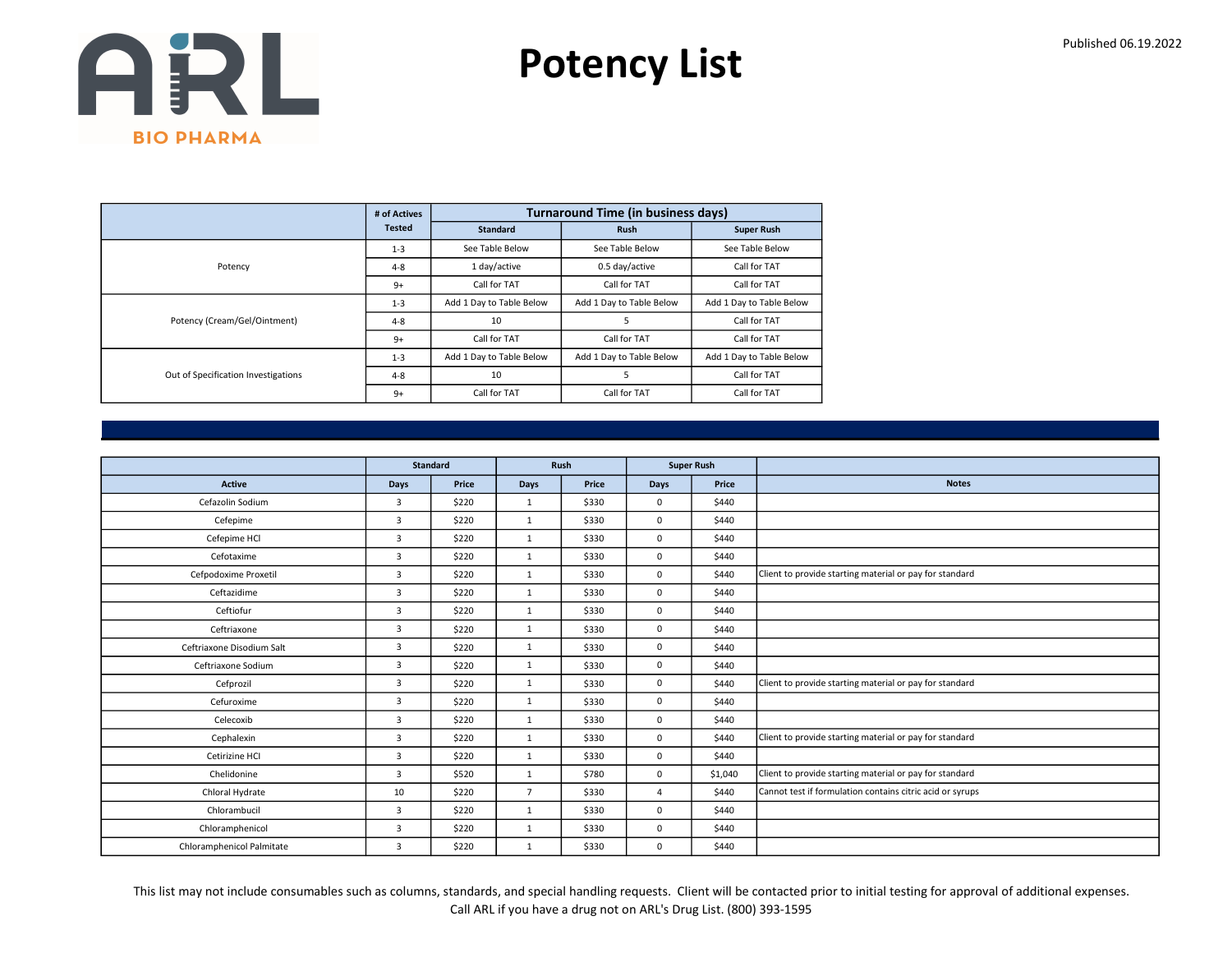Potency List

|                                     | # of Actives  |                          | <b>Turnaround Time (in business days)</b> |                          |
|-------------------------------------|---------------|--------------------------|-------------------------------------------|--------------------------|
|                                     | <b>Tested</b> | <b>Standard</b>          | <b>Rush</b>                               | <b>Super Rush</b>        |
|                                     | $1 - 3$       | See Table Below          | See Table Below                           | See Table Below          |
| Potency                             | $4 - 8$       | 1 day/active             | 0.5 day/active                            | Call for TAT             |
|                                     | $9+$          | Call for TAT             | Call for TAT                              | Call for TAT             |
|                                     | $1 - 3$       | Add 1 Day to Table Below | Add 1 Day to Table Below                  | Add 1 Day to Table Below |
| Potency (Cream/Gel/Ointment)        | $4 - 8$       | 10                       | 5                                         | Call for TAT             |
|                                     | $9+$          | Call for TAT             | Call for TAT                              | Call for TAT             |
|                                     | $1 - 3$       | Add 1 Day to Table Below | Add 1 Day to Table Below                  | Add 1 Day to Table Below |
| Out of Specification Investigations | $4 - 8$       | 10                       | 5                                         | Call for TAT             |
|                                     | $9+$          | Call for TAT             | Call for TAT                              | Call for TAT             |

|                           | Standard       |       | Rush           |       | <b>Super Rush</b> |       |                                                         |
|---------------------------|----------------|-------|----------------|-------|-------------------|-------|---------------------------------------------------------|
| <b>Active</b>             | Days           | Price | Days           | Price | <b>Days</b>       | Price | <b>Notes</b>                                            |
| Chlorhexidine             | $\overline{3}$ | \$220 | 1              | \$330 | $\mathbf{0}$      | \$440 |                                                         |
| Chlorhexidine Digluconate | 3              | \$220 | 1              | \$330 | $\mathbf 0$       | \$440 |                                                         |
| Chlorhexidine Gluconate   | 3              | \$220 | 1              | \$330 | $\mathbf 0$       | \$440 |                                                         |
| Chloride                  | 3              | \$220 | $\mathbf{1}$   | \$330 | $\mathbf 0$       | \$440 |                                                         |
| Chloroacetic Acid         | 3              | \$220 | 1              | \$330 | $\mathbf 0$       | \$440 |                                                         |
| Chlorobutanol             | 3              | \$220 | $\mathbf{1}$   | \$330 | $\mathbf 0$       | \$440 |                                                         |
| Chloroquine Phosphate     | $\overline{3}$ | \$220 | 1              | \$330 | $\mathbf 0$       | \$440 | Client to provide starting material or pay for standard |
| Chlorothiazide            | 3              | \$220 | 1              | \$330 | $\mathbf 0$       | \$440 |                                                         |
| Chlorothiazide Sodium     | $\overline{3}$ | \$220 | $\mathbf{1}$   | \$330 | $\mathbf 0$       | \$440 |                                                         |
| Chlorpheniramine          | 3              | \$220 | 1              | \$330 | $\mathbf 0$       | \$440 |                                                         |
| Chlorpheniramine Maleate  | 3              | \$220 | $\mathbf{1}$   | \$330 | $\mathbf 0$       | \$440 |                                                         |
| Chlorpromazine            | 3              | \$220 | $\mathbf{1}$   | \$330 | $\mathbf 0$       | \$440 |                                                         |
| Chlorpromazine HCl        | 3              | \$220 | $\mathbf{1}$   | \$330 | $\mathbf 0$       | \$440 |                                                         |
| Chlorpropamide            | 3              | \$220 | $\mathbf{1}$   | \$330 | $\mathbf 0$       | \$440 |                                                         |
| Chlorthalidone            | 3              | \$220 | 1              | \$330 | $\mathbf 0$       | \$440 | Client to provide starting material or pay for standard |
| Cholecalciferol           | 3              | \$220 | $\mathbf{1}$   | \$330 | $\mathsf 0$       | \$440 |                                                         |
| Cholesterol               | 10             | \$270 | $\overline{7}$ | \$405 | $\overline{4}$    | \$540 |                                                         |
| Choline                   | 10             | \$270 | $\overline{7}$ | \$405 | $\overline{4}$    | \$540 |                                                         |
| Choline Bitartrate        | 10             | \$270 | $\overline{7}$ | \$405 | $\overline{4}$    | \$540 |                                                         |
| Choline Chloride          | 10             | \$270 | $\overline{7}$ | \$405 | $\overline{4}$    | \$540 |                                                         |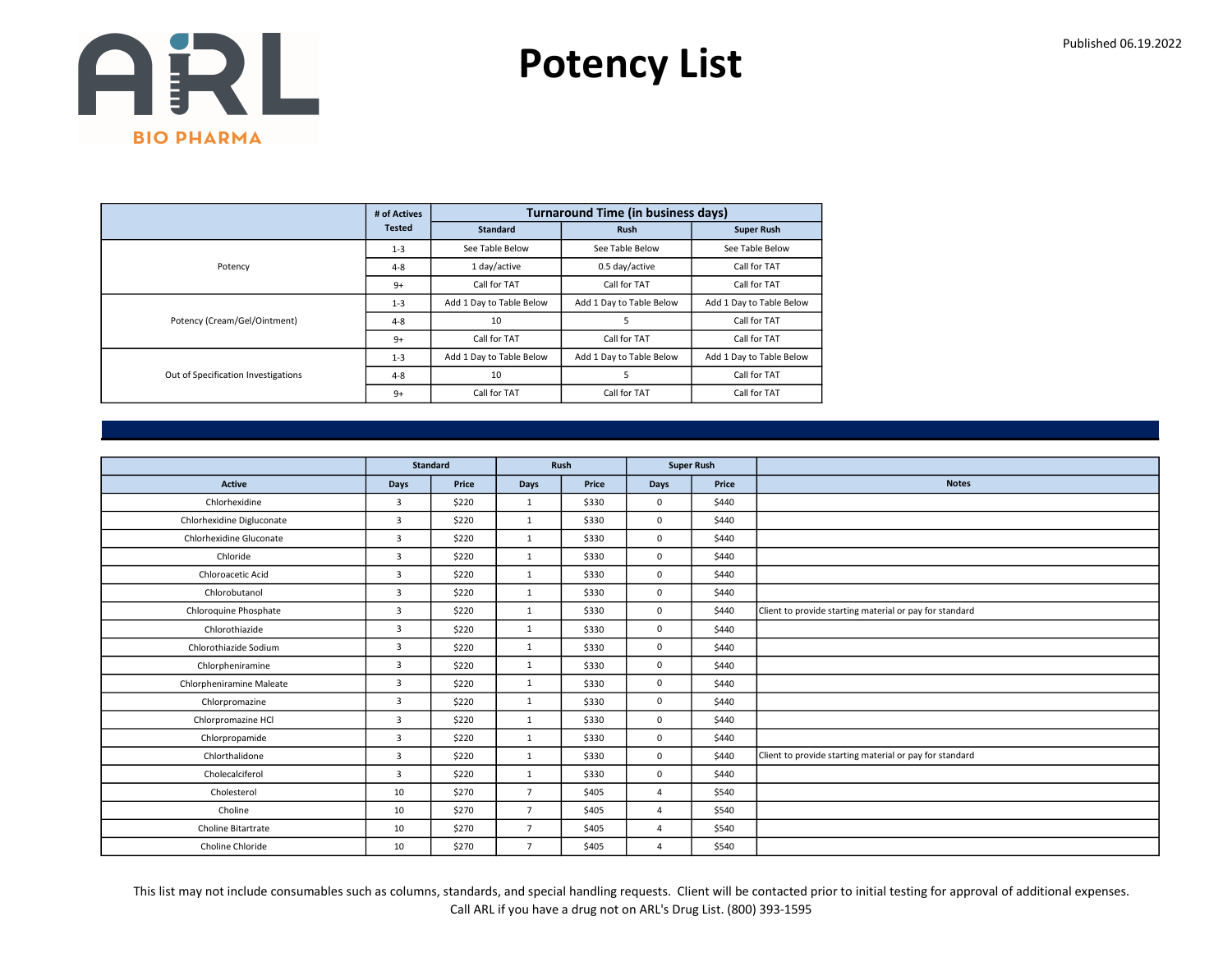Potency List

|                                     | # of Actives  |                          | <b>Turnaround Time (in business days)</b> |                          |
|-------------------------------------|---------------|--------------------------|-------------------------------------------|--------------------------|
|                                     | <b>Tested</b> | <b>Standard</b>          | <b>Rush</b>                               | <b>Super Rush</b>        |
|                                     | $1 - 3$       | See Table Below          | See Table Below                           | See Table Below          |
| Potency                             | $4 - 8$       | 1 day/active             | 0.5 day/active                            | Call for TAT             |
|                                     | $9+$          | Call for TAT             | Call for TAT                              | Call for TAT             |
|                                     | $1 - 3$       | Add 1 Day to Table Below | Add 1 Day to Table Below                  | Add 1 Day to Table Below |
| Potency (Cream/Gel/Ointment)        | $4 - 8$       | 10                       | 5                                         | Call for TAT             |
|                                     | $9+$          | Call for TAT             | Call for TAT                              | Call for TAT             |
|                                     | $1 - 3$       | Add 1 Day to Table Below | Add 1 Day to Table Below                  | Add 1 Day to Table Below |
| Out of Specification Investigations | $4 - 8$       | 10                       | 5                                         | Call for TAT             |
|                                     | $9+$          | Call for TAT             | Call for TAT                              | Call for TAT             |

|                         | Standard       |       | Rush           |       |                | <b>Super Rush</b> |                                                         |
|-------------------------|----------------|-------|----------------|-------|----------------|-------------------|---------------------------------------------------------|
| <b>Active</b>           | Days           | Price | Days           | Price | <b>Days</b>    | Price             | <b>Notes</b>                                            |
| Chorhexidine            | 3              | \$220 | $\mathbf{1}$   | \$330 | $\mathbf 0$    | \$440             |                                                         |
| Chromium                | 10             | \$220 | $\overline{7}$ | \$330 | $\overline{4}$ | \$440             | Cannot test less than 0.5 ug/mL                         |
| Chromium Picolinate     | 3              | \$220 | $\mathbf{1}$   | \$330 | $\mathbf 0$    | \$440             |                                                         |
| Chrysin                 | $\overline{3}$ | \$220 | $\mathbf{1}$   | \$330 | $\mathbf 0$    | \$440             |                                                         |
| Chymotrypsin            | $\overline{3}$ | \$220 | $\mathbf{1}$   | \$330 | $\mathbf 0$    | \$440             |                                                         |
| Ciclopirox              | 3              | \$220 | $\mathbf{1}$   | \$330 | $\mathbf 0$    | \$440             | Client to provide starting material or pay for standard |
| Ciclopirox Olamine      | $\overline{3}$ | \$220 | $\mathbf{1}$   | \$330 | $\mathbf 0$    | \$440             |                                                         |
| Ciclopiroxolamine       | 3              | \$220 | 1              | \$330 | $\mathbf 0$    | \$440             |                                                         |
| Cidofovir               | 3              | \$220 | $\mathbf{1}$   | \$330 | $\mathbf 0$    | \$440             | Client to provide starting material or pay for standard |
| Cilastatin              | 3              | \$220 | $\mathbf{1}$   | \$330 | $\mathbf 0$    | \$440             |                                                         |
| Cimaterol               | 3              | \$220 | $\mathbf{1}$   | \$330 | $\mathbf 0$    | \$440             | Client to provide starting material or pay for standard |
| Cimetidine              | 3              | \$220 | $\mathbf{1}$   | \$330 | $\mathbf 0$    | \$440             |                                                         |
| Cinacalcet              | 3              | \$220 | $\mathbf{1}$   | \$330 | $\mathbf 0$    | \$440             |                                                         |
| Ciprofloxacin           | 3              | \$220 | $\mathbf{1}$   | \$330 | $\mathbf 0$    | \$440             |                                                         |
| Ciprofloxacin HCl       | 3              | \$220 | $\mathbf{1}$   | \$330 | $\mathbf 0$    | \$440             |                                                         |
| Cisapride               | $\overline{3}$ | \$220 | $\mathbf{1}$   | \$330 | $\mathbf 0$    | \$440             |                                                         |
| Cisapride Monohydrate   | 3              | \$220 | $\mathbf{1}$   | \$330 | $\mathbf 0$    | \$440             |                                                         |
| Cisatracurium           | 3              | \$220 | 1              | \$330 | $\mathbf 0$    | \$440             | Client to provide starting material or pay for standard |
| Cisatracurium Besylate  | 3              | \$220 | $\mathbf{1}$   | \$330 | $\mathbf 0$    | \$440             | Client to provide starting material or pay for standard |
| Citalopram Hydrobromide | 3              | \$220 | $\mathbf{1}$   | \$330 | $\mathbf 0$    | \$440             | Client to provide starting material or pay for standard |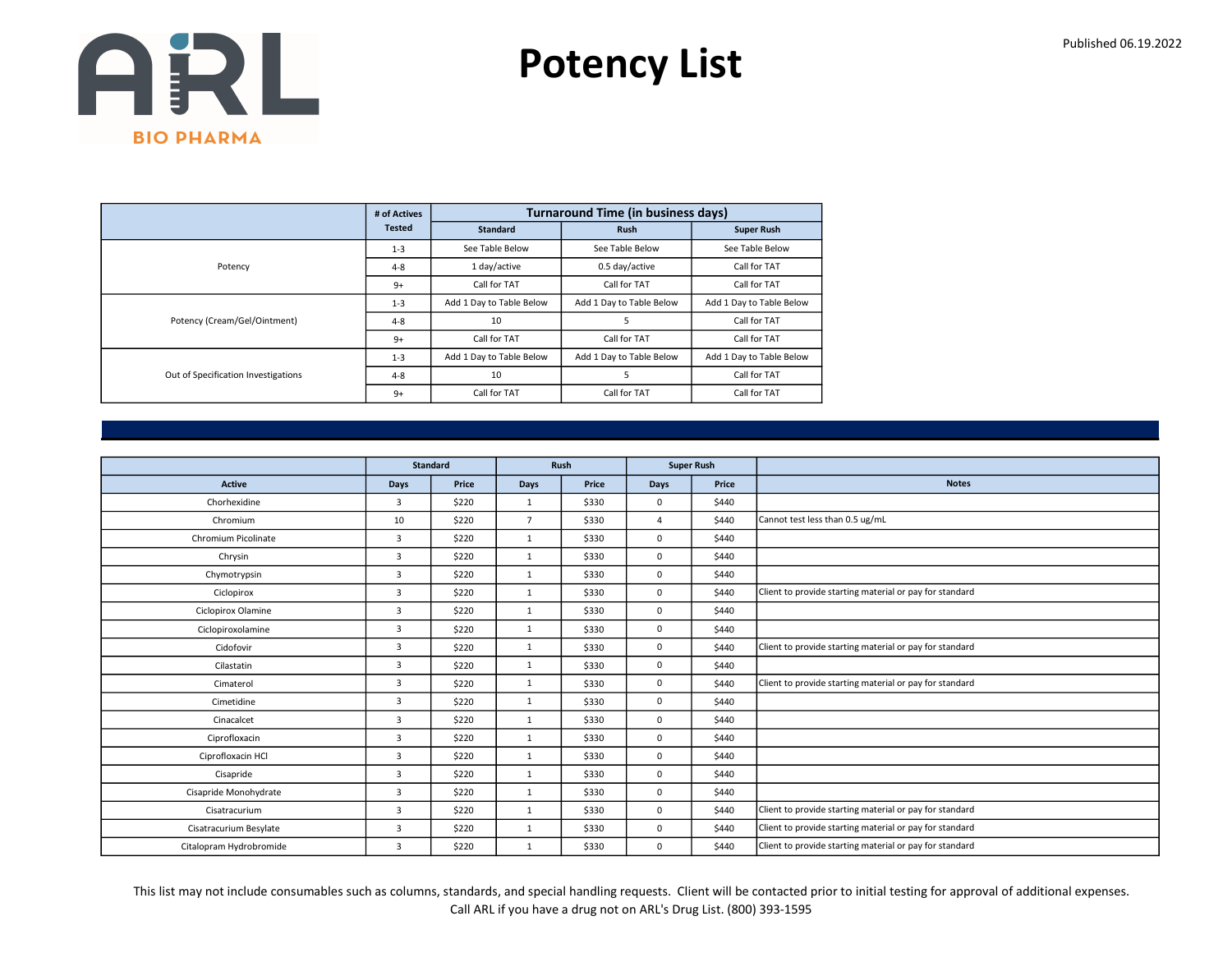Potency List

|                                     | # of Actives  |                          | <b>Turnaround Time (in business days)</b> |                          |
|-------------------------------------|---------------|--------------------------|-------------------------------------------|--------------------------|
|                                     | <b>Tested</b> | <b>Standard</b>          | <b>Rush</b>                               | <b>Super Rush</b>        |
|                                     | $1 - 3$       | See Table Below          | See Table Below                           | See Table Below          |
| Potency                             | $4 - 8$       | 1 day/active             | 0.5 day/active                            | Call for TAT             |
|                                     | $9+$          | Call for TAT             | Call for TAT                              | Call for TAT             |
|                                     | $1 - 3$       | Add 1 Day to Table Below | Add 1 Day to Table Below                  | Add 1 Day to Table Below |
| Potency (Cream/Gel/Ointment)        | $4 - 8$       | 10                       | 5                                         | Call for TAT             |
|                                     | $9+$          | Call for TAT             | Call for TAT                              | Call for TAT             |
|                                     | $1 - 3$       | Add 1 Day to Table Below | Add 1 Day to Table Below                  | Add 1 Day to Table Below |
| Out of Specification Investigations | $4 - 8$       | 10                       | 5                                         | Call for TAT             |
|                                     | $9+$          | Call for TAT             | Call for TAT                              | Call for TAT             |

|                          |                | Standard |              | Rush  |                | <b>Super Rush</b> |                                                         |
|--------------------------|----------------|----------|--------------|-------|----------------|-------------------|---------------------------------------------------------|
| <b>Active</b>            | <b>Days</b>    | Price    | Days         | Price | <b>Days</b>    | Price             | <b>Notes</b>                                            |
| Citrate                  | 3              | \$220    | $\mathbf{1}$ | \$330 | $\mathbf 0$    | \$440             |                                                         |
| <b>Citric Acid</b>       | $\overline{3}$ | \$220    | $\mathbf{1}$ | \$330 | $\mathbf 0$    | \$440             |                                                         |
| Citrulline               | 5              | \$370    | 3            | \$555 | $\overline{2}$ | \$740             |                                                         |
| CJC-1295                 | $\overline{3}$ | \$220    | $\mathbf{1}$ | \$330 | 0              | \$440             | Client to provide starting material or pay for standard |
| CJC-1295 Acetate         | $\overline{3}$ | \$220    | $\mathbf{1}$ | \$330 | $\mathbf 0$    | \$440             | Client to provide starting material or pay for standard |
| Clarithromycin           | 3              | \$220    | $\mathbf{1}$ | \$330 | 0              | \$440             |                                                         |
| Clavulanate Potassium    | $\overline{3}$ | \$220    | $\mathbf{1}$ | \$330 | 0              | \$440             |                                                         |
| Clemastine Fumarate      | $\overline{3}$ | \$220    | $\mathbf{1}$ | \$330 | 0              | \$440             | Client to provide starting material or pay for standard |
| Clenbuterol              | 3              | \$220    | $\mathbf{1}$ | \$330 | 0              | \$440             |                                                         |
| Clenbuterol HCl          | $\overline{3}$ | \$220    | $\mathbf{1}$ | \$330 | $\Omega$       | \$440             |                                                         |
| Clindamycin              | $\overline{3}$ | \$220    | $\mathbf{1}$ | \$330 | 0              | \$440             |                                                         |
| Clindamycin HCl          | $\overline{3}$ | \$220    | $\mathbf{1}$ | \$330 | 0              | \$440             |                                                         |
| Clindamycin Phosphate    | 3              | \$220    | $\mathbf{1}$ | \$330 | 0              | \$440             |                                                         |
| Clioquinol               | $\overline{3}$ | \$220    | $\mathbf{1}$ | \$330 | 0              | \$440             | Client to provide starting material or pay for standard |
| Clobazam                 | 3              | \$220    | $\mathbf{1}$ | \$330 | 0              | \$440             | Client to provide starting material or pay for standard |
| Clobetasol               | 3              | \$220    | $\mathbf{1}$ | \$330 | $\mathbf 0$    | \$440             |                                                         |
| Clobetasol 17-Propionate | $\overline{3}$ | \$220    | $\mathbf{1}$ | \$330 | 0              | \$440             |                                                         |
| Clomiphene Citrate       | 3              | \$220    | $\mathbf{1}$ | \$330 | 0              | \$440             |                                                         |
| Clomipramine             | $\overline{3}$ | \$220    | $\mathbf{1}$ | \$330 | 0              | \$440             |                                                         |
| Clomipramine HCl         | 3              | \$220    | $\mathbf{1}$ | \$330 | 0              | \$440             |                                                         |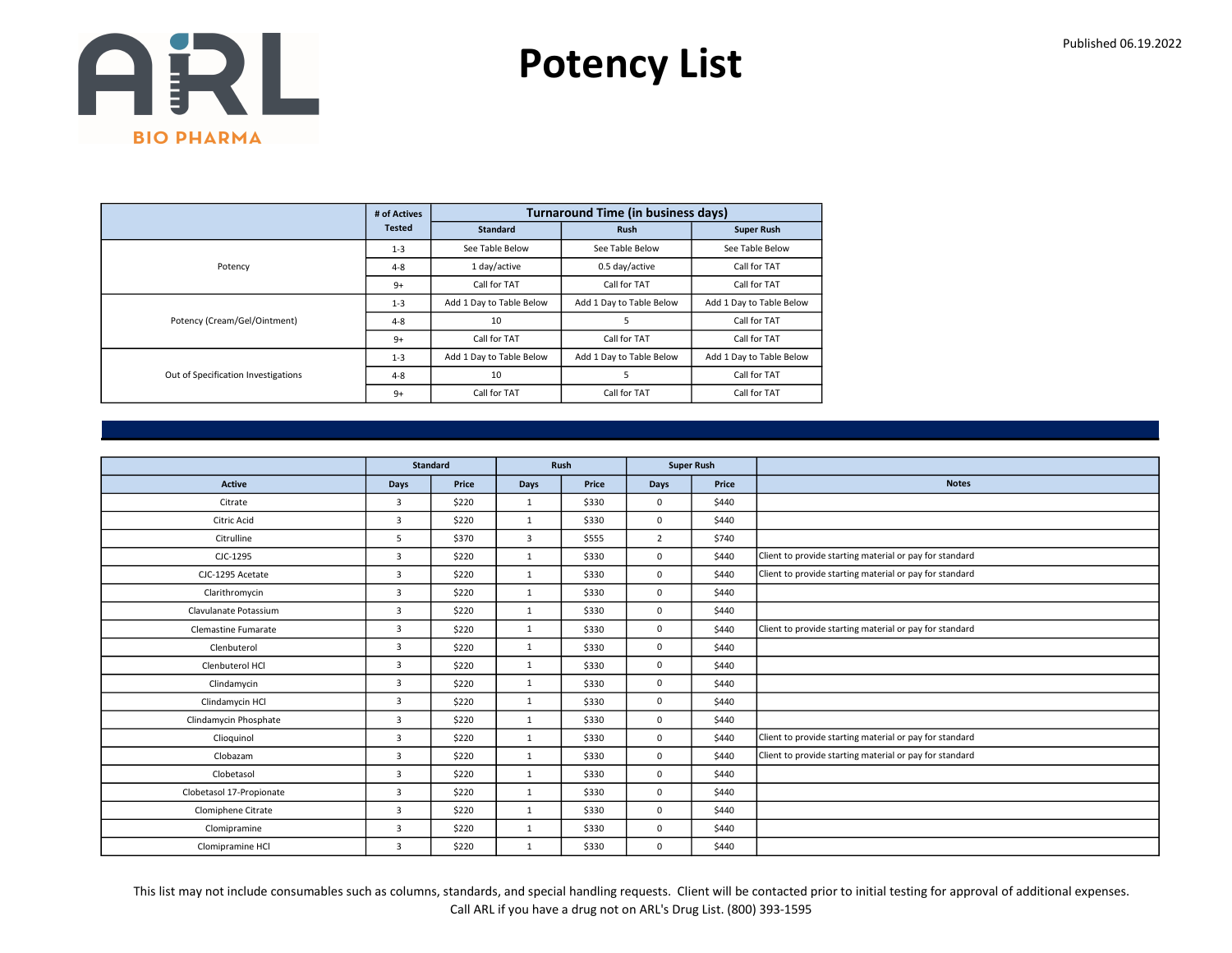Potency List

|                                     | # of Actives  |                          | <b>Turnaround Time (in business days)</b> |                          |
|-------------------------------------|---------------|--------------------------|-------------------------------------------|--------------------------|
|                                     | <b>Tested</b> | <b>Standard</b>          | <b>Rush</b>                               | <b>Super Rush</b>        |
|                                     | $1 - 3$       | See Table Below          | See Table Below                           | See Table Below          |
| Potency                             | $4 - 8$       | 1 day/active             | 0.5 day/active                            | Call for TAT             |
|                                     | $9+$          | Call for TAT             | Call for TAT                              | Call for TAT             |
|                                     | $1 - 3$       | Add 1 Day to Table Below | Add 1 Day to Table Below                  | Add 1 Day to Table Below |
| Potency (Cream/Gel/Ointment)        | $4 - 8$       | 10                       | 5                                         | Call for TAT             |
|                                     | $9+$          | Call for TAT             | Call for TAT                              | Call for TAT             |
|                                     | $1 - 3$       | Add 1 Day to Table Below | Add 1 Day to Table Below                  | Add 1 Day to Table Below |
| Out of Specification Investigations | $4 - 8$       | 10                       | 5                                         | Call for TAT             |
|                                     | $9+$          | Call for TAT             | Call for TAT                              | Call for TAT             |

|                       |                         | <b>Standard</b> |                | Rush  |                | <b>Super Rush</b> |                                                         |
|-----------------------|-------------------------|-----------------|----------------|-------|----------------|-------------------|---------------------------------------------------------|
| <b>Active</b>         | <b>Days</b>             | Price           | <b>Days</b>    | Price | Days           | Price             | <b>Notes</b>                                            |
| Clonazepam            | 3                       | \$220           | $\mathbf{1}$   | \$330 | 0              | \$440             | Client to provide starting material or pay for standard |
| Clonidine             | $\overline{3}$          | \$170           | $\mathbf{1}$   | \$255 | 0              | \$340             |                                                         |
| Clonidine HCl         | $\overline{3}$          | \$170           | $\mathbf{1}$   | \$255 | 0              | \$340             |                                                         |
| Clopidogrel           | $\overline{3}$          | \$220           | $\mathbf{1}$   | \$330 | 0              | \$440             |                                                         |
| Clopidogrel Bisulfate | 3                       | \$220           | $\mathbf{1}$   | \$330 | 0              | \$440             |                                                         |
| Clorsulon             | $\overline{3}$          | \$220           | $\mathbf{1}$   | \$330 | 0              | \$440             | Client to provide starting material or pay for standard |
| Clotrimazole          | $\overline{3}$          | \$220           | $\mathbf{1}$   | \$330 | 0              | \$440             |                                                         |
| Cloxacillin           | $\overline{3}$          | \$220           | $\mathbf{1}$   | \$330 | 0              | \$440             | Client to provide starting material or pay for standard |
| Clozapine             | $\overline{3}$          | \$220           | $\mathbf{1}$   | \$330 | 0              | \$440             |                                                         |
| Cobalt                | 10                      | \$220           | $\overline{7}$ | \$330 | $\overline{a}$ | \$440             | Cannot test less than 0.5 ug/mL                         |
| Cocaine               | $\overline{3}$          | \$220           | $\mathbf{1}$   | \$330 | 0              | \$440             |                                                         |
| Cocaine HCl           | 3                       | \$220           | $\mathbf{1}$   | \$330 | 0              | \$440             |                                                         |
| Codeine               | $\overline{3}$          | \$220           | 1              | \$330 | 0              | \$440             |                                                         |
| Codeine Phosphate     | $\overline{3}$          | \$220           | $\mathbf{1}$   | \$330 | 0              | \$440             |                                                         |
| Coenzyme Q10          | $\overline{3}$          | \$220           | $\mathbf{1}$   | \$330 | 0              | \$440             | Can only test ubidecarenone, not ubiquinol.             |
| Colchicine            | $\overline{3}$          | \$220           | $\mathbf{1}$   | \$330 | 0              | \$440             |                                                         |
| Colistimethate        | $\overline{\mathbf{3}}$ | \$220           | $\mathbf{1}$   | \$330 | 0              | \$440             | Client to provide starting material or pay for standard |
| Conjugated Estrogen   | $\overline{3}$          | \$220           | $\mathbf{1}$   | \$330 | 0              | \$440             |                                                         |
| Copper                | 10                      | \$220           | $\overline{7}$ | \$330 | $\overline{4}$ | \$440             | Cannot test less than 0.5 ug/mL                         |
| Copper Glycinate      | 10                      | \$220           | $\overline{7}$ | \$330 | $\overline{4}$ | \$440             | Cannot test less than 1.6 ug/mL                         |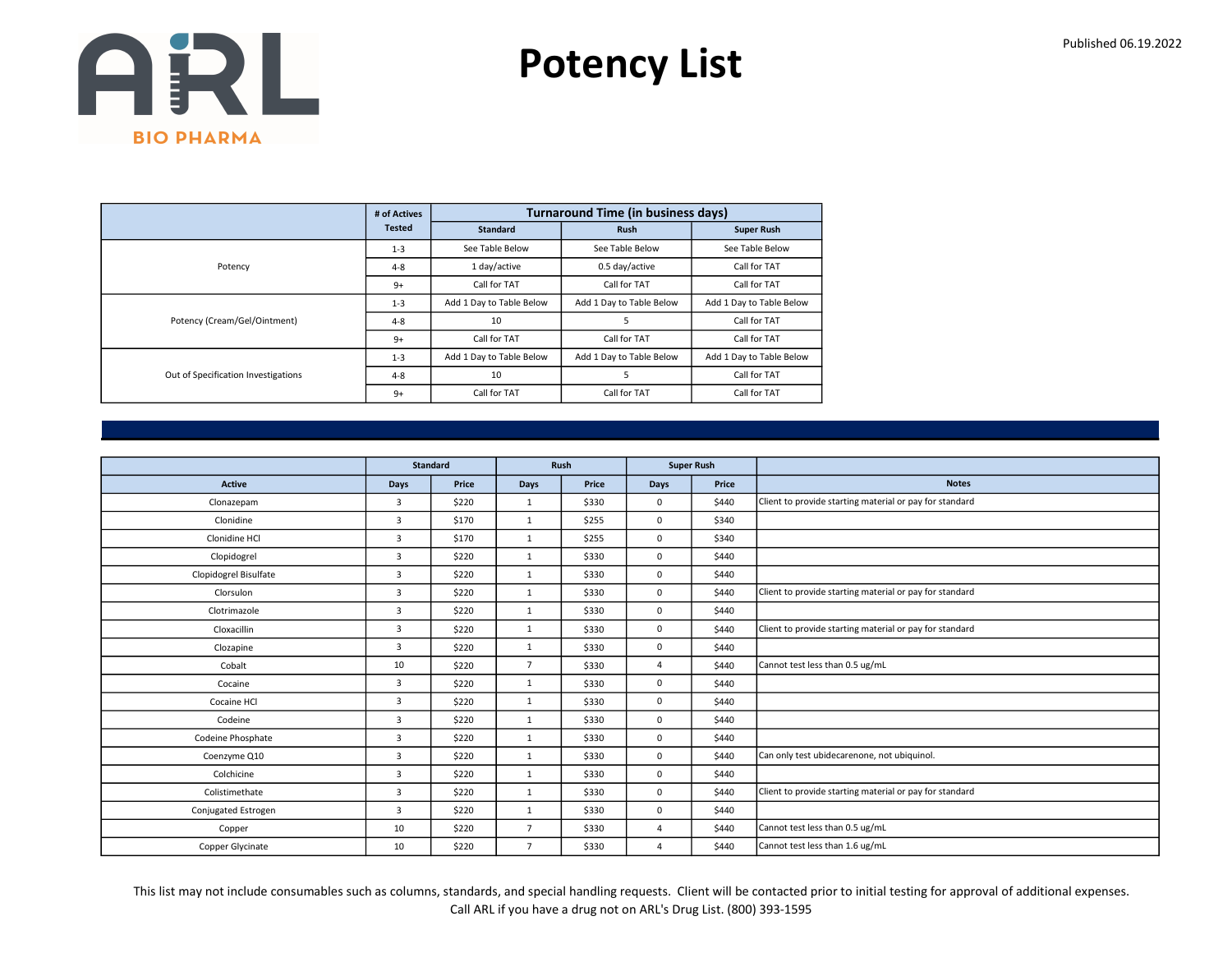Potency List

|                                     | # of Actives  |                          | <b>Turnaround Time (in business days)</b> |                          |
|-------------------------------------|---------------|--------------------------|-------------------------------------------|--------------------------|
|                                     | <b>Tested</b> | <b>Standard</b>          | <b>Rush</b>                               | <b>Super Rush</b>        |
|                                     | $1 - 3$       | See Table Below          | See Table Below                           | See Table Below          |
| Potency                             | $4 - 8$       | 1 day/active             | 0.5 day/active                            | Call for TAT             |
|                                     | $9+$          | Call for TAT             | Call for TAT                              | Call for TAT             |
|                                     | $1 - 3$       | Add 1 Day to Table Below | Add 1 Day to Table Below                  | Add 1 Day to Table Below |
| Potency (Cream/Gel/Ointment)        | $4 - 8$       | 10                       | 5                                         | Call for TAT             |
|                                     | $9+$          | Call for TAT             | Call for TAT                              | Call for TAT             |
|                                     | $1 - 3$       | Add 1 Day to Table Below | Add 1 Day to Table Below                  | Add 1 Day to Table Below |
| Out of Specification Investigations | $4 - 8$       | 10                       | 5                                         | Call for TAT             |
|                                     | $9+$          | Call for TAT             | Call for TAT                              | Call for TAT             |

|                      |                | Standard |                | Rush  |                | <b>Super Rush</b> |                                                         |
|----------------------|----------------|----------|----------------|-------|----------------|-------------------|---------------------------------------------------------|
|                      |                |          |                |       |                |                   |                                                         |
| <b>Active</b>        | Days           | Price    | Days           | Price | <b>Days</b>    | Price             | <b>Notes</b>                                            |
| Cortisol             | 3              | \$220    | 1              | \$330 | $\mathbf 0$    | \$440             |                                                         |
| Cosyntropin          | $\overline{3}$ | \$220    | 1              | \$330 | $\mathbf 0$    | \$440             | Client to provide starting material or pay for standard |
| Coumadin             | 3              | \$220    | $\mathbf{1}$   | \$330 | $\mathbf 0$    | \$440             |                                                         |
| Coumarin             | $\overline{3}$ | \$220    | $\mathbf{1}$   | \$330 | $\mathbf 0$    | \$440             |                                                         |
| Creatine             | $\overline{3}$ | \$220    | 1              | \$330 | $\mathbf 0$    | \$440             |                                                         |
| Creatine HCl         | $\overline{3}$ | \$220    | $\mathbf{1}$   | \$330 | $\mathbf 0$    | \$440             |                                                         |
| Creatine Monohydrate | 3              | \$220    | $\mathbf{1}$   | \$330 | $\mathbf{0}$   | \$440             |                                                         |
| Cromolyn             | 3              | \$220    | $\mathbf{1}$   | \$330 | $\mathbf 0$    | \$440             |                                                         |
| Cromolyn Sodium      | 3              | \$220    | $\mathbf{1}$   | \$330 | $\mathbf 0$    | \$440             |                                                         |
| Crystal Violet       | $\overline{3}$ | \$220    | 1              | \$330 | $\mathbf 0$    | \$440             |                                                         |
| CTC-96               | 3              | \$220    | $\mathbf{1}$   | \$330 | $\mathbf 0$    | \$440             |                                                         |
| Cubicin              | $\overline{3}$ | \$220    | 1              | \$330 | $\mathbf 0$    | \$440             |                                                         |
| Cupric ION           | 10             | \$220    | $\overline{7}$ | \$330 | $\overline{4}$ | \$440             | Cannot test less than 0.5 ug/mL                         |
| Curcumin             | $\overline{3}$ | \$220    | $\mathbf{1}$   | \$330 | $\mathbf 0$    | \$440             | Client to provide starting material or pay for standard |
| Cyanocobalamin (B12) | 3              | \$170    | $\mathbf{1}$   | \$255 | $\mathbf 0$    | \$340             |                                                         |
| Cyclobenzaprine      | $\overline{3}$ | \$220    | $\mathbf{1}$   | \$330 | $\mathbf 0$    | \$440             |                                                         |
| Cyclobenzaprine HCl  | 3              | \$220    | $\mathbf{1}$   | \$330 | $\mathbf 0$    | \$440             |                                                         |
| Cyclopentolate       | 3              | \$220    | 1              | \$330 | $\mathbf 0$    | \$440             |                                                         |
| Cyclopentolate HCl   | 3              | \$220    | $\mathbf{1}$   | \$330 | $\mathbf 0$    | \$440             |                                                         |
| Cyclophosphamide     | 3              | \$220    | $\mathbf{1}$   | \$330 | $\mathbf 0$    | \$440             |                                                         |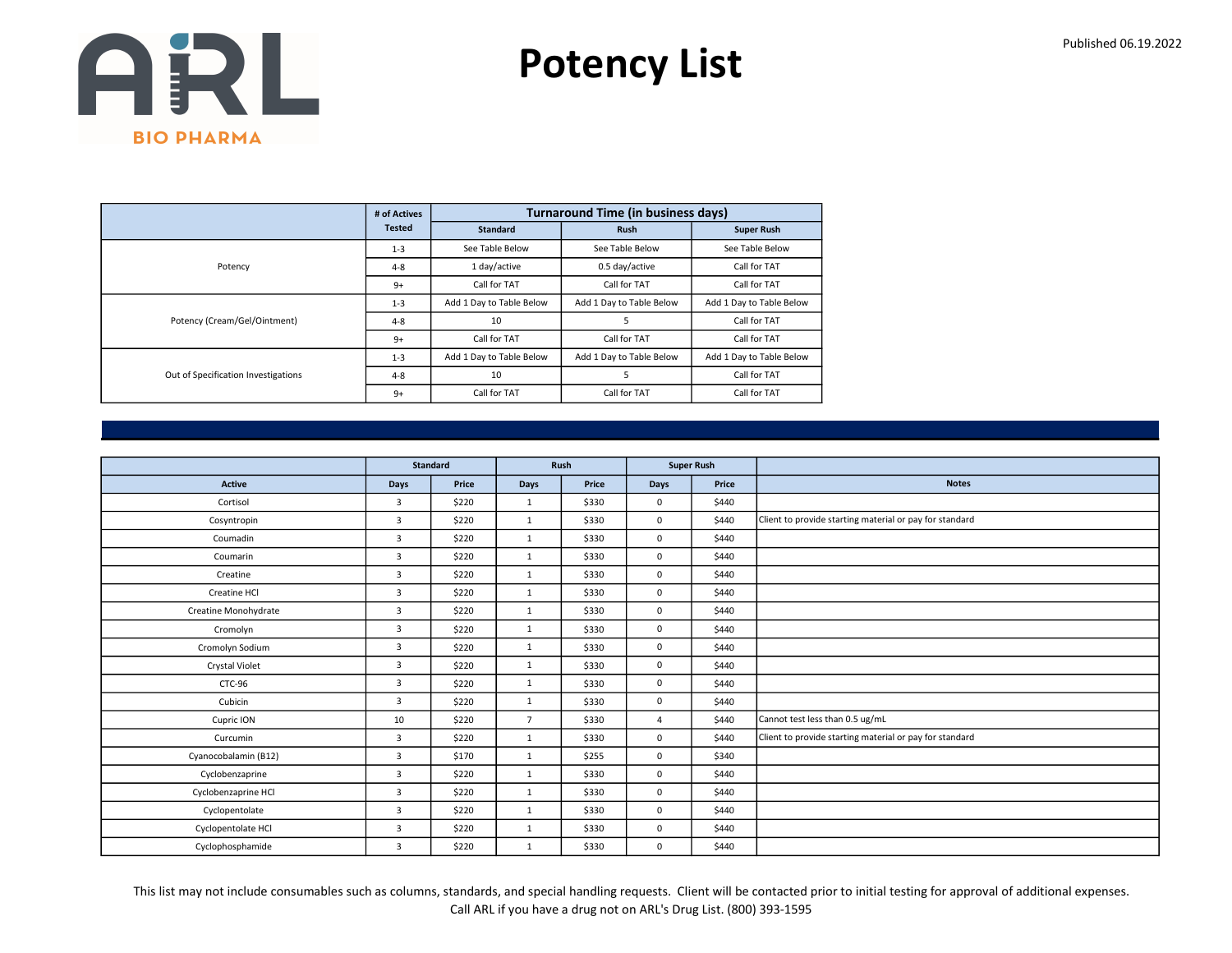Potency List

|                                     | # of Actives  |                          | <b>Turnaround Time (in business days)</b> |                          |  |  |  |
|-------------------------------------|---------------|--------------------------|-------------------------------------------|--------------------------|--|--|--|
|                                     | <b>Tested</b> | <b>Standard</b>          | <b>Rush</b>                               | <b>Super Rush</b>        |  |  |  |
|                                     | $1 - 3$       | See Table Below          | See Table Below                           | See Table Below          |  |  |  |
| Potency                             | $4 - 8$       | 1 day/active             | 0.5 day/active                            | Call for TAT             |  |  |  |
|                                     | $9+$          | Call for TAT             | Call for TAT                              | Call for TAT             |  |  |  |
|                                     | $1 - 3$       | Add 1 Day to Table Below | Add 1 Day to Table Below                  | Add 1 Day to Table Below |  |  |  |
| Potency (Cream/Gel/Ointment)        | $4 - 8$       | 10                       | 5                                         | Call for TAT             |  |  |  |
|                                     | $9+$          | Call for TAT             | Call for TAT                              | Call for TAT             |  |  |  |
|                                     | $1 - 3$       | Add 1 Day to Table Below | Add 1 Day to Table Below                  | Add 1 Day to Table Below |  |  |  |
| Out of Specification Investigations | $4 - 8$       | 10                       | 5                                         | Call for TAT             |  |  |  |
|                                     | $9+$          | Call for TAT             | Call for TAT                              | Call for TAT             |  |  |  |

|                              |                | <b>Standard</b> |              | Rush  |                | <b>Super Rush</b> |                                                         |
|------------------------------|----------------|-----------------|--------------|-------|----------------|-------------------|---------------------------------------------------------|
| <b>Active</b>                | <b>Days</b>    | Price           | Days         | Price | <b>Days</b>    | Price             | <b>Notes</b>                                            |
| Cyclophosphamide Monohydrate | $\overline{3}$ | \$220           | $\mathbf{1}$ | \$330 | $\mathbf 0$    | \$440             |                                                         |
| Cycloserine                  | 3              | \$220           | $\mathbf{1}$ | \$330 | $\mathbf 0$    | \$440             |                                                         |
| Cyclosporine                 | 3              | \$220           | $\mathbf{1}$ | \$330 | $\mathbf 0$    | \$440             |                                                         |
| Cymbalta                     | 3              | \$220           | $\mathbf{1}$ | \$330 | $\mathbf 0$    | \$440             |                                                         |
| Cyproheptadine               | $\overline{3}$ | \$220           | $\mathbf{1}$ | \$330 | $\mathbf 0$    | \$440             |                                                         |
| Cyproheptadine HCl           | 3              | \$220           | $\mathbf{1}$ | \$330 | $\mathbf 0$    | \$440             |                                                         |
| Cysteine HCl                 | 3              | \$220           | $\mathbf{1}$ | \$330 | $\mathbf 0$    | \$440             |                                                         |
| Cysteine HCl Monohydrate     | 3              | \$220           | $\mathbf{1}$ | \$330 | $\mathbf 0$    | \$440             |                                                         |
| Cystine                      | 5              | \$370           | 3            | \$555 | $\overline{2}$ | \$740             |                                                         |
| Cytarabine                   | $\overline{3}$ | \$420           | $\mathbf{1}$ | \$630 | $\mathbf 0$    | \$840             | Client to provide starting material or pay for standard |
| D3-Creatine                  | 3              | \$220           | $\mathbf{1}$ | \$330 | $\mathbf 0$    | \$440             |                                                         |
| D-alpha-Tocopherol           | 3              | \$370           | $\mathbf{1}$ | \$555 | $\mathbf 0$    | \$740             | Client to provide starting material or pay for standard |
| Dacarbazine                  | $\overline{3}$ | \$220           | $\mathbf{1}$ | \$330 | $\mathbf 0$    | \$440             |                                                         |
| Dactinomycin                 | 3              | \$220           | $\mathbf{1}$ | \$330 | $\mathbf 0$    | \$440             | Client to provide starting material or pay for standard |
| Dalteparin Sodium            | $\overline{3}$ | \$220           | $\mathbf{1}$ | \$330 | $\mathbf 0$    | \$440             |                                                         |
| Danazol                      | 3              | \$220           | $\mathbf{1}$ | \$330 | $\mathbf 0$    | \$440             |                                                         |
| Dantrolene Sodium            | 3              | \$220           | 1            | \$330 | $\mathbf 0$    | \$440             |                                                         |
| Dapiprazole                  | 3              | \$220           | $\mathbf{1}$ | \$330 | $\mathbf 0$    | \$440             | Client to provide starting material or pay for standard |
| Dapiprazole HCl              | 3              | \$220           | $\mathbf{1}$ | \$330 | $\mathbf 0$    | \$440             | Client to provide starting material or pay for standard |
| Dapoxetine                   | 3              | \$220           | $\mathbf{1}$ | \$330 | 0              | \$440             |                                                         |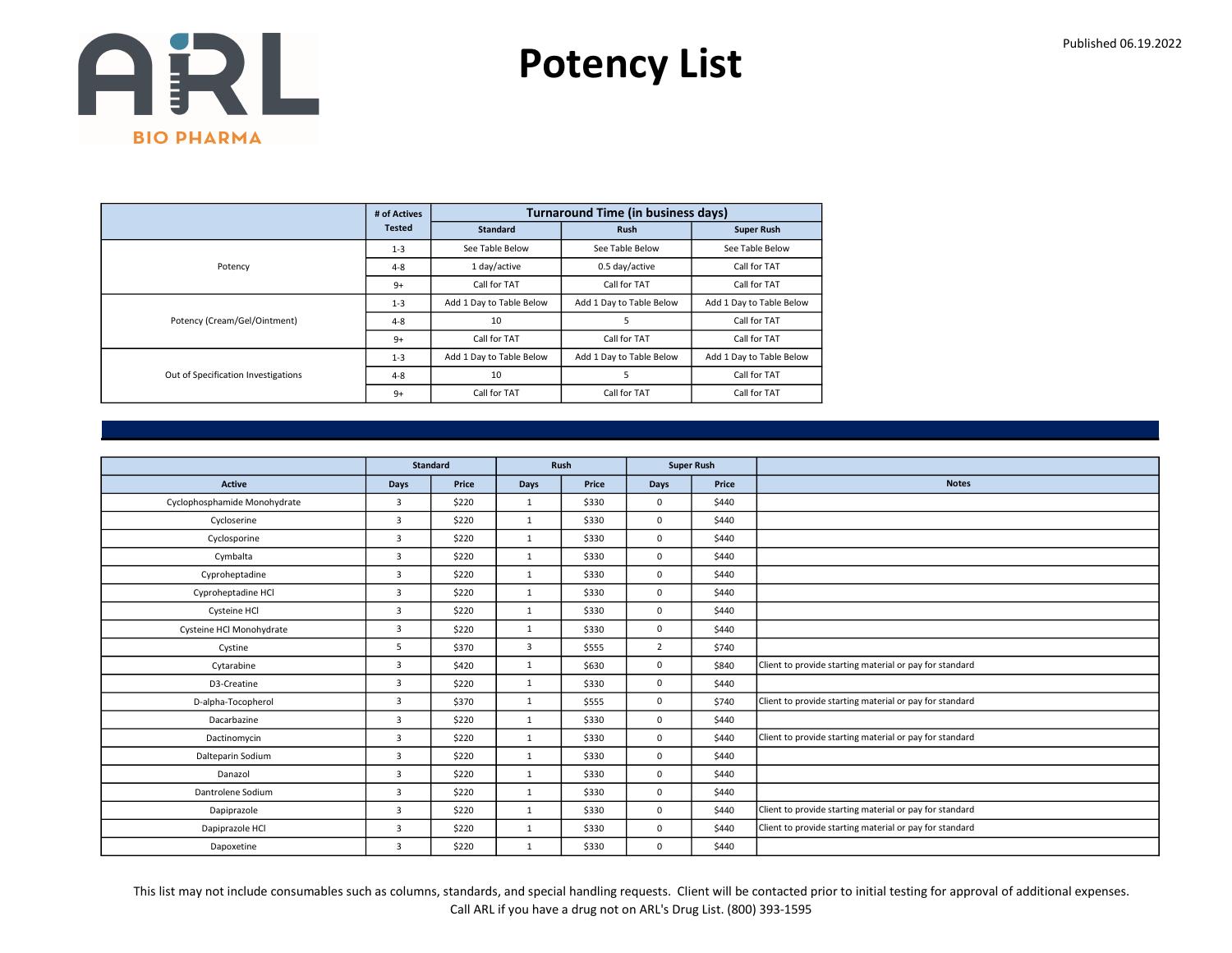Potency List

|                                     | # of Actives  |                          | <b>Turnaround Time (in business days)</b> |                          |
|-------------------------------------|---------------|--------------------------|-------------------------------------------|--------------------------|
|                                     | <b>Tested</b> | <b>Standard</b>          | <b>Rush</b>                               | <b>Super Rush</b>        |
|                                     | $1 - 3$       | See Table Below          | See Table Below                           | See Table Below          |
| Potency                             | $4 - 8$       | 1 day/active             | 0.5 day/active                            | Call for TAT             |
|                                     | $9+$          | Call for TAT             | Call for TAT                              | Call for TAT             |
|                                     | $1 - 3$       | Add 1 Day to Table Below | Add 1 Day to Table Below                  | Add 1 Day to Table Below |
| Potency (Cream/Gel/Ointment)        | $4 - 8$       | 10                       | 5                                         | Call for TAT             |
|                                     | $9+$          | Call for TAT             | Call for TAT                              | Call for TAT             |
|                                     | $1 - 3$       | Add 1 Day to Table Below | Add 1 Day to Table Below                  | Add 1 Day to Table Below |
| Out of Specification Investigations | $4 - 8$       | 10                       | 5                                         | Call for TAT             |
|                                     | $9+$          | Call for TAT             | Call for TAT                              | Call for TAT             |

|                                             |                | <b>Standard</b> |                | <b>Rush</b> |                | <b>Super Rush</b> |                                                         |
|---------------------------------------------|----------------|-----------------|----------------|-------------|----------------|-------------------|---------------------------------------------------------|
| <b>Active</b>                               | <b>Days</b>    | Price           | <b>Days</b>    | Price       | Days           | Price             | <b>Notes</b>                                            |
| Dapsone                                     | 3              | \$220           | $\mathbf{1}$   | \$330       | $\Omega$       | \$440             |                                                         |
| Daptomycin                                  | 3              | \$220           | $\mathbf{1}$   | \$330       | $\mathbf 0$    | \$440             | Client to provide starting material or pay for standard |
| Darunavir                                   | 3              | \$220           | $\mathbf{1}$   | \$330       | $\mathbf 0$    | \$440             |                                                         |
| Dasatinib                                   | 3              | \$220           | $\mathbf{1}$   | \$330       | $\mathbf 0$    | \$440             |                                                         |
| Daunorubicin                                | 3              | \$220           | $\mathbf{1}$   | \$330       | $\Omega$       | \$440             |                                                         |
| <b>DDAVP</b>                                | 3              | \$220           | $\mathbf{1}$   | \$330       | $\mathbf 0$    | \$440             | Client to provide starting material or pay for standard |
| Decoquinate                                 | 3              | \$220           | $\mathbf{1}$   | \$330       | $\mathbf 0$    | \$440             | Client to provide starting material or pay for standard |
| Deferoxamine Mesylate (Desferal)            | $\overline{3}$ | \$220           | $\mathbf{1}$   | \$330       | $\mathbf 0$    | \$440             |                                                         |
| Dehydrated Alcohol                          | 10             | \$370           | $\overline{7}$ | \$555       | 4              | \$740             |                                                         |
| Dehydroisoandrosterone (DHEA)               | $\overline{3}$ | \$170           | $\mathbf{1}$   | \$255       | $\mathbf 0$    | \$340             |                                                         |
| Delta Sleep Inducing Peptide (DSIP)         | 3              | \$220           | $\mathbf{1}$   | \$330       | $\mathbf 0$    | \$440             | Client to provide starting material or pay for standard |
| Delta Sleep Inducing Peptide (DSIP) Acetate | 3              | \$220           | $\mathbf{1}$   | \$330       | $\mathbf 0$    | \$440             | Client to provide starting material or pay for standard |
| Demecarium Bromide                          | 10             | \$220           | $\overline{7}$ | \$330       | 4              | \$440             | Client to provide starting material or pay for standard |
| Denosyl                                     | 3              | \$220           | $\mathbf{1}$   | \$330       | $\mathbf 0$    | \$440             |                                                         |
| Deoxycholic Acid                            | 5              | \$220           | 3              | \$330       | 2              | \$440             |                                                         |
| Deoxy-D-Glucose                             | 5              | \$370           | 3              | \$555       | $\overline{2}$ | \$740             |                                                         |
| Deracoxib                                   | 3              | \$270           | $\mathbf{1}$   | \$405       | $\mathbf 0$    | \$540             | Client to provide starting material or pay for standard |
| Desferal                                    | 3              | \$220           | 1              | \$330       | $\mathbf 0$    | \$440             |                                                         |
| Desloratadine                               | 3              | \$220           | $\mathbf{1}$   | \$330       | $\mathbf 0$    | \$440             |                                                         |
| Deslorelin                                  | 3              | \$220           | $\mathbf{1}$   | \$330       | $\mathbf 0$    | \$440             | Client to provide starting material or pay for standard |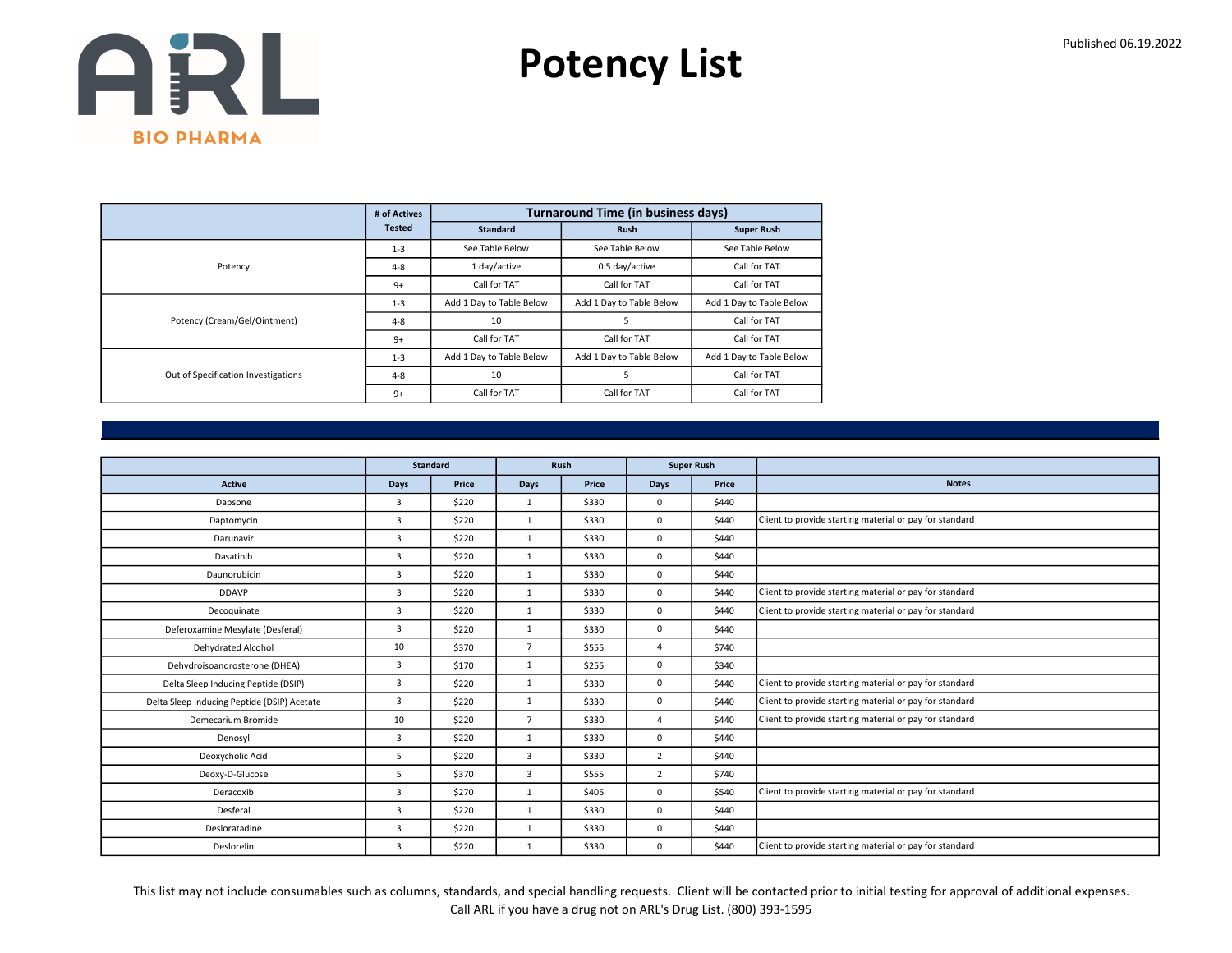Potency List

|                                     | # of Actives  |                          | <b>Turnaround Time (in business days)</b> |                          |
|-------------------------------------|---------------|--------------------------|-------------------------------------------|--------------------------|
|                                     | <b>Tested</b> | <b>Standard</b>          | <b>Rush</b>                               | <b>Super Rush</b>        |
|                                     | $1 - 3$       | See Table Below          | See Table Below                           | See Table Below          |
| Potency                             | $4 - 8$       | 1 day/active             | 0.5 day/active                            | Call for TAT             |
|                                     | $9+$          | Call for TAT             | Call for TAT                              | Call for TAT             |
|                                     | $1 - 3$       | Add 1 Day to Table Below | Add 1 Day to Table Below                  | Add 1 Day to Table Below |
| Potency (Cream/Gel/Ointment)        | $4 - 8$       | 10                       | 5                                         | Call for TAT             |
|                                     | $9+$          | Call for TAT             | Call for TAT                              | Call for TAT             |
|                                     | $1 - 3$       | Add 1 Day to Table Below | Add 1 Day to Table Below                  | Add 1 Day to Table Below |
| Out of Specification Investigations | $4 - 8$       | 10                       | 5                                         | Call for TAT             |
|                                     | $9+$          | Call for TAT             | Call for TAT                              | Call for TAT             |

|                                |                | <b>Standard</b> |              | Rush  | <b>Super Rush</b> |       |                                                         |
|--------------------------------|----------------|-----------------|--------------|-------|-------------------|-------|---------------------------------------------------------|
| <b>Active</b>                  | Days           | Price           | <b>Days</b>  | Price | <b>Days</b>       | Price | <b>Notes</b>                                            |
| Deslorelin Acetate             | $\overline{3}$ | \$220           | $\mathbf{1}$ | \$330 | $\mathbf 0$       | \$440 | Client to provide starting material or pay for standard |
| Desmopressin Acetate           | $\overline{3}$ | \$220           | $\mathbf{1}$ | \$330 | $\mathbf 0$       | \$440 | Client to provide starting material or pay for standard |
| Desonide                       | 3              | \$220           | $\mathbf{1}$ | \$330 | $\mathbf 0$       | \$440 | Client to provide starting material or pay for standard |
| Desoximetasone                 | $\overline{3}$ | \$220           | $\mathbf{1}$ | \$330 | $\mathbf 0$       | \$440 |                                                         |
| Desoxycorticosterone           | $\overline{3}$ | \$220           | $\mathbf{1}$ | \$330 | $\mathbf 0$       | \$440 |                                                         |
| Desvenlafaxine                 | 3              | \$220           | $\mathbf{1}$ | \$330 | $\mathbf 0$       | \$440 |                                                         |
| Detomidine                     | 3              | \$220           | 1            | \$330 | $\mathbf 0$       | \$440 |                                                         |
| Detomidine HCl                 | $\overline{3}$ | \$220           | 1            | \$330 | $\mathbf 0$       | \$440 |                                                         |
| Dexamethasone                  | $\overline{3}$ | \$220           | 1            | \$330 | $\mathbf 0$       | \$440 |                                                         |
| Dexamethasone 21 Isonicotinate | 3              | \$220           | 1            | \$330 | $\mathbf 0$       | \$440 |                                                         |
| Dexamethasone Acetate          | $\overline{3}$ | \$220           | 1            | \$330 | $\mathbf 0$       | \$440 |                                                         |
| Dexamethasone HBr              | $\overline{3}$ | \$220           | 1            | \$330 | $\mathbf 0$       | \$440 |                                                         |
| Dexamethasone Hydrobromide     | $\overline{3}$ | \$220           | $\mathbf{1}$ | \$330 | $\mathbf 0$       | \$440 |                                                         |
| Dexamethasone Phosphate        | 3              | \$220           | $\mathbf{1}$ | \$330 | $\mathbf 0$       | \$440 |                                                         |
| Dexamethasone Sodium Phosphate | 3              | \$220           | $\mathbf{1}$ | \$330 | $\mathbf 0$       | \$440 |                                                         |
| Dexmedetomidine                | 3              | \$220           | $\mathbf{1}$ | \$330 | $\mathbf 0$       | \$440 | Client to provide starting material or pay for standard |
| Dexmedetomidine HCl            | 3              | \$220           | $\mathbf{1}$ | \$330 | $\mathbf 0$       | \$440 | Client to provide starting material or pay for standard |
| Dexpanthenol                   | 3              | \$170           | $\mathbf{1}$ | \$255 | $\mathbf 0$       | \$340 |                                                         |
| Dextran-40                     | $\overline{3}$ | \$220           | $\mathbf{1}$ | \$330 | $\mathbf 0$       | \$440 |                                                         |
| Dextroamphetamine Sulfate      | 3              | \$220           | 1            | \$330 | $\mathbf 0$       | \$440 |                                                         |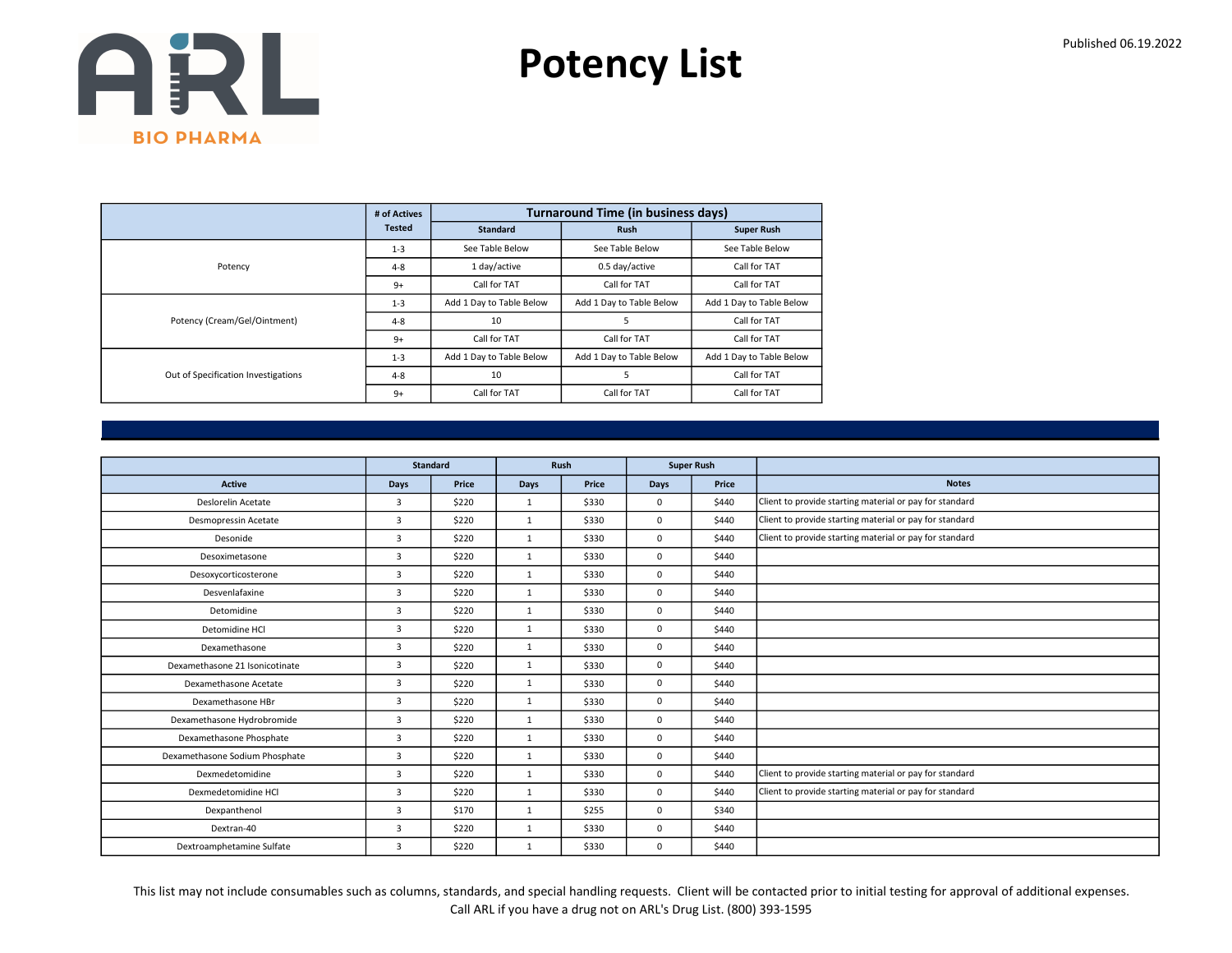Potency List

|                                     | # of Actives  |                          | <b>Turnaround Time (in business days)</b> |                          |
|-------------------------------------|---------------|--------------------------|-------------------------------------------|--------------------------|
|                                     | <b>Tested</b> | <b>Standard</b>          | <b>Rush</b>                               | <b>Super Rush</b>        |
|                                     | $1 - 3$       | See Table Below          | See Table Below                           | See Table Below          |
| Potency                             | $4 - 8$       | 1 day/active             | 0.5 day/active                            | Call for TAT             |
|                                     | $9+$          | Call for TAT             | Call for TAT                              | Call for TAT             |
|                                     | $1 - 3$       | Add 1 Day to Table Below | Add 1 Day to Table Below                  | Add 1 Day to Table Below |
| Potency (Cream/Gel/Ointment)        | $4 - 8$       | 10                       | 5                                         | Call for TAT             |
|                                     | $9+$          | Call for TAT             | Call for TAT                              | Call for TAT             |
|                                     | $1 - 3$       | Add 1 Day to Table Below | Add 1 Day to Table Below                  | Add 1 Day to Table Below |
| Out of Specification Investigations | $4 - 8$       | 10                       | 5                                         | Call for TAT             |
|                                     | $9+$          | Call for TAT             | Call for TAT                              | Call for TAT             |

|                                       | <b>Standard</b> |       | Rush<br><b>Super Rush</b> |       |                |       |                                                                                                  |
|---------------------------------------|-----------------|-------|---------------------------|-------|----------------|-------|--------------------------------------------------------------------------------------------------|
|                                       |                 |       |                           |       |                |       |                                                                                                  |
| <b>Active</b>                         | Days            | Price | <b>Days</b>               | Price | Days           | Price | <b>Notes</b>                                                                                     |
| Dextromethorphan                      | 3               | \$220 | $\mathbf{1}$              | \$330 | $\mathbf 0$    | \$440 |                                                                                                  |
| Dextromethorphan HBr Monohydrate      | $\overline{3}$  | \$220 | 1                         | \$330 | $\mathbf 0$    | \$440 |                                                                                                  |
| Dextrose                              | 3               | \$220 | 1                         | \$330 | 1              | \$440 |                                                                                                  |
| Dextrose Monohydrate                  | 3               | \$220 | $\mathbf{1}$              | \$330 | N/A            | N/A   |                                                                                                  |
| D-Glucose                             | 3               | \$220 | 1                         | \$330 | $\mathbf 0$    | \$440 |                                                                                                  |
| <b>DHEA</b>                           | 3               | \$170 | 1                         | \$255 | $\mathbf 0$    | \$340 |                                                                                                  |
| Diacetylmorphine HCl                  | 10              | \$270 | $\overline{7}$            | \$405 | $\overline{a}$ | \$540 |                                                                                                  |
| Diaminopyridine                       | 3               | \$220 | $\mathbf{1}$              | \$330 | $\mathbf 0$    | \$440 |                                                                                                  |
| Diatrizoate                           | 3               | \$220 | 1                         | \$330 | $\mathbf 0$    | \$440 |                                                                                                  |
| Diazepam                              | $\overline{3}$  | \$220 | 1                         | \$330 | $\mathbf 0$    | \$440 |                                                                                                  |
| Diazoxide                             | 3               | \$220 | $\mathbf{1}$              | \$330 | $\mathbf 0$    | \$440 | Client to provide starting material or pay for standard                                          |
| Dibasic Potassium Phosphate           | 3               | \$220 | $\mathbf{1}$              | \$330 | $\mathbf 0$    | \$440 | If both ions are to be tested indicate this on the submission form (charges will apply for both) |
| Dibasic Sodium Phosphate Heptahydrate | $\overline{3}$  | \$220 | 1                         | \$330 | $\mathbf 0$    | \$440 | If both ions are to be tested indicate this on the submission form (charges will apply for both) |
| Dibucaine                             | $\overline{3}$  | \$220 | $\mathbf{1}$              | \$330 | $\mathbf 0$    | \$440 |                                                                                                  |
| Dibucaine HCI                         | $\overline{3}$  | \$220 | 1                         | \$330 | $\mathbf 0$    | \$440 |                                                                                                  |
| Dibutyl Squaric Acid                  | 3               | \$220 | $\mathbf{1}$              | \$330 | $\mathbf 0$    | \$440 |                                                                                                  |
| Dichloralphenazone                    | $\overline{3}$  | \$270 | $\mathbf{1}$              | \$405 | $\mathbf 0$    | \$540 |                                                                                                  |
| Dichloroacetic Acid                   | $\overline{3}$  | \$220 | $\mathbf{1}$              | \$330 | $\mathbf 0$    | \$440 |                                                                                                  |
| Diclazuril                            | 3               | \$220 | $\mathbf{1}$              | \$330 | $\mathbf 0$    | \$440 |                                                                                                  |
| Dichlorphenamide                      | 3               | \$220 | $\mathbf{1}$              | \$330 | $\mathbf 0$    | \$440 | Client to provide starting material or pay for standard                                          |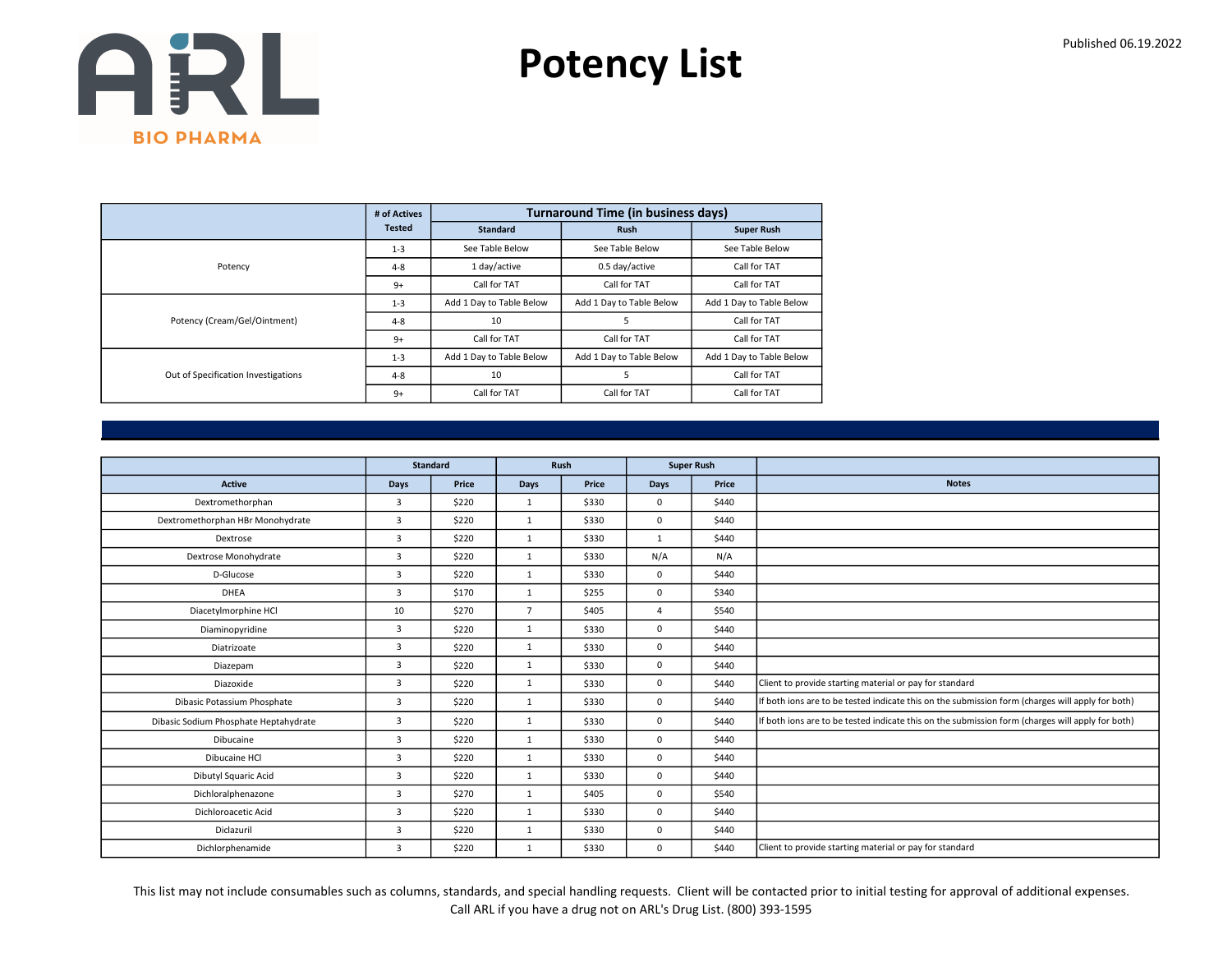Potency List

|                                     | # of Actives  |                          | <b>Turnaround Time (in business days)</b> |                          |
|-------------------------------------|---------------|--------------------------|-------------------------------------------|--------------------------|
|                                     | <b>Tested</b> | <b>Standard</b>          | <b>Rush</b>                               | <b>Super Rush</b>        |
|                                     | $1 - 3$       | See Table Below          | See Table Below                           | See Table Below          |
| Potency                             | $4 - 8$       | 1 day/active             | 0.5 day/active                            | Call for TAT             |
|                                     | $9+$          | Call for TAT             | Call for TAT                              | Call for TAT             |
|                                     | $1 - 3$       | Add 1 Day to Table Below | Add 1 Day to Table Below                  | Add 1 Day to Table Below |
| Potency (Cream/Gel/Ointment)        | $4 - 8$       | 10                       | 5                                         | Call for TAT             |
|                                     | $9+$          | Call for TAT             | Call for TAT                              | Call for TAT             |
|                                     | $1 - 3$       | Add 1 Day to Table Below | Add 1 Day to Table Below                  | Add 1 Day to Table Below |
| Out of Specification Investigations | $4 - 8$       | 10                       | 5                                         | Call for TAT             |
|                                     | $9+$          | Call for TAT             | Call for TAT                              | Call for TAT             |

|                            |                | <b>Standard</b> |              | Rush  | <b>Super Rush</b> |       |                                                         |
|----------------------------|----------------|-----------------|--------------|-------|-------------------|-------|---------------------------------------------------------|
| <b>Active</b>              | Days           | Price           | Days         | Price | <b>Days</b>       | Price | <b>Notes</b>                                            |
| Diclofenac                 | $\overline{3}$ | \$220           | 1            | \$330 | $\mathbf 0$       | \$440 |                                                         |
| Diclofenac Potassium       | $\overline{3}$ | \$220           | $\mathbf{1}$ | \$330 | $\mathbf 0$       | \$440 |                                                         |
| Diclofenac Sodium          | $\overline{3}$ | \$220           | $\mathbf{1}$ | \$330 | $\mathbf 0$       | \$440 |                                                         |
| Diclofenamide              | $\overline{3}$ | \$220           | $\mathbf{1}$ | \$330 | $\mathbf 0$       | \$440 |                                                         |
| Dicyclomine HCl            | $\overline{3}$ | \$220           | 1            | \$330 | $\mathbf 0$       | \$440 |                                                         |
| Dienestrol                 | 3              | \$220           | $\mathbf{1}$ | \$330 | $\mathbf 0$       | \$440 |                                                         |
| Diethylcarbamazine         | 3              | \$220           | $\mathbf{1}$ | \$330 | $\mathbf 0$       | \$440 | Client to provide starting material or pay for standard |
| Diethylcarbamazine Citrate | 3              | \$220           | $\mathbf{1}$ | \$330 | $\mathbf 0$       | \$440 | Client to provide starting material or pay for standard |
| Diethylpropion HCl         | 3              | \$220           | $\mathbf{1}$ | \$330 | $\mathbf 0$       | \$440 |                                                         |
| Diethylstilbestrol         | $\overline{3}$ | \$220           | $\mathbf{1}$ | \$330 | $\mathbf 0$       | \$440 |                                                         |
| Diflorasone Diacetate      | $\overline{3}$ | \$220           | $\mathbf{1}$ | \$330 | $\mathbf 0$       | \$440 |                                                         |
| Difluprednate              | 3              | \$220           | $\mathbf{1}$ | \$330 | $\mathbf 0$       | \$440 | Client to provide starting material or pay for standard |
| Digoxin                    | $\overline{3}$ | \$220           | $\mathbf{1}$ | \$330 | $\mathbf 0$       | \$440 |                                                         |
| Dihydroergotamine          | 3              | \$220           | $\mathbf{1}$ | \$330 | $\mathbf 0$       | \$440 |                                                         |
| Dihydroergotamine Mesylate | 3              | \$220           | $\mathbf{1}$ | \$330 | $\mathbf 0$       | \$440 |                                                         |
| Dihydrotachysterol (DHT)   | $\overline{3}$ | \$220           | 1            | \$330 | $\mathbf 0$       | \$440 | Client to provide starting material or pay for standard |
| Diindolylmethane           | 3              | \$220           | $\mathbf{1}$ | \$330 | $\mathbf 0$       | \$440 |                                                         |
| Diiodothyronine (T2)       | 3              | \$220           | 1            | \$330 | $\mathbf 0$       | \$440 |                                                         |
| Dilaudid                   | 3              | \$220           | $\mathbf{1}$ | \$330 | $\mathbf 0$       | \$440 |                                                         |
| Diltiazem                  | 3              | \$220           | $\mathbf{1}$ | \$330 | $\mathbf 0$       | \$440 |                                                         |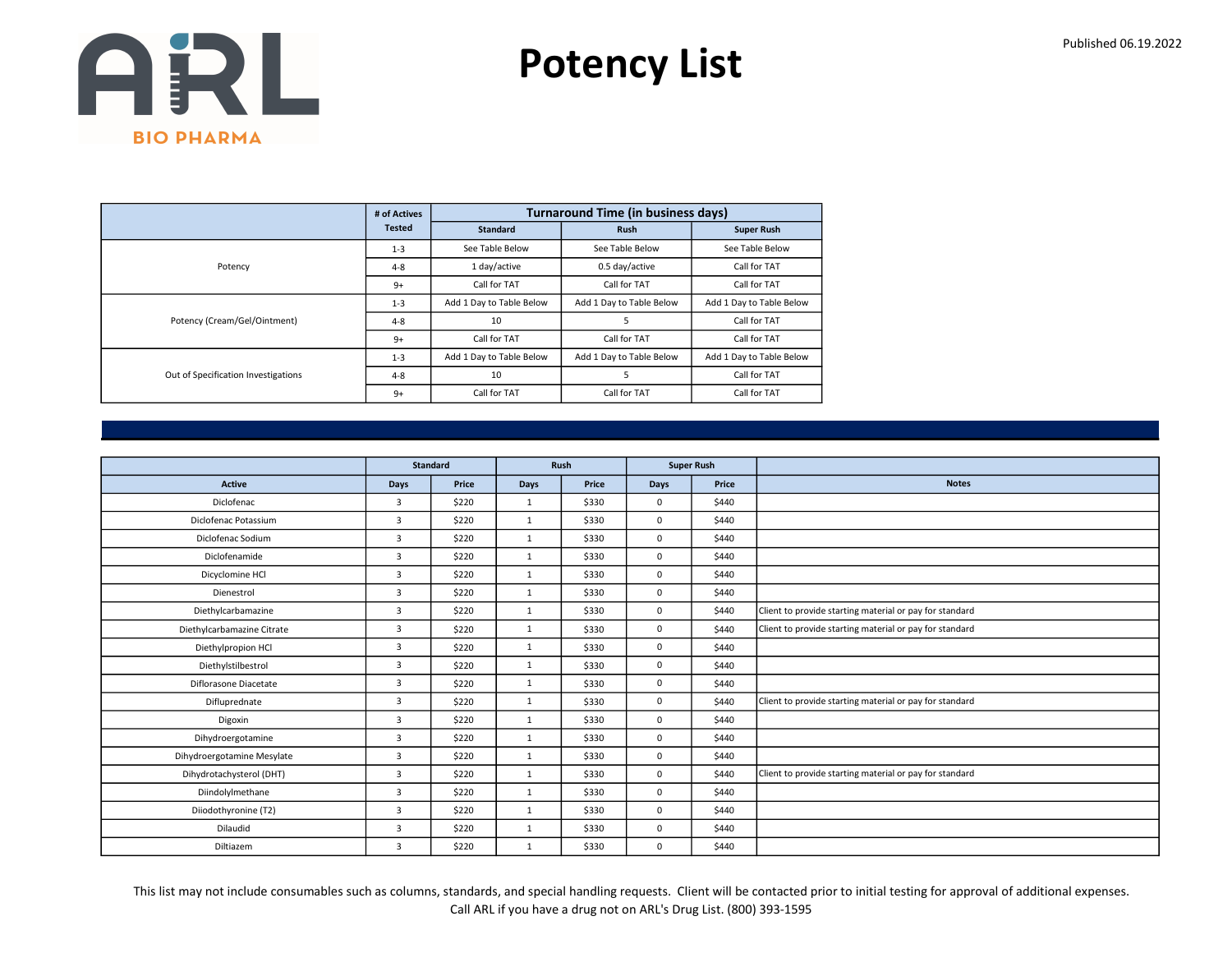Potency List

|                                     | # of Actives  |                          | <b>Turnaround Time (in business days)</b> |                          |
|-------------------------------------|---------------|--------------------------|-------------------------------------------|--------------------------|
|                                     | <b>Tested</b> | <b>Standard</b>          | <b>Rush</b>                               | <b>Super Rush</b>        |
|                                     | $1 - 3$       | See Table Below          | See Table Below                           | See Table Below          |
| Potency                             | $4 - 8$       | 1 day/active             | 0.5 day/active                            | Call for TAT             |
|                                     | $9+$          | Call for TAT             | Call for TAT                              | Call for TAT             |
|                                     | $1 - 3$       | Add 1 Day to Table Below | Add 1 Day to Table Below                  | Add 1 Day to Table Below |
| Potency (Cream/Gel/Ointment)        | $4 - 8$       | 10                       | 5                                         | Call for TAT             |
|                                     | $9+$          | Call for TAT             | Call for TAT                              | Call for TAT             |
|                                     | $1 - 3$       | Add 1 Day to Table Below | Add 1 Day to Table Below                  | Add 1 Day to Table Below |
| Out of Specification Investigations | $4 - 8$       | 10                       | 5                                         | Call for TAT             |
|                                     | $9+$          | Call for TAT             | Call for TAT                              | Call for TAT             |

|                        |                | <b>Standard</b> |                | <b>Rush</b> |              | <b>Super Rush</b> |                                                         |
|------------------------|----------------|-----------------|----------------|-------------|--------------|-------------------|---------------------------------------------------------|
| <b>Active</b>          | <b>Days</b>    | Price           | <b>Days</b>    | Price       | <b>Days</b>  | Price             | <b>Notes</b>                                            |
| Diltiazem HCl          | 3              | \$220           | $\mathbf{1}$   | \$330       | $\mathbf 0$  | \$440             |                                                         |
| Dimenhydrinate         | 3              | \$220           | $\mathbf{1}$   | \$330       | $\mathbf 0$  | \$440             |                                                         |
| Dimethylacetamide      | 3              | \$220           | $\mathbf{1}$   | \$330       | $\mathbf 0$  | \$440             | Client to provide starting material or pay for standard |
| Dimethylaminoethanol   | $\overline{3}$ | \$220           | 1              | \$330       | $\mathbf 0$  | \$440             |                                                         |
| Dimethylglycine        | 3              | \$220           | $\mathbf{1}$   | \$330       | $\mathbf 0$  | \$440             | Client to provide starting material or pay for standard |
| Dimethylglycine HCl    | $\overline{3}$ | \$220           | $\mathbf{1}$   | \$330       | $\mathbf 0$  | \$440             | Client to provide starting material or pay for standard |
| Dinoprostone           | $\overline{3}$ | \$220           | 1              | \$330       | $\mathbf 0$  | \$440             | Client to provide starting material or pay for standard |
| Dioxychloride          | $\overline{3}$ | \$220           | $\mathbf{1}$   | \$330       | $\mathbf 0$  | \$440             |                                                         |
| Diphenhydramine        | 3              | \$170           | $\mathbf{1}$   | \$255       | $\mathbf 0$  | \$340             |                                                         |
| Diphenhydramine HCl    | 3              | \$170           | $\mathbf{1}$   | \$255       | $\mathbf 0$  | \$340             |                                                         |
| Diphenidol             | $\overline{3}$ | \$220           | $\mathbf{1}$   | \$330       | $\mathbf 0$  | \$440             |                                                         |
| Diphenoxylate HCl      | 3              | \$220           | $\mathbf{1}$   | \$330       | $\mathbf 0$  | \$440             | Client to provide starting material or pay for standard |
| Diphenylcyclopropenone | 3              | \$220           | $\mathbf{1}$   | \$330       | $\mathbf 0$  | \$440             |                                                         |
| Dipivefrin HCl         | $\overline{3}$ | \$220           | $\mathbf{1}$   | \$330       | $\mathbf 0$  | \$440             | Client to provide starting material or pay for standard |
| Dipyridamole           | 3              | \$220           | $\mathbf{1}$   | \$330       | $\mathbf 0$  | \$440             |                                                         |
| Dipyrone               | $\overline{3}$ | \$220           | $\mathbf{1}$   | \$330       | $\mathbf 0$  | \$440             | Client to provide starting material or pay for standard |
| Disulfiram             | 3              | \$220           | $\mathbf{1}$   | \$330       | $\mathbf 0$  | \$440             |                                                         |
| <b>DMAE</b>            | 10             | \$270           | $\overline{7}$ | \$405       | 4            | \$540             |                                                         |
| <b>DMPS</b>            | 3              | \$220           | $\mathbf{1}$   | \$330       | $\mathbf 0$  | \$440             |                                                         |
| <b>DMPS Sodium</b>     | 3              | \$220           | $\mathbf{1}$   | \$330       | $\mathbf{0}$ | \$440             |                                                         |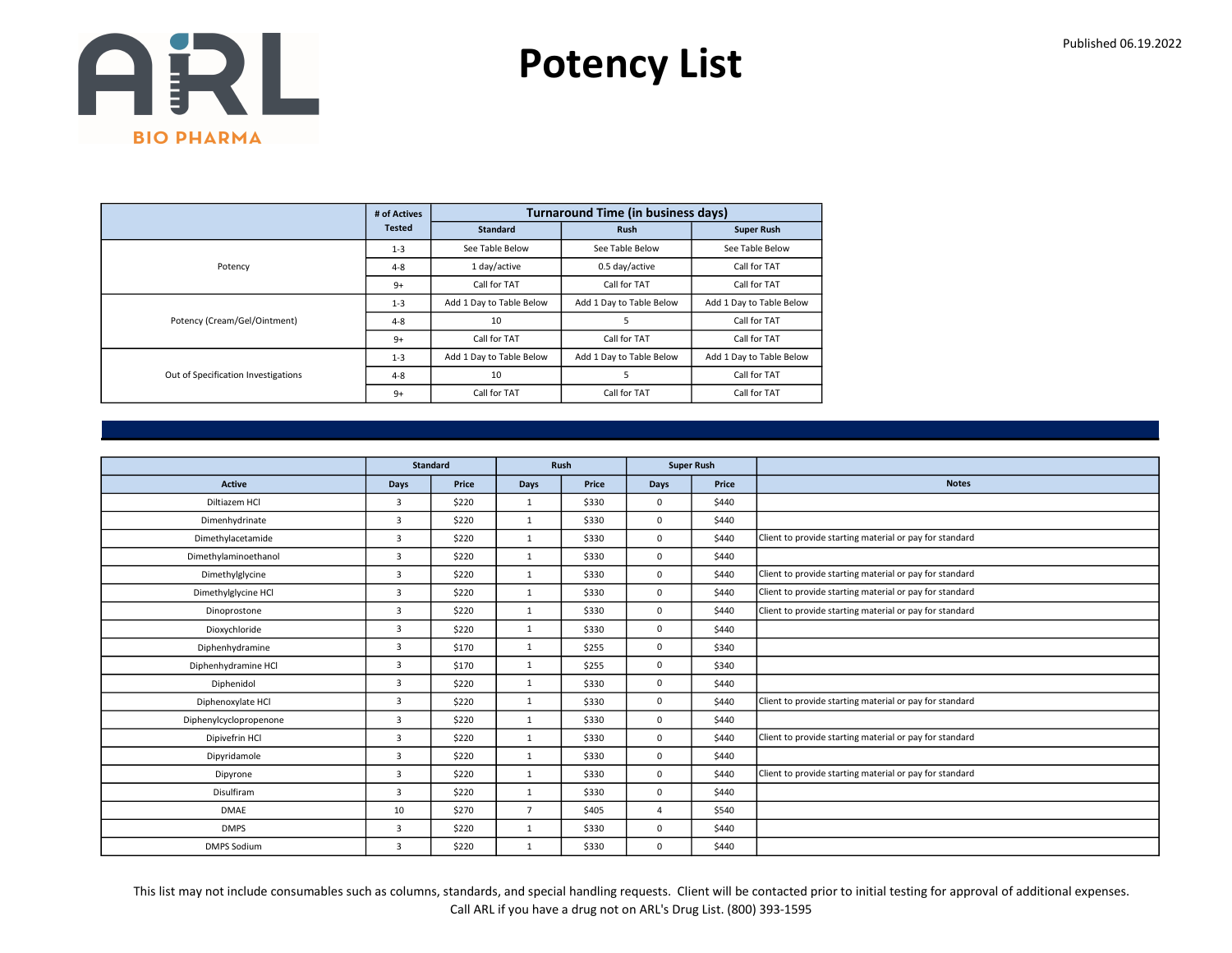Potency List

|                                     | # of Actives  |                          | <b>Turnaround Time (in business days)</b> |                          |
|-------------------------------------|---------------|--------------------------|-------------------------------------------|--------------------------|
|                                     | <b>Tested</b> | <b>Standard</b>          | <b>Rush</b>                               | <b>Super Rush</b>        |
|                                     | $1 - 3$       | See Table Below          | See Table Below                           | See Table Below          |
| Potency                             | $4 - 8$       | 1 day/active             | 0.5 day/active                            | Call for TAT             |
|                                     | $9+$          | Call for TAT             | Call for TAT                              | Call for TAT             |
|                                     | $1 - 3$       | Add 1 Day to Table Below | Add 1 Day to Table Below                  | Add 1 Day to Table Below |
| Potency (Cream/Gel/Ointment)        | $4 - 8$       | 10                       | 5                                         | Call for TAT             |
|                                     | $9+$          | Call for TAT             | Call for TAT                              | Call for TAT             |
|                                     | $1 - 3$       | Add 1 Day to Table Below | Add 1 Day to Table Below                  | Add 1 Day to Table Below |
| Out of Specification Investigations | $4 - 8$       | 10                       | 5                                         | Call for TAT             |
|                                     | $9+$          | Call for TAT             | Call for TAT                              | Call for TAT             |

|                            |                | <b>Standard</b> |                | Rush  | <b>Super Rush</b> |       |                                                         |
|----------------------------|----------------|-----------------|----------------|-------|-------------------|-------|---------------------------------------------------------|
| <b>Active</b>              | Days           | Price           | Days           | Price | <b>Days</b>       | Price | <b>Notes</b>                                            |
| <b>DMSA</b>                | 3              | \$220           | $\mathbf{1}$   | \$330 | $\mathbf 0$       | \$440 |                                                         |
| DMSO (Dimethylsulfoxide)   | 10             | \$370           | $\overline{7}$ | \$555 | $\overline{4}$    | \$740 |                                                         |
| DMSO2 (Dimethylsulfone)    | 10             | \$370           | $\overline{7}$ | \$555 | 4                 | \$740 |                                                         |
| Dobutamine                 | $\overline{3}$ | \$220           | $\mathbf{1}$   | \$330 | $\mathbf 0$       | \$440 | Client to provide starting material or pay for standard |
| Dobutamine HCl             | $\overline{3}$ | \$220           | 1              | \$330 | $\mathbf 0$       | \$440 | Client to provide starting material or pay for standard |
| Docusate Sodium            | 3              | \$220           | $\mathbf{1}$   | \$330 | $\mathbf 0$       | \$440 |                                                         |
| <b>Dolasetron Mesylate</b> | 3              | \$220           | $\mathbf{1}$   | \$330 | $\mathbf 0$       | \$440 | Client to provide starting material or pay for standard |
| Domperidone                | 3              | \$220           | $\mathbf{1}$   | \$330 | $\mathbf 0$       | \$440 |                                                         |
| Donepezil HCl              | 3              | \$220           | $\mathbf{1}$   | \$330 | $\mathbf 0$       | \$440 |                                                         |
| Dopamine                   | $\overline{3}$ | \$220           | $\mathbf{1}$   | \$330 | $\mathbf 0$       | \$440 |                                                         |
| Dopamine HCl               | $\overline{3}$ | \$220           | $\mathbf{1}$   | \$330 | $\mathbf 0$       | \$440 |                                                         |
| Doripenem                  | 3              | \$220           | $\mathbf{1}$   | \$330 | $\mathbf 0$       | \$440 |                                                         |
| Dorzolamide                | $\overline{3}$ | \$220           | $\mathbf{1}$   | \$330 | $\mathbf 0$       | \$440 |                                                         |
| Dorzolamide HCl            | 3              | \$220           | $\mathbf{1}$   | \$330 | $\mathbf 0$       | \$440 |                                                         |
| Doxapram                   | 3              | \$220           | $\mathbf{1}$   | \$330 | $\mathbf 0$       | \$440 | Client to provide starting material or pay for standard |
| Doxapram HCl               | $\overline{3}$ | \$220           | $\mathbf{1}$   | \$330 | $\mathbf 0$       | \$440 | Client to provide starting material or pay for standard |
| Doxapram HCl Monohydrate   | 3              | \$220           | $\mathbf{1}$   | \$330 | $\mathbf 0$       | \$440 | Client to provide starting material or pay for standard |
| Doxazosin                  | 3              | \$220           | 1              | \$330 | $\mathbf 0$       | \$440 |                                                         |
| Doxepin HCl                | 3              | \$220           | $\mathbf{1}$   | \$330 | $\mathbf 0$       | \$440 |                                                         |
| Doxorubicin                | 3              | \$220           | $\mathbf{1}$   | \$330 | $\mathbf 0$       | \$440 |                                                         |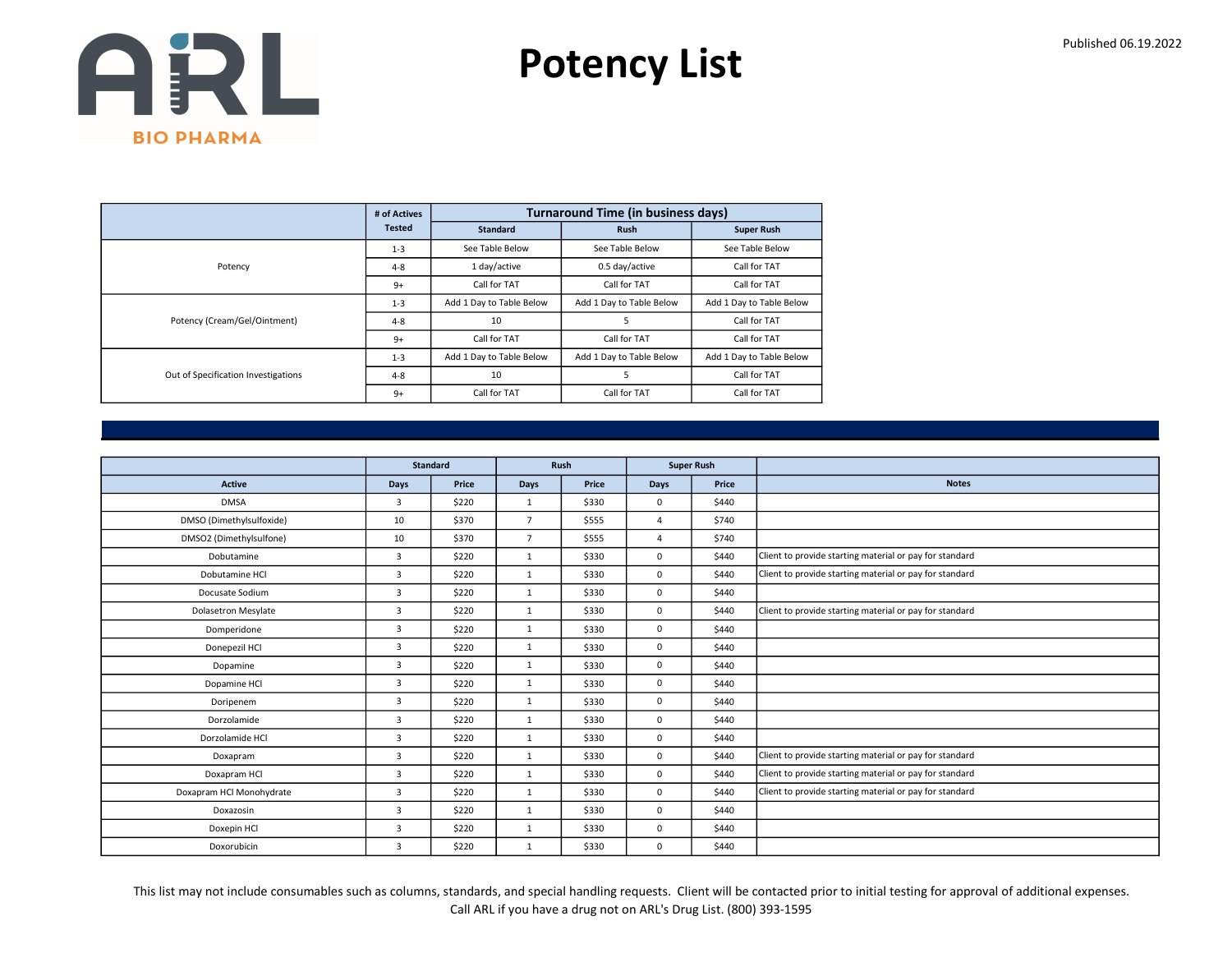Potency List

|                                     | # of Actives  |                          | <b>Turnaround Time (in business days)</b> |                          |
|-------------------------------------|---------------|--------------------------|-------------------------------------------|--------------------------|
|                                     | <b>Tested</b> | <b>Standard</b>          | <b>Rush</b>                               | <b>Super Rush</b>        |
|                                     | $1 - 3$       | See Table Below          | See Table Below                           | See Table Below          |
| Potency                             | $4 - 8$       | 1 day/active             | 0.5 day/active                            | Call for TAT             |
|                                     | $9+$          | Call for TAT             | Call for TAT                              | Call for TAT             |
|                                     | $1 - 3$       | Add 1 Day to Table Below | Add 1 Day to Table Below                  | Add 1 Day to Table Below |
| Potency (Cream/Gel/Ointment)        | $4 - 8$       | 10                       | 5                                         | Call for TAT             |
|                                     | $9+$          | Call for TAT             | Call for TAT                              | Call for TAT             |
|                                     | $1 - 3$       | Add 1 Day to Table Below | Add 1 Day to Table Below                  | Add 1 Day to Table Below |
| Out of Specification Investigations | $4 - 8$       | 10                       | 5                                         | Call for TAT             |
|                                     | $9+$          | Call for TAT             | Call for TAT                              | Call for TAT             |

|                         |                | <b>Standard</b> | Rush         |       | <b>Super Rush</b> |       |                                                         |
|-------------------------|----------------|-----------------|--------------|-------|-------------------|-------|---------------------------------------------------------|
| <b>Active</b>           | Days           | Price           | Days         | Price | Days              | Price | <b>Notes</b>                                            |
| Doxorubicin GT Complex  | $\overline{3}$ | \$220           | 1            | \$330 | $\mathbf{0}$      | \$440 |                                                         |
| Doxorubicin HCl         | $\overline{3}$ | \$220           | 1            | \$330 | $\mathbf 0$       | \$440 |                                                         |
| Doxovir                 | $\overline{3}$ | \$220           | 1            | \$330 | $\mathbf 0$       | \$440 |                                                         |
| Doxycycline             | $\overline{3}$ | \$220           | 1            | \$330 | $\mathbf{0}$      | \$440 |                                                         |
| Doxycycline Calcium     | $\overline{3}$ | \$220           | 1            | \$330 | $\mathbf 0$       | \$440 |                                                         |
| Doxycycline Hyclate     | $\overline{3}$ | \$220           | 1            | \$330 | $\mathbf 0$       | \$440 |                                                         |
| Doxycycline Monohydrate | $\overline{3}$ | \$220           | 1            | \$330 | $\mathbf{0}$      | \$440 |                                                         |
| Doxylamine              | $\overline{3}$ | \$220           | 1            | \$330 | $\mathbf 0$       | \$440 |                                                         |
| Doxylamine Succinate    | $\overline{3}$ | \$220           | 1            | \$330 | $\mathbf 0$       | \$440 |                                                         |
| Droperidol              | $\overline{3}$ | \$220           | 1            | \$330 | $\mathbf 0$       | \$440 |                                                         |
| Drospirenone            | $\overline{3}$ | \$220           | 1            | \$330 | $\mathbf{0}$      | \$440 |                                                         |
| Drostanolone Propionate | $\overline{3}$ | \$220           | 1            | \$330 | $\mathbf 0$       | \$440 |                                                         |
| Duloxetine              | $\overline{3}$ | \$220           | 1            | \$330 | $\mathbf{0}$      | \$440 |                                                         |
| Duloxetine HCl          | $\overline{3}$ | \$220           | 1            | \$330 | $\mathbf 0$       | \$440 |                                                         |
| Duraclon                | $\overline{3}$ | \$220           | 1            | \$330 | $\mathbf 0$       | \$440 |                                                         |
| Dutasteride             | $\overline{3}$ | \$220           | 1            | \$330 | $\mathbf{0}$      | \$440 | Client to provide starting material or pay for standard |
| Dyclonine               | $\overline{3}$ | \$220           | 1            | \$330 | $\mathbf{0}$      | \$440 |                                                         |
| Dyclonine HCl           | $\overline{3}$ | \$220           | $\mathbf{1}$ | \$330 | $\mathbf 0$       | \$440 |                                                         |
| Econazole               | $\overline{3}$ | \$220           | 1            | \$330 | $\mathbf{0}$      | \$440 |                                                         |
| Econazole Nitrate       | 3              | \$220           | $\mathbf{1}$ | \$330 | $\mathbf 0$       | \$440 |                                                         |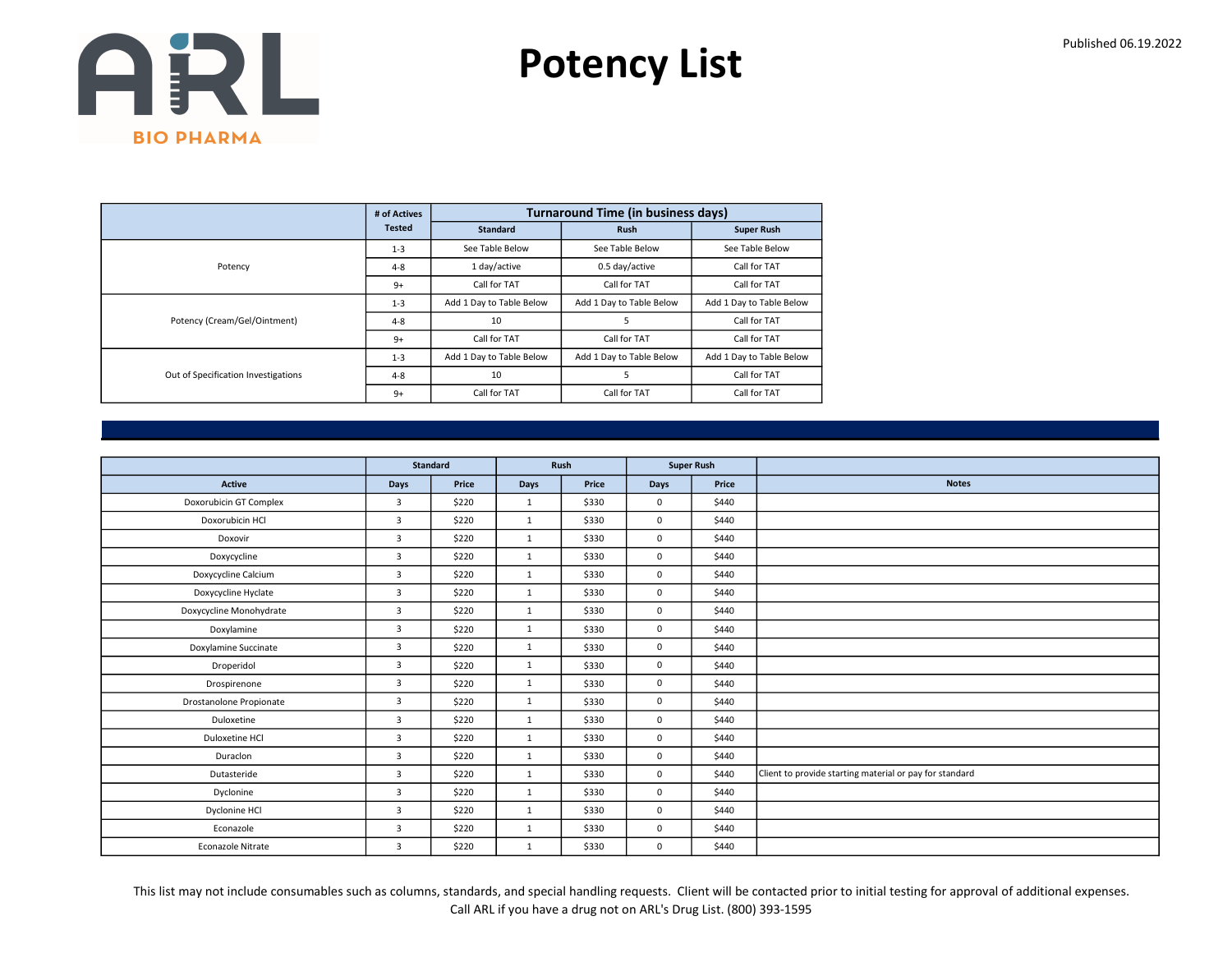Potency List

|                                     | # of Actives  |                          | <b>Turnaround Time (in business days)</b> |                          |
|-------------------------------------|---------------|--------------------------|-------------------------------------------|--------------------------|
|                                     | <b>Tested</b> | <b>Standard</b>          | <b>Rush</b>                               | <b>Super Rush</b>        |
|                                     | $1 - 3$       | See Table Below          | See Table Below                           | See Table Below          |
| Potency                             | $4 - 8$       | 1 day/active             | 0.5 day/active                            | Call for TAT             |
|                                     | $9+$          | Call for TAT             | Call for TAT                              | Call for TAT             |
|                                     | $1 - 3$       | Add 1 Day to Table Below | Add 1 Day to Table Below                  | Add 1 Day to Table Below |
| Potency (Cream/Gel/Ointment)        | $4 - 8$       | 10                       | 5                                         | Call for TAT             |
|                                     | $9+$          | Call for TAT             | Call for TAT                              | Call for TAT             |
|                                     | $1 - 3$       | Add 1 Day to Table Below | Add 1 Day to Table Below                  | Add 1 Day to Table Below |
| Out of Specification Investigations | $4 - 8$       | 10                       | 5                                         | Call for TAT             |
|                                     | $9+$          | Call for TAT             | Call for TAT                              | Call for TAT             |

|                              | <b>Standard</b> |       |              | Rush  | <b>Super Rush</b> |       |                                                         |
|------------------------------|-----------------|-------|--------------|-------|-------------------|-------|---------------------------------------------------------|
| <b>Active</b>                | Days            | Price | Days         | Price | <b>Days</b>       | Price | <b>Notes</b>                                            |
| <b>Edetate Calcium</b>       | $\overline{3}$  | \$220 | $\mathbf{1}$ | \$330 | $\mathbf{0}$      | \$440 |                                                         |
| Edetate Calcium Disodium     | $\overline{3}$  | \$220 | 1            | \$330 | 0                 | \$440 |                                                         |
| Edetate Disodium             | $\overline{3}$  | \$220 | $\mathbf{1}$ | \$330 | $\mathbf 0$       | \$440 |                                                         |
| Edrophonium Chloride         | $\overline{3}$  | \$220 | $\mathbf{1}$ | \$330 | $\mathbf{0}$      | \$440 |                                                         |
| <b>EDTA</b>                  | $\overline{3}$  | \$220 | $\mathbf{1}$ | \$330 | $\mathbf 0$       | \$440 |                                                         |
| <b>EDTA Calcium Disodium</b> | 3               | \$220 | $\mathbf{1}$ | \$330 | $\mathbf 0$       | \$440 |                                                         |
| <b>EDTA Disodium</b>         | $\overline{3}$  | \$220 | 1            | \$330 | $\mathbf{0}$      | \$440 |                                                         |
| EDTA Disodium Dihydrate      | $\overline{3}$  | \$220 | 1            | \$330 | $\mathbf 0$       | \$440 |                                                         |
| Efavirenz                    | $\overline{3}$  | \$220 | $\mathbf{1}$ | \$330 | $\mathbf 0$       | \$440 | Client to provide starting material or pay for standard |
| Eflornithine                 | $\overline{3}$  | \$220 | $\mathbf{1}$ | \$330 | $\mathbf 0$       | \$440 |                                                         |
| Eletriptan                   | $\overline{3}$  | \$220 | 1            | \$330 | $\mathbf 0$       | \$440 |                                                         |
| Eltopradzine HCl             | 3               | \$220 | $\mathbf{1}$ | \$330 | $\mathbf 0$       | \$440 |                                                         |
| Emtricitabine                | $\overline{3}$  | \$220 | $\mathbf{1}$ | \$330 | $\mathbf 0$       | \$440 | Client to provide starting material or pay for standard |
| Enalapril                    | 3               | \$220 | 1            | \$330 | $\mathbf 0$       | \$440 |                                                         |
| <b>Enalapril Maleate</b>     | $\overline{3}$  | \$220 | $\mathbf{1}$ | \$330 | $\mathbf 0$       | \$440 |                                                         |
| Enalaprilat                  | 3               | \$220 | 1            | \$330 | $\mathbf 0$       | \$440 |                                                         |
| Enclomiphene                 | 3               | \$220 | 1            | \$330 | $\mathbf 0$       | \$440 | Client to provide starting material or pay for standard |
| <b>Enclomiphene Citrate</b>  | 3               | \$220 | $\mathbf{1}$ | \$330 | 0                 | \$440 | Client to provide starting material or pay for standard |
| Enoxaparin                   | 3               | \$220 | 1            | \$330 | $\mathbf 0$       | \$440 | Client to provide starting material or pay for standard |
| Enoxaparin Sodium            | 3               | \$220 | 1            | \$330 | $\mathbf 0$       | \$440 |                                                         |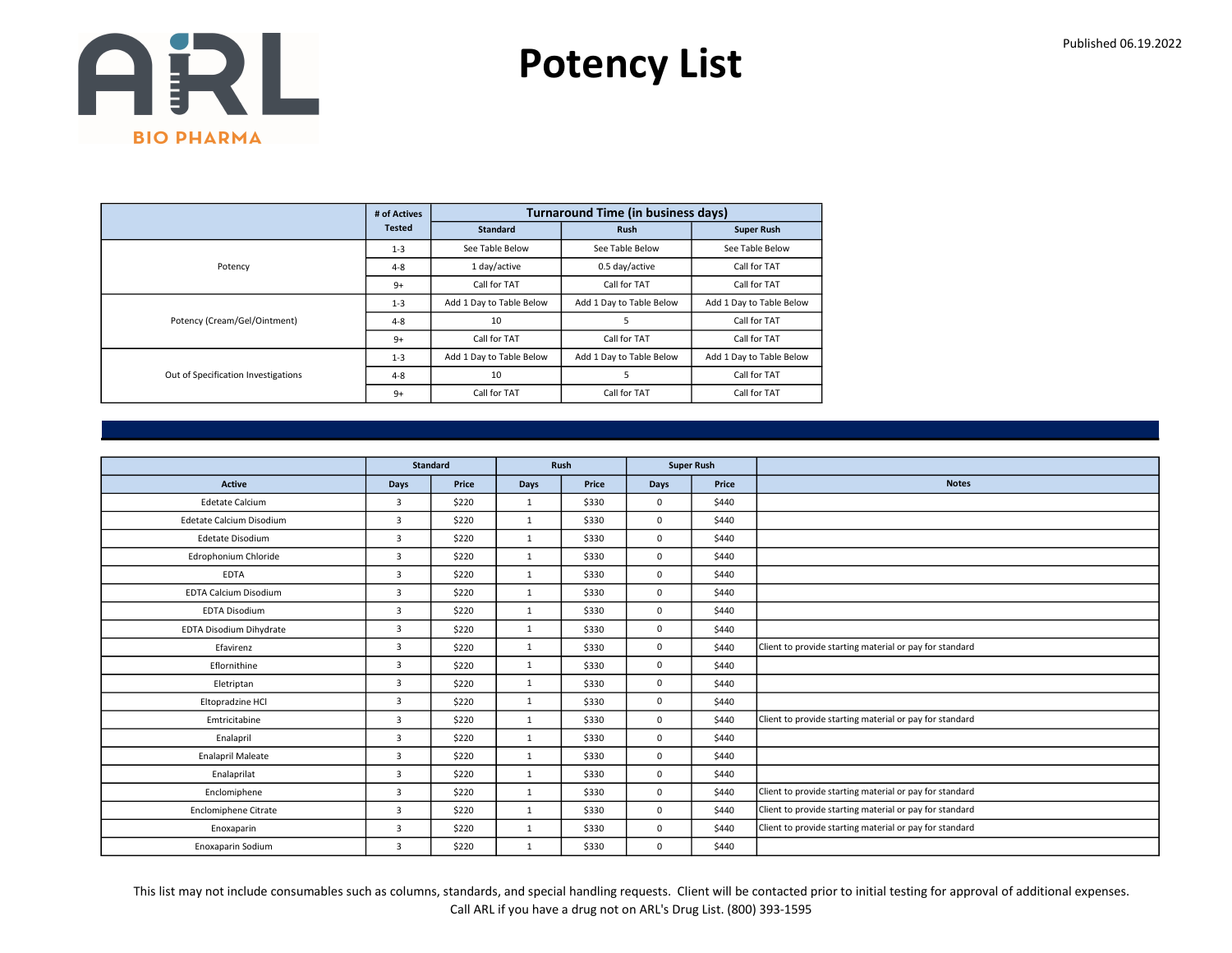Potency List

|                                     | # of Actives  |                          | <b>Turnaround Time (in business days)</b> |                          |
|-------------------------------------|---------------|--------------------------|-------------------------------------------|--------------------------|
|                                     | <b>Tested</b> | <b>Standard</b>          | <b>Rush</b>                               | <b>Super Rush</b>        |
|                                     | $1 - 3$       | See Table Below          | See Table Below                           | See Table Below          |
| Potency                             | $4 - 8$       | 1 day/active             | 0.5 day/active                            | Call for TAT             |
|                                     | $9+$          | Call for TAT             | Call for TAT                              | Call for TAT             |
|                                     | $1 - 3$       | Add 1 Day to Table Below | Add 1 Day to Table Below                  | Add 1 Day to Table Below |
| Potency (Cream/Gel/Ointment)        | $4 - 8$       | 10                       | 5                                         | Call for TAT             |
|                                     | $9+$          | Call for TAT             | Call for TAT                              | Call for TAT             |
|                                     | $1 - 3$       | Add 1 Day to Table Below | Add 1 Day to Table Below                  | Add 1 Day to Table Below |
| Out of Specification Investigations | $4 - 8$       | 10                       | 5                                         | Call for TAT             |
|                                     | $9+$          | Call for TAT             | Call for TAT                              | Call for TAT             |

|                                 |                | <b>Standard</b> |              | Rush  |             | <b>Super Rush</b> |                                                         |
|---------------------------------|----------------|-----------------|--------------|-------|-------------|-------------------|---------------------------------------------------------|
| <b>Active</b>                   | Days           | Price           | <b>Days</b>  | Price | Days        | Price             | <b>Notes</b>                                            |
| Enrofloxacin                    | 3              | \$220           | 1            | \$330 | $\mathbf 0$ | \$440             |                                                         |
| Enrofloxacin HCl                | 3              | \$220           | $\mathbf{1}$ | \$330 | $\mathbf 0$ | \$440             |                                                         |
| Entacapone                      | 3              | \$220           | 1            | \$330 | $\mathbf 0$ | \$440             |                                                         |
| Ephedrine                       | $\overline{3}$ | \$220           | 1            | \$330 | $\mathbf 0$ | \$440             |                                                         |
| Ephedrine HCl                   | 3              | \$220           | $\mathbf{1}$ | \$330 | $\mathbf 0$ | \$440             |                                                         |
| <b>Ephedrine Sulfate</b>        | 3              | \$220           | $\mathbf{1}$ | \$330 | $\mathbf 0$ | \$440             |                                                         |
| Epigallocatechin Gallate (EGCG) | 3              | \$220           | 1            | \$330 | $\mathbf 0$ | \$440             |                                                         |
| Epinephrine                     | 3              | \$170           | $\mathbf{1}$ | \$255 | $\mathbf 0$ | \$340             |                                                         |
| Epinephrine Bitartrate          | 3              | \$170           | $\mathbf{1}$ | \$255 | $\mathbf 0$ | \$340             |                                                         |
| Epinephrine HCl                 | $\overline{3}$ | \$170           | 1            | \$255 | $\mathbf 0$ | \$340             |                                                         |
| Epitalon                        | $\overline{3}$ | \$220           | $\mathbf{1}$ | \$330 | $\mathbf 0$ | \$440             | Client to provide starting material or pay for standard |
| Epitalon Acetate                | 3              | \$220           | $\mathbf{1}$ | \$330 | $\mathbf 0$ | \$440             | Client to provide starting material or pay for standard |
| Epoprostenol                    | 3              | \$220           | $\mathbf{1}$ | \$330 | $\mathbf 0$ | \$440             | Client to provide starting material or pay for standard |
| Ergocalciferol                  | $\overline{3}$ | \$220           | $\mathbf{1}$ | \$330 | $\mathbf 0$ | \$440             |                                                         |
| Ergoloid Mesylate               | 3              | \$220           | 1            | \$330 | $\mathbf 0$ | \$440             |                                                         |
| Ergonovine                      | 3              | \$220           | $\mathbf{1}$ | \$330 | $\mathbf 0$ | \$440             | Client to provide starting material or pay for standard |
| <b>Ergonovine Maleate</b>       | 3              | \$220           | $\mathbf{1}$ | \$330 | $\mathbf 0$ | \$440             | Client to provide starting material or pay for standard |
| Ergotamine                      | $\overline{3}$ | \$220           | $\mathbf{1}$ | \$330 | $\mathbf 0$ | \$440             | Client to provide starting material or pay for standard |
| <b>Ergotamine Tartrate</b>      | 3              | \$220           | $\mathbf{1}$ | \$330 | $\mathbf 0$ | \$440             | Client to provide starting material or pay for standard |
| Erlotinib                       | 3              | \$220           | $\mathbf{1}$ | \$330 | $\mathbf 0$ | \$440             | Client to provide starting material or pay for standard |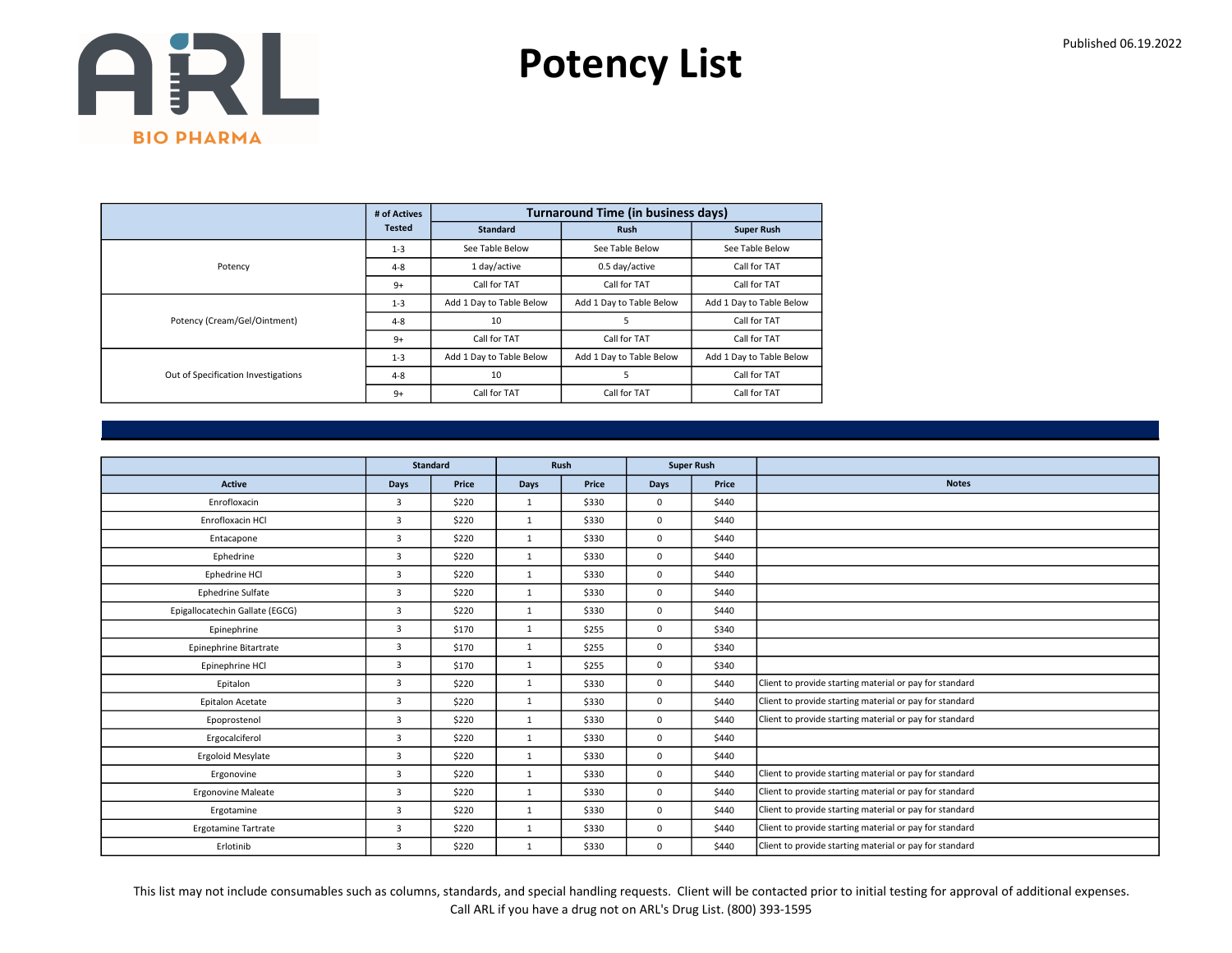Potency List

|                                     | # of Actives  |                          | <b>Turnaround Time (in business days)</b> |                          |
|-------------------------------------|---------------|--------------------------|-------------------------------------------|--------------------------|
|                                     | <b>Tested</b> | <b>Standard</b>          | <b>Rush</b>                               | <b>Super Rush</b>        |
|                                     | $1 - 3$       | See Table Below          | See Table Below                           | See Table Below          |
| Potency                             | $4 - 8$       | 1 day/active             | 0.5 day/active                            | Call for TAT             |
|                                     | $9+$          | Call for TAT             | Call for TAT                              | Call for TAT             |
|                                     | $1 - 3$       | Add 1 Day to Table Below | Add 1 Day to Table Below                  | Add 1 Day to Table Below |
| Potency (Cream/Gel/Ointment)        | $4 - 8$       | 10                       | 5                                         | Call for TAT             |
|                                     | $9+$          | Call for TAT             | Call for TAT                              | Call for TAT             |
|                                     | $1 - 3$       | Add 1 Day to Table Below | Add 1 Day to Table Below                  | Add 1 Day to Table Below |
| Out of Specification Investigations | $4 - 8$       | 10                       | 5                                         | Call for TAT             |
|                                     | $9+$          | Call for TAT             | Call for TAT                              | Call for TAT             |

|                              | Standard       |       |              | Rush  |             | <b>Super Rush</b> |                                                         |
|------------------------------|----------------|-------|--------------|-------|-------------|-------------------|---------------------------------------------------------|
| <b>Active</b>                | Days           | Price | Days         | Price | <b>Days</b> | Price             | <b>Notes</b>                                            |
| Ertapenem                    | 3              | \$220 | 1            | \$330 | $\mathbf 0$ | \$440             | Client to provide starting material or pay for standard |
| Erteberel                    | $\overline{3}$ | \$420 | 1            | \$630 | $\mathbf 0$ | \$840             | Client to provide starting material or pay for standard |
| Erythromycin                 | 3              | \$220 | $\mathbf{1}$ | \$330 | $\mathbf 0$ | \$440             |                                                         |
| Erythromycin Ethylsuccinate  | $\overline{3}$ | \$220 | $\mathbf{1}$ | \$330 | $\mathbf 0$ | \$440             |                                                         |
| Escitalopram                 | $\overline{3}$ | \$220 | 1            | \$330 | $\mathbf 0$ | \$440             | Client to provide starting material or pay for standard |
| Esmolol                      | $\overline{3}$ | \$270 | $\mathbf{1}$ | \$405 | $\mathbf 0$ | \$540             |                                                         |
| Esmolol HCl                  | $\overline{3}$ | \$270 | $\mathbf{1}$ | \$405 | $\mathbf 0$ | \$540             |                                                         |
| Esomeprazole                 | 3              | \$220 | $\mathbf{1}$ | \$330 | $\mathbf 0$ | \$440             |                                                         |
| Esomeprazole Magnesium       | 3              | \$220 | $\mathbf{1}$ | \$330 | $\mathbf 0$ | \$440             |                                                         |
| Esomeprazole Sodium          | 3              | \$220 | 1            | \$330 | $\mathbf 0$ | \$440             |                                                         |
| Estradiol                    | 3              | \$170 | $\mathbf{1}$ | \$255 | $\mathbf 0$ | \$340             |                                                         |
| <b>Estradiol Acetate</b>     | 3              | \$170 | 1            | \$255 | $\mathbf 0$ | \$340             |                                                         |
| <b>Estradiol Benzoate</b>    | 3              | \$170 | $\mathbf{1}$ | \$255 | $\mathbf 0$ | \$340             |                                                         |
| <b>Estradiol Cypionate</b>   | $\overline{3}$ | \$170 | $\mathbf{1}$ | \$255 | $\mathbf 0$ | \$340             |                                                         |
| <b>Estradiol Hemihydrate</b> | 3              | \$170 | $\mathbf{1}$ | \$255 | $\mathbf 0$ | \$340             |                                                         |
| <b>Estradiol Valerate</b>    | $\overline{3}$ | \$170 | 1            | \$255 | $\mathbf 0$ | \$340             |                                                         |
| Estratriol                   | 3              | \$220 | $\mathbf{1}$ | \$330 | $\mathbf 0$ | \$440             |                                                         |
| Estriol                      | 3              | \$170 | 1            | \$255 | $\mathbf 0$ | \$340             |                                                         |
| Estrogen (conjugated)        | 3              | \$220 | $\mathbf{1}$ | \$330 | $\mathbf 0$ | \$440             |                                                         |
| Estrone                      | 3              | \$170 | $\mathbf{1}$ | \$255 | $\mathbf 0$ | \$340             |                                                         |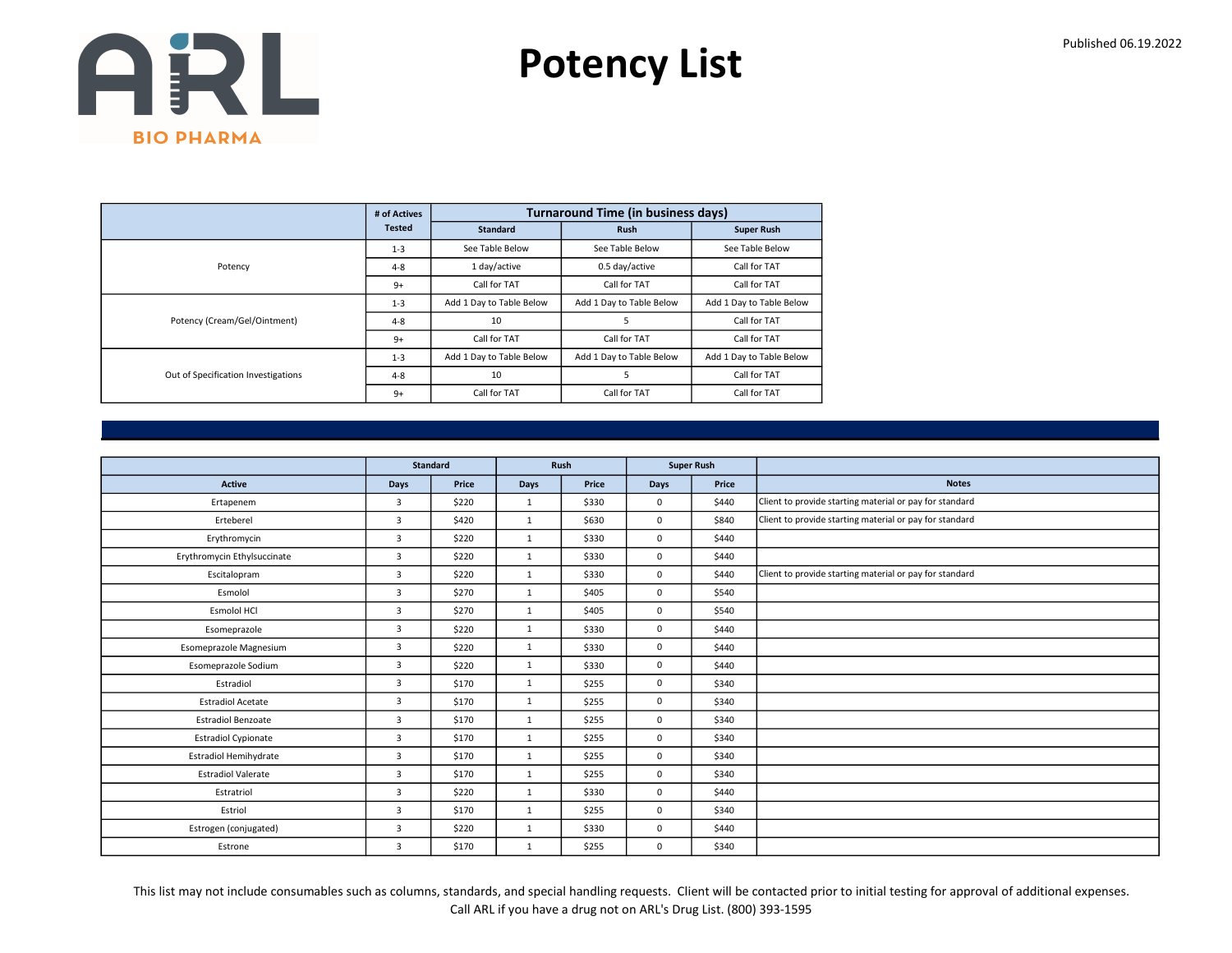Potency List

|                                     | # of Actives  |                          | <b>Turnaround Time (in business days)</b> |                          |
|-------------------------------------|---------------|--------------------------|-------------------------------------------|--------------------------|
|                                     | <b>Tested</b> | <b>Standard</b>          | <b>Rush</b>                               | <b>Super Rush</b>        |
|                                     | $1 - 3$       | See Table Below          | See Table Below                           | See Table Below          |
| Potency                             | $4 - 8$       | 1 day/active             | 0.5 day/active                            | Call for TAT             |
|                                     | $9+$          | Call for TAT             | Call for TAT                              | Call for TAT             |
|                                     | $1 - 3$       | Add 1 Day to Table Below | Add 1 Day to Table Below                  | Add 1 Day to Table Below |
| Potency (Cream/Gel/Ointment)        | $4 - 8$       | 10                       | 5                                         | Call for TAT             |
|                                     | $9+$          | Call for TAT             | Call for TAT                              | Call for TAT             |
|                                     | $1 - 3$       | Add 1 Day to Table Below | Add 1 Day to Table Below                  | Add 1 Day to Table Below |
| Out of Specification Investigations | $4 - 8$       | 10                       | 5                                         | Call for TAT             |
|                                     | $9+$          | Call for TAT             | Call for TAT                              | Call for TAT             |

|                           |                | <b>Standard</b> |                | Rush  |                | <b>Super Rush</b> |                                                         |
|---------------------------|----------------|-----------------|----------------|-------|----------------|-------------------|---------------------------------------------------------|
| <b>Active</b>             | <b>Days</b>    | Price           | <b>Days</b>    | Price | Days           | Price             | <b>Notes</b>                                            |
| <b>Estrone Sulfate</b>    | 3              | \$170           | 1              | \$255 | 0              | \$340             | Client to provide starting material or pay for standard |
| Eszopiclone               | 3              | \$220           | $\mathbf{1}$   | \$330 | 0              | \$440             |                                                         |
| Ethambutol                | 3              | \$220           | $\mathbf{1}$   | \$330 | 0              | \$440             | Client to provide starting material or pay for standard |
| Ethanol                   | 10             | \$370           | $\overline{7}$ | \$555 | $\overline{a}$ | \$740             |                                                         |
| <b>Ethinyl Estradiol</b>  | 3              | \$220           | $\mathbf{1}$   | \$330 | 0              | \$440             |                                                         |
| Ethinylestradiol          | 3              | \$220           | $\mathbf{1}$   | \$330 | 0              | \$440             |                                                         |
| Ethosuximide              | 3              | \$220           | $\mathbf{1}$   | \$330 | 0              | \$440             |                                                         |
| <b>Ethyl Alcohol</b>      | 10             | \$370           | $\overline{7}$ | \$555 | $\overline{4}$ | \$740             |                                                         |
| Etodolac                  | 3              | \$220           | $\mathbf{1}$   | \$330 | $\mathbf 0$    | \$440             | Client to provide starting material or pay for standard |
| Etomidate                 | $\overline{3}$ | \$220           | $\mathbf{1}$   | \$330 | 0              | \$440             |                                                         |
| Etoricoxib                | 3              | \$220           | $\mathbf{1}$   | \$330 | 0              | \$440             |                                                         |
| Etorphine HCl             | 3              | \$220           | $\mathbf{1}$   | \$330 | 0              | \$440             | Client to provide starting material or pay for standard |
| Exemestane                | $\overline{3}$ | \$220           | 1              | \$330 | $\Omega$       | \$440             |                                                         |
| Exenatide                 | $\overline{3}$ | \$270           | $\mathbf{1}$   | \$405 | 0              | \$540             | Client to provide starting material or pay for standard |
| <b>Exenatide Acetate</b>  | 3              | \$270           | $\mathbf{1}$   | \$405 | 0              | \$540             | Client to provide starting material or pay for standard |
| Ezetimibe                 | 3              | \$220           | 1              | \$330 | 0              | \$440             | Client to provide starting material or pay for standard |
| Famciclovir               | 3              | \$220           | $\mathbf{1}$   | \$330 | 0              | \$440             |                                                         |
| Famotidine                | $\overline{3}$ | \$220           | $\mathbf{1}$   | \$330 | 0              | \$440             |                                                         |
| Fasudil Monohydrochloride | $\overline{3}$ | \$220           | $\mathbf{1}$   | \$330 | 0              | \$440             | Client to provide starting material or pay for standard |
| Fatty Acid (Total)        | 10             | \$370           | $\overline{7}$ | \$555 | $\overline{4}$ | \$740             |                                                         |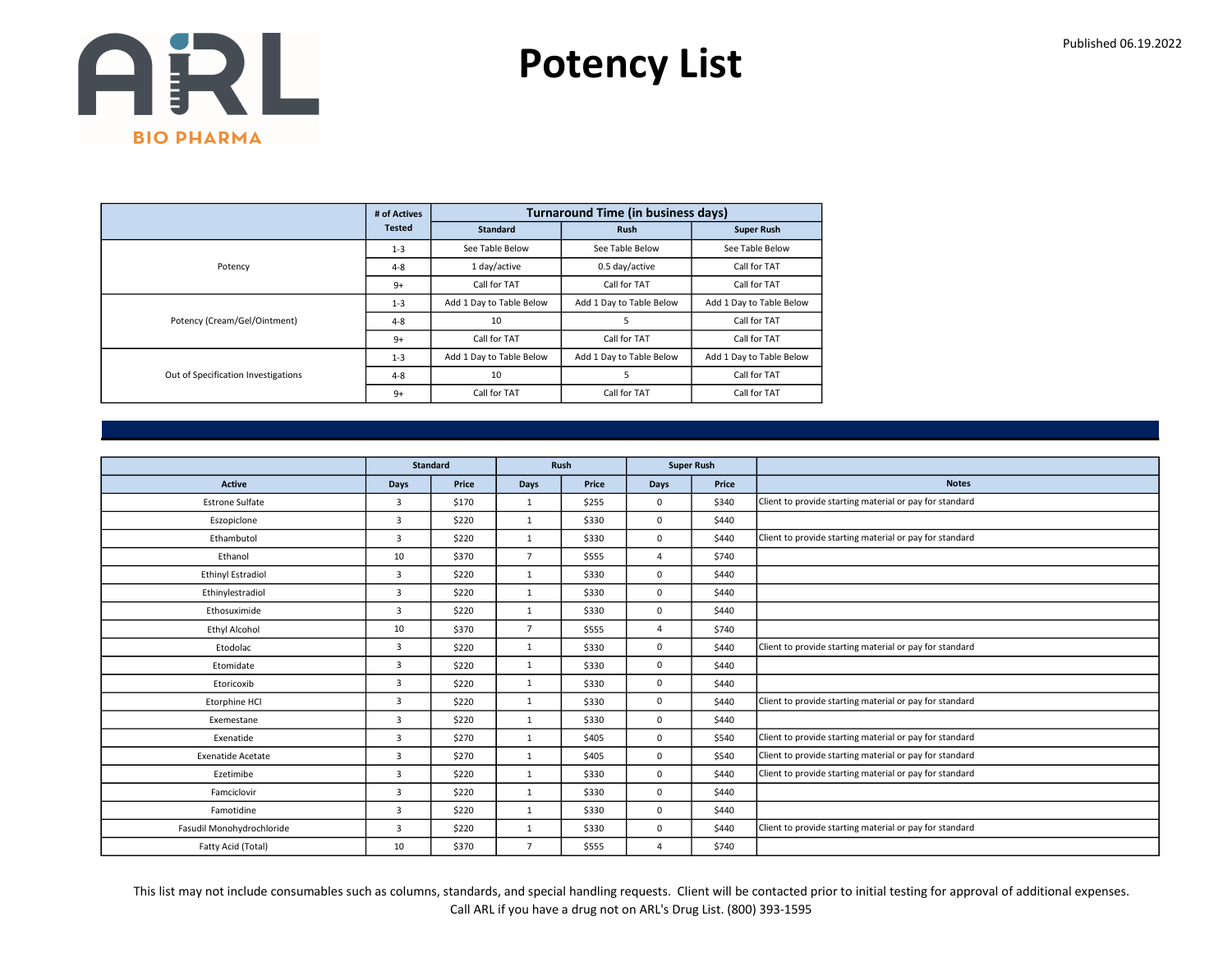Potency List

|                                     | # of Actives  |                          | <b>Turnaround Time (in business days)</b> |                          |
|-------------------------------------|---------------|--------------------------|-------------------------------------------|--------------------------|
|                                     | <b>Tested</b> | <b>Standard</b>          | <b>Rush</b>                               | <b>Super Rush</b>        |
|                                     | $1 - 3$       | See Table Below          | See Table Below                           | See Table Below          |
| Potency                             | $4 - 8$       | 1 day/active             | 0.5 day/active                            | Call for TAT             |
|                                     | $9+$          | Call for TAT             | Call for TAT                              | Call for TAT             |
|                                     | $1 - 3$       | Add 1 Day to Table Below | Add 1 Day to Table Below                  | Add 1 Day to Table Below |
| Potency (Cream/Gel/Ointment)        | $4 - 8$       | 10                       | 5                                         | Call for TAT             |
|                                     | $9+$          | Call for TAT             | Call for TAT                              | Call for TAT             |
|                                     | $1 - 3$       | Add 1 Day to Table Below | Add 1 Day to Table Below                  | Add 1 Day to Table Below |
| Out of Specification Investigations | $4 - 8$       | 10                       | 5                                         | Call for TAT             |
|                                     | $9+$          | Call for TAT             | Call for TAT                              | Call for TAT             |

|                         |                | <b>Standard</b> |                | Rush  |                | <b>Super Rush</b> |                                                         |
|-------------------------|----------------|-----------------|----------------|-------|----------------|-------------------|---------------------------------------------------------|
| <b>Active</b>           | <b>Days</b>    | Price           | <b>Days</b>    | Price | <b>Days</b>    | Price             | <b>Notes</b>                                            |
| Felbamate               | 3              | \$220           | 1              | \$330 | $\mathbf 0$    | \$440             |                                                         |
| Fenbendazole            | 3              | \$220           | $\mathbf{1}$   | \$330 | $\mathbf 0$    | \$440             |                                                         |
| Fenofibrate             | $\overline{3}$ | \$220           | 1              | \$330 | $\mathbf 0$    | \$440             |                                                         |
| Fentanyl                | 3              | \$170           | $\mathbf{1}$   | \$255 | $\mathbf 0$    | \$340             |                                                         |
| Fentanyl Citrate        | $\overline{3}$ | \$170           | $\mathbf{1}$   | \$255 | $\mathbf 0$    | \$340             |                                                         |
| Ferrous Sulfate         | 10             | \$220           | $\overline{7}$ | \$330 | $\overline{4}$ | \$440             |                                                         |
| Fexofenadine            | 3              | \$220           | $\mathbf{1}$   | \$330 | $\mathbf 0$    | \$440             |                                                         |
| FGL                     | $\overline{3}$ | \$220           | $\mathbf{1}$   | \$330 | $\mathbf 0$    | \$440             | Client to provide starting material or pay for standard |
| <b>FGL Acetate</b>      | 3              | \$220           | $\mathbf{1}$   | \$330 | $\mathbf 0$    | \$440             | Client to provide starting material or pay for standard |
| Filgrastim              | $\overline{3}$ | \$220           | $\mathbf{1}$   | \$330 | $\mathbf 0$    | \$440             |                                                         |
| Finasteride             | 3              | \$220           | $\mathbf{1}$   | \$330 | $\mathbf 0$    | \$440             |                                                         |
| Fipronil                | 3              | \$220           | $\mathbf{1}$   | \$330 | $\mathbf 0$    | \$440             |                                                         |
| Flecainide              | $\overline{3}$ | \$220           | $\mathbf{1}$   | \$330 | $\mathbf 0$    | \$440             | Client to provide starting material or pay for standard |
| Flecainide Acetate      | 3              | \$220           | $\mathbf{1}$   | \$330 | $\mathbf 0$    | \$440             | Client to provide starting material or pay for standard |
| Flibanserin             | 3              | \$220           | $\mathbf{1}$   | \$330 | $\mathbf 0$    | \$440             | Client to provide starting material or pay for standard |
| Florfenicol             | 3              | \$220           | $\mathbf{1}$   | \$330 | $\mathbf 0$    | \$440             | Client to provide starting material or pay for standard |
| Fluconazole             | $\overline{3}$ | \$220           | 1              | \$330 | $\mathbf 0$    | \$440             |                                                         |
| Flucytosine             | 3              | \$220           | $\mathbf{1}$   | \$330 | $\mathbf 0$    | \$440             | Client to provide starting material or pay for standard |
| Fludrocortisone         | 3              | \$220           | $\mathbf{1}$   | \$330 | $\mathbf 0$    | \$440             |                                                         |
| Fludrocortisone Acetate | 3              | \$220           | 1              | \$330 | 0              | \$440             |                                                         |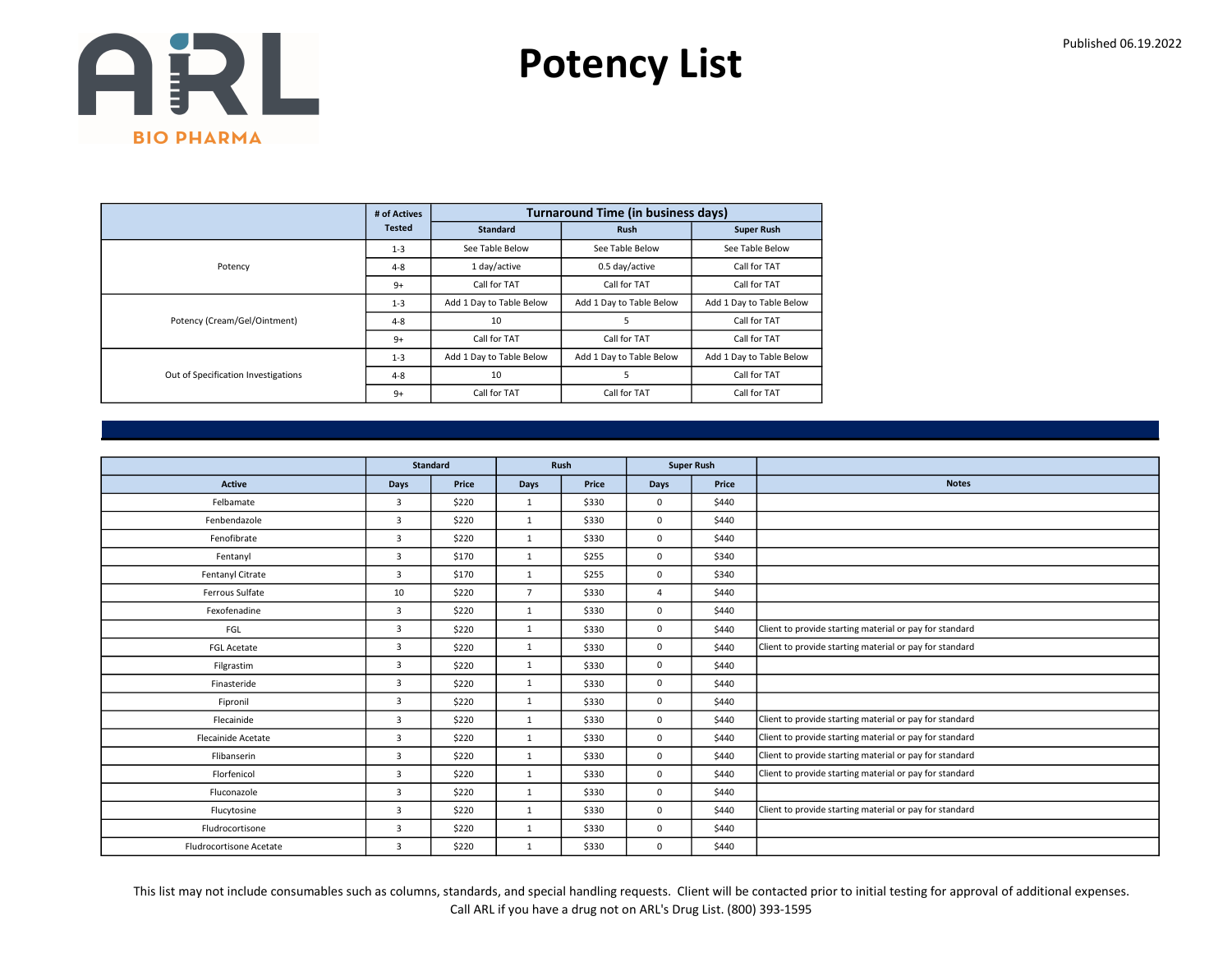Potency List

|                                     | # of Actives  |                          | <b>Turnaround Time (in business days)</b> |                          |
|-------------------------------------|---------------|--------------------------|-------------------------------------------|--------------------------|
|                                     | <b>Tested</b> | <b>Standard</b>          | <b>Rush</b>                               | <b>Super Rush</b>        |
|                                     | $1 - 3$       | See Table Below          | See Table Below                           | See Table Below          |
| Potency                             | $4 - 8$       | 1 day/active             | 0.5 day/active                            | Call for TAT             |
|                                     | $9+$          | Call for TAT             | Call for TAT                              | Call for TAT             |
|                                     | $1 - 3$       | Add 1 Day to Table Below | Add 1 Day to Table Below                  | Add 1 Day to Table Below |
| Potency (Cream/Gel/Ointment)        | $4 - 8$       | 10                       | 5                                         | Call for TAT             |
|                                     | $9+$          | Call for TAT             | Call for TAT                              | Call for TAT             |
|                                     | $1 - 3$       | Add 1 Day to Table Below | Add 1 Day to Table Below                  | Add 1 Day to Table Below |
| Out of Specification Investigations | $4 - 8$       | 10                       | 5                                         | Call for TAT             |
|                                     | $9+$          | Call for TAT             | Call for TAT                              | Call for TAT             |

|                               |                | <b>Standard</b> |              | Rush  |             | <b>Super Rush</b> |                                                         |
|-------------------------------|----------------|-----------------|--------------|-------|-------------|-------------------|---------------------------------------------------------|
| <b>Active</b>                 | Days           | Price           | Days         | Price | <b>Days</b> | Price             | <b>Notes</b>                                            |
| Flumazenil                    | 3              | \$220           | 1            | \$330 | $\mathbf 0$ | \$440             |                                                         |
| Flumethasone                  | $\overline{3}$ | \$220           | $\mathbf{1}$ | \$330 | $\mathbf 0$ | \$440             | Client to provide starting material or pay for standard |
| Flunisolide                   | $\overline{3}$ | \$220           | $\mathbf{1}$ | \$330 | $\mathbf 0$ | \$440             |                                                         |
| Flunixin                      | $\overline{3}$ | \$220           | $\mathbf{1}$ | \$330 | $\mathbf 0$ | \$440             |                                                         |
| Flunixin Meglumine            | $\overline{3}$ | \$220           | $\mathbf{1}$ | \$330 | $\mathbf 0$ | \$440             |                                                         |
| Fluocinolone Acetonide        | 3              | \$220           | $\mathbf{1}$ | \$330 | $\mathbf 0$ | \$440             |                                                         |
| Fluocinonide                  | 3              | \$220           | $\mathbf{1}$ | \$330 | $\mathbf 0$ | \$440             |                                                         |
| Fluorescein                   | $\overline{3}$ | \$220           | 1            | \$330 | $\mathbf 0$ | \$440             |                                                         |
| Fluorometholone               | 3              | \$220           | $\mathbf{1}$ | \$330 | $\mathbf 0$ | \$440             |                                                         |
| Fluorouracil                  | $\overline{3}$ | \$270           | $\mathbf{1}$ | \$405 | $\mathbf 0$ | \$540             |                                                         |
| Fluoxetine                    | $\overline{3}$ | \$170           | 1            | \$255 | $\mathbf 0$ | \$340             |                                                         |
| Fluoxetine HCl                | 3              | \$170           | $\mathbf{1}$ | \$255 | $\mathbf 0$ | \$340             |                                                         |
| Fluoxymesterone               | 3              | \$220           | $\mathbf{1}$ | \$330 | $\mathbf 0$ | \$440             |                                                         |
| <b>Fluphenazine Decanoate</b> | 3              | \$220           | $\mathbf{1}$ | \$330 | $\mathbf 0$ | \$440             |                                                         |
| Flurbiprofen                  | 3              | \$220           | $\mathbf{1}$ | \$330 | $\mathbf 0$ | \$440             |                                                         |
| Flurbiprofen Sodium Dihydrate | $\overline{3}$ | \$220           | $\mathbf{1}$ | \$330 | $\mathbf 0$ | \$440             |                                                         |
| Flutamide                     | 3              | \$220           | $\mathbf{1}$ | \$330 | $\mathbf 0$ | \$440             |                                                         |
| Fluticasone                   | 3              | \$220           | 1            | \$330 | $\mathbf 0$ | \$440             |                                                         |
| Fluticasone Propionate        | 3              | \$220           | $\mathbf{1}$ | \$330 | $\mathbf 0$ | \$440             |                                                         |
| Fluvoxamine                   | 3              | \$220           | $\mathbf{1}$ | \$330 | $\mathbf 0$ | \$440             | Client to provide starting material or pay for standard |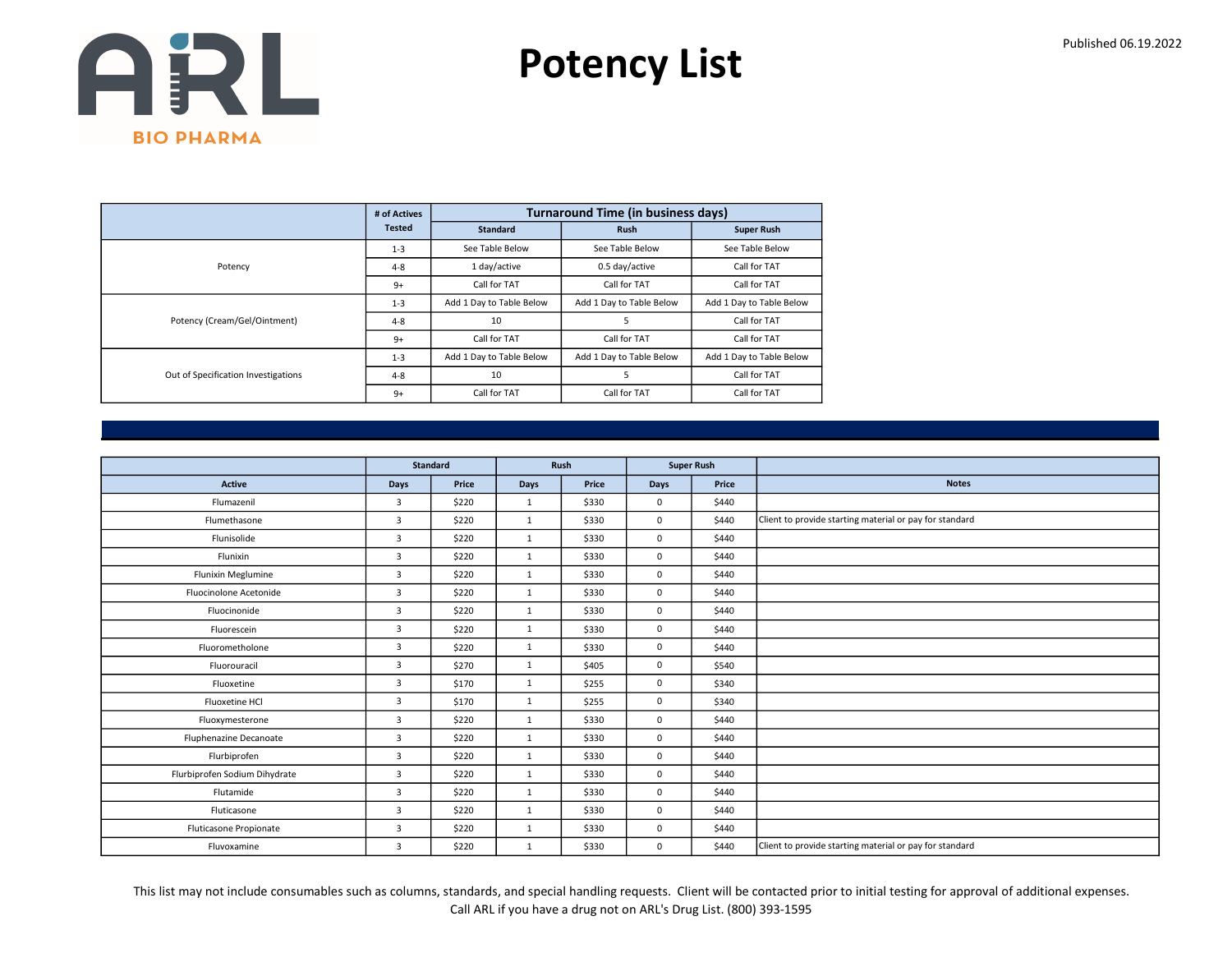Potency List

|                                     | # of Actives  |                          | <b>Turnaround Time (in business days)</b> |                          |
|-------------------------------------|---------------|--------------------------|-------------------------------------------|--------------------------|
|                                     | <b>Tested</b> | <b>Standard</b>          | <b>Rush</b>                               | <b>Super Rush</b>        |
|                                     | $1 - 3$       | See Table Below          | See Table Below                           | See Table Below          |
| Potency                             | $4 - 8$       | 1 day/active             | 0.5 day/active                            | Call for TAT             |
|                                     | $9+$          | Call for TAT             | Call for TAT                              | Call for TAT             |
|                                     | $1 - 3$       | Add 1 Day to Table Below | Add 1 Day to Table Below                  | Add 1 Day to Table Below |
| Potency (Cream/Gel/Ointment)        | $4 - 8$       | 10                       | 5                                         | Call for TAT             |
|                                     | $9+$          | Call for TAT             | Call for TAT                              | Call for TAT             |
|                                     | $1 - 3$       | Add 1 Day to Table Below | Add 1 Day to Table Below                  | Add 1 Day to Table Below |
| Out of Specification Investigations | $4 - 8$       | 10                       | 5                                         | Call for TAT             |
|                                     | $9+$          | Call for TAT             | Call for TAT                              | Call for TAT             |

|                              |                | <b>Standard</b> |                | <b>Rush</b> |             | <b>Super Rush</b> |                                                                               |
|------------------------------|----------------|-----------------|----------------|-------------|-------------|-------------------|-------------------------------------------------------------------------------|
| <b>Active</b>                | <b>Days</b>    | Price           | <b>Days</b>    | Price       | <b>Days</b> | Price             | <b>Notes</b>                                                                  |
| <b>Fluvoxamine Maleate</b>   | 3              | \$220           | $\mathbf{1}$   | \$330       | 0           | \$440             | Client to provide starting material or pay for standard                       |
| <b>Folic Acid</b>            | 3              | \$220           | $\mathbf{1}$   | \$330       | 0           | \$440             |                                                                               |
| <b>Folinic Acid</b>          | 3              | \$220           | $\mathbf{1}$   | \$330       | 0           | \$440             |                                                                               |
| Fomepizole                   | 3              | \$220           | 1              | \$330       | 0           | \$440             | Client to provide starting material or pay for standard                       |
| Formaldehyde                 | 10             | \$220           | $\overline{7}$ | \$330       | $\Delta$    | \$440             |                                                                               |
| Formoterol                   | 3              | \$220           | $\mathbf{1}$   | \$330       | 0           | \$440             | Client to provide starting material or pay for standard                       |
| Formoterol Fumarate          | 3              | \$220           | 1              | \$330       | 0           | \$440             | Client to provide starting material or pay for standard                       |
| Fosamprenavir                | 3              | \$220           | $\mathbf{1}$   | \$330       | 0           | \$440             |                                                                               |
| Fosaprepitant                | 3              | \$220           | $\mathbf{1}$   | \$330       | 0           | \$440             | Client to provide starting material or pay for standard                       |
| <b>Foscarnet Sodium</b>      | 3              | \$220           | $\mathbf{1}$   | \$330       | 0           | \$440             | Client to provide starting material or pay for standard                       |
| Foscarnet Sodium Hexahydrate | 3              | \$220           | $\mathbf{1}$   | \$330       | 0           | \$440             | Client to provide starting material or pay for standard                       |
| Fosphenytoin                 | 3              | \$220           | $\mathbf{1}$   | \$330       | 0           | \$440             |                                                                               |
| Fosphenytoin Sodium          | $\overline{3}$ | \$220           | $\mathbf{1}$   | \$330       | 0           | \$440             |                                                                               |
| Fosveset                     | 3              | \$220           | 1              | \$330       | 0           | \$440             |                                                                               |
| Furazolidone                 | 3              | \$220           | $\mathbf{1}$   | \$330       | 0           | \$440             | Client to provide starting material or pay for standard                       |
| Furosemide                   | 3              | \$220           | $\mathbf{1}$   | \$330       | 0           | \$440             |                                                                               |
| Gabapentin                   | 3              | \$170           | $\mathbf{1}$   | \$255       | 0           | \$340             | Cannot test if in an oil matrix or if the concentration is lower than 1 mg/mL |
| Gadofosveset Trisodium       | 3              | \$220           | 1              | \$330       | 0           | \$440             |                                                                               |
| Gadopentetate Dimeglumine    | 3              | \$220           | $\mathbf{1}$   | \$330       | 0           | \$440             | Client to provide starting material or pay for standard                       |
| Galantamine                  | 3              | \$220           | $\mathbf{1}$   | \$330       | 0           | \$440             | Client to provide starting material or pay for standard                       |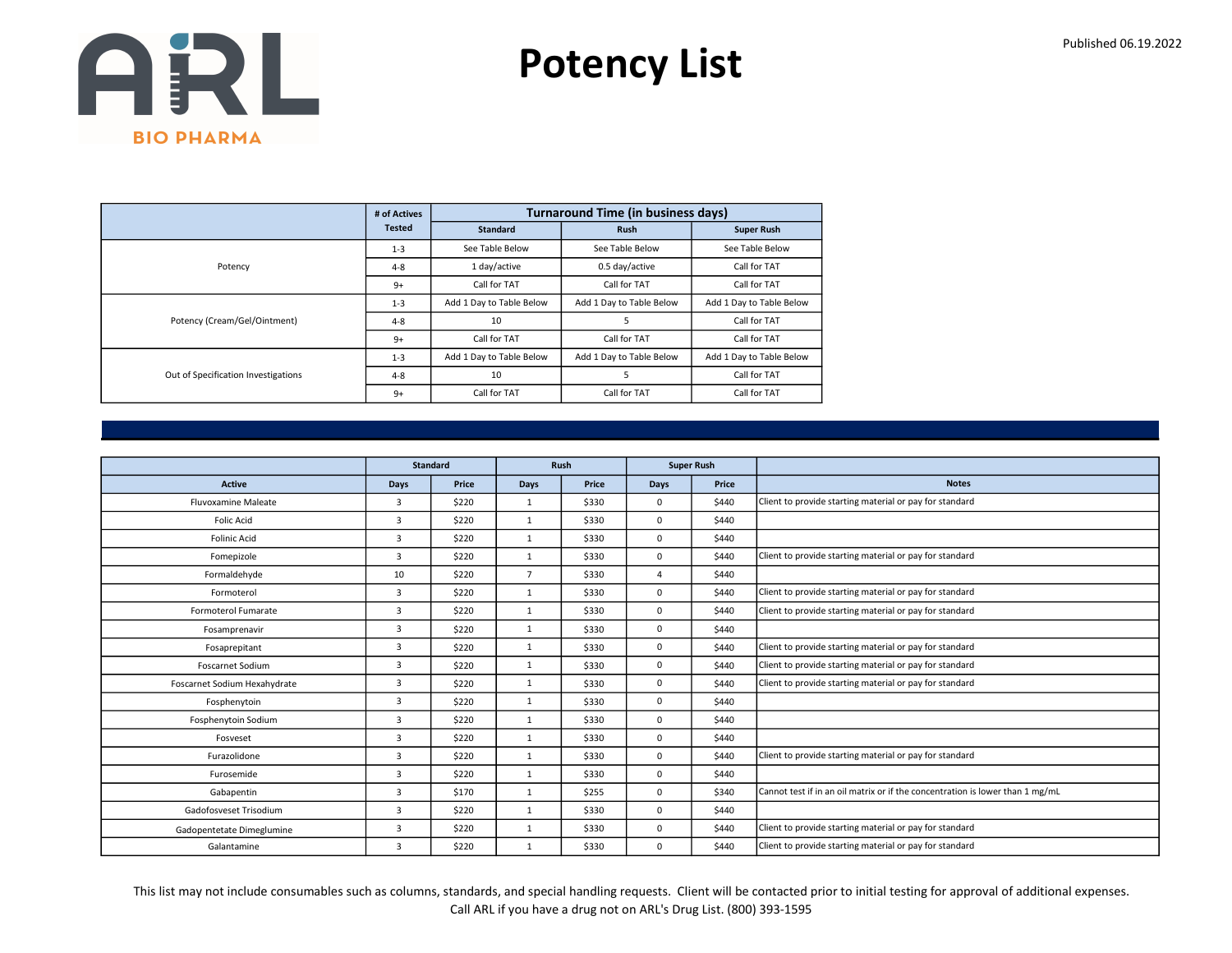Potency List

|                                     | # of Actives  |                          | <b>Turnaround Time (in business days)</b> |                          |
|-------------------------------------|---------------|--------------------------|-------------------------------------------|--------------------------|
|                                     | <b>Tested</b> | <b>Standard</b>          | <b>Rush</b>                               | <b>Super Rush</b>        |
|                                     | $1 - 3$       | See Table Below          | See Table Below                           | See Table Below          |
| Potency                             | $4 - 8$       | 1 day/active             | 0.5 day/active                            | Call for TAT             |
|                                     | $9+$          | Call for TAT             | Call for TAT                              | Call for TAT             |
|                                     | $1 - 3$       | Add 1 Day to Table Below | Add 1 Day to Table Below                  | Add 1 Day to Table Below |
| Potency (Cream/Gel/Ointment)        | $4 - 8$       | 10                       | 5                                         | Call for TAT             |
|                                     | $9+$          | Call for TAT             | Call for TAT                              | Call for TAT             |
|                                     | $1 - 3$       | Add 1 Day to Table Below | Add 1 Day to Table Below                  | Add 1 Day to Table Below |
| Out of Specification Investigations | $4 - 8$       | 10                       | 5                                         | Call for TAT             |
|                                     | $9+$          | Call for TAT             | Call for TAT                              | Call for TAT             |

|                            |                | <b>Standard</b> |                | <b>Rush</b> |                | <b>Super Rush</b> |                                                                                      |
|----------------------------|----------------|-----------------|----------------|-------------|----------------|-------------------|--------------------------------------------------------------------------------------|
| <b>Active</b>              | Days           | Price           | <b>Days</b>    | Price       | <b>Days</b>    | Price             | <b>Notes</b>                                                                         |
| Galantamine HCl            | 3              | \$220           | 1              | \$330       | 0              | \$440             | Client to provide starting material or pay for standard                              |
| Ganciclovir                | $\overline{3}$ | \$220           | $\mathbf{1}$   | \$330       | 0              | \$440             | Client to provide starting material or pay for standard                              |
| Ganirelix                  | 3              | \$220           | $\mathbf{1}$   | \$330       | 0              | \$440             | Client to provide starting material or pay for standard                              |
| <b>Ganirelix Acetate</b>   | $\overline{3}$ | \$220           | 1              | \$330       | 0              | \$440             | Client to provide starting material or pay for standard                              |
| Gatifloxacin               | $\overline{3}$ | \$170           | $\mathbf{1}$   | \$255       | 0              | \$340             |                                                                                      |
| Gatifloxacin Sesquihydrate | 3              | \$170           | $\mathbf{1}$   | \$255       | 0              | \$340             |                                                                                      |
| Gemcitabine                | $\overline{3}$ | \$220           | 1              | \$330       | 0              | \$440             |                                                                                      |
| Gemfibrozil                | $\overline{3}$ | \$220           | $\mathbf{1}$   | \$330       | 0              | \$440             |                                                                                      |
| Gentamicin                 | 3              | \$220           | $\mathbf{1}$   | \$330       | 0              | \$300             | Cannot test concentrations less than 300 mcg/mL                                      |
| Gentamicin Sulfate         | $\overline{3}$ | \$220           | $\mathbf{1}$   | \$330       | 0              | \$300             | Cannot test concentrations less than 300 mcg/mL                                      |
| <b>Gentian Violet</b>      | 3              | \$220           | $\mathbf{1}$   | \$330       | 0              | \$440             |                                                                                      |
| GHK-Cu                     | 3              | \$220           | $\mathbf{1}$   | \$330       | 0              | \$440             | Client to provide starting material or pay for standard                              |
| GHK-Cu Acetate             | $\overline{3}$ | \$220           | $\mathbf{1}$   | \$330       | 0              | \$440             | Client to provide starting material or pay for standard                              |
| GHRP-2                     | 3              | \$220           | 1              | \$330       | 0              | \$440             | Client to provide starting material or pay for standard                              |
| GHRP-2 Acetate             | $\overline{3}$ | \$220           | $\mathbf{1}$   | \$330       | 0              | \$440             | Client to provide starting material or pay for standard. Cannot test in troche form. |
| GHRP-6                     | $\overline{3}$ | \$220           | $\mathbf{1}$   | \$330       | 0              | \$440             | Client to provide starting material or pay for standard. Cannot test in troche form. |
| GHRP-6 Acetate             | 3              | \$220           | $\mathbf{1}$   | \$330       | 0              | \$440             | Client to provide starting material or pay for standard. Cannot test in troche form. |
| Glacial Acetic Acid        | 10             | \$370           | $\overline{7}$ | \$555       | $\overline{4}$ | \$740             |                                                                                      |
| Glaucine                   | $\overline{3}$ | \$220           | $\mathbf{1}$   | \$330       | 0              | \$440             | Client to provide starting material or pay for standard                              |
| Glipizide                  | 3              | \$220           | $\mathbf{1}$   | \$330       | 0              | \$440             | Client to provide starting material or pay for standard                              |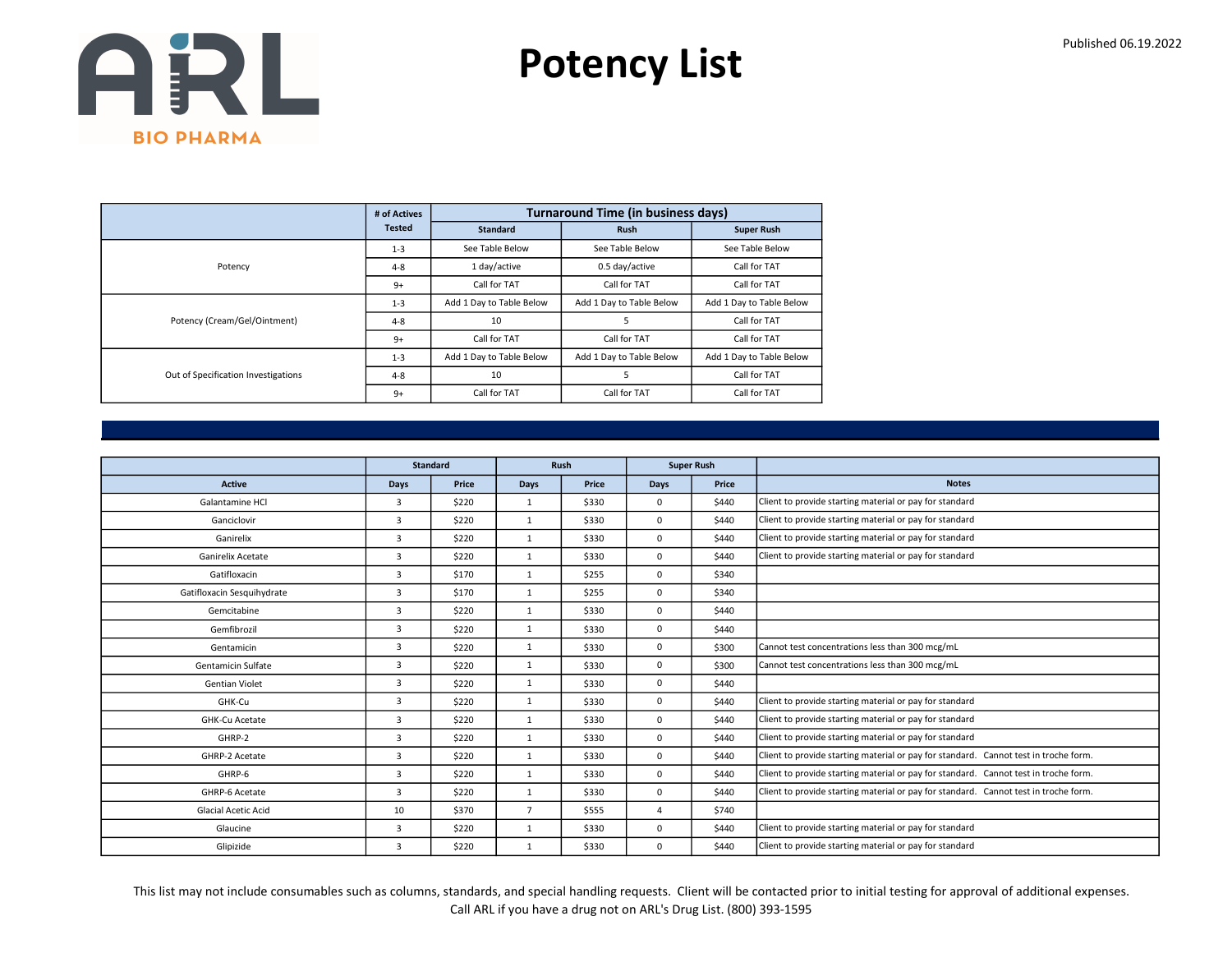Potency List

|                                     | # of Actives  |                          | <b>Turnaround Time (in business days)</b> |                          |
|-------------------------------------|---------------|--------------------------|-------------------------------------------|--------------------------|
|                                     | <b>Tested</b> | <b>Standard</b>          | <b>Rush</b>                               | <b>Super Rush</b>        |
|                                     | $1 - 3$       | See Table Below          | See Table Below                           | See Table Below          |
| Potency                             | $4 - 8$       | 1 day/active             | 0.5 day/active                            | Call for TAT             |
|                                     | $9+$          | Call for TAT             | Call for TAT                              | Call for TAT             |
|                                     | $1 - 3$       | Add 1 Day to Table Below | Add 1 Day to Table Below                  | Add 1 Day to Table Below |
| Potency (Cream/Gel/Ointment)        | $4 - 8$       | 10                       | 5                                         | Call for TAT             |
|                                     | $9+$          | Call for TAT             | Call for TAT                              | Call for TAT             |
|                                     | $1 - 3$       | Add 1 Day to Table Below | Add 1 Day to Table Below                  | Add 1 Day to Table Below |
| Out of Specification Investigations | $4 - 8$       | 10                       | 5                                         | Call for TAT             |
|                                     | $9+$          | Call for TAT             | Call for TAT                              | Call for TAT             |

|                               |                | <b>Standard</b> |                | Rush  |                | <b>Super Rush</b> |                                                                             |
|-------------------------------|----------------|-----------------|----------------|-------|----------------|-------------------|-----------------------------------------------------------------------------|
| <b>Active</b>                 | <b>Days</b>    | Price           | Days           | Price | <b>Days</b>    | Price             | <b>Notes</b>                                                                |
| Glucagon                      | 3              | \$320           | $\mathbf{1}$   | \$480 | $\mathbf 0$    | \$640             | Client to provide starting material or pay for standard                     |
| Gluconate                     | $\overline{3}$ | \$220           | $\mathbf{1}$   | \$330 | $\mathbf 0$    | \$440             |                                                                             |
| Glucoraphanin                 | 3              | \$220           | $\mathbf{1}$   | \$330 | $\mathbf 0$    | \$440             |                                                                             |
| Glucosamine                   | $\overline{3}$ | \$220           | 1              | \$330 | $\mathbf 0$    | \$440             | Cannot test if the sample contains Chondroitin or if it is in an oil matrix |
| Glucosamine HCl               | $\overline{3}$ | \$220           | $\mathbf{1}$   | \$330 | $\mathbf 0$    | \$440             | Cannot test if the sample contains Chondroitin or if it is in an oil matrix |
| Glucosamine Sulfate           | 3              | \$220           | $\mathbf{1}$   | \$330 | $\mathbf 0$    | \$440             | Cannot test if the sample contains Chondroitin or if it is in an oil matrix |
| Glucosamine Sulfate Potassium | $\overline{3}$ | \$220           | 1              | \$330 | $\mathbf 0$    | \$440             | Cannot test if the sample contains Chondroitin or if it is in an oil matrix |
| Glutamate                     | 5              | \$370           | 3              | \$555 | $\overline{2}$ | \$740             |                                                                             |
| Glutamic Acid                 | 5              | \$370           | 3              | \$555 | $\overline{2}$ | \$740             |                                                                             |
| Glutamine                     | 5              | \$370           | 3              | \$555 | 2              | \$740             |                                                                             |
| Glutaraldehyde                | 10             | \$270           | $\overline{7}$ | \$405 | $\overline{4}$ | \$540             | Requires a sample size of at least 5 mL                                     |
| Glutathione                   | 3              | \$220           | $\mathbf{1}$   | \$330 | $\mathbf 0$    | \$440             |                                                                             |
| Glyburide                     | $\overline{3}$ | \$220           | 1              | \$330 | $\mathbf 0$    | \$440             |                                                                             |
| Glycerin                      | 10             | \$370           | $\overline{7}$ | \$555 | $\overline{4}$ | \$740             |                                                                             |
| Glycerol                      | 10             | \$370           | $\overline{7}$ | \$555 | 4              | \$740             |                                                                             |
| Glycine                       | 5              | \$520           | 3              | \$780 | $\overline{2}$ | \$1,040           |                                                                             |
| Glycolic Acid                 | $\overline{3}$ | \$220           | $\mathbf{1}$   | \$330 | $\mathbf 0$    | \$440             |                                                                             |
| Glycopyrrolate                | 3              | \$220           | 1              | \$330 | $\mathbf 0$    | \$440             |                                                                             |
| Glycyrrhizate                 | $\overline{3}$ | \$220           | $\mathbf{1}$   | \$330 | $\mathbf 0$    | \$440             |                                                                             |
| Glycyrrhizic Acid             | 3              | \$220           | $\mathbf{1}$   | \$330 | $\mathbf 0$    | \$440             |                                                                             |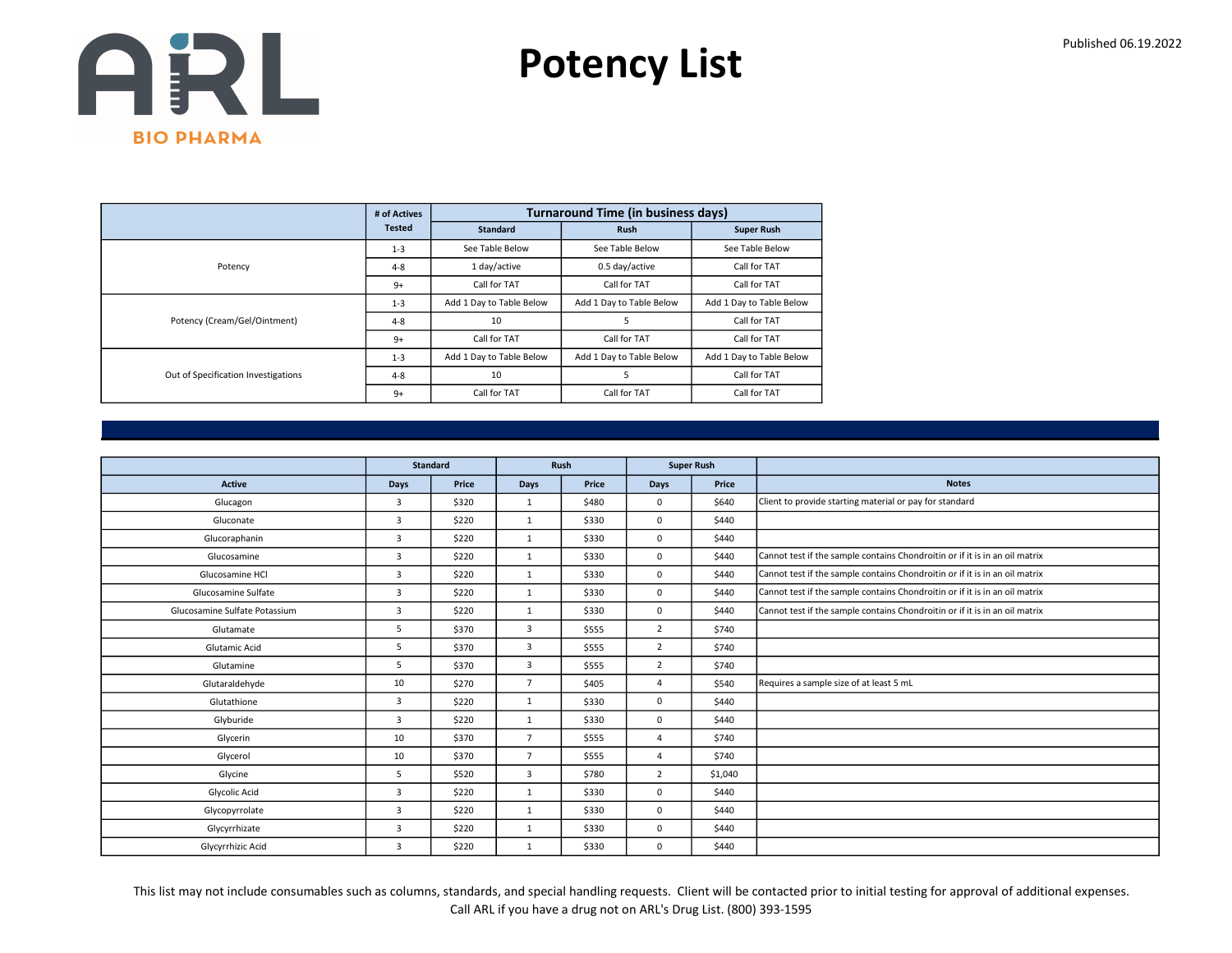Potency List

|                                     | # of Actives  |                          | <b>Turnaround Time (in business days)</b> |                          |
|-------------------------------------|---------------|--------------------------|-------------------------------------------|--------------------------|
|                                     | <b>Tested</b> | <b>Standard</b>          | <b>Rush</b>                               | <b>Super Rush</b>        |
|                                     | $1 - 3$       | See Table Below          | See Table Below                           | See Table Below          |
| Potency                             | $4 - 8$       | 1 day/active             | 0.5 day/active                            | Call for TAT             |
|                                     | $9+$          | Call for TAT             | Call for TAT                              | Call for TAT             |
|                                     | $1 - 3$       | Add 1 Day to Table Below | Add 1 Day to Table Below                  | Add 1 Day to Table Below |
| Potency (Cream/Gel/Ointment)        | $4 - 8$       | 10                       | 5                                         | Call for TAT             |
|                                     | $9+$          | Call for TAT             | Call for TAT                              | Call for TAT             |
|                                     | $1 - 3$       | Add 1 Day to Table Below | Add 1 Day to Table Below                  | Add 1 Day to Table Below |
| Out of Specification Investigations | $4 - 8$       | 10                       | 5                                         | Call for TAT             |
|                                     | $9+$          | Call for TAT             | Call for TAT                              | Call for TAT             |

|                            |                | <b>Standard</b> |                | Rush  |                | <b>Super Rush</b> |                                                                                                                          |
|----------------------------|----------------|-----------------|----------------|-------|----------------|-------------------|--------------------------------------------------------------------------------------------------------------------------|
| <b>Active</b>              | <b>Days</b>    | Price           | <b>Days</b>    | Price | Days           | Price             | <b>Notes</b>                                                                                                             |
| Gonadorelin                | 3              | \$220           | 1              | \$330 | $\mathbf 0$    | \$440             | Client to provide starting material                                                                                      |
| Gonadorelin Acetate        | $\overline{3}$ | \$220           | $\mathbf{1}$   | \$330 | $\mathbf 0$    | \$440             | Client to provide starting material                                                                                      |
| Gonadorelin HCl            | $\overline{3}$ | \$220           | 1              | \$330 | 0              | \$440             | Client to provide starting material                                                                                      |
| Granisetron                | 3              | \$220           | 1              | \$330 | 0              | \$440             | Client to provide starting material or pay for standard                                                                  |
| Griseofulvin               | $\overline{3}$ | \$220           | $\mathbf{1}$   | \$330 | $\mathbf 0$    | \$440             |                                                                                                                          |
| Guaiacol                   | 10             | \$270           | $\overline{7}$ | \$405 | $\overline{4}$ | \$540             |                                                                                                                          |
| Guaifenesin                | 3              | \$220           | 1              | \$330 | 0              | \$440             |                                                                                                                          |
| Guanabenz                  | 3              | \$220           | $\mathbf{1}$   | \$330 | 0              | \$440             |                                                                                                                          |
| Guanabenz Acetate          | 3              | \$220           | $\mathbf{1}$   | \$330 | 0              | \$440             |                                                                                                                          |
| Guanethidine Hemisulfate   | 3              | \$220           | $\mathbf{1}$   | \$330 | $\mathbf 0$    | \$440             |                                                                                                                          |
| Guanfacine                 | 3              | \$220           | $\mathbf{1}$   | \$330 | 0              | \$440             | Client to provide starting material or pay for standard                                                                  |
| Haloperidol                | $\overline{3}$ | \$220           | $\mathbf{1}$   | \$330 | 0              | \$440             |                                                                                                                          |
| <b>Haloperidol Lactate</b> | 3              | \$220           | $\mathbf{1}$   | \$330 | 0              | \$440             |                                                                                                                          |
| Heparin                    | 3              | \$220           | 1              | \$330 | 0              | \$440             | Cannot test concentrations less than 20 U/mL. Requires client starting material. Cannot test is<br>Icreams or ointments. |
| Heparin Sodium             | $\overline{3}$ | \$220           | $\mathbf{1}$   | \$330 | 0              | \$440             | Cannot test concentrations less than 20 U/mL. Requires client starting material. Cannot test is<br>Icreams or ointments. |
| Histamine                  | $\overline{3}$ | \$220           | 1              | \$330 | 0              | \$440             |                                                                                                                          |
| Histamine DiHCl            | 3              | \$220           | $\mathbf{1}$   | \$330 | 0              | \$440             |                                                                                                                          |
| Histamine Diphosphate      | $\overline{3}$ | \$220           | $\mathbf{1}$   | \$330 | 0              | \$440             |                                                                                                                          |
| Histamine Phosphate        | 3              | \$220           | 1              | \$330 | 0              | \$440             |                                                                                                                          |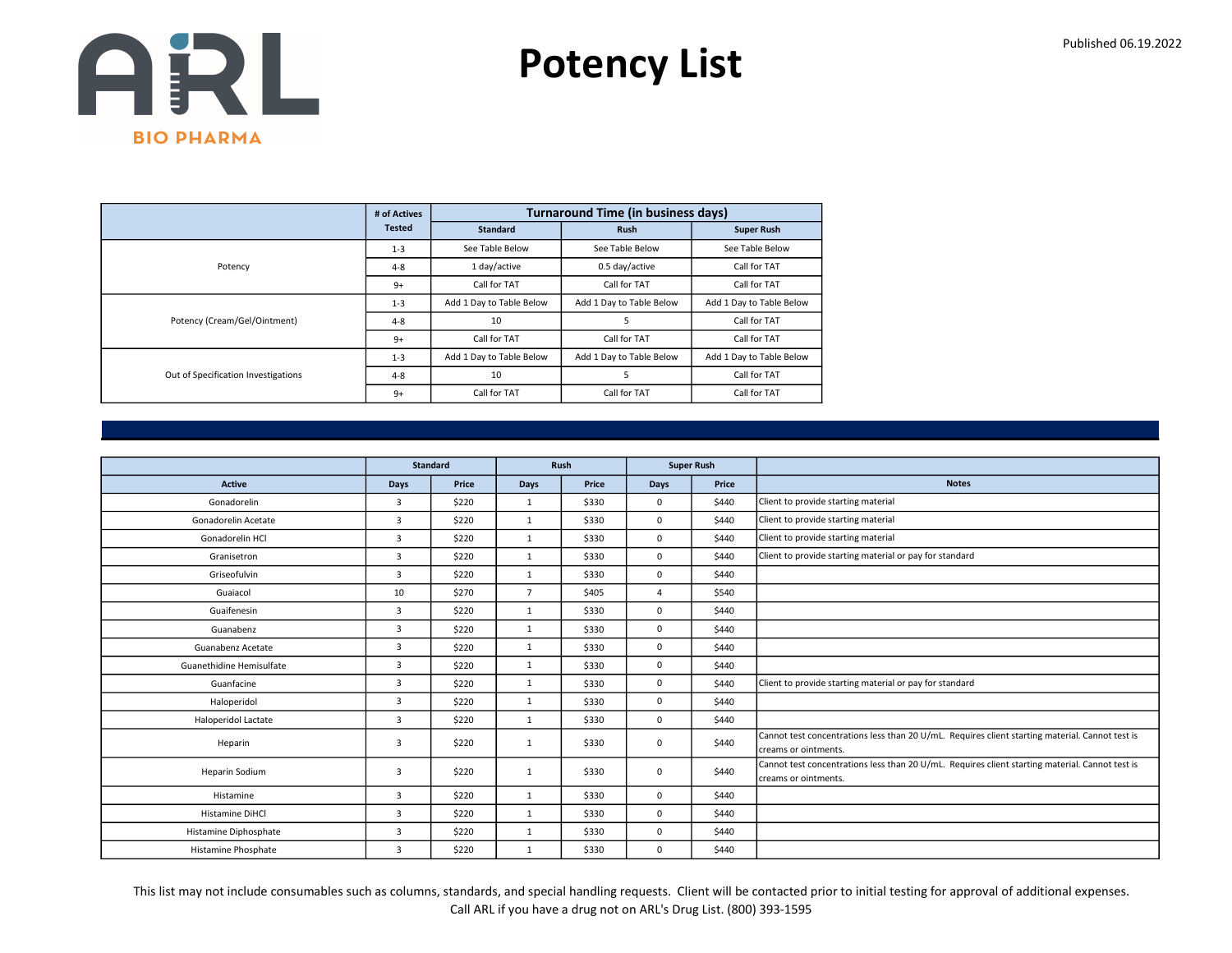Potency List

|                                     | # of Actives  |                          | <b>Turnaround Time (in business days)</b> |                          |
|-------------------------------------|---------------|--------------------------|-------------------------------------------|--------------------------|
|                                     | <b>Tested</b> | <b>Standard</b>          | <b>Rush</b>                               | <b>Super Rush</b>        |
|                                     | $1 - 3$       | See Table Below          | See Table Below                           | See Table Below          |
| Potency                             | $4 - 8$       | 1 day/active             | 0.5 day/active                            | Call for TAT             |
|                                     | $9+$          | Call for TAT             | Call for TAT                              | Call for TAT             |
|                                     | $1 - 3$       | Add 1 Day to Table Below | Add 1 Day to Table Below                  | Add 1 Day to Table Below |
| Potency (Cream/Gel/Ointment)        | $4 - 8$       | 10                       | 5                                         | Call for TAT             |
|                                     | $9+$          | Call for TAT             | Call for TAT                              | Call for TAT             |
|                                     | $1 - 3$       | Add 1 Day to Table Below | Add 1 Day to Table Below                  | Add 1 Day to Table Below |
| Out of Specification Investigations | $4 - 8$       | 10                       | 5                                         | Call for TAT             |
|                                     | $9+$          | Call for TAT             | Call for TAT                              | Call for TAT             |

|                                 |      | <b>Standard</b> |                | Rush  |                | <b>Super Rush</b> |                                                                                                      |
|---------------------------------|------|-----------------|----------------|-------|----------------|-------------------|------------------------------------------------------------------------------------------------------|
| <b>Active</b>                   | Days | Price           | Days           | Price | Days           | Price             | <b>Notes</b>                                                                                         |
| Histidine                       | 5    | \$370           | 3              | \$555 | $\overline{2}$ | \$740             |                                                                                                      |
| Histrelin                       | 3    | \$220           | 1              | \$330 | 0              | \$440             | Requires client starting material                                                                    |
| Histrelin Acetate               | 3    | \$220           | $\mathbf{1}$   | \$330 | 0              | \$440             | Requires client starting material                                                                    |
| Homatropine                     | 3    | \$220           | $\mathbf{1}$   | \$330 | 0              | \$440             | Client to provide starting material or pay for standard                                              |
| Homatropine Methylbromide       | 3    | \$220           | $\mathbf{1}$   | \$330 | 0              | \$440             | Client to provide starting material or pay for standard                                              |
| Humalog Insulin                 | 3    | \$220           | $\mathbf{1}$   | \$330 | 0              | \$440             | Client to provide starting material or pay for standard                                              |
| Humanin Acetate                 | 3    | \$220           | $\mathbf{1}$   | \$330 | 0              | \$440             | Client to provide starting material or pay for standard                                              |
| Hyaluronidase                   | 3    | \$220           | $\mathbf{1}$   | \$330 | 0              | \$440             | Requires client starting material and activity level. Cannot test concentrations less than 100 U/mL. |
| Hydralazine                     | 3    | \$220           | $\mathbf{1}$   | \$330 | 0              | \$440             | Client to provide starting material or pay for standard                                              |
| Hydralazine HCl                 | 3    | \$220           | 1              | \$330 | 0              | \$440             | Client to provide starting material or pay for standard                                              |
| Hydrochloric Acid               | 10   | \$220           | $\overline{7}$ | \$330 | $\Delta$       | \$440             | For solutions containing HCl only. A minimum of 10 mL's required.                                    |
|                                 | 3    | \$220           | $\mathbf{1}$   | \$330 | 0              | \$440             | For all other products. A minimum of 2 mL's required.                                                |
| Hydrochlorothiazide             | 3    | \$220           | $\mathbf{1}$   | \$330 | 0              | \$440             |                                                                                                      |
| Hydrocodone                     | 3    | \$220           | $\mathbf{1}$   | \$330 | 0              | \$440             |                                                                                                      |
| Hydrocodone Bitartrate          | 3    | \$220           | $\mathbf{1}$   | \$330 | 0              | \$440             |                                                                                                      |
| Hydrocortisone                  | 3    | \$220           | $\mathbf{1}$   | \$330 | $\mathbf 0$    | \$440             | Client must indicate if the sample is acetate, butyrate or sodium succinate form                     |
| Hydrocortisone Acetate          | 3    | \$220           | 1              | \$330 | 0              | \$440             |                                                                                                      |
| Hydrocortisone Butyrate         | 3    | \$220           | $\mathbf{1}$   | \$330 | $\mathbf 0$    | \$440             |                                                                                                      |
| Hydrocortisone Sodium Succinate | 3    | \$220           | $\mathbf{1}$   | \$330 | 0              | \$440             |                                                                                                      |
| Hydrogen Peroxide               | 10   | \$220           | $\overline{7}$ | \$330 | $\overline{4}$ | \$440             |                                                                                                      |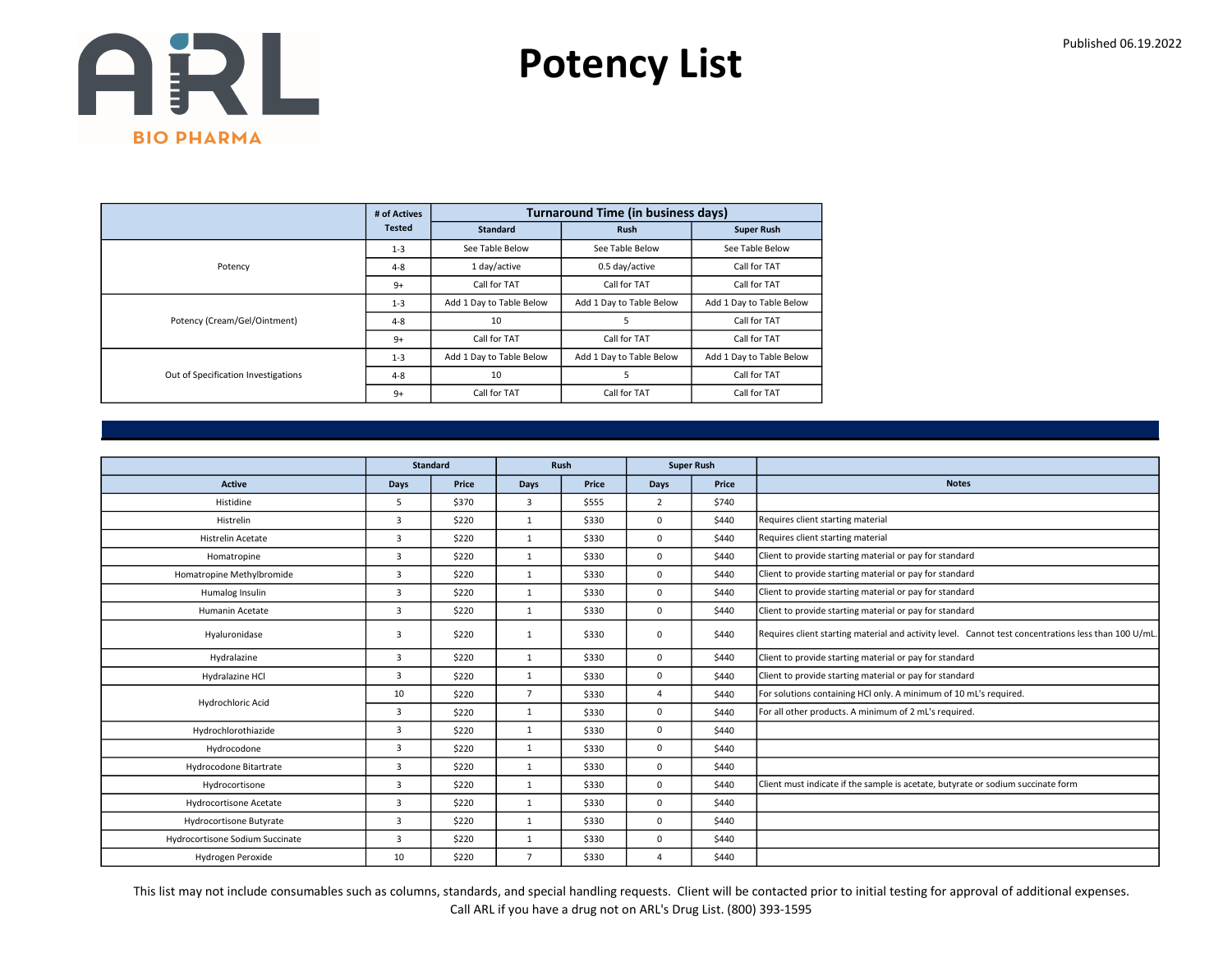Potency List

|                                     | # of Actives  |                          | <b>Turnaround Time (in business days)</b> |                          |
|-------------------------------------|---------------|--------------------------|-------------------------------------------|--------------------------|
|                                     | <b>Tested</b> | <b>Standard</b>          | <b>Rush</b>                               | <b>Super Rush</b>        |
|                                     | $1 - 3$       | See Table Below          | See Table Below                           | See Table Below          |
| Potency                             | $4 - 8$       | 1 day/active             | 0.5 day/active                            | Call for TAT             |
|                                     | $9+$          | Call for TAT             | Call for TAT                              | Call for TAT             |
|                                     | $1 - 3$       | Add 1 Day to Table Below | Add 1 Day to Table Below                  | Add 1 Day to Table Below |
| Potency (Cream/Gel/Ointment)        | $4 - 8$       | 10                       | 5                                         | Call for TAT             |
|                                     | $9+$          | Call for TAT             | Call for TAT                              | Call for TAT             |
|                                     | $1 - 3$       | Add 1 Day to Table Below | Add 1 Day to Table Below                  | Add 1 Day to Table Below |
| Out of Specification Investigations | $4 - 8$       | 10                       | 5                                         | Call for TAT             |
|                                     | $9+$          | Call for TAT             | Call for TAT                              | Call for TAT             |

|                              | <b>Standard</b> |       | Rush         |       | <b>Super Rush</b> |       |                                                      |
|------------------------------|-----------------|-------|--------------|-------|-------------------|-------|------------------------------------------------------|
| <b>Active</b>                | Days            | Price | Days         | Price | Days              | Price | <b>Notes</b>                                         |
|                              |                 |       |              |       |                   |       |                                                      |
| Hydromorphone                | $\overline{3}$  | \$170 | 1            | \$255 | $\mathbf 0$       | \$340 |                                                      |
| Hydromorphone HCl            | 3               | \$170 | 1            | \$255 | $\mathbf 0$       | \$340 |                                                      |
| Hydroquinone                 | 3               | \$220 | $\mathbf{1}$ | \$330 | $\mathbf 0$       | \$440 |                                                      |
| Hydroxocobalamin             | $\overline{3}$  | \$170 | 1            | \$255 | $\mathbf 0$       | \$340 |                                                      |
| Hydroxocobalamin HCl         | 3               | \$170 | 1            | \$255 | $\mathbf 0$       | \$340 |                                                      |
| Hydroxyamphetamine           | 3               | \$220 | 1            | \$330 | $\mathbf 0$       | \$440 |                                                      |
| Hydroxybenzoic Acid          | 3               | \$220 | $\mathbf{1}$ | \$330 | $\mathbf 0$       | \$440 |                                                      |
| Hydroxychloroquine           | 3               | \$220 | 1            | \$330 | $\mathbf 0$       | \$440 |                                                      |
| Hydroxychloroquine Sulfate   | 3               | \$220 | $\mathbf{1}$ | \$330 | $\mathbf 0$       | \$440 |                                                      |
| Hydroxycitric Acid           | 3               | \$220 | $\mathbf{1}$ | \$330 | $\mathbf 0$       | \$440 |                                                      |
| Hydroxycobalamin             | 3               | \$220 | 1            | \$330 | $\mathsf 0$       | \$440 |                                                      |
| Hydroxyprogesterone          | 3               | \$220 | $\mathbf{1}$ | \$330 | $\mathbf 0$       | \$440 |                                                      |
| Hydroxyprogesterone Caproate | 3               | \$220 | $\mathbf{1}$ | \$330 | $\mathbf{0}$      | \$440 |                                                      |
| Hydroxyquinoline             | 3               | \$220 | 1            | \$330 | $\mathbf 0$       | \$440 |                                                      |
| Hydroxytryptophan            | $\overline{3}$  | \$220 | $\mathbf{1}$ | \$330 | $\mathbf 0$       | \$440 |                                                      |
| Hydroxyurea                  | 3               | \$220 | 1            | \$330 | $\mathbf{0}$      | \$440 |                                                      |
| Hydroxyzine                  | 3               | \$220 | $\mathbf{1}$ | \$330 | $\mathbf 0$       | \$440 |                                                      |
| Hydroxyzine HCl              | $\overline{3}$  | \$220 | 1            | \$330 | $\mathbf 0$       | \$440 |                                                      |
| Hydroxyzine Pamoate          | 3               | \$220 | $\mathbf{1}$ | \$330 | $\mathbf 0$       | \$440 |                                                      |
| Hyoscyamine                  | 3               | \$220 | $\mathbf{1}$ | \$330 | $\mathbf 0$       | \$440 | Cannot test if the sample contains atropine (isomer) |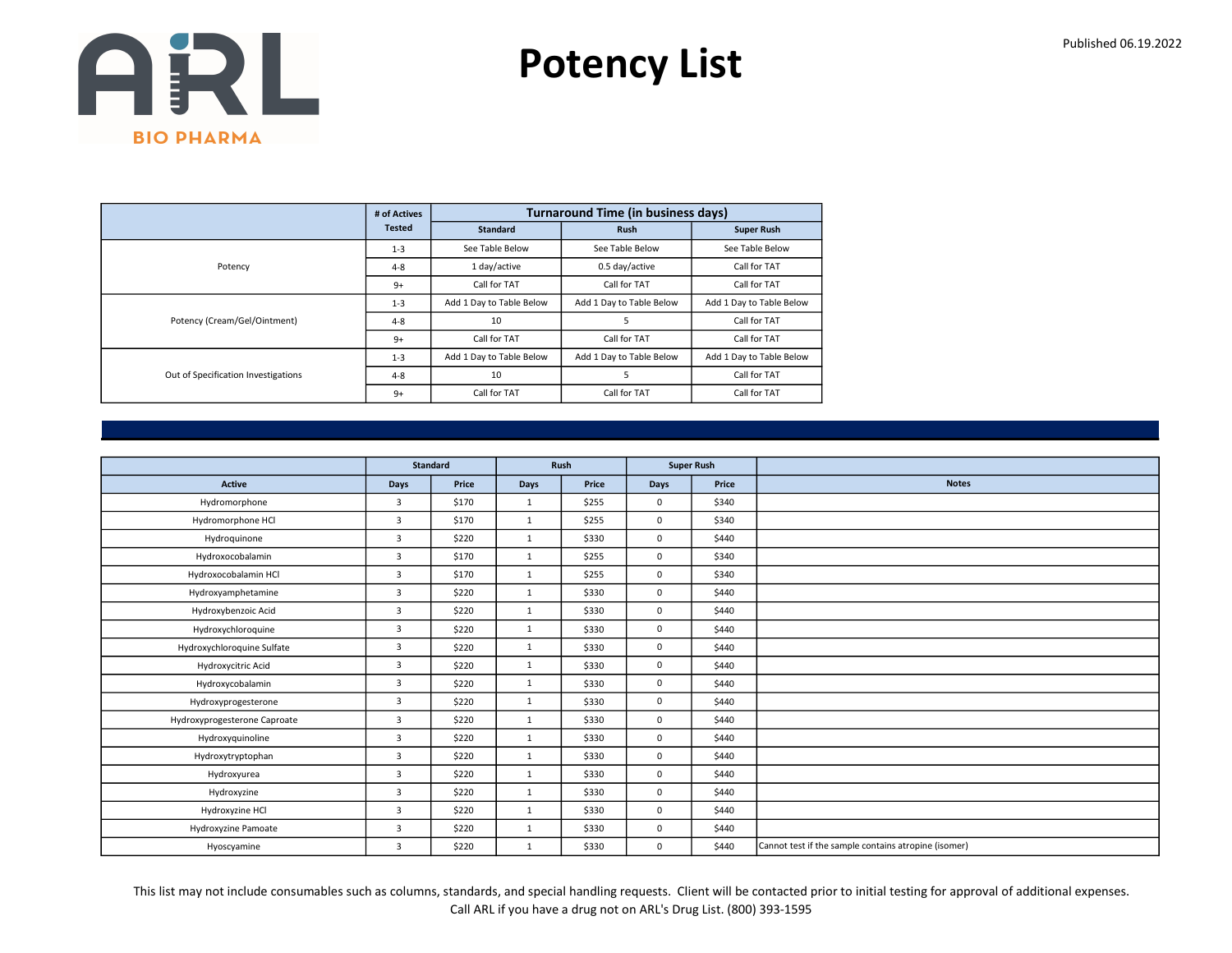Potency List

|                                     | # of Actives  |                          | <b>Turnaround Time (in business days)</b> |                          |
|-------------------------------------|---------------|--------------------------|-------------------------------------------|--------------------------|
|                                     | <b>Tested</b> | <b>Standard</b>          | <b>Rush</b>                               | <b>Super Rush</b>        |
|                                     | $1 - 3$       | See Table Below          | See Table Below                           | See Table Below          |
| Potency                             | $4 - 8$       | 1 day/active             | 0.5 day/active                            | Call for TAT             |
|                                     | $9+$          | Call for TAT             | Call for TAT                              | Call for TAT             |
|                                     | $1 - 3$       | Add 1 Day to Table Below | Add 1 Day to Table Below                  | Add 1 Day to Table Below |
| Potency (Cream/Gel/Ointment)        | $4 - 8$       | 10                       | 5                                         | Call for TAT             |
|                                     | $9+$          | Call for TAT             | Call for TAT                              | Call for TAT             |
|                                     | $1 - 3$       | Add 1 Day to Table Below | Add 1 Day to Table Below                  | Add 1 Day to Table Below |
| Out of Specification Investigations | $4 - 8$       | 10                       | 5                                         | Call for TAT             |
|                                     | $9+$          | Call for TAT             | Call for TAT                              | Call for TAT             |

|                               |                | <b>Standard</b> |                | Rush  |          | <b>Super Rush</b> |                                                                                                              |
|-------------------------------|----------------|-----------------|----------------|-------|----------|-------------------|--------------------------------------------------------------------------------------------------------------|
| <b>Active</b>                 | Days           | Price           | <b>Days</b>    | Price | Days     | Price             | <b>Notes</b>                                                                                                 |
| Hyoscyamine Sulfate           | 3              | \$220           | $\mathbf{1}$   | \$330 | 0        | \$440             | Cannot test if the sample contains atropine (isomer)                                                         |
| Hyoscyamine Sulfate Dihydrate | $\overline{3}$ | \$220           | $\mathbf{1}$   | \$330 | 0        | \$440             | Cannot test if the sample contains atropine (isomer)                                                         |
| Ibuprofen                     | $\overline{3}$ | \$220           | $\mathbf{1}$   | \$330 | 0        | \$440             |                                                                                                              |
| Ibutamoren Mesylate           | $\overline{3}$ | \$270           | $\mathbf{1}$   | \$405 | 0        | \$540             | Client to provide starting material or pay for standard                                                      |
| Idoxuridine                   | $\overline{3}$ | \$220           | $\mathbf{1}$   | \$330 | 0        | \$440             | Client to provide starting material or pay for standard                                                      |
| IGF-1LR3                      | $\overline{3}$ | \$220           | $\mathbf{1}$   | \$330 | 0        | \$440             | Client to provide starting material or pay for standard                                                      |
| IgG                           | $\overline{3}$ | \$270           | $\mathbf{1}$   | \$405 | 0        | \$540             | Client to provide starting material or pay for standard                                                      |
| Imatinib                      | $\overline{3}$ | \$220           | $\mathbf{1}$   | \$330 | 0        | \$440             | Client to provide starting material or pay for standard                                                      |
| Imatinib Mesylate             | 3              | \$220           | $\mathbf{1}$   | \$330 | 0        | \$440             |                                                                                                              |
| Imipenem                      | $\overline{3}$ | \$220           | $\mathbf{1}$   | \$330 | 0        | \$440             |                                                                                                              |
| Imipramine                    | $\overline{3}$ | \$220           | $\mathbf{1}$   | \$330 | 0        | \$440             |                                                                                                              |
| Imipramine HCl                | $\overline{3}$ | \$220           | $\mathbf{1}$   | \$330 | 0        | \$440             |                                                                                                              |
| Imiguimod                     | $\overline{3}$ | \$220           | $\mathbf{1}$   | \$330 | 0        | \$440             | Client to provide starting material or pay for standard                                                      |
| Indigo Carmine                | $\overline{3}$ | \$220           | $\mathbf{1}$   | \$330 | 0        | \$440             |                                                                                                              |
| Indocyanine Green             | $\overline{3}$ | \$220           | $\mathbf{1}$   | \$330 | 0        | \$440             |                                                                                                              |
| Indole - 3 - Carbinol         | 3              | \$220           | $\mathbf{1}$   | \$330 | 0        | \$440             |                                                                                                              |
| Indomethacin                  | $\overline{3}$ | \$220           | $\mathbf{1}$   | \$330 | 0        | \$440             |                                                                                                              |
| Inositol                      | 10             | \$270           | $\overline{7}$ | \$405 | $\Delta$ | \$540             |                                                                                                              |
| Insulin                       | 3              | \$220           | $\mathbf{1}$   | \$330 | 0        | \$440             | Client must indicate the source/type of insulin. Client to provide starting material or pay for<br>standard. |
| Insulin (Bovine)              | $\overline{3}$ | \$220           | $\mathbf{1}$   | \$330 | 0        | \$440             | Client to provide starting material or pay for standard                                                      |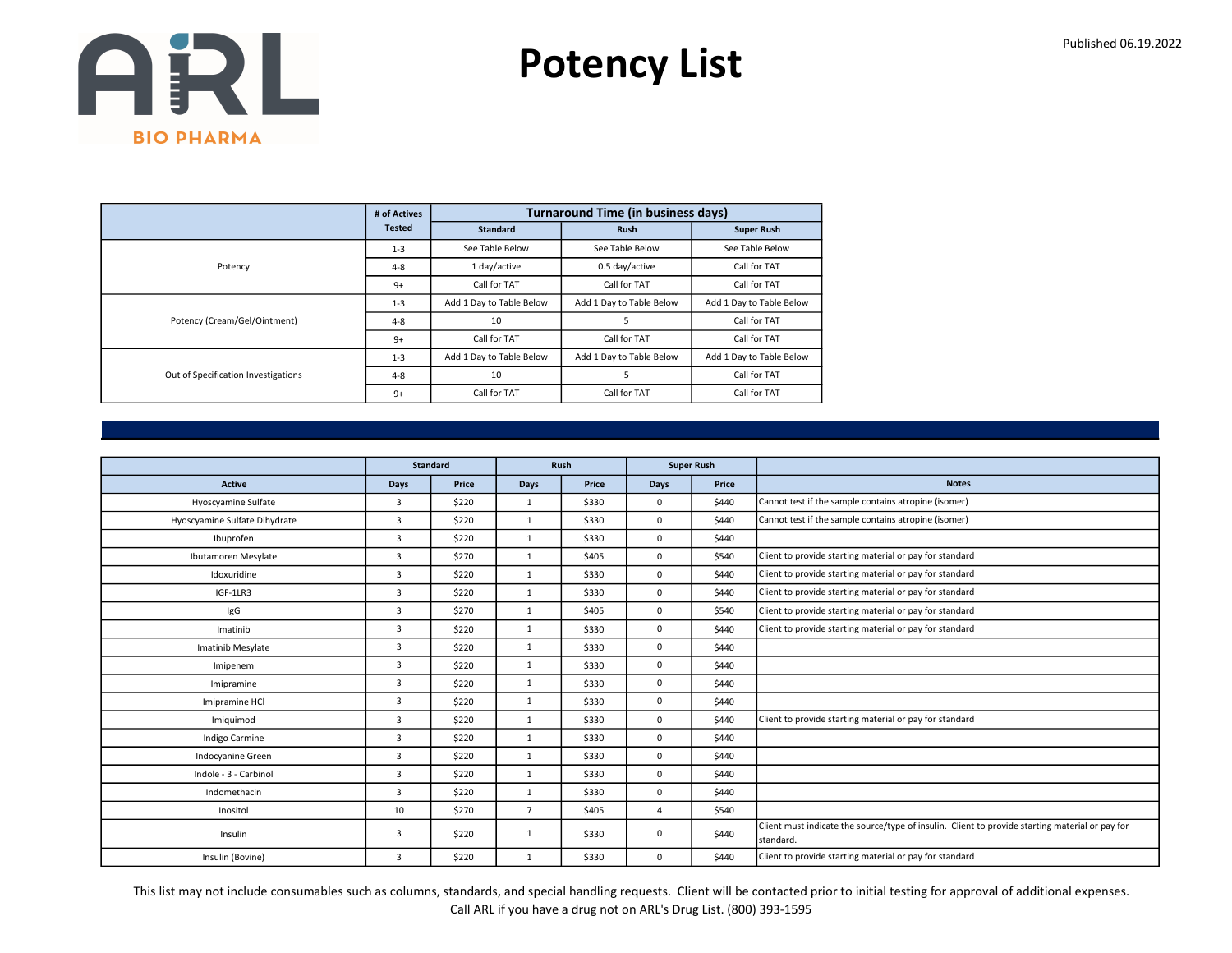Potency List

|                                     | # of Actives  |                          | <b>Turnaround Time (in business days)</b> |                          |
|-------------------------------------|---------------|--------------------------|-------------------------------------------|--------------------------|
|                                     | <b>Tested</b> | <b>Standard</b>          | <b>Rush</b>                               | <b>Super Rush</b>        |
|                                     | $1 - 3$       | See Table Below          | See Table Below                           | See Table Below          |
| Potency                             | $4 - 8$       | 1 day/active             | 0.5 day/active                            | Call for TAT             |
|                                     | $9+$          | Call for TAT             | Call for TAT                              | Call for TAT             |
|                                     | $1 - 3$       | Add 1 Day to Table Below | Add 1 Day to Table Below                  | Add 1 Day to Table Below |
| Potency (Cream/Gel/Ointment)        | $4 - 8$       | 10                       | 5                                         | Call for TAT             |
|                                     | $9+$          | Call for TAT             | Call for TAT                              | Call for TAT             |
|                                     | $1 - 3$       | Add 1 Day to Table Below | Add 1 Day to Table Below                  | Add 1 Day to Table Below |
| Out of Specification Investigations | $4 - 8$       | 10                       | 5                                         | Call for TAT             |
|                                     | $9+$          | Call for TAT             | Call for TAT                              | Call for TAT             |

|                       |                | <b>Standard</b> |                | <b>Rush</b> |                | <b>Super Rush</b> |                                                         |
|-----------------------|----------------|-----------------|----------------|-------------|----------------|-------------------|---------------------------------------------------------|
| <b>Active</b>         | Days           | Price           | <b>Days</b>    | Price       | Days           | Price             | <b>Notes</b>                                            |
| Insulin (Humulin)     | 3              | \$220           | 1              | \$330       | 0              | \$440             | Client to provide starting material or pay for standard |
| Insulin (Novolin R)   | 3              | \$220           | $\mathbf{1}$   | \$330       | 0              | \$440             | Client to provide starting material or pay for standard |
| Invanz                | 3              | \$220           | $\mathbf{1}$   | \$330       | 0              | \$440             |                                                         |
| lodine                | 10             | \$220           | $\overline{7}$ | \$330       | $\overline{4}$ | \$440             |                                                         |
| Iodine Solution       | 10             | \$220           | $\overline{7}$ | \$330       | $\overline{4}$ | \$440             | Not for Povidine Iodine Solutions i.e., Betadine        |
| lodoform              | 10             | \$420           | $\overline{7}$ | \$630       | $\Delta$       | \$840             |                                                         |
| Iohexol               | 3              | \$220           | $\mathbf{1}$   | \$330       | 0              | \$440             |                                                         |
| lopamidol             | 3              | \$220           | $\mathbf{1}$   | \$330       | 0              | \$440             | Client to provide starting material or pay for standard |
| lopromide             | 3              | \$220           | $\mathbf{1}$   | \$330       | 0              | \$440             | Client to provide starting material or pay for standard |
| Ipamorelin            | $\overline{3}$ | \$220           | $\mathbf{1}$   | \$330       | 0              | \$440             | Client to provide starting material or pay for standard |
| Ipamorelin Acetate    | $\overline{3}$ | \$220           | $\mathbf{1}$   | \$330       | 0              | \$440             | Client to provide starting material or pay for standard |
| Ipratropium Bromide   | 3              | \$220           | $\mathbf{1}$   | \$330       | 0              | \$440             | Client to provide starting material or pay for standard |
| Irbesartan            | 3              | \$220           | $\mathbf{1}$   | \$330       | 0              | \$440             | Client to provide starting material or pay for standard |
| Iron                  | 10             | \$220           | $\overline{7}$ | \$330       | $\Delta$       | \$440             | Cannot test less than 5 ug/mL                           |
| Isoflupredone Acetate | 3              | \$220           | 1              | \$330       | 0              | \$440             |                                                         |
| Isoleucine            | 5              | \$370           | 3              | \$555       | $\overline{2}$ | \$740             |                                                         |
| Isometheptene         | 3              | \$220           | $\mathbf{1}$   | \$330       | 0              | \$440             | Client to provide starting material or pay for standard |
| Isometheptene Mucate  | 3              | \$220           | $\mathbf{1}$   | \$330       | 0              | \$440             | Client to provide starting material or pay for standard |
| Isoniazid             | 3              | \$220           | $\mathbf{1}$   | \$330       | 0              | \$440             |                                                         |
| Isopropyl Alcohol     | 10             | \$370           | $\overline{7}$ | \$555       | $\overline{4}$ | \$740             |                                                         |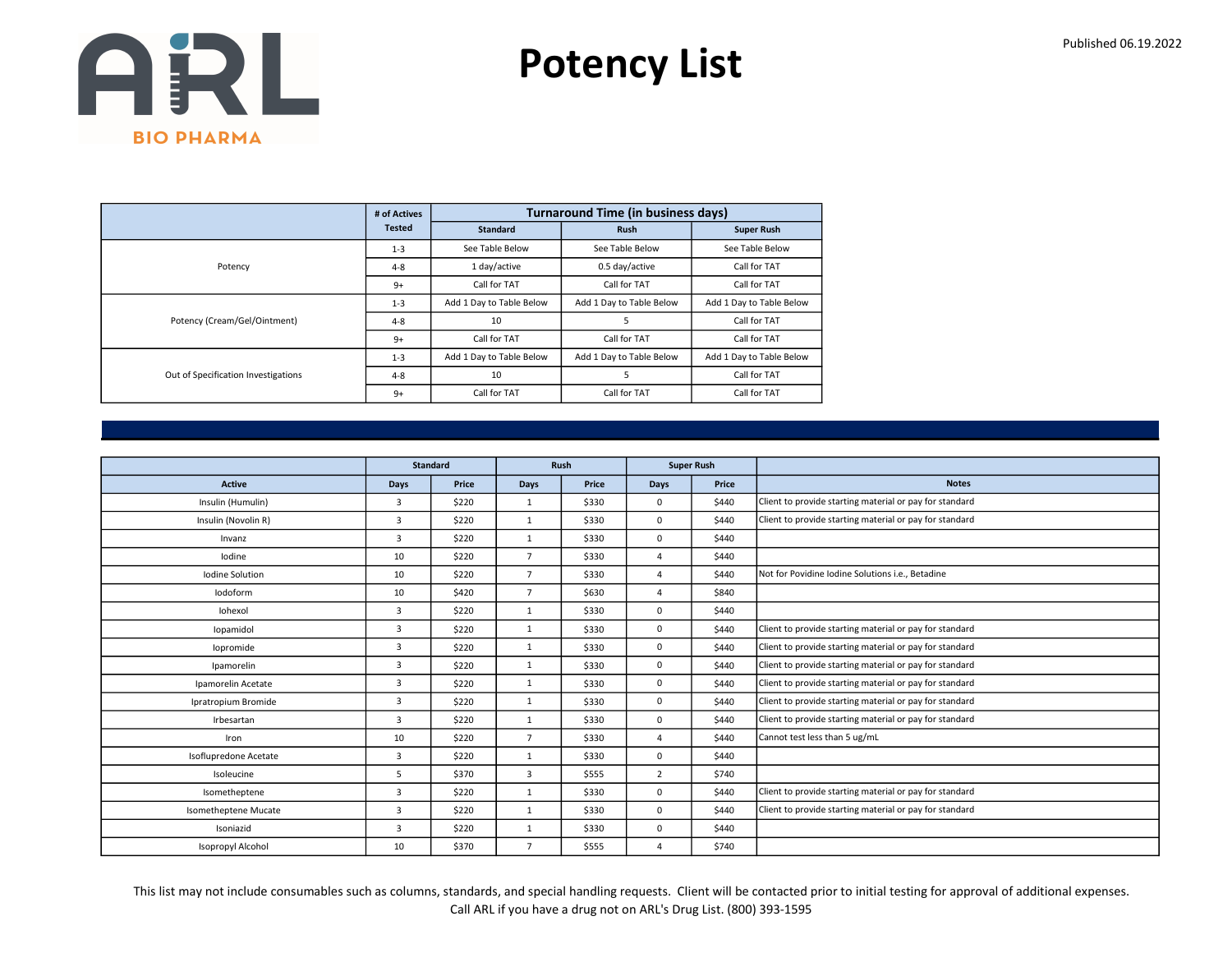Potency List

|                                     | # of Actives  |                          | <b>Turnaround Time (in business days)</b> |                          |
|-------------------------------------|---------------|--------------------------|-------------------------------------------|--------------------------|
|                                     | <b>Tested</b> | <b>Standard</b>          | <b>Rush</b>                               | <b>Super Rush</b>        |
|                                     | $1 - 3$       | See Table Below          | See Table Below                           | See Table Below          |
| Potency                             | $4 - 8$       | 1 day/active             | 0.5 day/active                            | Call for TAT             |
|                                     | $9+$          | Call for TAT             | Call for TAT                              | Call for TAT             |
|                                     | $1 - 3$       | Add 1 Day to Table Below | Add 1 Day to Table Below                  | Add 1 Day to Table Below |
| Potency (Cream/Gel/Ointment)        | $4 - 8$       | 10                       | 5                                         | Call for TAT             |
|                                     | $9+$          | Call for TAT             | Call for TAT                              | Call for TAT             |
|                                     | $1 - 3$       | Add 1 Day to Table Below | Add 1 Day to Table Below                  | Add 1 Day to Table Below |
| Out of Specification Investigations | $4 - 8$       | 10                       | 5                                         | Call for TAT             |
|                                     | $9+$          | Call for TAT             | Call for TAT                              | Call for TAT             |

|                        | <b>Standard</b> |       | Rush         |       | <b>Super Rush</b> |       |                                                         |
|------------------------|-----------------|-------|--------------|-------|-------------------|-------|---------------------------------------------------------|
| Active                 | Days            | Price | Days         | Price | <b>Days</b>       | Price | <b>Notes</b>                                            |
| Isoproterenol          | $\overline{3}$  | \$220 | 1            | \$330 | $\mathbf{0}$      | \$440 |                                                         |
| Isoproterenol HCl      | 3               | \$220 | $\mathbf{1}$ | \$330 | $\mathsf 0$       | \$440 |                                                         |
| Isosorbide Mononitrate | $\overline{3}$  | \$220 | 1            | \$330 | $\mathbf 0$       | \$440 |                                                         |
| Isosulfan Blue         | $\overline{3}$  | \$220 | $\mathbf{1}$ | \$330 | $\mathbf{0}$      | \$440 | Client to provide starting material or pay for standard |
| Isotretinoin           | $\overline{3}$  | \$220 | 1            | \$330 | $\mathbf{0}$      | \$440 |                                                         |
| Isoxsuprine HCl        | $\overline{3}$  | \$220 | 1            | \$330 | $\mathbf 0$       | \$440 |                                                         |
| Isradipine             | $\overline{3}$  | \$220 | 1            | \$330 | $\mathbf{0}$      | \$440 |                                                         |
| Itraconazole           | $\overline{3}$  | \$220 | 1            | \$330 | $\mathbf{0}$      | \$440 |                                                         |
| Ivermectin             | 3               | \$220 | $\mathbf{1}$ | \$330 | $\mathbf 0$       | \$440 |                                                         |
| Kanamycin              | $\overline{3}$  | \$220 | 1            | \$330 | $\mathbf{0}$      | \$440 |                                                         |
| Kanamycin Sulfate      | $\overline{3}$  | \$220 | 1            | \$330 | $\mathbf 0$       | \$440 |                                                         |
| K-Bromide              | 3               | \$220 | $\mathbf{1}$ | \$330 | $\mathbf{0}$      | \$440 |                                                         |
| Ketamine               | $\overline{3}$  | \$170 | 1            | \$255 | $\mathbf{0}$      | \$340 |                                                         |
| Ketamine HCl           | $\overline{3}$  | \$170 | 1            | \$255 | $\mathbf 0$       | \$340 |                                                         |
| Ketoconazole           | 3               | \$220 | $\mathbf{1}$ | \$330 | $\mathbf 0$       | \$440 |                                                         |
| Ketoisocaproic acid    | $\overline{3}$  | \$220 | 1            | \$330 | $\mathbf{0}$      | \$440 |                                                         |
| Ketoprofen             | 3               | \$220 | 1            | \$330 | $\mathbf 0$       | \$440 |                                                         |
| Ketorolac              | 3               | \$220 | 1            | \$330 | $\mathbf 0$       | \$440 |                                                         |
| Ketorolac Tromethamine | $\overline{3}$  | \$220 | 1            | \$330 | $\mathbf 0$       | \$440 |                                                         |
| Ketotifen              | 3               | \$220 | $\mathbf{1}$ | \$330 | $\mathbf 0$       | \$440 |                                                         |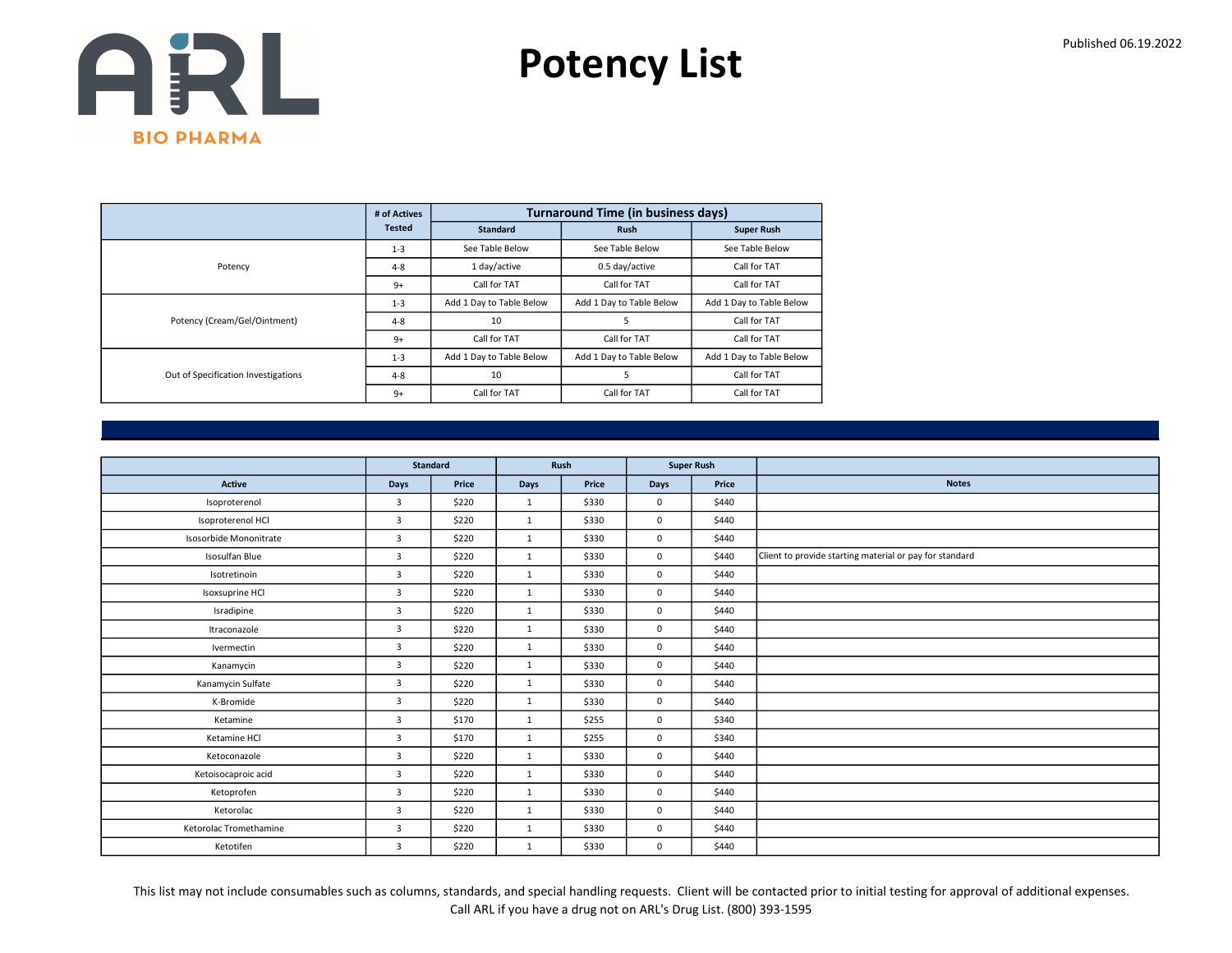Potency List

|                                     | # of Actives  |                          | <b>Turnaround Time (in business days)</b> |                          |
|-------------------------------------|---------------|--------------------------|-------------------------------------------|--------------------------|
|                                     | <b>Tested</b> | <b>Standard</b>          | <b>Rush</b>                               | <b>Super Rush</b>        |
|                                     | $1 - 3$       | See Table Below          | See Table Below                           | See Table Below          |
| Potency                             | $4 - 8$       | 1 day/active             | 0.5 day/active                            | Call for TAT             |
|                                     | $9+$          | Call for TAT             | Call for TAT                              | Call for TAT             |
|                                     | $1 - 3$       | Add 1 Day to Table Below | Add 1 Day to Table Below                  | Add 1 Day to Table Below |
| Potency (Cream/Gel/Ointment)        | $4 - 8$       | 10                       | 5                                         | Call for TAT             |
|                                     | $9+$          | Call for TAT             | Call for TAT                              | Call for TAT             |
|                                     | $1 - 3$       | Add 1 Day to Table Below | Add 1 Day to Table Below                  | Add 1 Day to Table Below |
| Out of Specification Investigations | $4 - 8$       | 10                       | 5                                         | Call for TAT             |
|                                     | $9+$          | Call for TAT             | Call for TAT                              | Call for TAT             |

|                       | Standard       |       |                | Rush  | <b>Super Rush</b> |       |                                                         |
|-----------------------|----------------|-------|----------------|-------|-------------------|-------|---------------------------------------------------------|
| Active                | Days           | Price | Days           | Price | <b>Days</b>       | Price | <b>Notes</b>                                            |
| Ketotifen Fumarate    | 3              | \$220 | $\mathbf{1}$   | \$330 | $\mathbf 0$       | \$440 |                                                         |
| Kinetin               | 3              | \$220 | $\mathbf{1}$   | \$330 | $\mathbf 0$       | \$440 | Client to provide starting material or pay for standard |
| Kisspeptin            | 3              | \$220 | $\mathbf{1}$   | \$330 | $\mathbf 0$       | \$440 | Client to provide starting material or pay for standard |
| Kisspeptin-10         | 3              | \$220 | $\mathbf{1}$   | \$330 | $\mathbf 0$       | \$440 | Client to provide starting material or pay for standard |
| Kisspeptin-10 Acetate | $\overline{3}$ | \$220 | $\mathbf{1}$   | \$330 | $\mathbf 0$       | \$440 | Client to provide starting material or pay for standard |
| Kojic Acid            | 3              | \$220 | $\mathbf{1}$   | \$330 | $\mathbf 0$       | \$440 |                                                         |
| Labetalol             | $\overline{3}$ | \$220 | $\mathbf{1}$   | \$330 | $\Omega$          | \$440 |                                                         |
| Labetalol HCl         | $\overline{3}$ | \$220 | $\mathbf{1}$   | \$330 | $\mathbf 0$       | \$440 |                                                         |
| Lactic Acid           | 3              | \$220 | $\mathbf{1}$   | \$330 | $\mathbf 0$       | \$440 | Client to provide starting material or pay for standard |
| Lactose               | 3              | \$220 | $\mathbf{1}$   | \$330 | $\mathbf 0$       | \$440 |                                                         |
| Lactose Monohydrate   | $\overline{3}$ | \$220 | $\mathbf{1}$   | \$330 | $\mathbf 0$       | \$440 |                                                         |
| Lactulose             | 3              | \$270 | $\mathbf{1}$   | \$405 | $\mathbf 0$       | \$540 |                                                         |
| Lamactil Suspension   | 3              | \$220 | $\mathbf{1}$   | \$330 | $\mathbf 0$       | \$440 |                                                         |
| Lamivudine            | 3              | \$220 | $\mathbf{1}$   | \$330 | $\mathbf 0$       | \$440 |                                                         |
| Lamotrigine           | 3              | \$220 | $\mathbf{1}$   | \$330 | $\mathbf 0$       | \$440 |                                                         |
| Lansoprazole          | 3              | \$220 | $\mathbf{1}$   | \$330 | $\mathbf 0$       | \$440 |                                                         |
| Lantus                | 3              | \$220 | 1              | \$330 | $\mathbf 0$       | \$440 | Client to provide starting material or pay for standard |
| Latanoprost           | $\overline{3}$ | \$220 | $\mathbf{1}$   | \$330 | $\mathbf 0$       | \$440 | Client to provide starting material or pay for standard |
| Lead                  | 10             | \$220 | $\overline{7}$ | \$330 | $\overline{4}$    | \$440 | Cannot test less than 0.05 ug/mL                        |
| Leflunomide           | $\overline{3}$ | \$220 | $\mathbf{1}$   | \$330 | $\mathbf 0$       | \$440 |                                                         |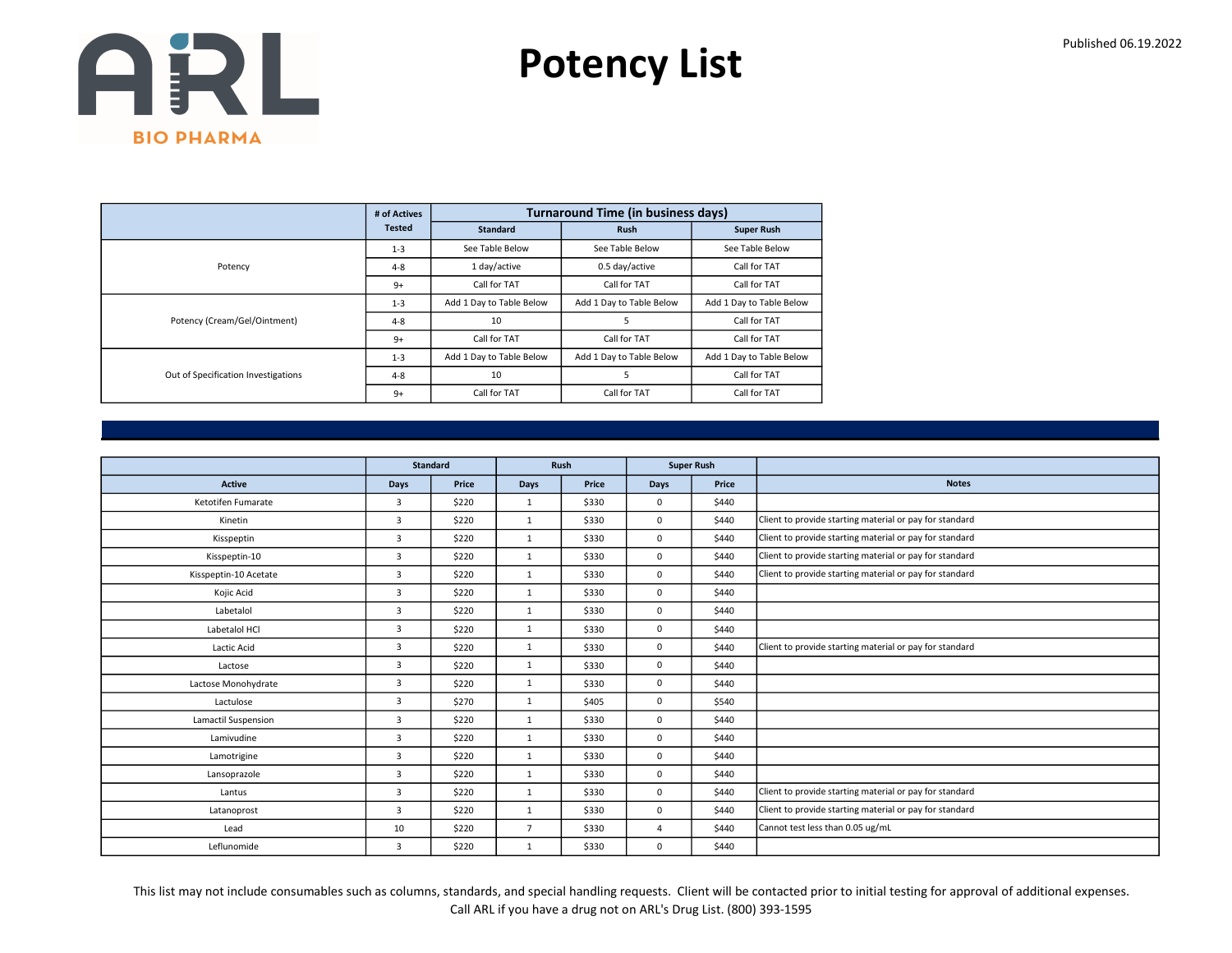Potency List

|                                     | # of Actives  |                          | <b>Turnaround Time (in business days)</b> |                          |
|-------------------------------------|---------------|--------------------------|-------------------------------------------|--------------------------|
|                                     | <b>Tested</b> | <b>Standard</b>          | <b>Rush</b>                               | <b>Super Rush</b>        |
|                                     | $1 - 3$       | See Table Below          | See Table Below                           | See Table Below          |
| Potency                             | $4 - 8$       | 1 day/active             | 0.5 day/active                            | Call for TAT             |
|                                     | $9+$          | Call for TAT             | Call for TAT                              | Call for TAT             |
|                                     | $1 - 3$       | Add 1 Day to Table Below | Add 1 Day to Table Below                  | Add 1 Day to Table Below |
| Potency (Cream/Gel/Ointment)        | $4 - 8$       | 10                       | 5                                         | Call for TAT             |
|                                     | $9+$          | Call for TAT             | Call for TAT                              | Call for TAT             |
|                                     | $1 - 3$       | Add 1 Day to Table Below | Add 1 Day to Table Below                  | Add 1 Day to Table Below |
| Out of Specification Investigations | $4 - 8$       | 10                       | 5                                         | Call for TAT             |
|                                     | $9+$          | Call for TAT             | Call for TAT                              | Call for TAT             |

|                          |                | <b>Standard</b> |              | <b>Rush</b> |                | <b>Super Rush</b> |                                                         |
|--------------------------|----------------|-----------------|--------------|-------------|----------------|-------------------|---------------------------------------------------------|
| <b>Active</b>            | Days           | Price           | Days         | Price       | <b>Days</b>    | Price             | <b>Notes</b>                                            |
| Lenalidomide             | 3              | \$220           | $\mathbf{1}$ | \$330       | $\mathbf 0$    | \$440             | Client to provide starting material or pay for standard |
| Letrozole                | 3              | \$220           | $\mathbf{1}$ | \$330       | $\mathbf 0$    | \$440             |                                                         |
| Leucine                  | 5              | \$370           | 3            | \$555       | $\overline{2}$ | \$740             |                                                         |
| Leucovorin               | $\overline{3}$ | \$220           | 1            | \$330       | $\mathbf 0$    | \$440             |                                                         |
| Leucovorin Calcium       | 3              | \$220           | $\mathbf{1}$ | \$330       | $\mathbf 0$    | \$440             |                                                         |
| Leuprolide               | $\overline{3}$ | \$220           | $\mathbf{1}$ | \$330       | $\mathbf 0$    | \$440             |                                                         |
| Leuprolide acetate       | $\overline{3}$ | \$220           | 1            | \$330       | $\mathbf 0$    | \$440             |                                                         |
| Levalbuterol             | $\overline{3}$ | \$220           | $\mathbf{1}$ | \$330       | $\mathbf 0$    | \$440             |                                                         |
| Levalbuterol HCl         | 3              | \$220           | $\mathbf{1}$ | \$330       | $\mathbf 0$    | \$440             |                                                         |
| Levamisole HCl           | 3              | \$220           | $\mathbf{1}$ | \$330       | $\mathbf 0$    | \$440             |                                                         |
| Levamisole Phosphate     | $\overline{3}$ | \$220           | 1            | \$330       | $\mathbf 0$    | \$440             |                                                         |
| Levemir                  | 3              | \$220           | $\mathbf{1}$ | \$330       | $\mathbf 0$    | \$440             |                                                         |
| Levetiracetam            | 3              | \$220           | $\mathbf{1}$ | \$330       | $\mathbf 0$    | \$440             |                                                         |
| Levobunolol HCl          | $\overline{3}$ | \$220           | $\mathbf{1}$ | \$330       | $\mathbf 0$    | \$440             |                                                         |
| Levocetirizine DiHCl     | 3              | \$220           | $\mathbf{1}$ | \$330       | $\mathbf 0$    | \$440             | Client to provide starting material or pay for standard |
| Levodopa                 | $\overline{3}$ | \$220           | $\mathbf{1}$ | \$330       | $\mathbf 0$    | \$440             |                                                         |
| Levofloxacin             | 3              | \$220           | $\mathbf{1}$ | \$330       | $\mathbf 0$    | \$440             |                                                         |
| Levofloxacin Hemihydrate | $\overline{3}$ | \$220           | 1            | \$330       | $\mathbf 0$    | \$440             |                                                         |
| Levonorgestrel           | 3              | \$220           | $\mathbf{1}$ | \$330       | $\mathbf 0$    | \$440             |                                                         |
| Levorphanol              | 3              | \$220           | $\mathbf{1}$ | \$330       | $\mathbf 0$    | \$440             |                                                         |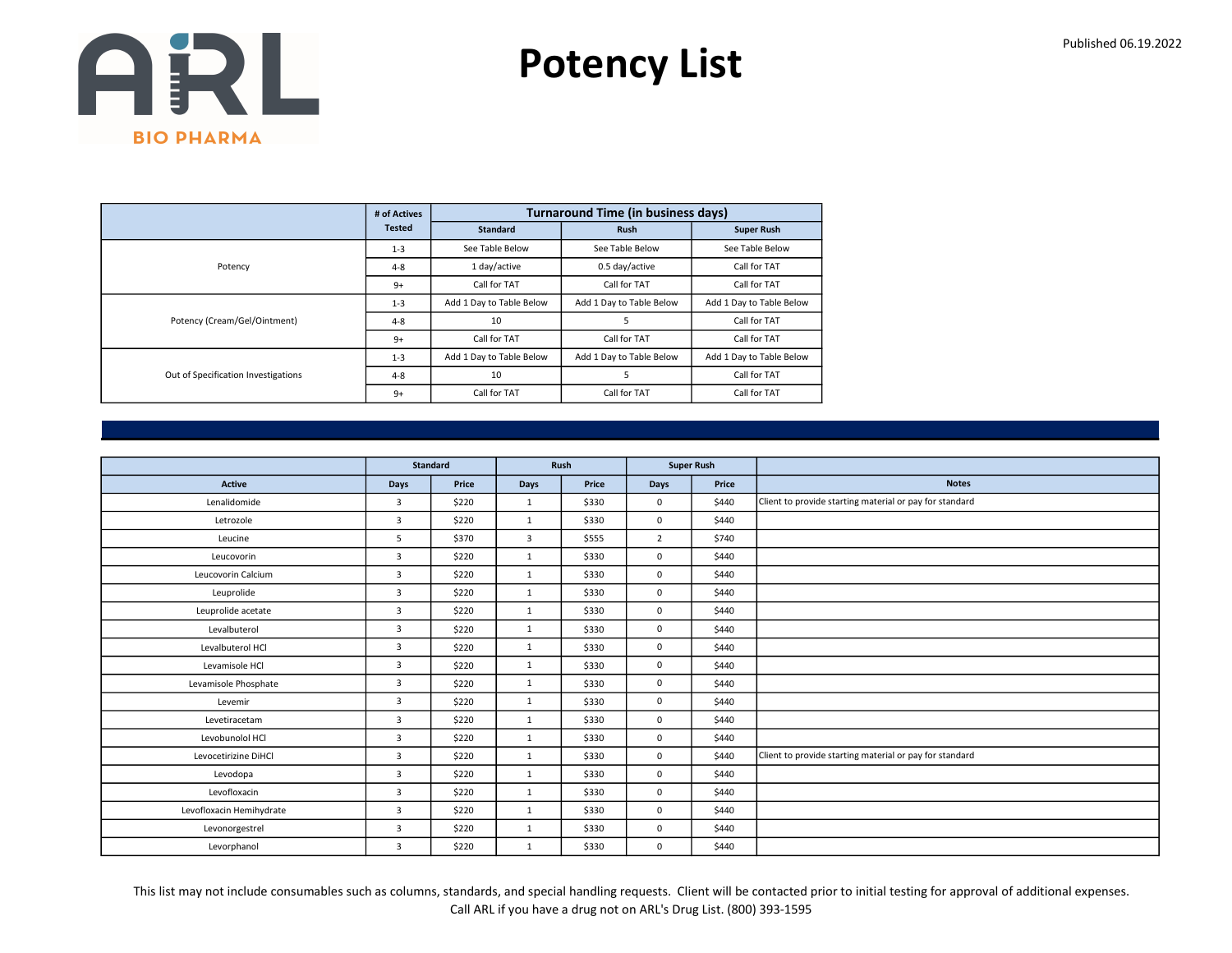Potency List

|                                     | # of Actives  |                          | <b>Turnaround Time (in business days)</b> |                          |
|-------------------------------------|---------------|--------------------------|-------------------------------------------|--------------------------|
|                                     | <b>Tested</b> | <b>Standard</b>          | <b>Rush</b>                               | <b>Super Rush</b>        |
|                                     | $1 - 3$       | See Table Below          | See Table Below                           | See Table Below          |
| Potency                             | $4 - 8$       | 1 day/active             | 0.5 day/active                            | Call for TAT             |
|                                     | $9+$          | Call for TAT             | Call for TAT                              | Call for TAT             |
|                                     | $1 - 3$       | Add 1 Day to Table Below | Add 1 Day to Table Below                  | Add 1 Day to Table Below |
| Potency (Cream/Gel/Ointment)        | $4 - 8$       | 10                       | 5                                         | Call for TAT             |
|                                     | $9+$          | Call for TAT             | Call for TAT                              | Call for TAT             |
|                                     | $1 - 3$       | Add 1 Day to Table Below | Add 1 Day to Table Below                  | Add 1 Day to Table Below |
| Out of Specification Investigations | $4 - 8$       | 10                       | 5                                         | Call for TAT             |
|                                     | $9+$          | Call for TAT             | Call for TAT                              | Call for TAT             |

|                                   |                         | <b>Standard</b> |              | <b>Rush</b> |             | <b>Super Rush</b> |                                                                                                                               |
|-----------------------------------|-------------------------|-----------------|--------------|-------------|-------------|-------------------|-------------------------------------------------------------------------------------------------------------------------------|
| <b>Active</b>                     | <b>Days</b>             | Price           | <b>Days</b>  | Price       | Days        | Price             | <b>Notes</b>                                                                                                                  |
| Levosulpiride                     | 3                       | \$220           | $\mathbf{1}$ | \$330       | $\mathbf 0$ | \$440             |                                                                                                                               |
| Levothyroxine                     | $\overline{3}$          | \$170           | $\mathbf{1}$ | \$255       | $\mathbf 0$ | \$340             | If product is not synthetic, see Thyroid (Porcine) for pricing and turnaround time                                            |
| Levothyroxine Sodium              | 3                       | \$170           | $\mathbf{1}$ | \$255       | $\mathbf 0$ | \$340             | If product is not synthetic, see Thyroid (Porcine) for pricing and turnaround time                                            |
| Levothyroxine Sodium Pentahydrate | 3                       | \$170           | $\mathbf{1}$ | \$255       | $\mathbf 0$ | \$340             | If product is not synthetic, see Thyroid (Porcine) for pricing and turnaround time                                            |
| Lidocaine                         | 3                       | \$170           | $\mathbf{1}$ | \$255       | $\mathbf 0$ | \$340             |                                                                                                                               |
| Lidocaine HCl                     | 3                       | \$170           | $\mathbf{1}$ | \$255       | $\mathbf 0$ | \$340             |                                                                                                                               |
| Lidocaine HCl Monohydrate         | 3                       | \$170           | $\mathbf{1}$ | \$255       | $\mathbf 0$ | \$340             |                                                                                                                               |
| Lincomycin                        | 3                       | \$220           | $\mathbf{1}$ | \$330       | $\mathbf 0$ | \$440             |                                                                                                                               |
| Lincomycin HCl                    | 3                       | \$220           | $\mathbf{1}$ | \$330       | $\mathbf 0$ | \$440             |                                                                                                                               |
| Linezolid                         | 3                       | \$220           | $\mathbf{1}$ | \$330       | $\mathbf 0$ | \$440             | Client to provide starting material or pay for standard                                                                       |
| Liothyronine                      | $\overline{\mathbf{3}}$ | \$170           | 1            | \$255       | $\mathbf 0$ | \$340             | Cannot test capsules less than 5 mcg. If product is not synthetic, see Thyroid (Porcine) for pricing<br>land turnaround time. |
| Liothyronine Sodium               | 3                       | \$170           | $\mathbf{1}$ | \$255       | $\mathbf 0$ | \$340             | Cannot test capsules less than 5 mcg. If product is not synthetic, see Thyroid (Porcine) for pricing<br>land turnaround time. |
| Lipoic Acid                       | $\overline{3}$          | \$220           | $\mathbf{1}$ | \$330       | $\mathbf 0$ | \$440             |                                                                                                                               |
| Lisinopril                        | $\overline{3}$          | \$220           | $\mathbf{1}$ | \$330       | $\mathbf 0$ | \$440             |                                                                                                                               |
| Lisinopril Dihydrate              | 3                       | \$220           | $\mathbf{1}$ | \$330       | $\mathbf 0$ | \$440             |                                                                                                                               |
| Lissamine Green                   | 3                       | \$220           | $\mathbf{1}$ | \$330       | $\mathbf 0$ | \$440             |                                                                                                                               |
| Lithium Carbonate                 | 3                       | \$220           | $\mathbf{1}$ | \$330       | $\mathbf 0$ | \$440             |                                                                                                                               |
| Lithium Chloride                  | $\overline{3}$          | \$220           | $\mathbf{1}$ | \$330       | $\mathbf 0$ | \$440             | If both ions are to be tested indicate this on the submission form (charges will apply for both)                              |
| Lithium Citrate                   | 3                       | \$220           | $\mathbf{1}$ | \$330       | $\mathbf 0$ | \$440             |                                                                                                                               |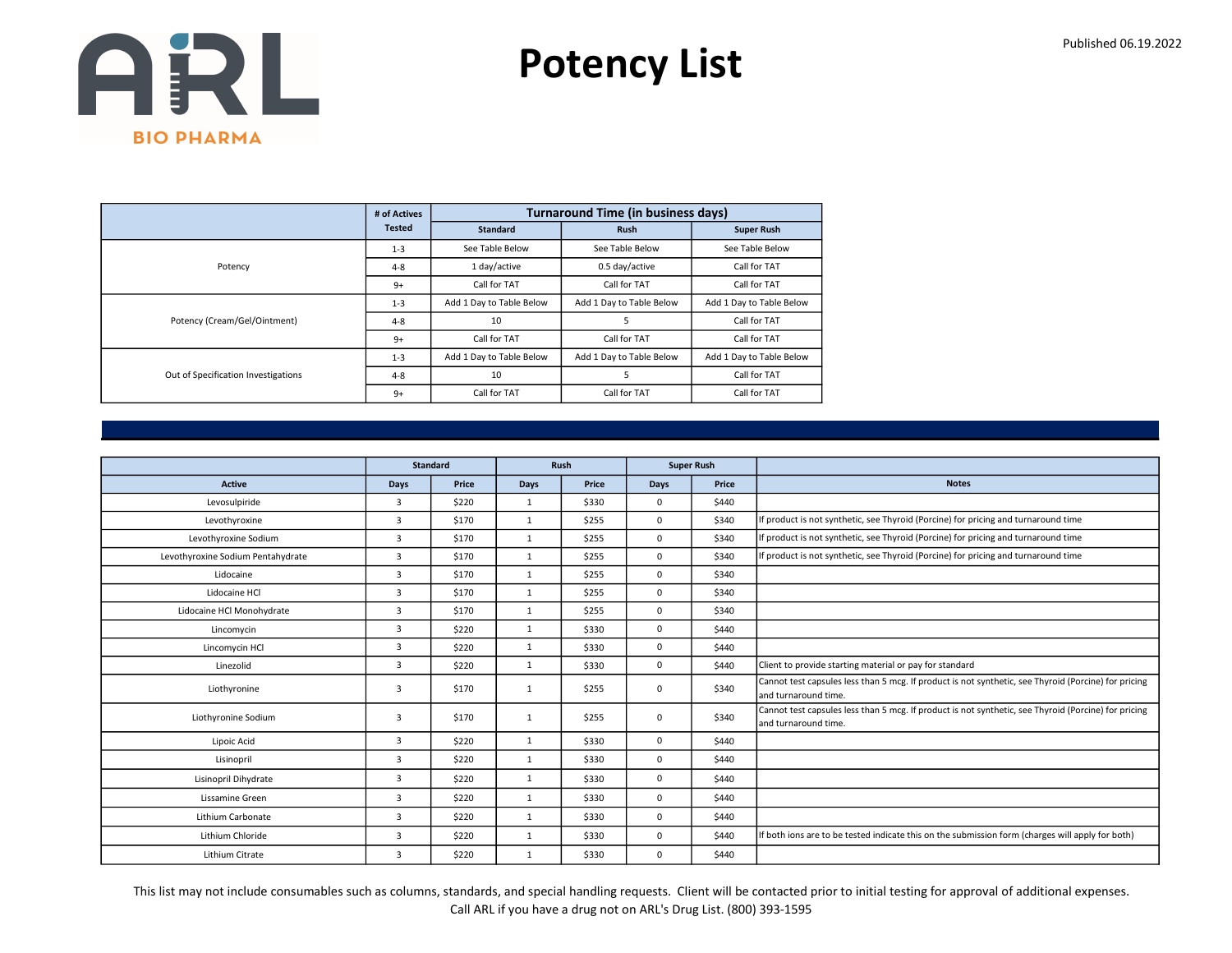Potency List

|                                     | # of Actives  |                          | <b>Turnaround Time (in business days)</b> |                          |
|-------------------------------------|---------------|--------------------------|-------------------------------------------|--------------------------|
|                                     | <b>Tested</b> | <b>Standard</b>          | <b>Rush</b>                               | <b>Super Rush</b>        |
|                                     | $1 - 3$       | See Table Below          | See Table Below                           | See Table Below          |
| Potency                             | $4 - 8$       | 1 day/active             | 0.5 day/active                            | Call for TAT             |
|                                     | $9+$          | Call for TAT             | Call for TAT                              | Call for TAT             |
|                                     | $1 - 3$       | Add 1 Day to Table Below | Add 1 Day to Table Below                  | Add 1 Day to Table Below |
| Potency (Cream/Gel/Ointment)        | $4 - 8$       | 10                       | 5                                         | Call for TAT             |
|                                     | $9+$          | Call for TAT             | Call for TAT                              | Call for TAT             |
|                                     | $1 - 3$       | Add 1 Day to Table Below | Add 1 Day to Table Below                  | Add 1 Day to Table Below |
| Out of Specification Investigations | $4 - 8$       | 10                       | 5                                         | Call for TAT             |
|                                     | $9+$          | Call for TAT             | Call for TAT                              | Call for TAT             |

|                              |                         | <b>Standard</b> |              | Rush  |                | <b>Super Rush</b> |                                                         |
|------------------------------|-------------------------|-----------------|--------------|-------|----------------|-------------------|---------------------------------------------------------|
| <b>Active</b>                | <b>Days</b>             | Price           | <b>Days</b>  | Price | Days           | Price             | <b>Notes</b>                                            |
| LL-37                        | $\overline{3}$          | \$220           | $\mathbf{1}$ | \$330 | 0              | \$440             | Client to provide starting material or pay for standard |
| LL-37 Acetate                | $\overline{3}$          | \$220           | $\mathbf{1}$ | \$330 | 0              | \$440             | Client to provide starting material or pay for standard |
| Lomustine                    | $\overline{3}$          | \$220           | $\mathbf{1}$ | \$330 | 0              | \$440             |                                                         |
| Loperamide                   | $\overline{3}$          | \$220           | $\mathbf{1}$ | \$330 | 0              | \$440             |                                                         |
| Loperamide HCl               | 3                       | \$220           | $\mathbf{1}$ | \$330 | 0              | \$440             |                                                         |
| Lopinavir                    | $\overline{3}$          | \$220           | $\mathbf{1}$ | \$330 | 0              | \$440             | Client to provide starting material or pay for standard |
| Loratadine                   | $\overline{3}$          | \$220           | $\mathbf{1}$ | \$330 | 0              | \$440             |                                                         |
| Lorazepam                    | $\overline{3}$          | \$220           | $\mathbf{1}$ | \$330 | 0              | \$440             |                                                         |
| Losartan                     | $\overline{3}$          | \$220           | $\mathbf{1}$ | \$330 | 0              | \$440             |                                                         |
| Losartan Potassium           | $\overline{3}$          | \$220           | $\mathbf{1}$ | \$330 | 0              | \$440             |                                                         |
| Lubiprostone                 | $\overline{3}$          | \$220           | $\mathbf{1}$ | \$330 | 0              | \$440             |                                                         |
| Lufenuron                    | 3                       | \$220           | $\mathbf{1}$ | \$330 | 0              | \$440             | Client to provide starting material or pay for standard |
| Luteolin                     | $\overline{3}$          | \$220           | 1            | \$330 | 0              | \$440             |                                                         |
| Lysine                       | 5                       | \$370           | 3            | \$555 | $\overline{2}$ | \$740             |                                                         |
| Macimorelin                  | 3                       | \$520           | $\mathbf{1}$ | \$780 | 0              | \$1,040           | Client to provide starting material or pay for standard |
| Macimorelin Acetate          | $\overline{3}$          | \$520           | 1            | \$780 | 0              | \$1,040           | Client to provide starting material or pay for standard |
| Mafenide Acetate             | $\overline{\mathbf{3}}$ | \$220           | $\mathbf{1}$ | \$330 | 0              | \$440             |                                                         |
| Magnesium                    | $\overline{3}$          | \$220           | $\mathbf{1}$ | \$330 | 0              | \$440             |                                                         |
| Magnesium Ascorbyl Phosphate | $\overline{3}$          | \$220           | $\mathbf{1}$ | \$330 | 0              | \$440             | Client to provide starting material or pay for standard |
| Magnesium Aspartate          | 3                       | \$220           | $\mathbf{1}$ | \$330 | 0              | \$440             |                                                         |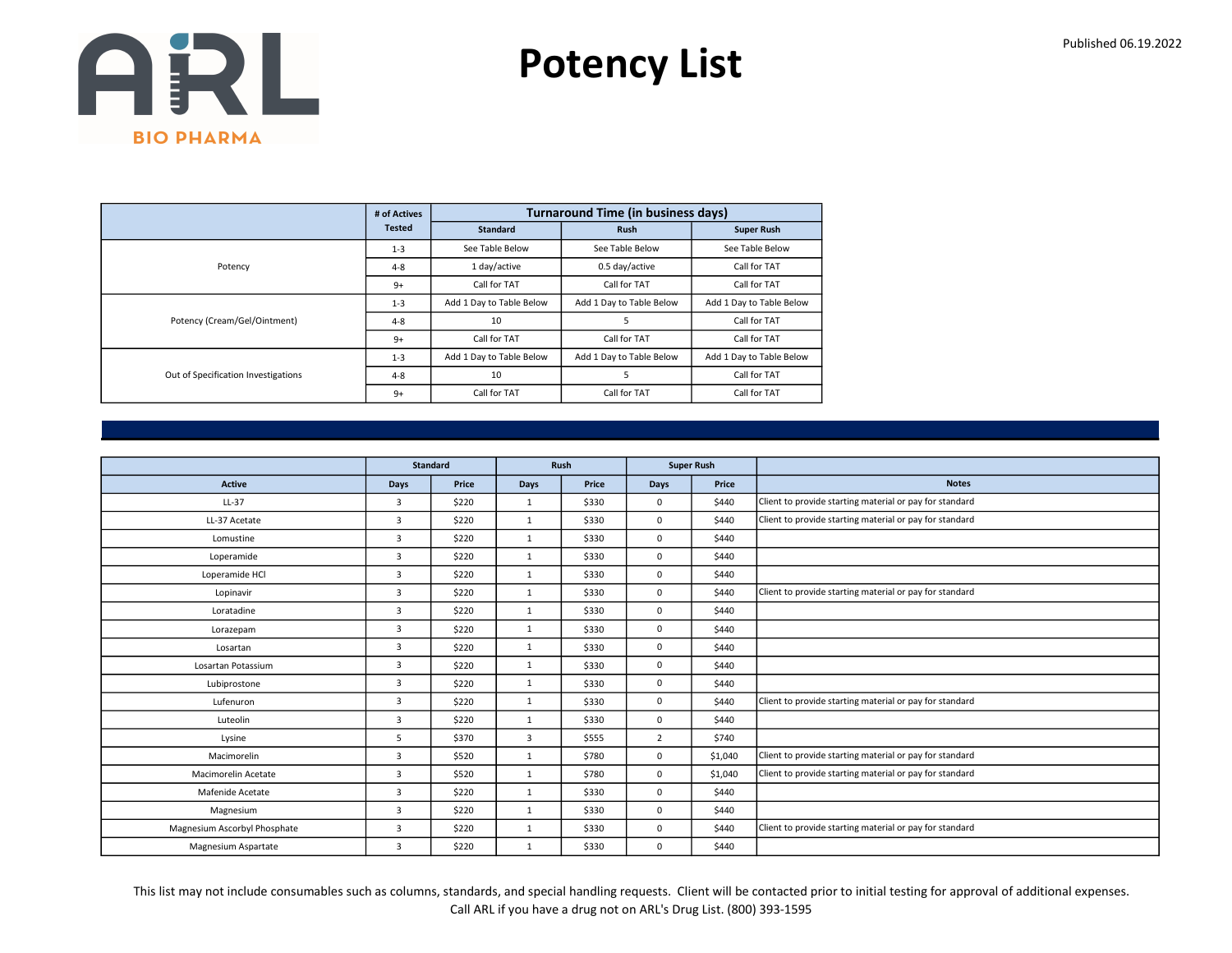Potency List

|                                     | # of Actives  |                          | <b>Turnaround Time (in business days)</b> |                          |
|-------------------------------------|---------------|--------------------------|-------------------------------------------|--------------------------|
|                                     | <b>Tested</b> | <b>Standard</b>          | <b>Rush</b>                               | <b>Super Rush</b>        |
|                                     | $1 - 3$       | See Table Below          | See Table Below                           | See Table Below          |
| Potency                             | $4 - 8$       | 1 day/active             | 0.5 day/active                            | Call for TAT             |
|                                     | $9+$          | Call for TAT             | Call for TAT                              | Call for TAT             |
|                                     | $1 - 3$       | Add 1 Day to Table Below | Add 1 Day to Table Below                  | Add 1 Day to Table Below |
| Potency (Cream/Gel/Ointment)        | $4 - 8$       | 10                       | 5                                         | Call for TAT             |
|                                     | $9+$          | Call for TAT             | Call for TAT                              | Call for TAT             |
|                                     | $1 - 3$       | Add 1 Day to Table Below | Add 1 Day to Table Below                  | Add 1 Day to Table Below |
| Out of Specification Investigations | $4 - 8$       | 10                       | 5                                         | Call for TAT             |
|                                     | $9+$          | Call for TAT             | Call for TAT                              | Call for TAT             |

|                                |      | <b>Standard</b> |                | <b>Rush</b> |             | <b>Super Rush</b> |                                                                                                                 |
|--------------------------------|------|-----------------|----------------|-------------|-------------|-------------------|-----------------------------------------------------------------------------------------------------------------|
| <b>Active</b>                  | Days | Price           | Days           | Price       | <b>Days</b> | Price             | <b>Notes</b>                                                                                                    |
| Magnesium Chloride             | 3    | \$220           | $\mathbf{1}$   | \$330       | $^{\circ}$  | \$440             | If both ions are to be tested indicate this on the submission form (charges will apply for both)                |
| Magnesium Chloride Hexahydrate | 3    | \$220           | $\mathbf{1}$   | \$330       | $\mathbf 0$ | \$440             | If both ions are to be tested indicate this on the submission form (charges will apply for both)                |
| Magnesium Gluconate            | 3    | \$220           | $\mathbf{1}$   | \$330       | $\mathbf 0$ | \$440             |                                                                                                                 |
| Magnesium Glycinate            | 3    | \$220           | $\mathbf{1}$   | \$330       | $\mathbf 0$ | \$440             |                                                                                                                 |
| Magnesium Hydroxide            | 3    | \$220           | $\mathbf{1}$   | \$330       | $\mathbf 0$ | \$440             |                                                                                                                 |
| Magnesium Oxide                | 3    | \$220           | 1              | \$330       | $\mathbf 0$ | \$440             |                                                                                                                 |
| Magnesium Sulfate              | 3    | \$220           | $\mathbf{1}$   | \$330       | $\mathbf 0$ | \$440             | If both ions are to be tested indicate this on the submission form (charges will apply for both)                |
| Magnesium Sulfate Heptahydrate | 3    | \$220           | $\mathbf{1}$   | \$330       | $\Omega$    | \$440             | If both ions are to be tested indicate this on the submission form (charges will apply for both)                |
| Maleic Acid                    | 3    | \$220           | $\mathbf{1}$   | \$330       | $\mathbf 0$ | \$440             |                                                                                                                 |
| Manganese                      | 10   | \$220           | $\overline{7}$ | \$330       | 4           | \$440             | Cannot test less than 0.5 ug/mL                                                                                 |
| Manganese Chloride             | 3    | \$220           | 1              | \$330       | $\mathbf 0$ | \$440             |                                                                                                                 |
| Mannitol                       | 3    | \$220           | 1              | \$330       | $\mathbf 0$ | \$440             |                                                                                                                 |
| Maraviroc                      | 3    | \$220           | $\mathbf{1}$   | \$330       | $\mathbf 0$ | \$440             |                                                                                                                 |
| Marbofloxacin                  | 3    | \$220           | $\mathbf{1}$   | \$330       | $\mathbf 0$ | \$440             | Client to provide starting material or pay for standard                                                         |
| Maropitant                     | 3    | \$220           | $\mathbf{1}$   | \$330       | $\mathbf 0$ | \$440             | Client to provide starting material or pay for standard                                                         |
| Mebendazole                    | 3    | \$220           | $\mathbf{1}$   | \$330       | $\mathbf 0$ | \$440             |                                                                                                                 |
| Mechlorethamine                | 3    | \$220           | $\mathbf{1}$   | \$330       | $\mathbf 0$ | \$440             | Cannot test concentrations less than 1% or 10 mg/mL. Client to provide starting material or pay for<br>standard |
| Mechlorethamine HCl            | 3    | \$220           | 1              | \$330       | $\Omega$    | \$440             | Cannot test concentrations less than 1% or 10 mg/mL. Client to provide starting material or pay for<br>standard |
| Meclofenamate Sodium           | 3    | \$220           | $\mathbf{1}$   | \$330       | $\mathbf 0$ | \$440             | Client to provide starting material or pay for standard                                                         |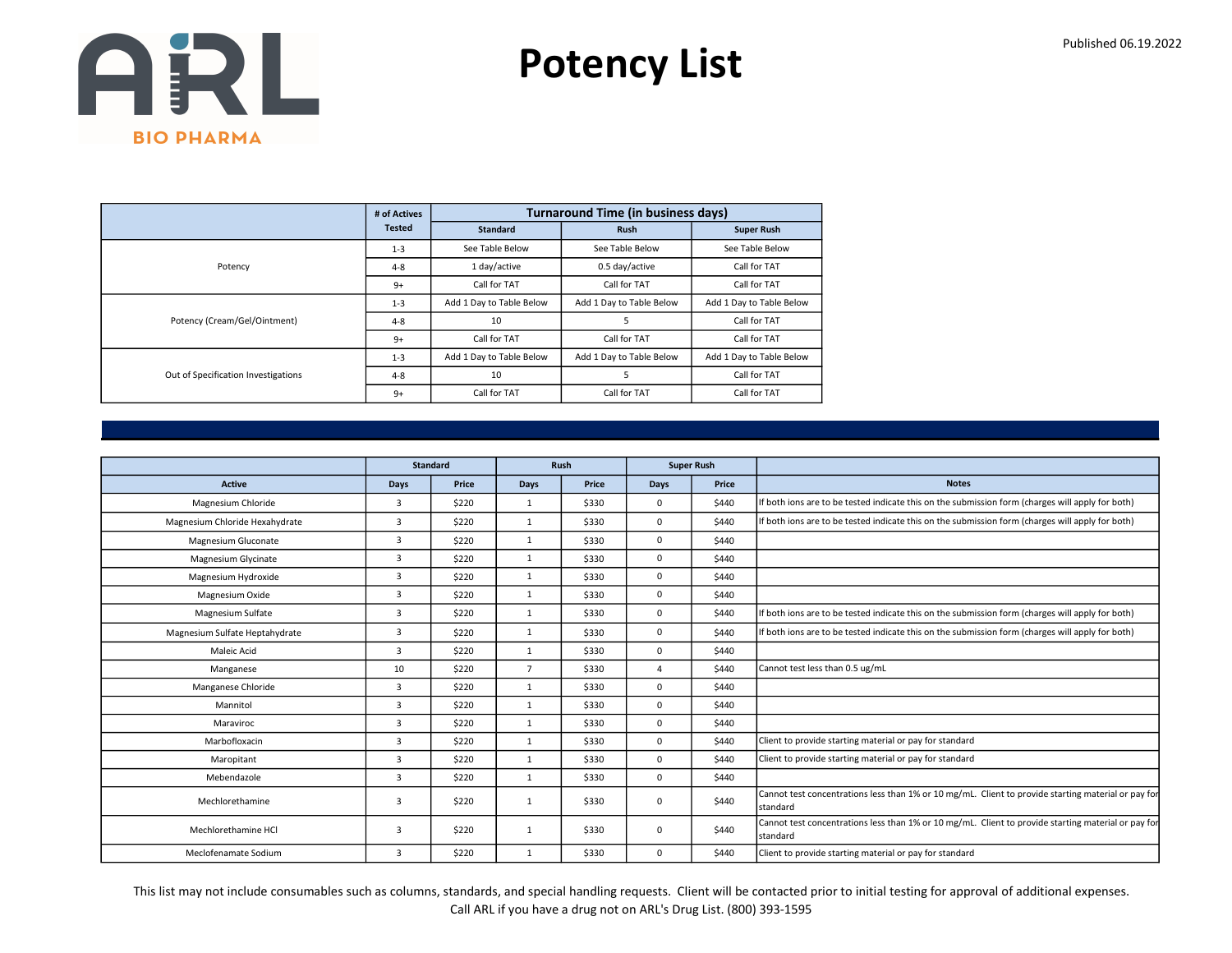Potency List

|                                     | # of Actives  |                          | <b>Turnaround Time (in business days)</b> |                          |
|-------------------------------------|---------------|--------------------------|-------------------------------------------|--------------------------|
|                                     | <b>Tested</b> | <b>Standard</b>          | <b>Rush</b>                               | <b>Super Rush</b>        |
|                                     | $1 - 3$       | See Table Below          | See Table Below                           | See Table Below          |
| Potency                             | $4 - 8$       | 1 day/active             | 0.5 day/active                            | Call for TAT             |
|                                     | $9+$          | Call for TAT             | Call for TAT                              | Call for TAT             |
|                                     | $1 - 3$       | Add 1 Day to Table Below | Add 1 Day to Table Below                  | Add 1 Day to Table Below |
| Potency (Cream/Gel/Ointment)        | $4 - 8$       | 10                       | 5                                         | Call for TAT             |
|                                     | $9+$          | Call for TAT             | Call for TAT                              | Call for TAT             |
|                                     | $1 - 3$       | Add 1 Day to Table Below | Add 1 Day to Table Below                  | Add 1 Day to Table Below |
| Out of Specification Investigations | $4 - 8$       | 10                       | 5                                         | Call for TAT             |
|                                     | $9+$          | Call for TAT             | Call for TAT                              | Call for TAT             |

|                             | <b>Standard</b> |       |                | <b>Rush</b> |                | <b>Super Rush</b> |                                                         |
|-----------------------------|-----------------|-------|----------------|-------------|----------------|-------------------|---------------------------------------------------------|
| <b>Active</b>               | Days            | Price | <b>Days</b>    | Price       | <b>Days</b>    | Price             | <b>Notes</b>                                            |
| Medetomidine HCl            | $\overline{3}$  | \$220 | $\mathbf{1}$   | \$330       | $\mathbf 0$    | \$440             |                                                         |
| Medroxyprogesterone         | $\overline{3}$  | \$220 | $\mathbf{1}$   | \$330       | $\mathbf 0$    | \$440             |                                                         |
| Medroxyprogesterone Acetate | $\overline{3}$  | \$220 | $\mathbf{1}$   | \$330       | $\mathbf 0$    | \$440             |                                                         |
| Mefenamic Acid              | $\overline{3}$  | \$220 | 1              | \$330       | $\Omega$       | \$440             | Client to provide starting material or pay for standard |
| Mefloquine                  | 3               | \$220 | $\mathbf{1}$   | \$330       | $\mathbf 0$    | \$440             |                                                         |
| Megestrol                   | $\overline{3}$  | \$220 | $\mathbf{1}$   | \$330       | $\mathbf 0$    | \$440             |                                                         |
| <b>Megestrol Acetate</b>    | $\overline{3}$  | \$220 | 1              | \$330       | $\mathbf 0$    | \$440             |                                                         |
| Melanotan II                | $\overline{3}$  | \$220 | $\mathbf{1}$   | \$330       | $\mathbf 0$    | \$440             | Client to provide starting material or pay for standard |
| Melanotan II Acetate        | $\overline{3}$  | \$220 | $\mathbf{1}$   | \$330       | $\mathbf 0$    | \$440             | Client to provide starting material or pay for standard |
| Melarsomine Dihyrochloride  | 3               | \$220 | $\mathbf{1}$   | \$330       | $\mathbf 0$    | \$440             |                                                         |
| Melatonin                   | $\overline{3}$  | \$220 | 1              | \$330       | $\mathbf 0$    | \$440             |                                                         |
| Meloxicam                   | 3               | \$220 | $\mathbf{1}$   | \$330       | $\mathbf 0$    | \$440             |                                                         |
| Melphalan                   | $\overline{3}$  | \$220 | $\mathbf{1}$   | \$330       | $\mathbf 0$    | \$440             | Client to provide starting material or pay for standard |
| Memantine                   | 10              | \$370 | $\overline{7}$ | \$555       | $\overline{4}$ | \$740             |                                                         |
| Memantine HCl               | 10              | \$370 | $\overline{7}$ | \$555       | 4              | \$740             |                                                         |
| Menadione                   | $\overline{3}$  | \$220 | 1              | \$330       | $\mathbf 0$    | \$440             |                                                         |
| Menadione Sodium Bisulfite  | 3               | \$220 | $\mathbf{1}$   | \$330       | $\mathbf 0$    | \$440             |                                                         |
| Menaguinone                 | 3               | \$220 | 1              | \$330       | $\mathbf 0$    | \$440             | Client to provide starting material or pay for standard |
| Menthol                     | 10              | \$370 | $\overline{7}$ | \$555       | 4              | \$740             |                                                         |
| Meperidine                  | 3               | \$220 | $\mathbf{1}$   | \$330       | $\mathbf 0$    | \$440             |                                                         |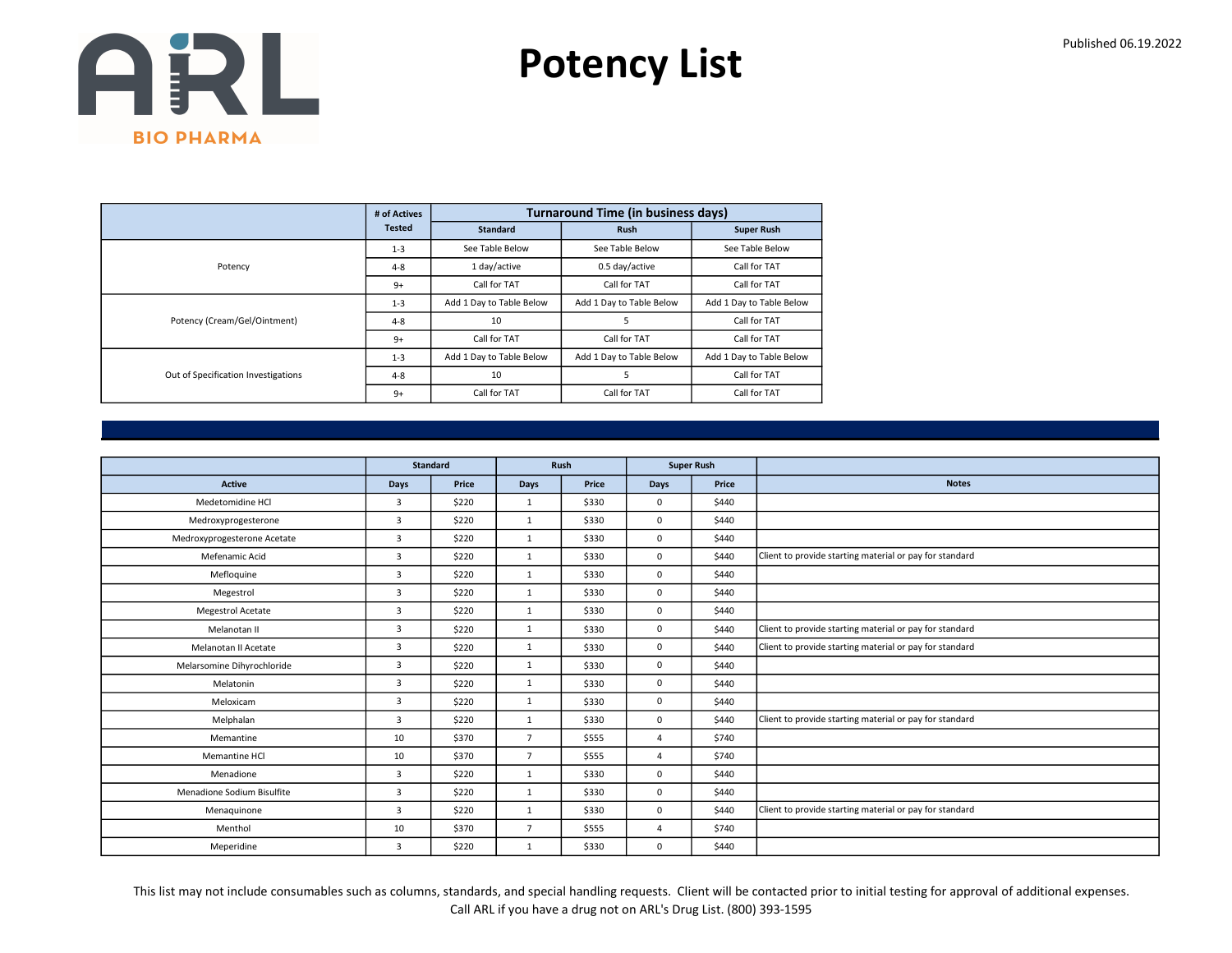Potency List

|                                     | # of Actives  |                          | <b>Turnaround Time (in business days)</b> |                          |
|-------------------------------------|---------------|--------------------------|-------------------------------------------|--------------------------|
|                                     | <b>Tested</b> | <b>Standard</b>          | <b>Rush</b>                               | <b>Super Rush</b>        |
|                                     | $1 - 3$       | See Table Below          | See Table Below                           | See Table Below          |
| Potency                             | $4 - 8$       | 1 day/active             | 0.5 day/active                            | Call for TAT             |
|                                     | $9+$          | Call for TAT             | Call for TAT                              | Call for TAT             |
|                                     | $1 - 3$       | Add 1 Day to Table Below | Add 1 Day to Table Below                  | Add 1 Day to Table Below |
| Potency (Cream/Gel/Ointment)        | $4 - 8$       | 10                       | 5                                         | Call for TAT             |
|                                     | $9+$          | Call for TAT             | Call for TAT                              | Call for TAT             |
|                                     | $1 - 3$       | Add 1 Day to Table Below | Add 1 Day to Table Below                  | Add 1 Day to Table Below |
| Out of Specification Investigations | $4 - 8$       | 10                       | 5                                         | Call for TAT             |
|                                     | $9+$          | Call for TAT             | Call for TAT                              | Call for TAT             |

|                        |                | <b>Standard</b> |                | Rush<br><b>Super Rush</b> |              |       |                                                                                                  |
|------------------------|----------------|-----------------|----------------|---------------------------|--------------|-------|--------------------------------------------------------------------------------------------------|
| <b>Active</b>          | <b>Days</b>    | Price           | <b>Days</b>    | Price                     | Days         | Price | <b>Notes</b>                                                                                     |
| Meperidine HCl         | 3              | \$220           | 1              | \$330                     | $\mathbf 0$  | \$440 |                                                                                                  |
| Mephentermine          | 3              | \$220           | $\mathbf{1}$   | \$330                     | $\mathbf 0$  | \$440 |                                                                                                  |
| Mepivacaine            | 3              | \$220           | $\mathbf{1}$   | \$330                     | $\mathbf 0$  | \$440 | Client to provide starting material or pay for standard                                          |
| Mepivacaine HCl        | $\overline{3}$ | \$220           | 1              | \$330                     | $\mathbf 0$  | \$440 | Client to provide starting material or pay for standard                                          |
| Mercaptopurine         | 3              | \$220           | $\mathbf{1}$   | \$330                     | $\mathbf 0$  | \$440 |                                                                                                  |
| Mercury                | 10             | \$220           | $\overline{7}$ | \$330                     | 4            | \$440 | Cannot test less than 0.1 ug/mL                                                                  |
| Meropenem              | 3              | \$220           | 1              | \$330                     | $\mathbf 0$  | \$440 | Client to provide starting material or pay for standard                                          |
| Mesalamine             | 3              | \$220           | $\mathbf{1}$   | \$330                     | $\mathbf 0$  | \$440 |                                                                                                  |
| Mesna                  | 3              | \$220           | $\mathbf{1}$   | \$330                     | $\mathbf 0$  | \$440 | Client to provide starting material or pay for standard                                          |
| Mesterolone            | 3              | \$220           | $\mathbf{1}$   | \$330                     | $\mathbf 0$  | \$440 |                                                                                                  |
| Metaflumizone          | 3              | \$220           | $\mathbf{1}$   | \$330                     | $\mathbf 0$  | \$440 | Client to provide starting material or pay for standard                                          |
| Metamizole Sodium      | 3              | \$220           | $\mathbf{1}$   | \$330                     | $\mathbf 0$  | \$440 |                                                                                                  |
| Metaproterenol         | $\overline{3}$ | \$220           | $\mathbf{1}$   | \$330                     | $\mathbf 0$  | \$440 |                                                                                                  |
| Metaproterenol Sulfate | 3              | \$220           | 1              | \$330                     | $\mathbf{0}$ | \$440 |                                                                                                  |
| Metformin HCl          | 3              | \$220           | $\mathbf{1}$   | \$330                     | $\mathbf 0$  | \$440 |                                                                                                  |
| Methacholine Chloride  | 3              | \$220           | $\mathbf{1}$   | \$330                     | $\mathbf 0$  | \$440 | If both ions are to be tested indicate this on the submission form (charges will apply for both) |
| Methadone              | 3              | \$220           | $\mathbf{1}$   | \$330                     | $\mathbf 0$  | \$440 |                                                                                                  |
| Methadone HCI          | $\overline{3}$ | \$220           | 1              | \$330                     | $\mathbf 0$  | \$440 |                                                                                                  |
| Methamphetamine        | 10             | \$270           | $\overline{7}$ | \$405                     | 4            | \$540 |                                                                                                  |
| Methandrostenolone     | 3              | \$220           | $\mathbf{1}$   | \$330                     | 0            | \$440 | Client to provide starting material or pay for standard                                          |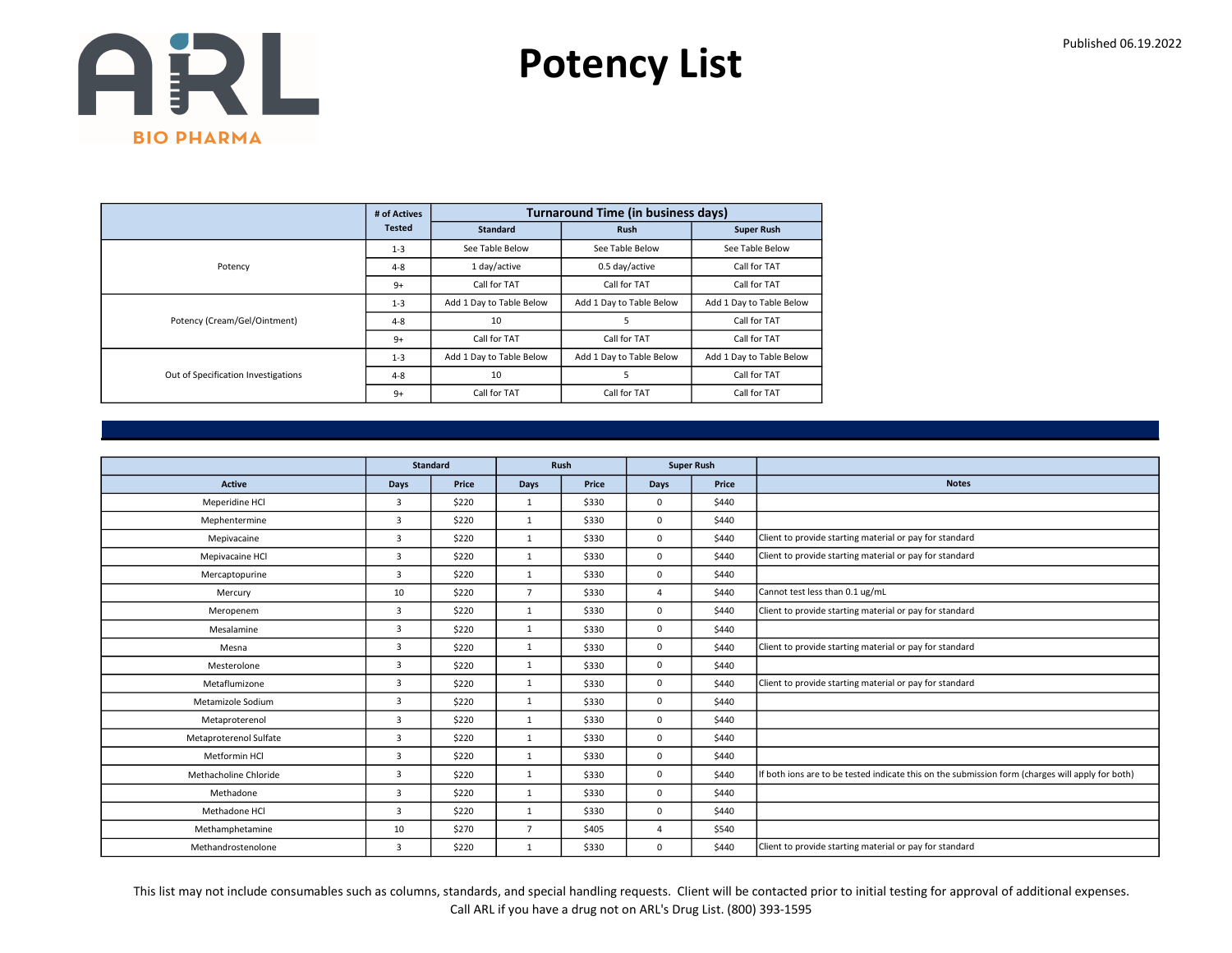Potency List

|                                     | # of Actives  |                          | <b>Turnaround Time (in business days)</b> |                          |
|-------------------------------------|---------------|--------------------------|-------------------------------------------|--------------------------|
|                                     | <b>Tested</b> | <b>Standard</b>          | <b>Rush</b>                               | <b>Super Rush</b>        |
|                                     | $1 - 3$       | See Table Below          | See Table Below                           | See Table Below          |
| Potency                             | $4 - 8$       | 1 day/active             | 0.5 day/active                            | Call for TAT             |
|                                     | $9+$          | Call for TAT             | Call for TAT                              | Call for TAT             |
|                                     | $1 - 3$       | Add 1 Day to Table Below | Add 1 Day to Table Below                  | Add 1 Day to Table Below |
| Potency (Cream/Gel/Ointment)        | $4 - 8$       | 10                       | 5                                         | Call for TAT             |
|                                     | $9+$          | Call for TAT             | Call for TAT                              | Call for TAT             |
|                                     | $1 - 3$       | Add 1 Day to Table Below | Add 1 Day to Table Below                  | Add 1 Day to Table Below |
| Out of Specification Investigations | $4 - 8$       | 10                       | 5                                         | Call for TAT             |
|                                     | $9+$          | Call for TAT             | Call for TAT                              | Call for TAT             |

|                                      | Standard       |       |                | Rush  |                | <b>Super Rush</b> |                                                         |
|--------------------------------------|----------------|-------|----------------|-------|----------------|-------------------|---------------------------------------------------------|
| Active                               | Days           | Price | <b>Days</b>    | Price | <b>Days</b>    | Price             | <b>Notes</b>                                            |
| Methanol                             | 10             | \$370 | $\overline{7}$ | \$555 | $\overline{4}$ | \$740             |                                                         |
| Methazolamide                        | $\overline{3}$ | \$220 | 1              | \$330 | $\mathbf 0$    | \$440             | Client to provide starting material or pay for standard |
| Methenamine Mandelate                | 10             | \$470 | $\overline{7}$ | \$705 | $\overline{4}$ | \$940             | Client to provide starting material or pay for standard |
| Methimazole                          | 3              | \$170 | $\mathbf{1}$   | \$255 | $\mathbf 0$    | \$340             |                                                         |
| Methionine                           | 3              | \$170 | 1              | \$255 | $\mathbf 0$    | \$340             |                                                         |
| Methocarbamol                        | 3              | \$220 | $\mathbf{1}$   | \$330 | $\mathbf 0$    | \$440             |                                                         |
| Methohexital                         | $\overline{3}$ | \$220 | $\mathbf{1}$   | \$330 | $\mathbf 0$    | \$440             | Client to provide starting material or pay for standard |
| Methohexital Sodium                  | 3              | \$220 | $\mathbf{1}$   | \$330 | $\mathbf 0$    | \$440             | Client to provide starting material or pay for standard |
| Methotrexate                         | $\overline{3}$ | \$220 | $\mathbf{1}$   | \$330 | $\mathbf 0$    | \$440             |                                                         |
| Methoxsalen                          | $\overline{3}$ | \$220 | 1              | \$330 | $\mathbf 0$    | \$440             |                                                         |
| Methscopolamine Bromide              | 3              | \$220 | 1              | \$330 | $\mathbf 0$    | \$440             | Client to provide starting material or pay for standard |
| Methyl aminolevulinate               | 3              | \$320 | 1              | \$480 | $\mathbf 0$    | \$640             | Client to provide starting material or pay for standard |
| Methyl methacrylate                  | 10             | \$270 | $\overline{7}$ | \$405 | 4              | \$540             |                                                         |
| Methyl Salicylate                    | $\overline{3}$ | \$220 | $\mathbf{1}$   | \$330 | $\mathbf 0$    | \$440             |                                                         |
| Methyl Sulfonyl Methane              | 10             | \$370 | $\overline{7}$ | \$555 | $\overline{4}$ | \$740             |                                                         |
| Methylcobalamin                      | 3              | \$170 | $\mathbf{1}$   | \$255 | $\mathbf 0$    | \$340             |                                                         |
| Methylene Blue                       | 3              | \$220 | $\mathbf{1}$   | \$330 | $\mathbf 0$    | \$440             |                                                         |
| Methylene Blue Trihydrate            | 3              | \$220 | $\mathbf{1}$   | \$330 | $\mathbf 0$    | \$440             |                                                         |
| Methylene Chloride (Dichloromethane) | 10             | \$370 | $\overline{7}$ | \$555 | 4              | \$740             |                                                         |
| Methylfolate                         | 3              | \$220 | $\mathbf{1}$   | \$330 | $\mathbf 0$    | \$440             |                                                         |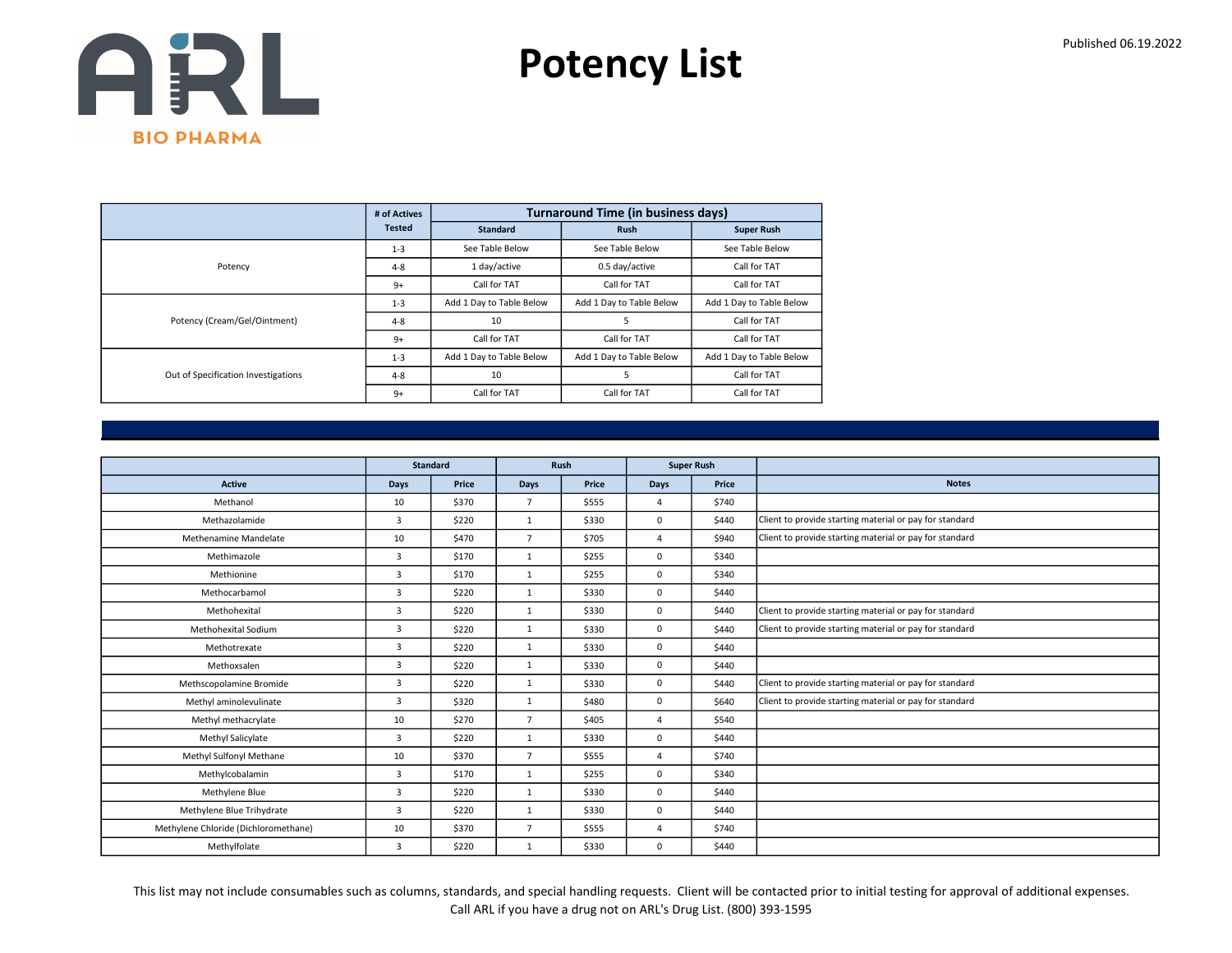Potency List

|                                     | # of Actives  |                          | <b>Turnaround Time (in business days)</b> |                          |
|-------------------------------------|---------------|--------------------------|-------------------------------------------|--------------------------|
|                                     | <b>Tested</b> | <b>Standard</b>          | <b>Rush</b>                               | <b>Super Rush</b>        |
|                                     | $1 - 3$       | See Table Below          | See Table Below                           | See Table Below          |
| Potency                             | $4 - 8$       | 1 day/active             | 0.5 day/active                            | Call for TAT             |
|                                     | $9+$          | Call for TAT             | Call for TAT                              | Call for TAT             |
|                                     | $1 - 3$       | Add 1 Day to Table Below | Add 1 Day to Table Below                  | Add 1 Day to Table Below |
| Potency (Cream/Gel/Ointment)        | $4 - 8$       | 10                       | 5                                         | Call for TAT             |
|                                     | $9+$          | Call for TAT             | Call for TAT                              | Call for TAT             |
|                                     | $1 - 3$       | Add 1 Day to Table Below | Add 1 Day to Table Below                  | Add 1 Day to Table Below |
| Out of Specification Investigations | $4 - 8$       | 10                       | 5                                         | Call for TAT             |
|                                     | $9+$          | Call for TAT             | Call for TAT                              | Call for TAT             |

|                                     |                | <b>Standard</b> |              | Rush  |             | <b>Super Rush</b> |                                                                        |
|-------------------------------------|----------------|-----------------|--------------|-------|-------------|-------------------|------------------------------------------------------------------------|
| <b>Active</b>                       | <b>Days</b>    | Price           | <b>Days</b>  | Price | Days        | Price             | <b>Notes</b>                                                           |
| Methylparaben                       | 3              | \$220           | 1            | \$330 | 0           | \$440             |                                                                        |
| Methylphenidate HCl                 | 3              | \$220           | $\mathbf{1}$ | \$330 | $\mathbf 0$ | \$440             | Client to provide starting material or pay for standard                |
| Methylprednisolone                  | 3              | \$220           | $\mathbf{1}$ | \$330 | 0           | \$440             | Client must indicate if the sample is Acetate or Sodium Succinate form |
| Methylprednisolone Acetate          | $\overline{3}$ | \$220           | 1            | \$330 | 0           | \$440             |                                                                        |
| Methylprednisolone Sodium Succinate | 3              | \$220           | $\mathbf{1}$ | \$330 | 0           | \$440             | Client to provide starting material or pay for standard                |
| Methyltestosterone                  | 3              | \$220           | $\mathbf{1}$ | \$330 | 0           | \$440             | Client to provide starting material or pay for standard                |
| Methysergide                        | $\overline{3}$ | \$220           | 1            | \$330 | 0           | \$440             |                                                                        |
| Metoclopramide                      | 3              | \$220           | $\mathbf{1}$ | \$330 | 0           | \$440             |                                                                        |
| Metoclopramide HCl                  | 3              | \$220           | $\mathbf{1}$ | \$330 | 0           | \$440             |                                                                        |
| Metolazone                          | $\overline{3}$ | \$220           | $\mathbf{1}$ | \$330 | 0           | \$440             | Client to provide starting material or pay for standard                |
| Metoprolol                          | 3              | \$220           | 1            | \$330 | 0           | \$440             |                                                                        |
| Metoprolol Succinate                | 3              | \$220           | $\mathbf{1}$ | \$330 | 0           | \$440             |                                                                        |
| <b>Metoprolol Tartrate</b>          | $\overline{3}$ | \$220           | $\mathbf{1}$ | \$330 | 0           | \$440             |                                                                        |
| Metronidazole                       | 3              | \$220           | 1            | \$330 | 0           | \$440             | Client must indicate if the sample is free base or benzoate form       |
| Metronidazole Benzoate              | 3              | \$220           | $\mathbf{1}$ | \$330 | 0           | \$440             |                                                                        |
| Metronidazole HCl                   | $\overline{3}$ | \$220           | $\mathbf{1}$ | \$330 | 0           | \$440             |                                                                        |
| Mexiletine                          | 3              | \$220           | $\mathbf{1}$ | \$330 | 0           | \$440             |                                                                        |
| Mexiletine HCI                      | 3              | \$220           | $\mathbf{1}$ | \$330 | 0           | \$440             |                                                                        |
| Mibolerone                          | 3              | \$220           | $\mathbf{1}$ | \$330 | 0           | \$440             | Requires client starting material                                      |
| Miconazole                          | 3              | \$220           | $\mathbf{1}$ | \$330 | 0           | \$440             |                                                                        |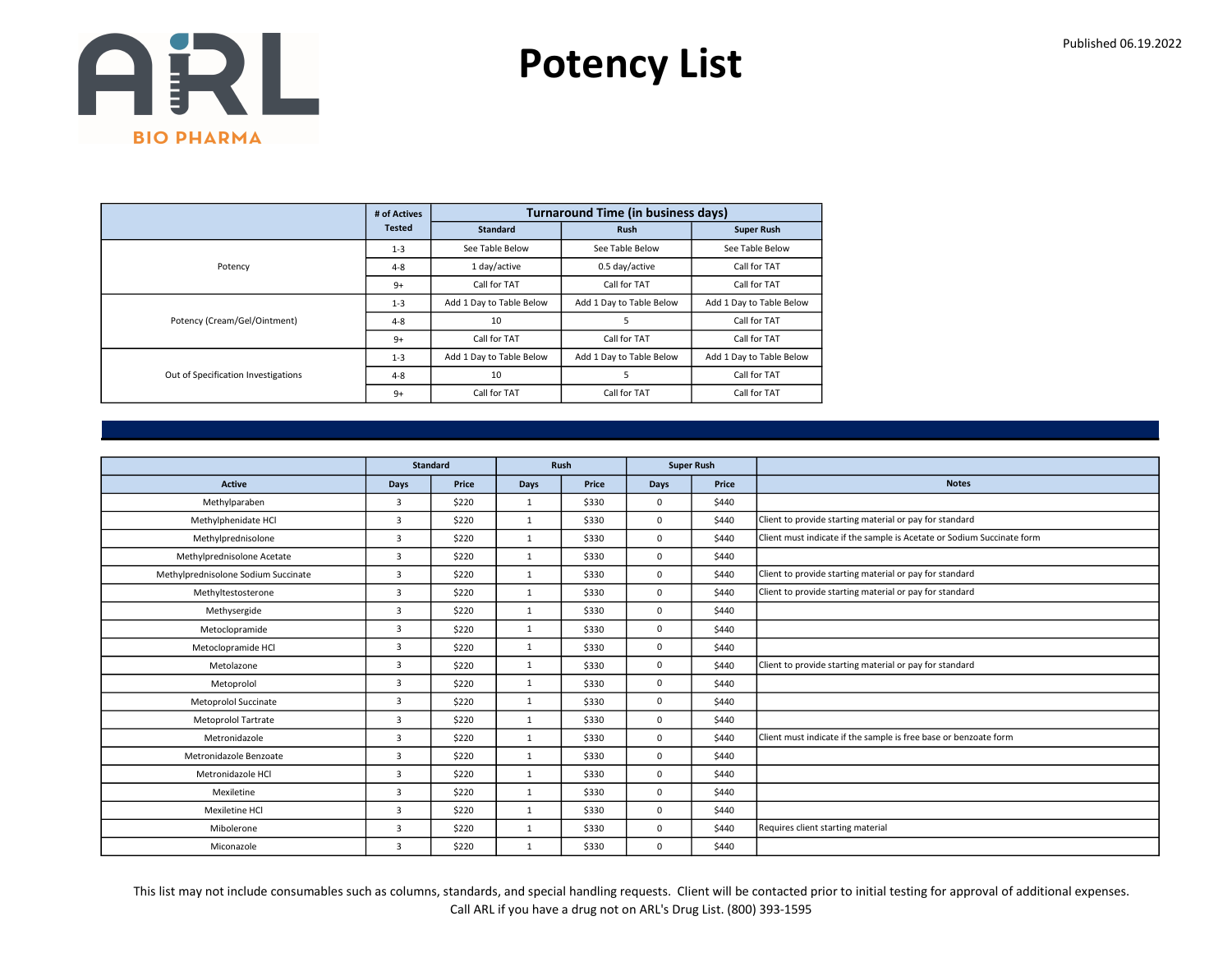Potency List

|                                     | # of Actives  |                          | <b>Turnaround Time (in business days)</b> |                          |
|-------------------------------------|---------------|--------------------------|-------------------------------------------|--------------------------|
|                                     | <b>Tested</b> | <b>Standard</b>          | <b>Rush</b>                               | <b>Super Rush</b>        |
|                                     | $1 - 3$       | See Table Below          | See Table Below                           | See Table Below          |
| Potency                             | $4 - 8$       | 1 day/active             | 0.5 day/active                            | Call for TAT             |
|                                     | $9+$          | Call for TAT             | Call for TAT                              | Call for TAT             |
|                                     | $1 - 3$       | Add 1 Day to Table Below | Add 1 Day to Table Below                  | Add 1 Day to Table Below |
| Potency (Cream/Gel/Ointment)        | $4 - 8$       | 10                       | 5                                         | Call for TAT             |
|                                     | $9+$          | Call for TAT             | Call for TAT                              | Call for TAT             |
|                                     | $1 - 3$       | Add 1 Day to Table Below | Add 1 Day to Table Below                  | Add 1 Day to Table Below |
| Out of Specification Investigations | $4 - 8$       | 10                       | 5                                         | Call for TAT             |
|                                     | $9+$          | Call for TAT             | Call for TAT                              | Call for TAT             |

|                    | Standard       |       |                | Rush  |                | <b>Super Rush</b> |                                                         |
|--------------------|----------------|-------|----------------|-------|----------------|-------------------|---------------------------------------------------------|
| <b>Active</b>      | Days           | Price | Days           | Price | <b>Days</b>    | Price             | <b>Notes</b>                                            |
| Miconazole Nitrate | $\overline{3}$ | \$220 | 1              | \$330 | $\mathbf 0$    | \$440             |                                                         |
| Midazolam          | $\overline{3}$ | \$220 | $\mathbf{1}$   | \$330 | N/A            | N/A               |                                                         |
| Midazolam HCl      | 3              | \$220 | $\mathbf{1}$   | \$330 | N/A            | N/A               |                                                         |
| Midodrine HCl      | $\overline{3}$ | \$220 | $\mathbf{1}$   | \$330 | $\mathbf 0$    | \$440             |                                                         |
| Milnacipran        | $\overline{3}$ | \$220 | $\mathbf{1}$   | \$330 | $\mathbf 0$    | \$440             |                                                         |
| Milrinone          | 3              | \$220 | $\mathbf{1}$   | \$330 | $\mathbf 0$    | \$440             |                                                         |
| Milrinone Lactate  | $\overline{3}$ | \$220 | $\mathbf{1}$   | \$330 | $\mathbf 0$    | \$440             |                                                         |
| Minocycline        | 3              | \$220 | $\mathbf{1}$   | \$330 | $\mathbf 0$    | \$440             |                                                         |
| Minoxidil          | 3              | \$220 | $\mathbf{1}$   | \$330 | $\mathbf 0$    | \$440             |                                                         |
| Mirabegron         | $\overline{3}$ | \$270 | 1              | \$405 | $\mathbf 0$    | \$540             | Client to provide starting material or pay for standard |
| Mirtazapine        | 3              | \$220 | $\mathbf{1}$   | \$330 | $\mathbf 0$    | \$440             |                                                         |
| Misoprostol        | $\overline{3}$ | \$220 | 1              | \$330 | $\mathbf 0$    | \$440             | Client to provide starting material or pay for standard |
| Mitomycin          | $\overline{3}$ | \$270 | $\mathbf{1}$   | \$405 | $\mathbf 0$    | \$540             |                                                         |
| Mitotane           | $\overline{3}$ | \$220 | $\mathbf{1}$   | \$330 | $\mathbf 0$    | \$440             |                                                         |
| Mitoxantrone       | 3              | \$220 | 1              | \$330 | $\mathbf 0$    | \$440             | Client to provide starting material or pay for standard |
| Mitragynine        | 3              | \$220 | $\mathbf{1}$   | \$330 | $\mathbf 0$    | \$440             | Client to provide starting material or pay for standard |
| Moclobemide        | $\overline{3}$ | \$220 | $\mathbf{1}$   | \$330 | $\mathbf 0$    | \$440             |                                                         |
| Modafinil          | 3              | \$220 | $\mathbf{1}$   | \$330 | $\mathbf 0$    | \$440             |                                                         |
| Molybdenum         | 10             | \$220 | $\overline{7}$ | \$330 | $\overline{4}$ | \$440             | Cannot test less than 0.5 ug/mL                         |
| Mometasone Furoate | 3              | \$220 | 1              | \$330 | $\mathbf 0$    | \$440             |                                                         |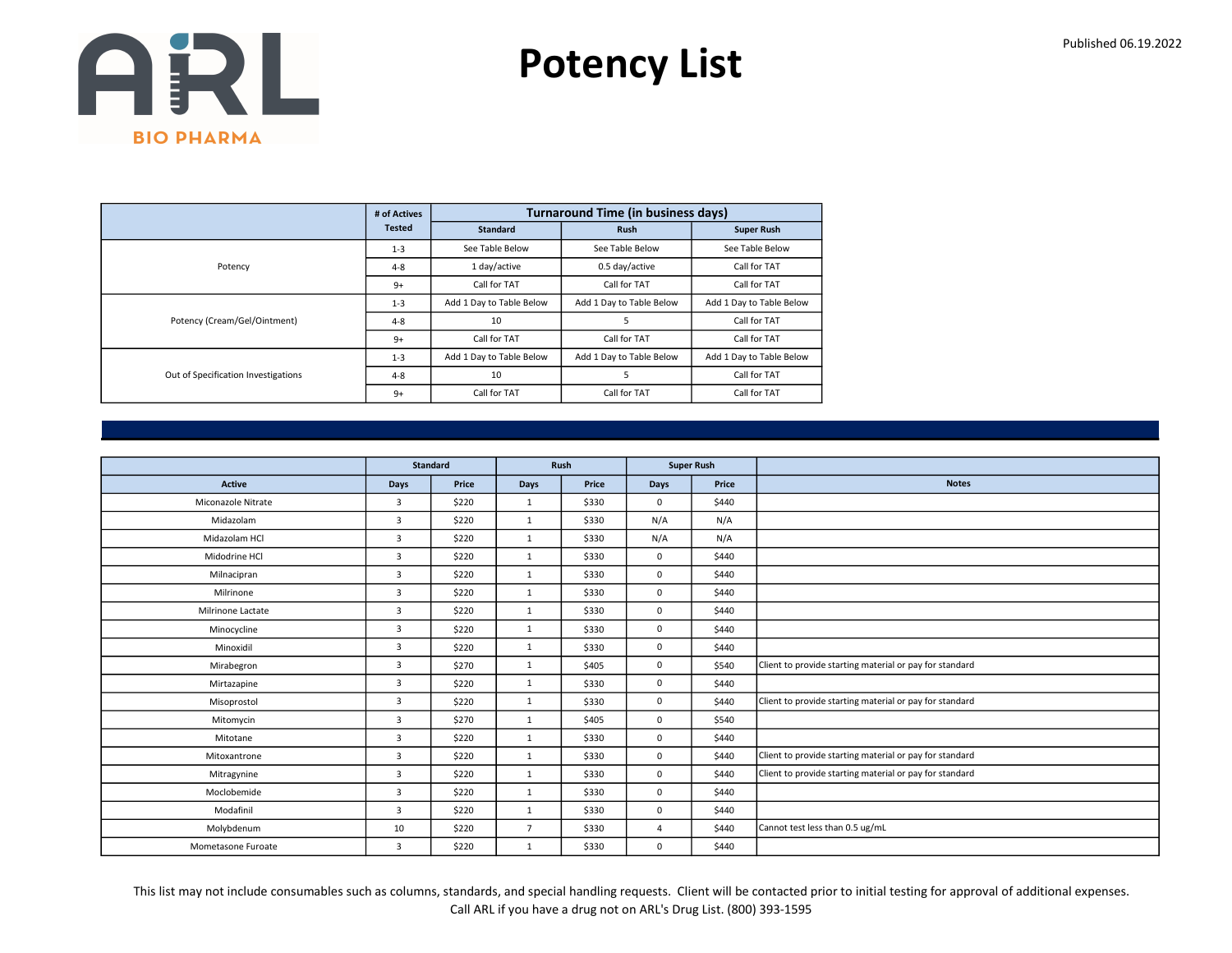Potency List

|                                     | # of Actives  |                          | <b>Turnaround Time (in business days)</b> |                          |
|-------------------------------------|---------------|--------------------------|-------------------------------------------|--------------------------|
|                                     | <b>Tested</b> | <b>Standard</b>          | <b>Rush</b>                               | <b>Super Rush</b>        |
|                                     | $1 - 3$       | See Table Below          | See Table Below                           | See Table Below          |
| Potency                             | $4 - 8$       | 1 day/active             | 0.5 day/active                            | Call for TAT             |
|                                     | $9+$          | Call for TAT             | Call for TAT                              | Call for TAT             |
|                                     | $1 - 3$       | Add 1 Day to Table Below | Add 1 Day to Table Below                  | Add 1 Day to Table Below |
| Potency (Cream/Gel/Ointment)        | $4 - 8$       | 10                       | 5                                         | Call for TAT             |
|                                     | $9+$          | Call for TAT             | Call for TAT                              | Call for TAT             |
|                                     | $1 - 3$       | Add 1 Day to Table Below | Add 1 Day to Table Below                  | Add 1 Day to Table Below |
| Out of Specification Investigations | $4 - 8$       | 10                       | 5                                         | Call for TAT             |
|                                     | $9+$          | Call for TAT             | Call for TAT                              | Call for TAT             |

|                                  |                | <b>Standard</b> |              | Rush<br><b>Super Rush</b> |                |         |                                                                                                  |
|----------------------------------|----------------|-----------------|--------------|---------------------------|----------------|---------|--------------------------------------------------------------------------------------------------|
|                                  |                |                 |              |                           |                |         |                                                                                                  |
| <b>Active</b>                    | Days           | Price           | <b>Days</b>  | Price                     | <b>Days</b>    | Price   | <b>Notes</b>                                                                                     |
| Monobenzone                      | $\overline{3}$ | \$220           | $\mathbf{1}$ | \$330                     | $\Omega$       | \$440   |                                                                                                  |
| Monosodium Aspartate Monohydrate | $\overline{3}$ | \$220           | 1            | \$330                     | 0              | \$440   | If both ions are to be tested indicate this on the submission form (charges will apply for both) |
| Monosodium Glutamate Monohydrate | $\overline{3}$ | \$220           | 1            | \$330                     | 0              | \$440   | If both ions are to be tested indicate this on the submission form (charges will apply for both) |
| Montelukast Sodium               | $\overline{3}$ | \$220           | $\mathbf{1}$ | \$330                     | 0              | \$440   | Client to provide starting material or pay for standard                                          |
| Morphine                         | 3              | \$170           | $\mathbf{1}$ | \$255                     | 0              | \$340   |                                                                                                  |
| Morphine Sulfate Pentahydrate    | 3              | \$170           | 1            | \$255                     | 0              | \$340   |                                                                                                  |
| Morphine Sulfate                 | $\overline{3}$ | \$170           | $\mathbf{1}$ | \$255                     | 0              | \$340   |                                                                                                  |
| MOTS-c                           | 5              | \$520           | 3            | \$780                     | $\overline{2}$ | \$1,040 | Client to provide starting material or pay for standard                                          |
| MOTS-c Acetate                   | 5              | \$520           | 3            | \$780                     | $\overline{2}$ | \$1,040 | Client to provide starting material or pay for standard                                          |
| Moxifloxacin                     | $\overline{3}$ | \$170           | $\mathbf{1}$ | \$255                     | 0              | \$340   |                                                                                                  |
| Moxifloxacin HCl                 | $\overline{3}$ | \$170           | $\mathbf{1}$ | \$255                     | 0              | \$340   |                                                                                                  |
| MPC-7869                         | $\overline{3}$ | \$220           | $\mathbf{1}$ | \$330                     | 0              | \$440   | Client to provide starting material or pay for standard                                          |
| Mupirocin                        | 3              | \$220           | $\mathbf{1}$ | \$330                     | 0              | \$440   |                                                                                                  |
| Mycamine                         | $\overline{3}$ | \$220           | $\mathbf{1}$ | \$330                     | 0              | \$440   | Client to provide starting material or pay for standard                                          |
| Mycophenolate Mofetil            | 3              | \$220           | $\mathbf{1}$ | \$330                     | 0              | \$440   |                                                                                                  |
| Nabumetone                       | $\overline{3}$ | \$220           | $\mathbf{1}$ | \$330                     | 0              | \$440   |                                                                                                  |
| N-Acetyl-Carnosine               | 3              | \$220           | $\mathbf{1}$ | \$330                     | 0              | \$440   |                                                                                                  |
| N-Acetylcysteine                 | 3              | \$220           | $\mathbf{1}$ | \$330                     | 0              | \$440   |                                                                                                  |
| N-Acetyl-D-Glucosamine           | 3              | \$220           | $\mathbf{1}$ | \$330                     | 0              | \$440   |                                                                                                  |
| N-Acetyl-L-Cysteine              | 3              | \$220           | $\mathbf{1}$ | \$330                     | 0              | \$440   |                                                                                                  |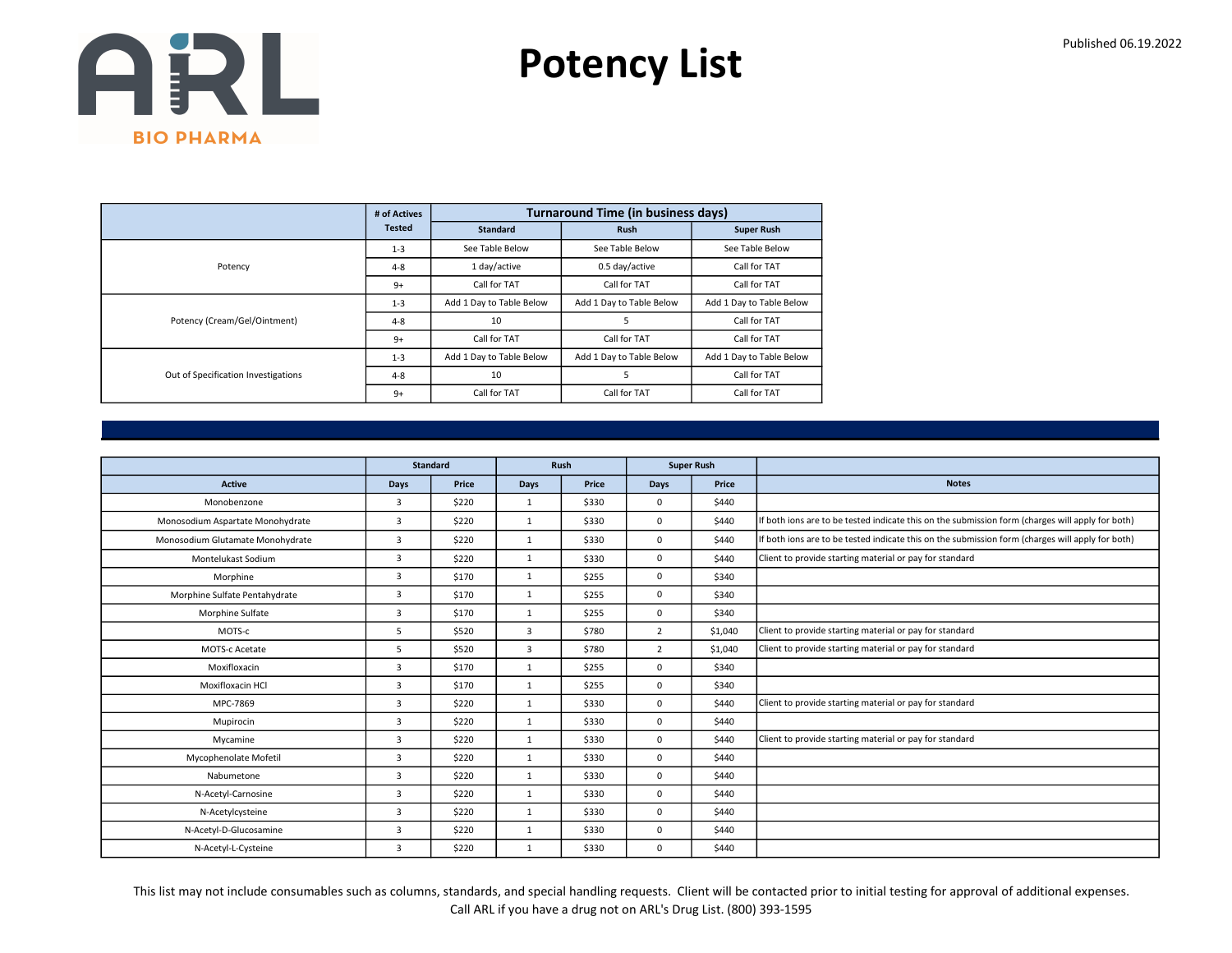Potency List

|                                     | # of Actives  |                          | <b>Turnaround Time (in business days)</b> |                          |
|-------------------------------------|---------------|--------------------------|-------------------------------------------|--------------------------|
|                                     | <b>Tested</b> | <b>Standard</b>          | <b>Rush</b>                               | <b>Super Rush</b>        |
|                                     | $1 - 3$       | See Table Below          | See Table Below                           | See Table Below          |
| Potency                             | $4 - 8$       | 1 day/active             | 0.5 day/active                            | Call for TAT             |
|                                     | $9+$          | Call for TAT             | Call for TAT                              | Call for TAT             |
|                                     | $1 - 3$       | Add 1 Day to Table Below | Add 1 Day to Table Below                  | Add 1 Day to Table Below |
| Potency (Cream/Gel/Ointment)        | $4 - 8$       | 10                       | 5                                         | Call for TAT             |
|                                     | $9+$          | Call for TAT             | Call for TAT                              | Call for TAT             |
|                                     | $1 - 3$       | Add 1 Day to Table Below | Add 1 Day to Table Below                  | Add 1 Day to Table Below |
| Out of Specification Investigations | $4 - 8$       | 10                       | 5                                         | Call for TAT             |
|                                     | $9+$          | Call for TAT             | Call for TAT                              | Call for TAT             |

|                      |                | <b>Standard</b> |                | Rush  |                | <b>Super Rush</b> |                                                         |
|----------------------|----------------|-----------------|----------------|-------|----------------|-------------------|---------------------------------------------------------|
| <b>Active</b>        | Days           | Price           | Days           | Price | <b>Days</b>    | Price             | <b>Notes</b>                                            |
| N-Acetyl-L-Tyrosine  | 3              | \$220           | $\mathbf{1}$   | \$330 | $\mathbf 0$    | \$440             |                                                         |
| Nadolol              | 3              | \$220           | $\mathbf{1}$   | \$330 | $\mathbf 0$    | \$440             |                                                         |
| Nafcillin            | 3              | \$220           | $\mathbf{1}$   | \$330 | $\mathbf 0$    | \$440             | Client to provide starting material or pay for standard |
| Nafcillin Sodium     | $\overline{3}$ | \$220           | 1              | \$330 | $\mathbf 0$    | \$440             | Client to provide starting material or pay for standard |
| Nalbuphine           | 3              | \$220           | $\mathbf{1}$   | \$330 | $\mathbf 0$    | \$440             |                                                         |
| Nalbuphine HCl       | 3              | \$220           | $\mathbf{1}$   | \$330 | $\mathbf 0$    | \$440             |                                                         |
| Nalmefene            | $\overline{3}$ | \$220           | $\mathbf{1}$   | \$330 | $\mathbf 0$    | \$440             | Client to provide starting material or pay for standard |
| Nalmefene HCl        | $\overline{3}$ | \$220           | $\mathbf{1}$   | \$330 | $\mathbf 0$    | \$440             | Client to provide starting material or pay for standard |
| Naloxone             | 3              | \$220           | $\mathbf{1}$   | \$330 | $\mathbf 0$    | \$440             |                                                         |
| Naloxone HCl         | 3              | \$220           | $\mathbf{1}$   | \$330 | $\mathbf 0$    | \$440             |                                                         |
| Naltrexone           | $\overline{3}$ | \$170           | $\mathbf{1}$   | \$255 | $\mathbf 0$    | \$340             |                                                         |
| Naltrexone HCl       | 3              | \$170           | $\mathbf{1}$   | \$255 | $\mathbf 0$    | \$340             |                                                         |
| Naltrexone Palmitate | 3              | \$170           | $\mathbf{1}$   | \$255 | $\mathbf 0$    | \$340             |                                                         |
| Nandrolone           | 3              | \$220           | $\mathbf{1}$   | \$330 | $\mathbf 0$    | \$440             |                                                         |
| Nandrolone Decanoate | $\overline{3}$ | \$220           | $\mathbf{1}$   | \$330 | $\mathbf 0$    | \$440             |                                                         |
| Naproxen             | $\overline{3}$ | \$220           | $\mathbf{1}$   | \$330 | $\mathbf 0$    | \$440             |                                                         |
| Naratriptan          | 3              | \$220           | $\mathbf{1}$   | \$330 | $\mathbf 0$    | \$440             |                                                         |
| Natamycin            | $\overline{3}$ | \$270           | $\mathbf{1}$   | \$405 | $\mathbf 0$    | \$540             |                                                         |
| N-Butanol            | 10             | \$370           | $\overline{7}$ | \$555 | $\overline{4}$ | \$740             |                                                         |
| N-Butyl Alcohol      | 10             | \$370           | $\overline{7}$ | \$555 | 4              | \$740             |                                                         |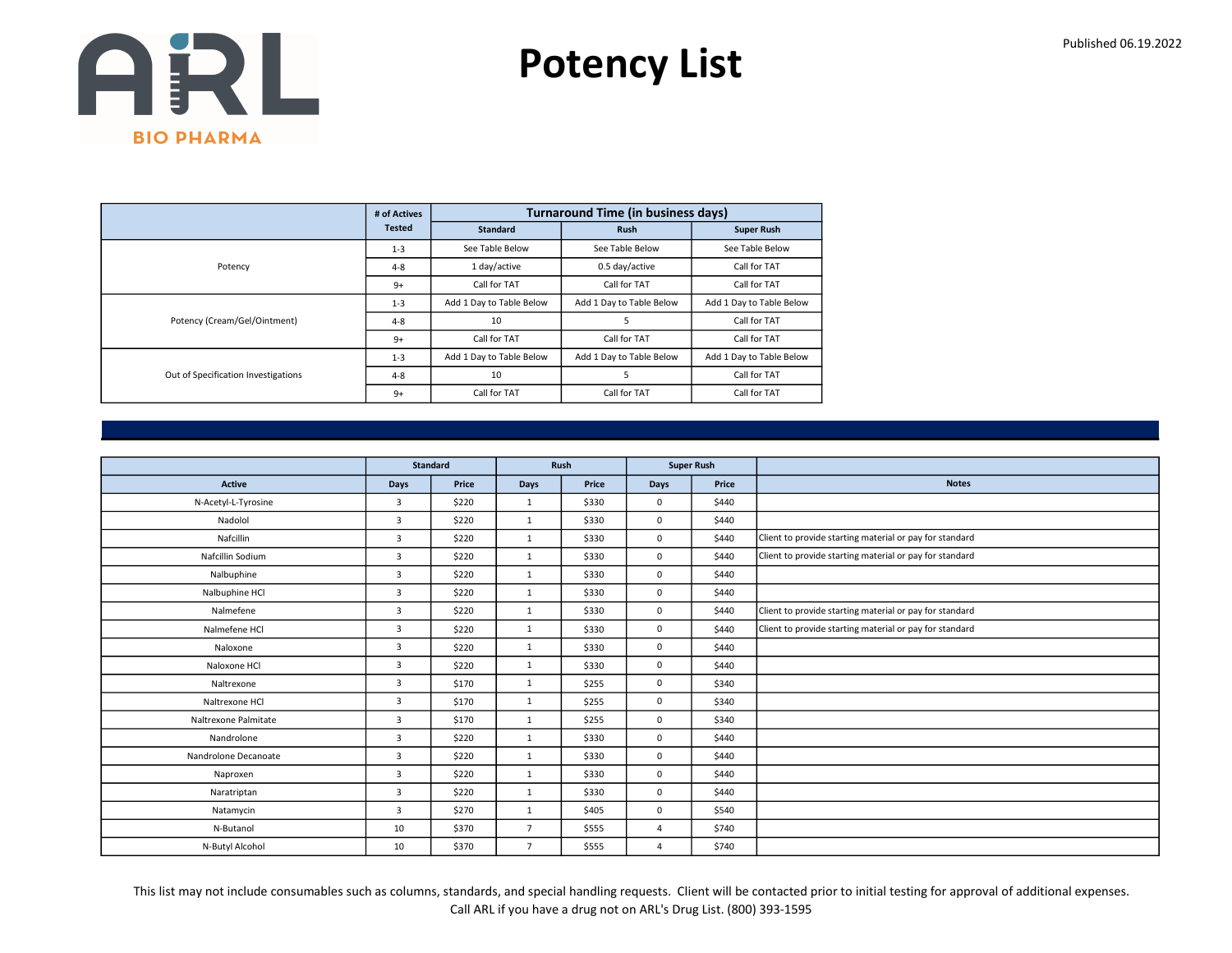Potency List

|                                     | # of Actives  |                          | <b>Turnaround Time (in business days)</b> |                          |
|-------------------------------------|---------------|--------------------------|-------------------------------------------|--------------------------|
|                                     | <b>Tested</b> | <b>Standard</b>          | <b>Rush</b>                               | <b>Super Rush</b>        |
|                                     | $1 - 3$       | See Table Below          | See Table Below                           | See Table Below          |
| Potency                             | $4 - 8$       | 1 day/active             | 0.5 day/active                            | Call for TAT             |
|                                     | $9+$          | Call for TAT             | Call for TAT                              | Call for TAT             |
|                                     | $1 - 3$       | Add 1 Day to Table Below | Add 1 Day to Table Below                  | Add 1 Day to Table Below |
| Potency (Cream/Gel/Ointment)        | $4 - 8$       | 10                       | 5                                         | Call for TAT             |
|                                     | $9+$          | Call for TAT             | Call for TAT                              | Call for TAT             |
|                                     | $1 - 3$       | Add 1 Day to Table Below | Add 1 Day to Table Below                  | Add 1 Day to Table Below |
| Out of Specification Investigations | $4 - 8$       | 10                       | 5                                         | Call for TAT             |
|                                     | $9+$          | Call for TAT             | Call for TAT                              | Call for TAT             |

|                                   |                | Standard |              | Rush  | <b>Super Rush</b> |       |                                                         |
|-----------------------------------|----------------|----------|--------------|-------|-------------------|-------|---------------------------------------------------------|
| <b>Active</b>                     | Days           | Price    | Days         | Price | <b>Days</b>       | Price | <b>Notes</b>                                            |
| N-Butylscopolammonium Bromide     | 3              | \$220    | $\mathbf{1}$ | \$330 | $\mathbf 0$       | \$440 |                                                         |
| Nebivolol                         | $\overline{3}$ | \$220    | 1            | \$330 | $\mathbf 0$       | \$440 | Client to provide starting material or pay for standard |
| Nelfinavir Mesylate               | 3              | \$270    | $\mathbf{1}$ | \$405 | $\mathbf 0$       | \$540 | Client to provide starting material or pay for standard |
| Neomycin                          | $\overline{3}$ | \$220    | $\mathbf{1}$ | \$330 | $\mathbf 0$       | \$440 |                                                         |
| Neomycin Sulfate                  | $\overline{3}$ | \$220    | 1            | \$330 | $\mathbf 0$       | \$440 |                                                         |
| Neostigmine                       | 3              | \$220    | $\mathbf{1}$ | \$330 | $\mathbf 0$       | \$440 |                                                         |
| Neostigmine Methylsulfate         | $\overline{3}$ | \$220    | 1            | \$330 | $\mathbf 0$       | \$440 |                                                         |
| Nepafenac                         | 3              | \$220    | 1            | \$330 | $\mathbf 0$       | \$440 |                                                         |
| Niacin                            | $\overline{3}$ | \$220    | $\mathbf{1}$ | \$330 | $\mathbf 0$       | \$440 |                                                         |
| Niacinamide                       | $\overline{3}$ | \$170    | 1            | \$255 | $\mathbf 0$       | \$340 |                                                         |
| Nicardipine                       | $\overline{3}$ | \$220    | $\mathbf{1}$ | \$330 | $\mathbf 0$       | \$440 | Client to provide starting material or pay for standard |
| Nicardipine HCl                   | 3              | \$220    | 1            | \$330 | $\mathbf 0$       | \$440 | Client to provide starting material or pay for standard |
| Niclosamide                       | 3              | \$220    | $\mathbf{1}$ | \$330 | $\mathbf 0$       | \$440 | Client to provide starting material or pay for standard |
| Nicotinamide-2,4,5,6d,            | 3              | \$220    | $\mathbf{1}$ | \$330 | $\mathbf 0$       | \$440 | Client to provide starting material or pay for standard |
| Nicotinamide Adenine Dinucleotide | 3              | \$170    | $\mathbf{1}$ | \$255 | $\mathbf 0$       | \$340 |                                                         |
| Nicotinamide Mononucleotide       | $\overline{3}$ | \$220    | 1            | \$330 | $\mathbf 0$       | \$440 |                                                         |
| Nicotine                          | 3              | \$220    | $\mathbf{1}$ | \$330 | $\mathbf 0$       | \$440 |                                                         |
| Nicotine Salicylate               | 3              | \$220    | 1            | \$330 | $\mathbf 0$       | \$440 |                                                         |
| Nicotinic Acid                    | 3              | \$220    | $\mathbf{1}$ | \$330 | $\mathbf 0$       | \$440 |                                                         |
| Nifedipine                        | $\overline{3}$ | \$220    | $\mathbf{1}$ | \$330 | $\mathbf 0$       | \$440 |                                                         |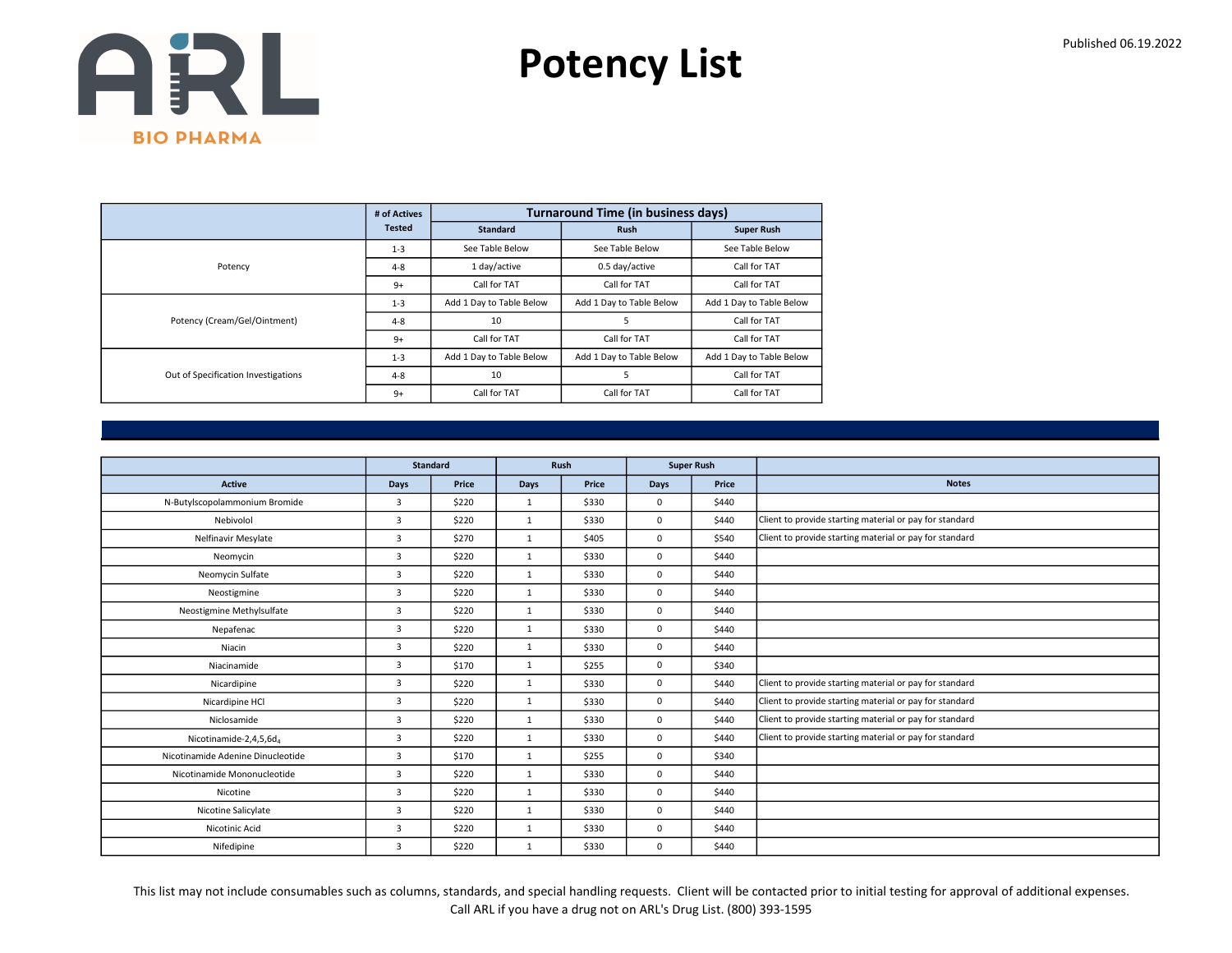Potency List

|                                     | # of Actives  |                          | <b>Turnaround Time (in business days)</b> |                          |
|-------------------------------------|---------------|--------------------------|-------------------------------------------|--------------------------|
|                                     | <b>Tested</b> | <b>Standard</b>          | <b>Rush</b>                               | <b>Super Rush</b>        |
|                                     | $1 - 3$       | See Table Below          | See Table Below                           | See Table Below          |
| Potency                             | $4 - 8$       | 1 day/active             | 0.5 day/active                            | Call for TAT             |
|                                     | $9+$          | Call for TAT             | Call for TAT                              | Call for TAT             |
|                                     | $1 - 3$       | Add 1 Day to Table Below | Add 1 Day to Table Below                  | Add 1 Day to Table Below |
| Potency (Cream/Gel/Ointment)        | $4 - 8$       | 10                       | 5                                         | Call for TAT             |
|                                     | $9+$          | Call for TAT             | Call for TAT                              | Call for TAT             |
|                                     | $1 - 3$       | Add 1 Day to Table Below | Add 1 Day to Table Below                  | Add 1 Day to Table Below |
| Out of Specification Investigations | $4 - 8$       | 10                       | 5                                         | Call for TAT             |
|                                     | $9+$          | Call for TAT             | Call for TAT                              | Call for TAT             |

|                           | <b>Standard</b> |       |              | <b>Rush</b> |             | <b>Super Rush</b> |                                                         |
|---------------------------|-----------------|-------|--------------|-------------|-------------|-------------------|---------------------------------------------------------|
| <b>Active</b>             | Days            | Price | <b>Days</b>  | Price       | Days        | Price             | <b>Notes</b>                                            |
| Nimodipine                | 3               | \$220 | 1            | \$330       | $\mathbf 0$ | \$440             |                                                         |
| Nitazoxanide              | 3               | \$220 | $\mathbf{1}$ | \$330       | $\mathbf 0$ | \$440             | Client to provide starting material or pay for standard |
| Nitenpyram                | 3               | \$220 | $\mathbf{1}$ | \$330       | $\mathbf 0$ | \$440             | Client to provide starting material or pay for standard |
| Nitrofurantoin            | $\overline{3}$  | \$220 | 1            | \$330       | $\mathbf 0$ | \$440             |                                                         |
| Nitrofurazone             | $\overline{3}$  | \$220 | $\mathbf{1}$ | \$330       | $\mathbf 0$ | \$440             |                                                         |
| Nitroglycerin             | 3               | \$220 | $\mathbf{1}$ | \$330       | $\mathbf 0$ | \$440             |                                                         |
| Nomifensine               | $\overline{3}$  | \$220 | 1            | \$330       | $\mathbf 0$ | \$440             | Client to provide starting material or pay for standard |
| Norepinephrine            | $\overline{3}$  | \$170 | $\mathbf{1}$ | \$255       | $\mathbf 0$ | \$340             |                                                         |
| Norepinephrine Bitartrate | 3               | \$170 | $\mathbf{1}$ | \$255       | $\mathbf 0$ | \$340             |                                                         |
| Norethindrone Acetate     | $\overline{3}$  | \$220 | 1            | \$330       | $\mathbf 0$ | \$440             |                                                         |
| Norgestimate              | $\overline{3}$  | \$220 | $\mathbf{1}$ | \$330       | $\mathbf 0$ | \$440             |                                                         |
| Norgestrel                | 3               | \$220 | $\mathbf{1}$ | \$330       | $\mathbf 0$ | \$440             |                                                         |
| Noroxymorphone            | 3               | \$220 | $\mathbf{1}$ | \$330       | $\mathbf 0$ | \$440             | Client to provide starting material or pay for standard |
| Nortriptyline             | 3               | \$270 | $\mathbf{1}$ | \$405       | $\mathbf 0$ | \$540             |                                                         |
| Nystatin                  | 3               | \$220 | $\mathbf{1}$ | \$330       | $\mathbf 0$ | \$440             | Requires client starting material                       |
| Octreotide                | 3               | \$220 | $\mathbf{1}$ | \$330       | $\mathbf 0$ | \$440             | Client to provide starting material or pay for standard |
| Octreotide Acetate        | 3               | \$220 | $\mathbf{1}$ | \$330       | $\mathbf 0$ | \$440             | Client to provide starting material or pay for standard |
| Ofloxacin                 | 3               | \$220 | 1            | \$330       | $\mathbf 0$ | \$440             | Client to provide starting material or pay for standard |
| Olanzapine                | 3               | \$220 | $\mathbf{1}$ | \$330       | $\mathbf 0$ | \$440             | Client to provide starting material or pay for standard |
| Olaparib                  | 3               | \$220 | $\mathbf{1}$ | \$330       | $\mathbf 0$ | \$440             | Client to provide starting material or pay for standard |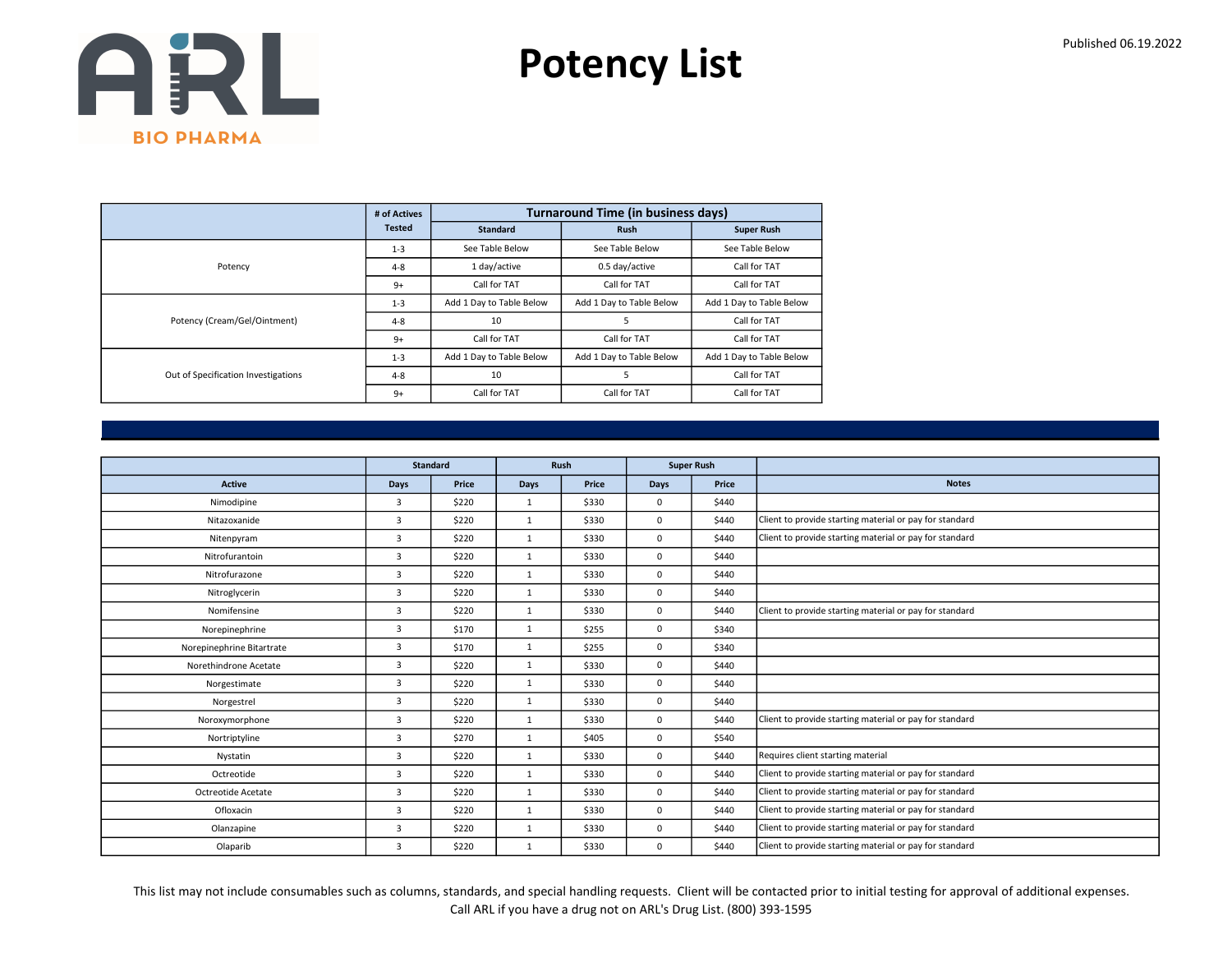Potency List

|                                     | # of Actives  |                          | <b>Turnaround Time (in business days)</b> |                          |
|-------------------------------------|---------------|--------------------------|-------------------------------------------|--------------------------|
|                                     | <b>Tested</b> | <b>Standard</b>          | <b>Rush</b>                               | <b>Super Rush</b>        |
|                                     | $1 - 3$       | See Table Below          | See Table Below                           | See Table Below          |
| Potency                             | $4 - 8$       | 1 day/active             | 0.5 day/active                            | Call for TAT             |
|                                     | $9+$          | Call for TAT             | Call for TAT                              | Call for TAT             |
|                                     | $1 - 3$       | Add 1 Day to Table Below | Add 1 Day to Table Below                  | Add 1 Day to Table Below |
| Potency (Cream/Gel/Ointment)        | $4 - 8$       | 10                       | 5                                         | Call for TAT             |
|                                     | $9+$          | Call for TAT             | Call for TAT                              | Call for TAT             |
|                                     | $1 - 3$       | Add 1 Day to Table Below | Add 1 Day to Table Below                  | Add 1 Day to Table Below |
| Out of Specification Investigations | $4 - 8$       | 10                       | 5                                         | Call for TAT             |
|                                     | $9+$          | Call for TAT             | Call for TAT                              | Call for TAT             |

|                            | Standard       |       | Rush                    |       |                | <b>Super Rush</b> |                                                         |
|----------------------------|----------------|-------|-------------------------|-------|----------------|-------------------|---------------------------------------------------------|
|                            |                |       |                         |       |                |                   |                                                         |
| <b>Active</b>              | Days           | Price | Days                    | Price | Days           | Price             | <b>Notes</b>                                            |
| Olmesartan Medoxomil       | $\overline{3}$ | \$220 | 1                       | \$330 | $\mathbf{0}$   | \$440             |                                                         |
| Omeprazole                 | 3              | \$220 | 1                       | \$330 | $\mathbf 0$    | \$440             |                                                         |
| Omeprazole Magnesium       | 3              | \$220 | $\mathbf{1}$            | \$330 | $\mathbf 0$    | \$440             |                                                         |
| Omeprazole Sodium          | $\overline{3}$ | \$220 | 1                       | \$330 | $\mathbf{0}$   | \$440             |                                                         |
| Ondansetron                | 3              | \$220 | 1                       | \$330 | $\mathbf 0$    | \$440             |                                                         |
| Ondansetron HCl            | 3              | \$220 | 1                       | \$330 | $\mathbf 0$    | \$440             |                                                         |
| Orbifloxacin               | 3              | \$220 | $\mathbf{1}$            | \$330 | $\mathbf 0$    | \$440             |                                                         |
| Orlistat                   | 3              | \$220 | 1                       | \$330 | $\mathbf 0$    | \$440             |                                                         |
| Ornithine                  | 5              | \$370 | $\overline{\mathbf{3}}$ | \$555 | 2              | \$740             |                                                         |
| <b>Ornithine Aspartate</b> | 5              | \$370 | 3                       | \$555 | $\overline{2}$ | \$740             |                                                         |
| Ornithine HCl              | 5              | \$370 | $\overline{3}$          | \$555 | $\overline{2}$ | \$740             |                                                         |
| Orphenadrine Citrate       | 3              | \$220 | $\mathbf{1}$            | \$330 | $\mathbf 0$    | \$440             |                                                         |
| Oseltamivir Phosphate      | 3              | \$220 | $\mathbf{1}$            | \$330 | $\mathbf 0$    | \$440             |                                                         |
| Ouabain                    | 3              | \$220 | 1                       | \$330 | $\mathbf 0$    | \$440             |                                                         |
| Oxacillin                  | $\overline{3}$ | \$220 | $\mathbf{1}$            | \$330 | $\mathbf 0$    | \$440             | Client to provide starting material or pay for standard |
| Oxalate                    | 3              | \$220 | 1                       | \$330 | $\mathbf 0$    | \$440             |                                                         |
| Oxaliplatin                | 3              | \$220 | $\mathbf{1}$            | \$330 | $\mathbf 0$    | \$440             |                                                         |
| Oxandrolone                | $\overline{3}$ | \$220 | 1                       | \$330 | $\mathbf 0$    | \$440             | Client to provide starting material or pay for standard |
| Oxcarbazepine              | 3              | \$220 | 1                       | \$330 | $\mathbf 0$    | \$440             |                                                         |
| Oxiconazole Nitrate        | 3              | \$220 | $\mathbf{1}$            | \$330 | $\mathbf 0$    | \$440             |                                                         |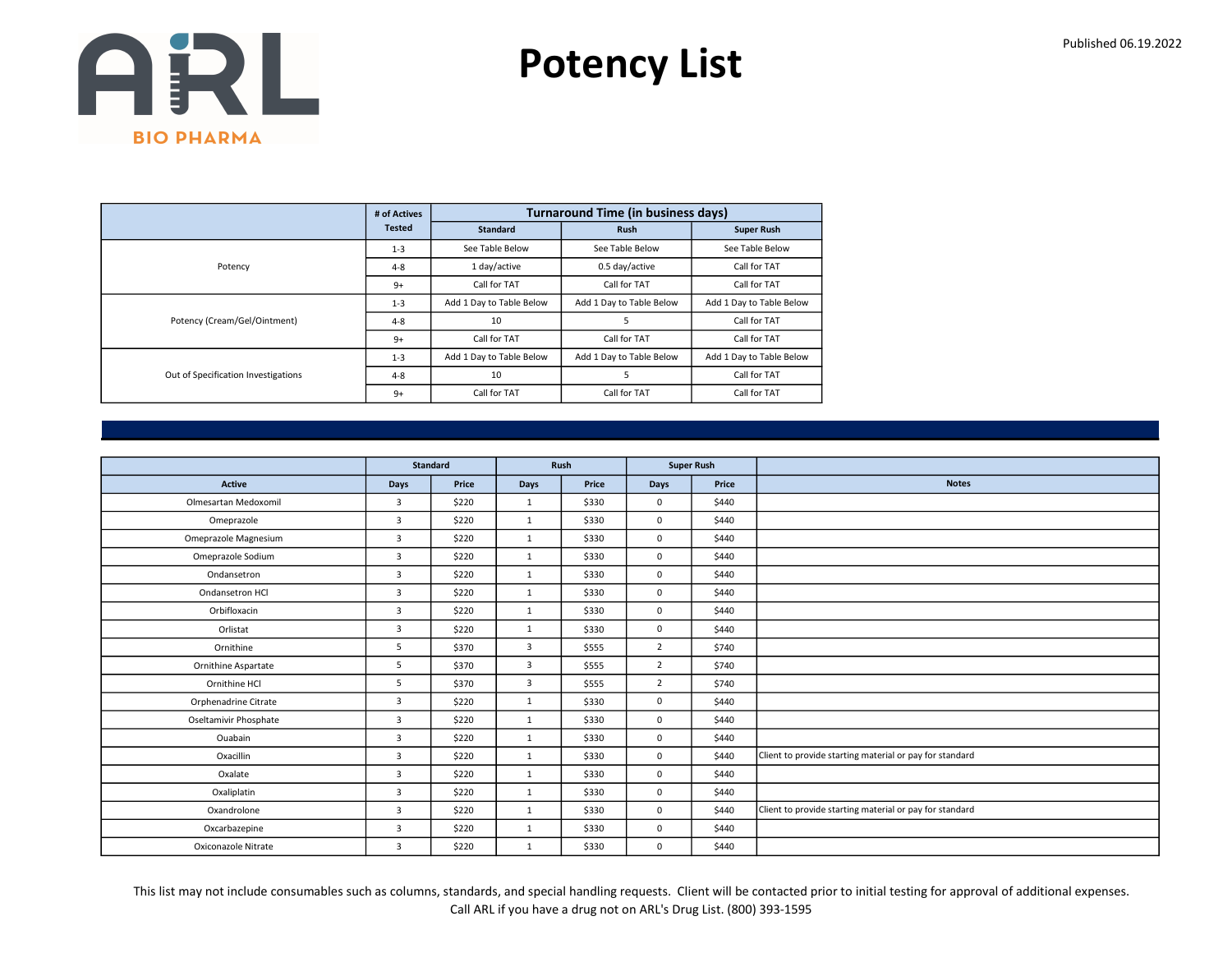Potency List

|                                     | # of Actives  |                          | <b>Turnaround Time (in business days)</b> |                          |
|-------------------------------------|---------------|--------------------------|-------------------------------------------|--------------------------|
|                                     | <b>Tested</b> | <b>Standard</b>          | <b>Rush</b>                               | <b>Super Rush</b>        |
|                                     | $1 - 3$       | See Table Below          | See Table Below                           | See Table Below          |
| Potency                             | $4 - 8$       | 1 day/active             | 0.5 day/active                            | Call for TAT             |
|                                     | $9+$          | Call for TAT             | Call for TAT                              | Call for TAT             |
|                                     | $1 - 3$       | Add 1 Day to Table Below | Add 1 Day to Table Below                  | Add 1 Day to Table Below |
| Potency (Cream/Gel/Ointment)        | $4 - 8$       | 10                       | 5                                         | Call for TAT             |
|                                     | $9+$          | Call for TAT             | Call for TAT                              | Call for TAT             |
|                                     | $1 - 3$       | Add 1 Day to Table Below | Add 1 Day to Table Below                  | Add 1 Day to Table Below |
| Out of Specification Investigations | $4 - 8$       | 10                       | 5                                         | Call for TAT             |
|                                     | $9+$          | Call for TAT             | Call for TAT                              | Call for TAT             |

|                       |                | <b>Standard</b> |                | Rush  |                | <b>Super Rush</b> |                                                                                      |
|-----------------------|----------------|-----------------|----------------|-------|----------------|-------------------|--------------------------------------------------------------------------------------|
| <b>Active</b>         | Days           | Price           | <b>Days</b>    | Price | Days           | Price             | <b>Notes</b>                                                                         |
| Oxytriptan            | 3              | \$220           | $\mathbf{1}$   | \$330 | $\mathbf 0$    | \$440             |                                                                                      |
| Oxybutynin            | 3              | \$220           | $\mathbf{1}$   | \$330 | $\mathbf 0$    | \$440             |                                                                                      |
| Oxycodone             | 3              | \$220           | $\mathbf{1}$   | \$330 | $\mathbf 0$    | \$440             |                                                                                      |
| Oxycodone HCl         | $\overline{3}$ | \$220           | $\mathbf{1}$   | \$330 | $\mathbf 0$    | \$440             |                                                                                      |
| Oxymetazoline         | 3              | \$220           | $\mathbf{1}$   | \$330 | $\mathbf 0$    | \$440             | Client to provide starting material or pay for standard                              |
| Oxymetazoline HCl     | 3              | \$220           | $\mathbf{1}$   | \$330 | $\mathbf 0$    | \$440             | Client to provide starting material or pay for standard                              |
| Oxymetholone          | $\overline{3}$ | \$220           | 1              | \$330 | $\mathbf 0$    | \$440             | Client to provide starting material or pay for standard                              |
| Oxytetracycline HCl   | $\overline{3}$ | \$220           | $\mathbf{1}$   | \$330 | $\mathbf 0$    | \$440             | Client to provide starting material or pay for standard                              |
| Oxytocin              | 10             | \$370           | $\overline{7}$ | \$555 | $\overline{4}$ | \$740             | This test is for samples with a concentrations of less than 0.08 U/mL                |
| Oxytocin              | 3              | \$220           | $\mathbf{1}$   | \$330 | $\mathbf 0$    | \$440             | This test is for samples with a concentrations of greater than or equal to 0.08 U/mL |
| <b>Palmitic Acid</b>  | $\overline{3}$ | \$220           | $\mathbf{1}$   | \$330 | $\mathbf 0$    | \$440             |                                                                                      |
| Palmitoylethanolamide | 3              | \$220           | $\mathbf{1}$   | \$330 | $\mathbf 0$    | \$440             |                                                                                      |
| Palonosetron HCl      | 3              | \$220           | $\mathbf{1}$   | \$330 | $\mathbf 0$    | \$440             |                                                                                      |
| Pamidronate           | 3              | \$220           | $\mathbf{1}$   | \$330 | $\mathbf 0$    | \$440             |                                                                                      |
| Pantethine            | 3              | \$220           | $\mathbf{1}$   | \$330 | $\mathbf 0$    | \$440             |                                                                                      |
| Panthenol             | $\overline{3}$ | \$170           | $\mathbf{1}$   | \$255 | $\mathbf 0$    | \$340             |                                                                                      |
| Pantoprazole          | 3              | \$220           | $\mathbf{1}$   | \$330 | $\mathbf 0$    | \$440             |                                                                                      |
| Pantoprazole Sodium   | $\overline{3}$ | \$220           | $\mathbf{1}$   | \$330 | $\mathbf 0$    | \$440             |                                                                                      |
| Pantothenic Acid      | 3              | \$220           | $\mathbf{1}$   | \$330 | $\mathbf 0$    | \$440             |                                                                                      |
| Papaverine            | 3              | \$170           | $\mathbf{1}$   | \$255 | $\mathbf{0}$   | \$340             |                                                                                      |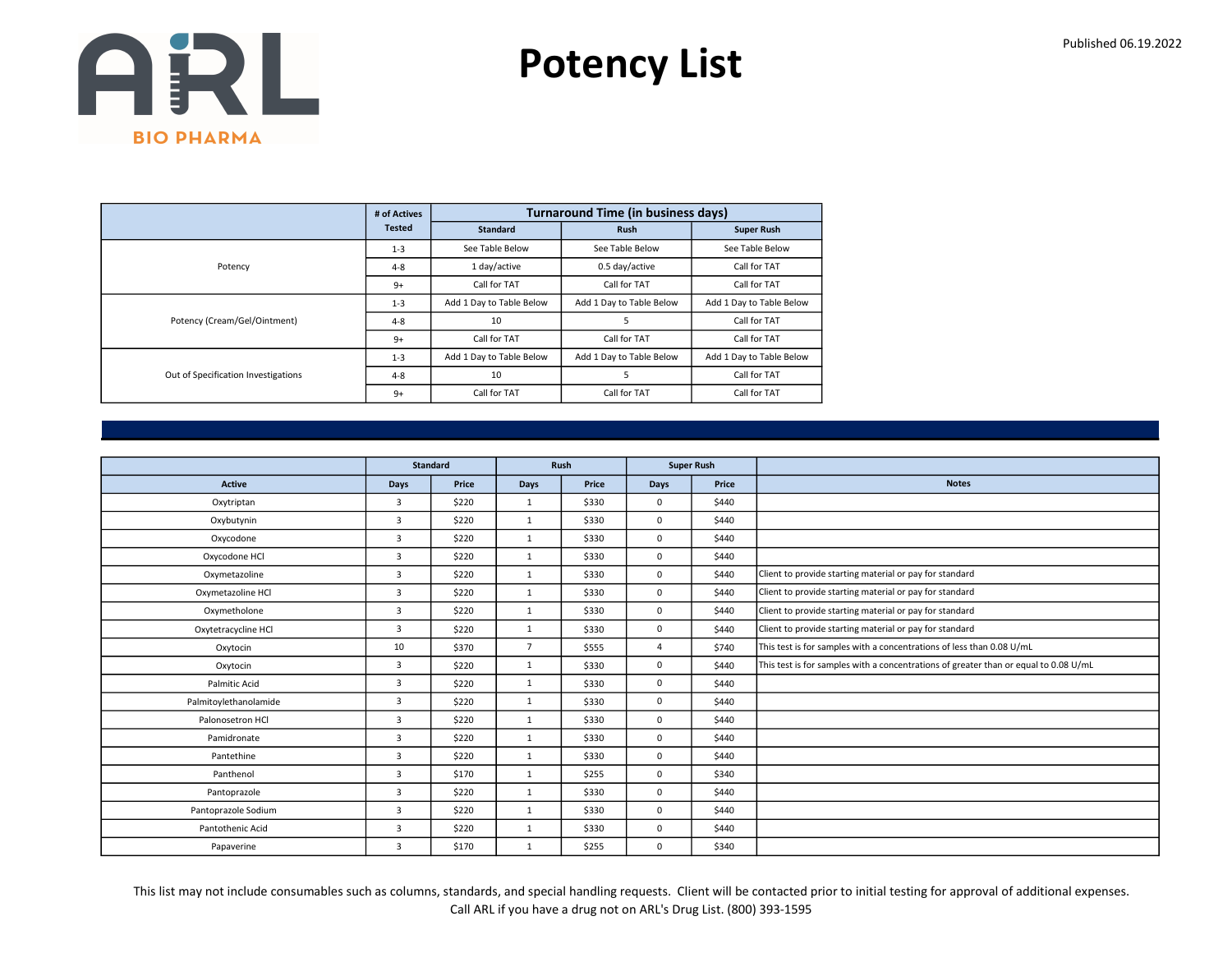Potency List

|                                     | # of Actives  |                          | <b>Turnaround Time (in business days)</b> |                          |
|-------------------------------------|---------------|--------------------------|-------------------------------------------|--------------------------|
|                                     | <b>Tested</b> | <b>Standard</b>          | <b>Rush</b>                               | <b>Super Rush</b>        |
|                                     | $1 - 3$       | See Table Below          | See Table Below                           | See Table Below          |
| Potency                             | $4 - 8$       | 1 day/active             | 0.5 day/active                            | Call for TAT             |
|                                     | $9+$          | Call for TAT             | Call for TAT                              | Call for TAT             |
|                                     | $1 - 3$       | Add 1 Day to Table Below | Add 1 Day to Table Below                  | Add 1 Day to Table Below |
| Potency (Cream/Gel/Ointment)        | $4 - 8$       | 10                       | 5                                         | Call for TAT             |
|                                     | $9+$          | Call for TAT             | Call for TAT                              | Call for TAT             |
|                                     | $1 - 3$       | Add 1 Day to Table Below | Add 1 Day to Table Below                  | Add 1 Day to Table Below |
| Out of Specification Investigations | $4 - 8$       | 10                       | 5                                         | Call for TAT             |
|                                     | $9+$          | Call for TAT             | Call for TAT                              | Call for TAT             |

|                             |                | <b>Standard</b> |              | Rush  |             | <b>Super Rush</b> |                                                                                                                       |
|-----------------------------|----------------|-----------------|--------------|-------|-------------|-------------------|-----------------------------------------------------------------------------------------------------------------------|
| <b>Active</b>               | Days           | Price           | Days         | Price | <b>Days</b> | Price             | <b>Notes</b>                                                                                                          |
| Papaverine HCl              | 3              | \$170           | 1            | \$255 | 0           | \$340             |                                                                                                                       |
| para-Aminobenzoic Acid      | 3              | \$220           | 1            | \$330 | $\Omega$    | \$440             | Client to provide starting material or pay for standard                                                               |
| Paromomycin                 | 3              | \$220           | $\mathbf{1}$ | \$330 | 0           | \$440             | Client to provide starting material or pay for standard                                                               |
| Paroxetine HCI              | $\overline{3}$ | \$220           | 1            | \$330 | 0           | \$440             | Client to provide starting material or pay for standard                                                               |
| Penicillamine               | $\overline{3}$ | \$220           | $\mathbf{1}$ | \$330 | 0           | \$440             |                                                                                                                       |
| Penicillin                  | $\overline{3}$ | \$220           | $\mathbf{1}$ | \$330 | 0           | \$440             | Client to provide starting material or pay for standard                                                               |
| Penicillin G                | $\overline{3}$ | \$220           | $\mathbf{1}$ | \$330 | 0           | \$440             | Client to provide starting material or pay for standard                                                               |
| Penicillin G Benzathine     | 3              | \$220           | $\mathbf{1}$ | \$330 | 0           | \$440             | Client to provide starting material or pay for standard                                                               |
| Penicillin G Potassium      | $\overline{3}$ | \$220           | $\mathbf{1}$ | \$330 | 0           | \$440             | Client to provide starting material or pay for standard                                                               |
| Pentobarbital               | $\overline{3}$ | \$220           | $\mathbf{1}$ | \$330 | 0           | \$440             | Client to provide starting material or pay for standard                                                               |
| Pentobarbital Sodium        | $\overline{3}$ | \$220           | $\mathbf{1}$ | \$330 | 0           | \$440             | Client to provide starting material or pay for standard                                                               |
| Pentosan Polysulfate Sodium | 3              | \$220           | $\mathbf{1}$ | \$330 | 0           | \$440             | Client to provide starting material CoA. Client may be required to provide starting material or pay<br>Ifor standard. |
| Pentoxifylline              | 3              | \$220           | $\mathbf{1}$ | \$330 | 0           | \$440             |                                                                                                                       |
| Pentylenetetrazole          | $\overline{3}$ | \$220           | $\mathbf{1}$ | \$330 | 0           | \$440             |                                                                                                                       |
| Perfluorooctyl Bromide      | $\overline{3}$ | \$270           | $\mathbf{1}$ | \$405 | 0           | \$540             | Client to provide starting material or pay for standard                                                               |
| Pergolide                   | 3              | \$220           | $\mathbf{1}$ | \$330 | 0           | \$440             |                                                                                                                       |
| Pergolide Mesylate          | 3              | \$220           | $\mathbf{1}$ | \$330 | 0           | \$440             |                                                                                                                       |
| Permethrin                  | 3              | \$220           | $\mathbf{1}$ | \$330 | 0           | \$440             |                                                                                                                       |
| PGE <sub>1</sub>            | 3              | \$170           | $\mathbf{1}$ | \$255 | 0           | \$340             | Cannot test concentrations less than 5 mcg/mL.                                                                        |
| Phenazone                   | 3              | \$220           | $\mathbf{1}$ | \$330 | 0           | \$440             |                                                                                                                       |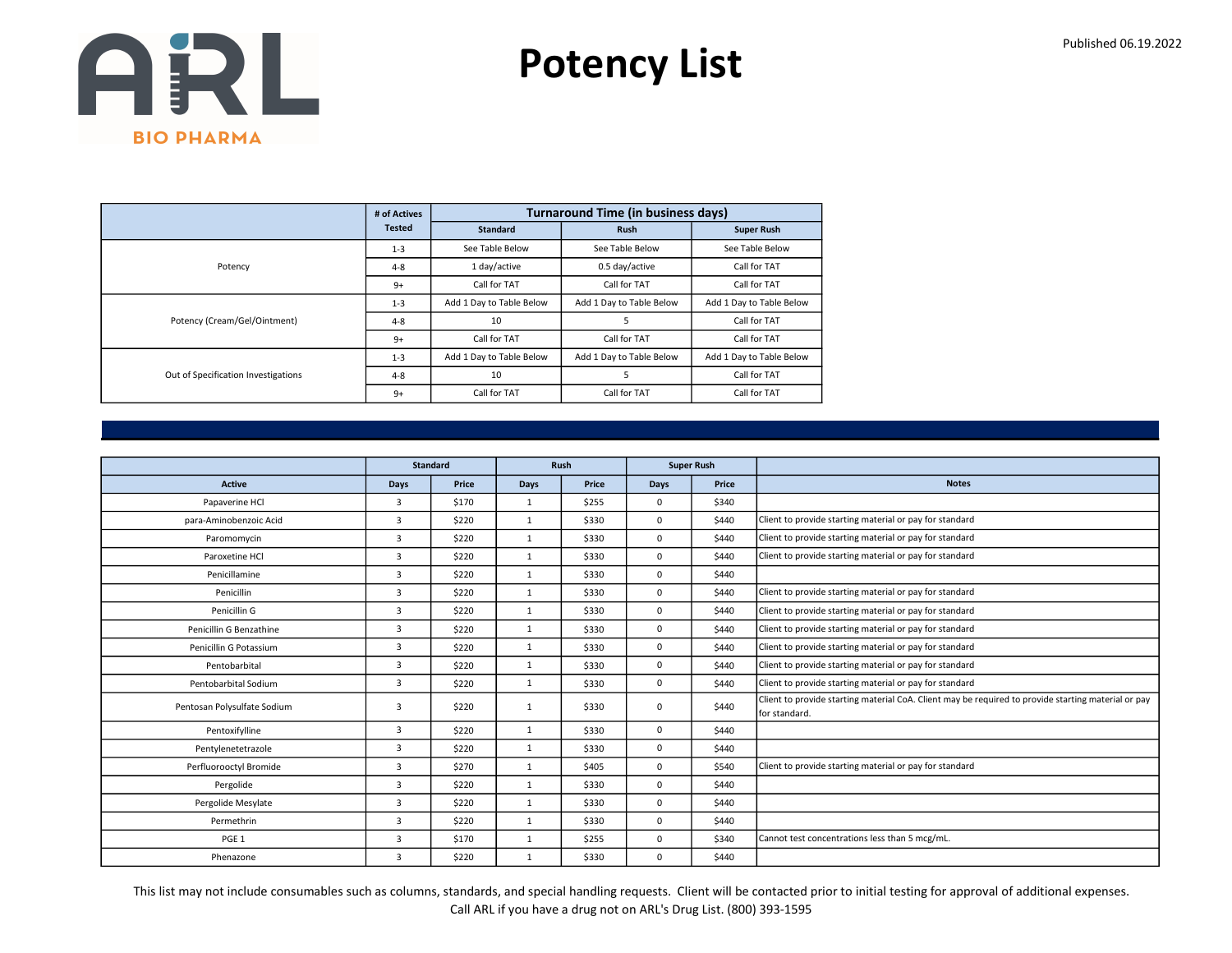Potency List

|                                     | # of Actives  |                          | <b>Turnaround Time (in business days)</b> |                          |
|-------------------------------------|---------------|--------------------------|-------------------------------------------|--------------------------|
|                                     | <b>Tested</b> | <b>Standard</b>          | <b>Rush</b>                               | <b>Super Rush</b>        |
|                                     | $1 - 3$       | See Table Below          | See Table Below                           | See Table Below          |
| Potency                             | $4 - 8$       | 1 day/active             | 0.5 day/active                            | Call for TAT             |
|                                     | $9+$          | Call for TAT             | Call for TAT                              | Call for TAT             |
|                                     | $1 - 3$       | Add 1 Day to Table Below | Add 1 Day to Table Below                  | Add 1 Day to Table Below |
| Potency (Cream/Gel/Ointment)        | $4 - 8$       | 10                       | 5                                         | Call for TAT             |
|                                     | $9+$          | Call for TAT             | Call for TAT                              | Call for TAT             |
|                                     | $1 - 3$       | Add 1 Day to Table Below | Add 1 Day to Table Below                  | Add 1 Day to Table Below |
| Out of Specification Investigations | $4 - 8$       | 10                       | 5                                         | Call for TAT             |
|                                     | $9+$          | Call for TAT             | Call for TAT                              | Call for TAT             |

|                            | <b>Standard</b> |       | Rush         |       | <b>Super Rush</b> |       |                                                         |
|----------------------------|-----------------|-------|--------------|-------|-------------------|-------|---------------------------------------------------------|
| <b>Active</b>              | Days            | Price | Days         | Price | <b>Days</b>       | Price | <b>Notes</b>                                            |
| Phenazopyridine            | $\overline{3}$  | \$220 | 1            | \$330 | $\mathbf{0}$      | \$440 |                                                         |
| <b>Pheniramine Maleate</b> | 3               | \$220 | $\mathbf{1}$ | \$330 | $\mathsf 0$       | \$440 |                                                         |
| Phenobarbital              | 3               | \$220 | 1            | \$330 | $\mathbf 0$       | \$440 |                                                         |
| Phenobarbitone             | $\overline{3}$  | \$220 | 1            | \$330 | $\mathbf{0}$      | \$440 |                                                         |
| Phenobarbital Sodium       | 3               | \$220 | 1            | \$330 | $\mathbf 0$       | \$440 |                                                         |
| Phenol                     | $\overline{3}$  | \$170 | 1            | \$255 | $\mathbf 0$       | \$340 |                                                         |
| Phenolsulfonic Acid        | 3               | \$220 | $\mathbf{1}$ | \$330 | $\mathbf 0$       | \$440 | Client to provide starting material or pay for standard |
| Phenoxybenzamine           | $\overline{3}$  | \$220 | 1            | \$330 | $\mathbf{0}$      | \$440 |                                                         |
| Phenoxybenzamine HCl       | 3               | \$220 | $\mathbf{1}$ | \$330 | $\mathbf 0$       | \$440 |                                                         |
| Phentermine                | $\overline{3}$  | \$220 | 1            | \$330 | $\mathbf 0$       | \$440 |                                                         |
| Phentermine HCl            | $\overline{3}$  | \$220 | 1            | \$330 | $\mathbf 0$       | \$440 |                                                         |
| Phentolamine               | 3               | \$170 | $\mathbf{1}$ | \$255 | $\mathbf{0}$      | \$340 |                                                         |
| Phentolamine Mesylate      | 3               | \$170 | 1            | \$255 | $\mathbf{0}$      | \$340 |                                                         |
| Phenylalanine              | 3               | \$220 | 1            | \$330 | $\mathbf{0}$      | \$440 |                                                         |
| Phenylbutazone             | 3               | \$220 | $\mathbf{1}$ | \$330 | $\mathbf 0$       | \$440 |                                                         |
| Phenylephrine              | $\overline{3}$  | \$170 | $\mathbf{1}$ | \$255 | $\mathbf{0}$      | \$340 |                                                         |
| Phenylephrine HCl          | $\overline{3}$  | \$170 | 1            | \$255 | $\mathbf 0$       | \$340 |                                                         |
| Phenylpropanolamine        | 3               | \$220 | 1            | \$330 | $\mathbf 0$       | \$440 |                                                         |
| Phenylpropanolamine HCl    | 3               | \$220 | 1            | \$330 | $\mathbf 0$       | \$440 |                                                         |
| Phenytoin                  | 3               | \$220 | $\mathbf{1}$ | \$330 | $\mathbf 0$       | \$440 |                                                         |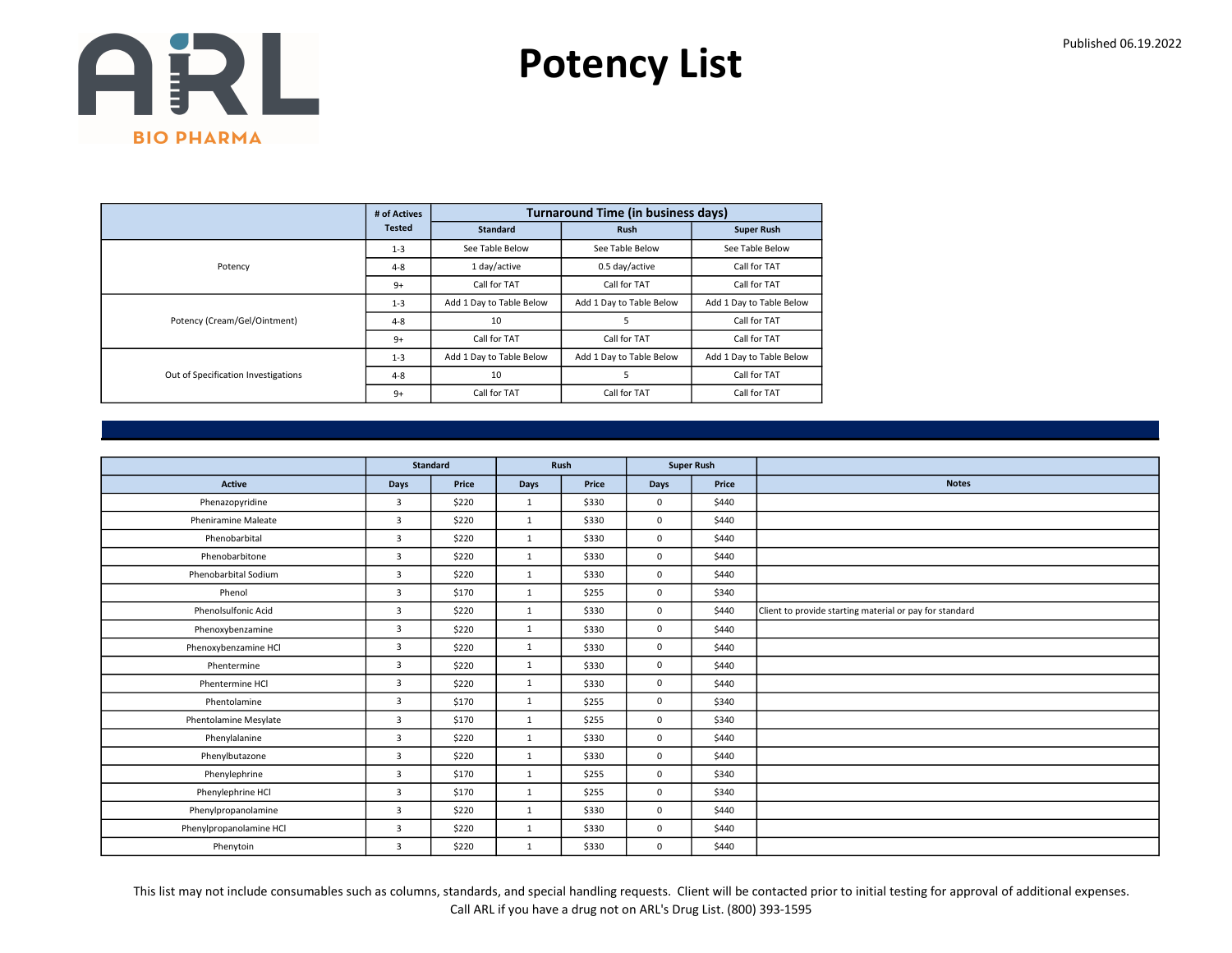Potency List

|                                     | # of Actives  |                          | <b>Turnaround Time (in business days)</b> |                          |
|-------------------------------------|---------------|--------------------------|-------------------------------------------|--------------------------|
|                                     | <b>Tested</b> | <b>Standard</b>          | <b>Rush</b>                               | <b>Super Rush</b>        |
|                                     | $1 - 3$       | See Table Below          | See Table Below                           | See Table Below          |
| Potency                             | $4 - 8$       | 1 day/active             | 0.5 day/active                            | Call for TAT             |
|                                     | $9+$          | Call for TAT             | Call for TAT                              | Call for TAT             |
|                                     | $1 - 3$       | Add 1 Day to Table Below | Add 1 Day to Table Below                  | Add 1 Day to Table Below |
| Potency (Cream/Gel/Ointment)        | $4 - 8$       | 10                       | 5                                         | Call for TAT             |
|                                     | $9+$          | Call for TAT             | Call for TAT                              | Call for TAT             |
|                                     | $1 - 3$       | Add 1 Day to Table Below | Add 1 Day to Table Below                  | Add 1 Day to Table Below |
| Out of Specification Investigations | $4 - 8$       | 10                       | 5                                         | Call for TAT             |
|                                     | $9+$          | Call for TAT             | Call for TAT                              | Call for TAT             |

|                                |                | <b>Standard</b> |                | Rush  |             | <b>Super Rush</b> |                                                                                 |
|--------------------------------|----------------|-----------------|----------------|-------|-------------|-------------------|---------------------------------------------------------------------------------|
| <b>Active</b>                  | <b>Days</b>    | Price           | <b>Days</b>    | Price | <b>Days</b> | Price             | <b>Notes</b>                                                                    |
| Phosphate                      | 3              | \$220           | $\mathbf{1}$   | \$330 | $\mathbf 0$ | \$440             | Cannot test concentrations less than 2 mcg/mL                                   |
| Phosphatidylcholine            | 5              | \$520           |                |       |             |                   | Call for rush service requests                                                  |
| Phytonadione                   | 3              | \$220           | $\mathbf{1}$   | \$330 | $\mathbf 0$ | \$440             | Client to provide starting material or pay for standard                         |
| Pilocarpine                    | 3              | \$220           | 1              | \$330 | $\mathbf 0$ | \$440             |                                                                                 |
| Pilocarpine HCl                | 3              | \$220           | $\mathbf{1}$   | \$330 | $\Omega$    | \$440             |                                                                                 |
| Pimecrolimus                   | 3              | \$220           | $\mathbf{1}$   | \$330 | $\mathbf 0$ | \$440             |                                                                                 |
| Pimobendan                     | $\overline{3}$ | \$170           | 1              | \$255 | $\mathbf 0$ | \$340             |                                                                                 |
| Pioglitazone HCl               | 3              | \$220           | $\mathbf{1}$   | \$330 | $\mathbf 0$ | \$440             |                                                                                 |
| Piperacillin                   | 3              | \$270           | $\mathbf{1}$   | \$405 | $\mathbf 0$ | \$540             |                                                                                 |
| Piracetam                      | $\overline{3}$ | \$220           | 1              | \$330 | $\mathbf 0$ | \$440             |                                                                                 |
| Pirfenidone                    | 3              | \$220           | $\mathbf{1}$   | \$330 | $\mathbf 0$ | \$440             |                                                                                 |
| Piroxicam                      | 3              | \$220           | $\mathbf{1}$   | \$330 | $\mathbf 0$ | \$440             |                                                                                 |
| Pitavastatin                   | 3              | \$220           | 1              | \$330 | $\Omega$    | \$440             |                                                                                 |
| Polidocanol                    | $\overline{3}$ | \$220           | 1              | \$330 | $\mathbf 0$ | \$440             |                                                                                 |
| Polyhexamethylbiguanide (PHMB) | $\overline{3}$ | \$220           | $\mathbf{1}$   | \$330 | $\mathbf 0$ | \$440             |                                                                                 |
| Polymyxin                      | 3              | \$220           | $\overline{2}$ | \$330 | N/A         | N/A               | Requires client starting material. Cannot test concentration less than 1000U/mL |
| Polymyxin B Sulfate            | 3              | \$220           | $\overline{2}$ | \$330 | N/A         | N/A               | Requires client starting material. Cannot test concentration less than 1000U/mL |
| Ponazuril                      | 3              | \$220           | $\mathbf{1}$   | \$330 | $\mathbf 0$ | \$440             | Client to provide starting material or pay for standard                         |
| Posaconazole                   | $\overline{3}$ | \$220           | $\mathbf{1}$   | \$330 | $\mathbf 0$ | \$440             | Client to provide starting material or pay for standard                         |
| Potassium                      | 3              | \$220           | $\mathbf{1}$   | \$330 | 0           | \$440             |                                                                                 |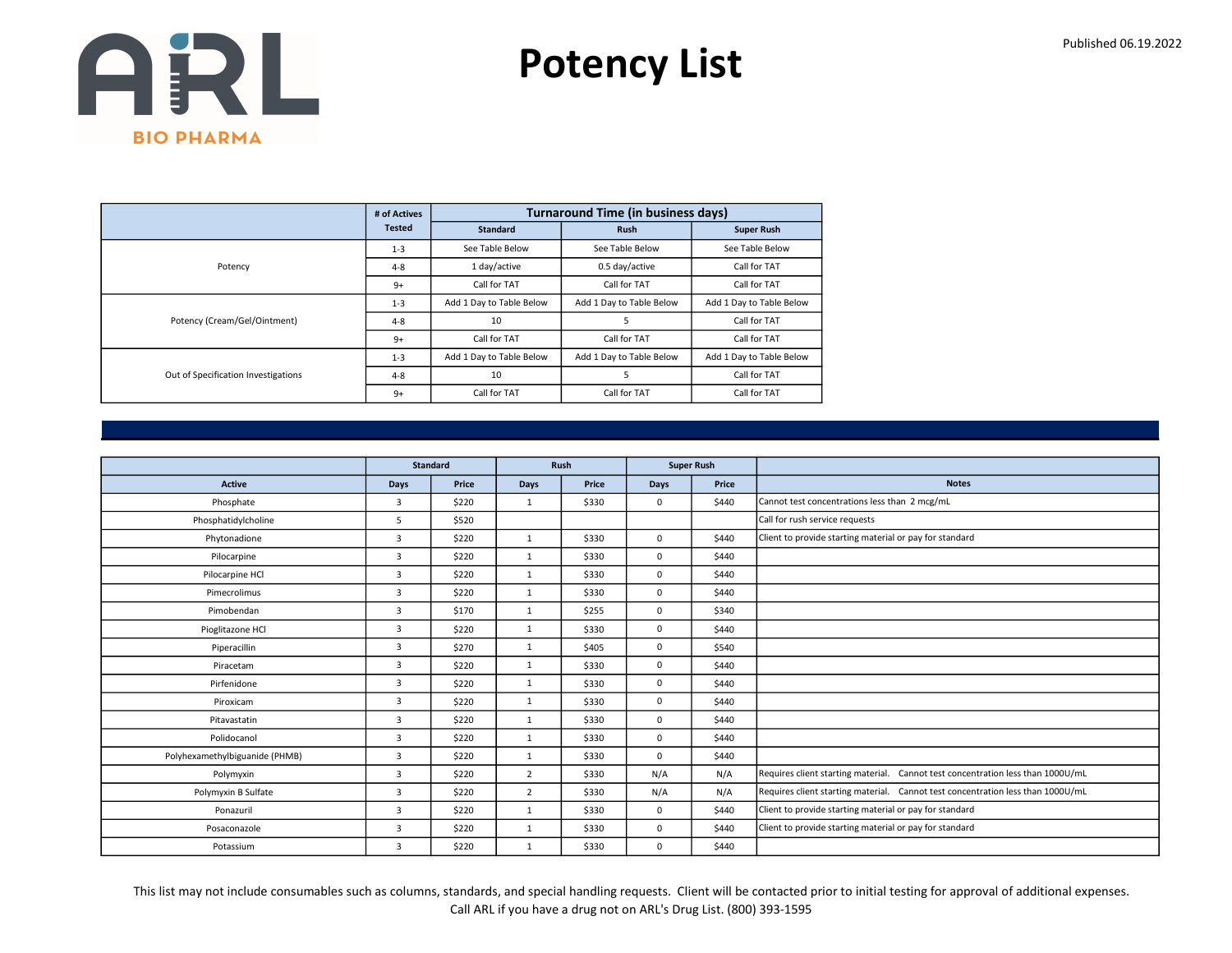Potency List

|                                     | # of Actives  |                          | <b>Turnaround Time (in business days)</b> |                          |
|-------------------------------------|---------------|--------------------------|-------------------------------------------|--------------------------|
|                                     | <b>Tested</b> | <b>Standard</b>          | <b>Rush</b>                               | <b>Super Rush</b>        |
|                                     | $1 - 3$       | See Table Below          | See Table Below                           | See Table Below          |
| Potency                             | $4 - 8$       | 1 day/active             | 0.5 day/active                            | Call for TAT             |
|                                     | $9+$          | Call for TAT             | Call for TAT                              | Call for TAT             |
|                                     | $1 - 3$       | Add 1 Day to Table Below | Add 1 Day to Table Below                  | Add 1 Day to Table Below |
| Potency (Cream/Gel/Ointment)        | $4 - 8$       | 10                       | 5                                         | Call for TAT             |
|                                     | $9+$          | Call for TAT             | Call for TAT                              | Call for TAT             |
|                                     | $1 - 3$       | Add 1 Day to Table Below | Add 1 Day to Table Below                  | Add 1 Day to Table Below |
| Out of Specification Investigations | $4 - 8$       | 10                       | 5                                         | Call for TAT             |
|                                     | $9+$          | Call for TAT             | Call for TAT                              | Call for TAT             |

|                                          |             | <b>Standard</b> |              | <b>Rush</b> | <b>Super Rush</b> |       |                                                                                                                                                               |
|------------------------------------------|-------------|-----------------|--------------|-------------|-------------------|-------|---------------------------------------------------------------------------------------------------------------------------------------------------------------|
| <b>Active</b>                            | <b>Days</b> | Price           | Days         | Price       | Days              | Price | <b>Notes</b>                                                                                                                                                  |
| Potassium Acetate                        | 3           | \$220           | $\mathbf{1}$ | \$330       | $\Omega$          | \$440 | If both ions are to be tested indicate this on the submission form (charges will apply for both)                                                              |
| Potassium Alum                           | 3           | \$220           | $\mathbf{1}$ | \$330       | $\Omega$          | \$440 |                                                                                                                                                               |
| Potassium Aluminum Sulfate Dodecahydrate | 3           | \$220           | $\mathbf{1}$ | \$330       | $\mathbf 0$       | \$440 |                                                                                                                                                               |
| Potassium Aspartate                      | 3           | \$220           | $\mathbf{1}$ | \$330       | $\mathbf 0$       | \$440 | If both ions are to be tested indicate this on the submission form (charges will apply for both)                                                              |
| Potassium Bitartrate                     | 3           | \$220           | 1            | \$330       | $\mathbf 0$       | \$440 |                                                                                                                                                               |
| Potassium Bromide                        | 3           | \$220           | $\mathbf{1}$ | \$330       | $^{\circ}$        | \$440 | If both ions are to be tested indicate this on the submission form (charges will apply for both)                                                              |
| Potassium Clavulanate                    | 3           | \$220           | $\mathbf{1}$ | \$330       | $\mathbf 0$       | \$440 | If both ions are to be tested indicate this on the submission form (charges will apply for both).<br>Client to provide starting material or pay for standard. |
| Potassium Chloride                       | 3           | \$220           | $\mathbf{1}$ | \$330       | $\Omega$          | \$440 | If both ions are to be tested indicate this on the submission form (charges will apply for both)                                                              |
| Potassium Citrate                        | 3           | \$220           | $\mathbf{1}$ | \$330       | $^{\circ}$        | \$440 |                                                                                                                                                               |
| Potassium Gluconate                      | 3           | \$220           | $\mathbf{1}$ | \$330       | $\mathbf 0$       | \$440 |                                                                                                                                                               |
| Potassium Iodide                         | 3           | \$220           | 1            | \$330       | $\Omega$          | \$440 |                                                                                                                                                               |
| Potassium Perchlorate                    | 3           | \$220           | $\mathbf{1}$ | \$330       | $\Omega$          | \$440 | If both ions are to be tested indicate this on the submission form (charges will apply for both)                                                              |
| Potassium Phosphates                     | 3           | \$220           | $\mathbf{1}$ | \$330       | $\Omega$          | \$440 | If both ions are to be tested indicate this on the submission form (charges will apply for both)                                                              |
| Potassium Sulfate                        | 3           | \$220           | $\mathbf{1}$ | \$330       | $\mathbf 0$       | \$440 | If both ions are to be tested indicate this on the submission form (charges will apply for both)                                                              |
| Povidone Iodine                          | 3           | \$220           | 1            | \$330       | $\mathbf 0$       | \$440 |                                                                                                                                                               |
| Pralidoxime Chloride                     | 3           | \$220           | $\mathbf{1}$ | \$330       | $\mathbf 0$       | \$440 |                                                                                                                                                               |
| Pramoxine                                | 3           | \$220           | $\mathbf{1}$ | \$330       | $\mathbf 0$       | \$440 |                                                                                                                                                               |
| Pramoxine HCI                            | 3           | \$220           | $\mathbf{1}$ | \$330       | $\mathbf 0$       | \$440 |                                                                                                                                                               |
| Pravastatin                              | 3           | \$220           | $\mathbf{1}$ | \$330       | $\mathbf 0$       | \$440 |                                                                                                                                                               |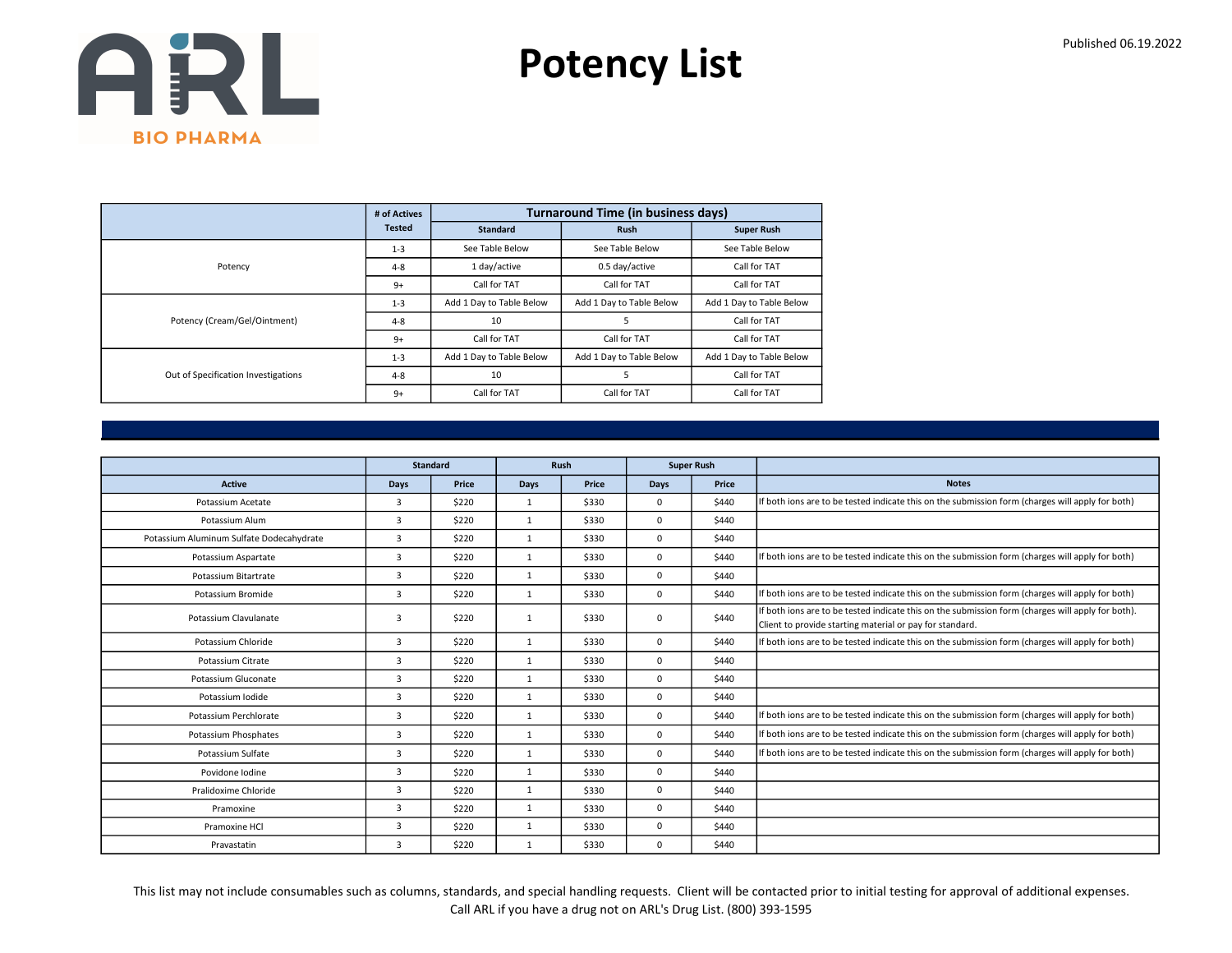Potency List

|                                     | # of Actives  |                          | <b>Turnaround Time (in business days)</b> |                          |
|-------------------------------------|---------------|--------------------------|-------------------------------------------|--------------------------|
|                                     | <b>Tested</b> | <b>Standard</b>          | <b>Rush</b>                               | <b>Super Rush</b>        |
|                                     | $1 - 3$       | See Table Below          | See Table Below                           | See Table Below          |
| Potency                             | $4 - 8$       | 1 day/active             | 0.5 day/active                            | Call for TAT             |
|                                     | $9+$          | Call for TAT             | Call for TAT                              | Call for TAT             |
|                                     | $1 - 3$       | Add 1 Day to Table Below | Add 1 Day to Table Below                  | Add 1 Day to Table Below |
| Potency (Cream/Gel/Ointment)        | $4 - 8$       | 10                       | 5                                         | Call for TAT             |
|                                     | $9+$          | Call for TAT             | Call for TAT                              | Call for TAT             |
|                                     | $1 - 3$       | Add 1 Day to Table Below | Add 1 Day to Table Below                  | Add 1 Day to Table Below |
| Out of Specification Investigations | $4 - 8$       | 10                       | 5                                         | Call for TAT             |
|                                     | $9+$          | Call for TAT             | Call for TAT                              | Call for TAT             |

|                               |                | <b>Standard</b> |              | Rush  |             | <b>Super Rush</b> |                                                                                           |
|-------------------------------|----------------|-----------------|--------------|-------|-------------|-------------------|-------------------------------------------------------------------------------------------|
| <b>Active</b>                 | Days           | Price           | Days         | Price | <b>Days</b> | Price             | <b>Notes</b>                                                                              |
| Pravastatin Sodium            | $\overline{3}$ | \$220           | $\mathbf{1}$ | \$330 | $\mathbf 0$ | \$440             |                                                                                           |
| Praziquantel                  | $\overline{3}$ | \$220           | $\mathbf{1}$ | \$330 | $\mathbf 0$ | \$440             |                                                                                           |
| Prazosin                      | 3              | \$220           | $\mathbf{1}$ | \$330 | $\mathbf 0$ | \$440             |                                                                                           |
| Prazosin HCl                  | $\overline{3}$ | \$220           | 1            | \$330 | $\mathbf 0$ | \$440             |                                                                                           |
| Prednisolone                  | $\overline{3}$ | \$170           | $\mathbf{1}$ | \$255 | $\mathbf 0$ | \$340             | Client must indicate if the sample is Prednisolone free base, acetate or sodium phosphate |
| Prednisolone Acetate          | 3              | \$170           | $\mathbf{1}$ | \$255 | $\mathbf 0$ | \$340             |                                                                                           |
| Prednisolone Phosphate        | 3              | \$170           | $\mathbf{1}$ | \$255 | $\mathbf 0$ | \$340             |                                                                                           |
| Prednisolone Sodium Phosphate | $\overline{3}$ | \$170           | 1            | \$255 | $\mathbf 0$ | \$340             |                                                                                           |
| Prednisone                    | 3              | \$220           | $\mathbf{1}$ | \$330 | $\mathbf 0$ | \$440             |                                                                                           |
| Prednisone Phosphate          | 3              | \$220           | $\mathbf{1}$ | \$330 | $\mathbf 0$ | \$440             |                                                                                           |
| Pregabalin                    | $\overline{3}$ | \$220           | $\mathbf{1}$ | \$330 | $\mathbf 0$ | \$440             | Client to provide starting material or pay for standard                                   |
| Pregnenolone                  | $\overline{3}$ | \$220           | $\mathbf{1}$ | \$330 | $\mathbf 0$ | \$440             |                                                                                           |
| Prilocaine                    | 3              | \$220           | $\mathbf{1}$ | \$330 | $\mathbf 0$ | \$440             |                                                                                           |
| Prilocaine HCl                | $\overline{3}$ | \$220           | $\mathbf{1}$ | \$330 | $\mathbf 0$ | \$440             |                                                                                           |
| Primidone                     | $\overline{3}$ | \$220           | $\mathbf{1}$ | \$330 | $\mathbf 0$ | \$440             |                                                                                           |
| Probenecid                    | $\overline{3}$ | \$220           | $\mathbf{1}$ | \$330 | $\mathbf 0$ | \$440             |                                                                                           |
| Probucol                      | $\overline{3}$ | \$220           | $\mathbf{1}$ | \$330 | $\mathbf 0$ | \$440             |                                                                                           |
| Procainamide HCl              | $\overline{3}$ | \$220           | $\mathbf{1}$ | \$330 | $\mathbf 0$ | \$440             |                                                                                           |
| Procaine                      | 3              | \$220           | $\mathbf{1}$ | \$330 | $\mathbf 0$ | \$440             |                                                                                           |
| Procaine HCl                  | 3              | \$220           | $\mathbf{1}$ | \$330 | $\mathbf 0$ | \$440             |                                                                                           |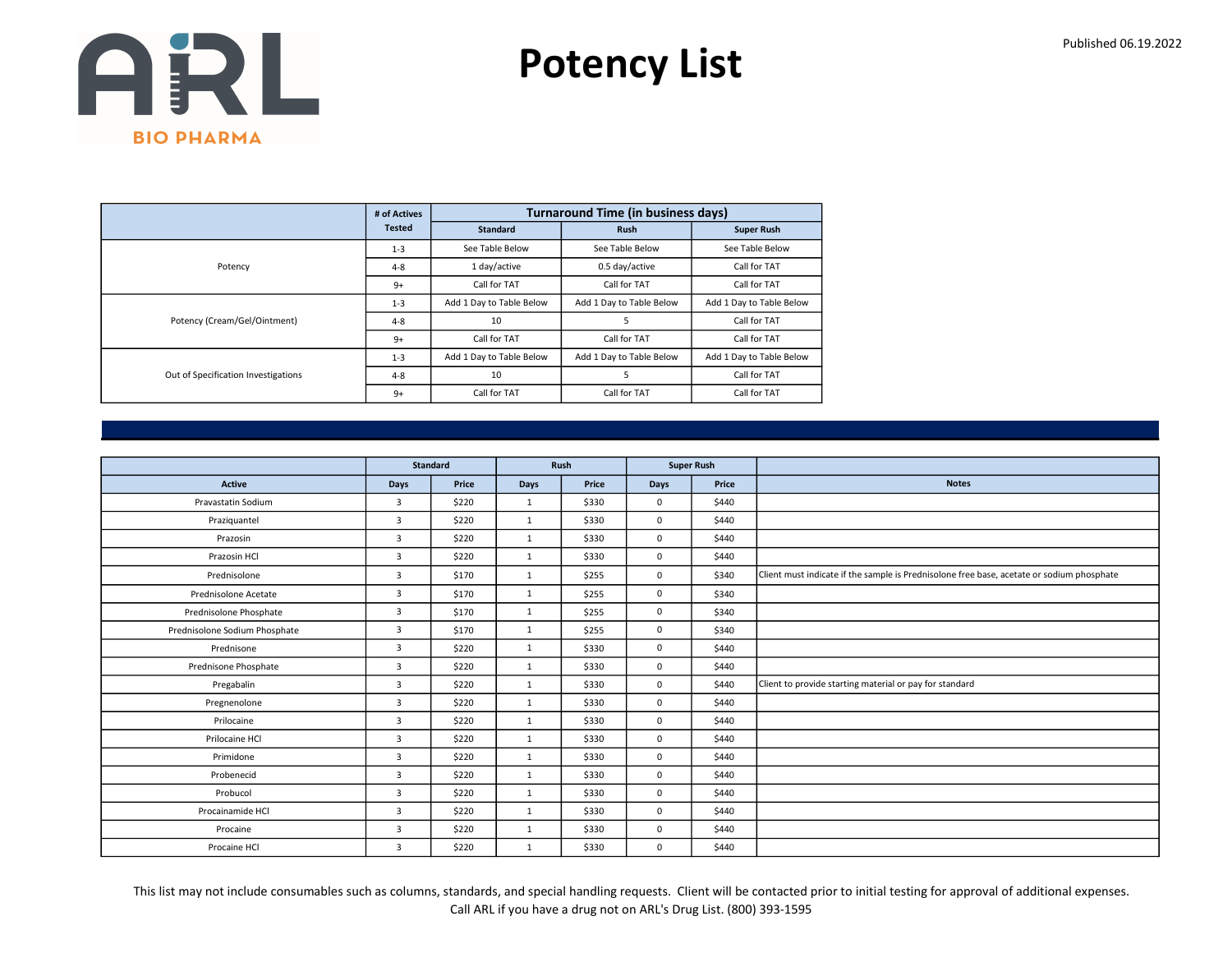Potency List

|                                     | # of Actives  |                          | <b>Turnaround Time (in business days)</b> |                          |
|-------------------------------------|---------------|--------------------------|-------------------------------------------|--------------------------|
|                                     | <b>Tested</b> | <b>Standard</b>          | <b>Rush</b>                               | <b>Super Rush</b>        |
|                                     | $1 - 3$       | See Table Below          | See Table Below                           | See Table Below          |
| Potency                             | $4 - 8$       | 1 day/active             | 0.5 day/active                            | Call for TAT             |
|                                     | $9+$          | Call for TAT             | Call for TAT                              | Call for TAT             |
|                                     | $1 - 3$       | Add 1 Day to Table Below | Add 1 Day to Table Below                  | Add 1 Day to Table Below |
| Potency (Cream/Gel/Ointment)        | $4 - 8$       | 10                       | 5                                         | Call for TAT             |
|                                     | $9+$          | Call for TAT             | Call for TAT                              | Call for TAT             |
|                                     | $1 - 3$       | Add 1 Day to Table Below | Add 1 Day to Table Below                  | Add 1 Day to Table Below |
| Out of Specification Investigations | $4 - 8$       | 10                       | 5                                         | Call for TAT             |
|                                     | $9+$          | Call for TAT             | Call for TAT                              | Call for TAT             |

|                            | <b>Standard</b> |       | Rush           |       |                | <b>Super Rush</b> |                                                                                                              |
|----------------------------|-----------------|-------|----------------|-------|----------------|-------------------|--------------------------------------------------------------------------------------------------------------|
| Active                     | Days            | Price | Days           | Price | Days           | Price             | <b>Notes</b>                                                                                                 |
| Procarbazine HCI           | 10              | \$220 | $\overline{7}$ | \$330 | $\overline{4}$ | \$440             |                                                                                                              |
| Prochlorperazine           | $\overline{3}$  | \$220 | 1              | \$330 | $\mathbf 0$    | \$440             |                                                                                                              |
| Prochlorperazine Edisylate | 3               | \$220 | $\mathbf{1}$   | \$330 | $\mathbf 0$    | \$440             |                                                                                                              |
| Prochlorperazine Maleate   | $\overline{3}$  | \$220 | $\mathbf{1}$   | \$330 | $\mathbf 0$    | \$440             |                                                                                                              |
| Progesterone               | 3               | \$170 | 1              | \$255 | $\mathbf 0$    | \$340             |                                                                                                              |
| Proline                    | 5               | \$370 | 3              | \$555 | $\overline{2}$ | \$740             |                                                                                                              |
| Promethazine               | 3               | \$220 | $\mathbf{1}$   | \$330 | $\mathbf 0$    | \$440             |                                                                                                              |
| Promethazine HCl           | 3               | \$220 | $\mathbf{1}$   | \$330 | $\mathbf 0$    | \$440             |                                                                                                              |
| Propafenone                | 3               | \$220 | $\mathbf{1}$   | \$330 | $\mathbf 0$    | \$440             |                                                                                                              |
| Propantheline Bromide      | 3               | \$220 | $\mathbf{1}$   | \$330 | $\mathbf 0$    | \$440             | Client to provide starting material or pay for standard                                                      |
| Proparacaine               | $\overline{3}$  | \$220 | 1              | \$330 | $\mathbf 0$    | \$440             |                                                                                                              |
| Proparacaine HCl           | $\overline{3}$  | \$220 | $\mathbf{1}$   | \$330 | $\mathbf 0$    | \$440             |                                                                                                              |
| Propofol                   | $\overline{3}$  | \$220 | 1              | \$330 | $\mathbf 0$    | \$440             | Client to provide starting material or pay for standard                                                      |
| Propranolol HCl            | $\overline{3}$  | \$220 | $\mathbf{1}$   | \$330 | $\mathbf 0$    | \$440             | Client to provide starting material or pay for standard                                                      |
| Propylene Glycol           | 10              | \$370 | $\overline{7}$ | \$555 | 4              | \$740             |                                                                                                              |
| Propylparaben              | 3               | \$220 | $\mathbf{1}$   | \$330 | $\mathbf 0$    | \$440             |                                                                                                              |
| Propylthiouracil           | 3               | \$220 | $\mathbf{1}$   | \$330 | $\mathbf 0$    | \$440             |                                                                                                              |
| Prostaglandin              | 3               | \$170 | $\mathbf{1}$   | \$255 | $\mathbf 0$    | \$340             | Cannot test concentrations less than 5 mcg/mL.                                                               |
| Protamine Zinc Insulin     | 3               | \$220 | 1              | \$330 | $\mathbf 0$    | \$440             | Client must indicate the source/type of insulin. Client to provide starting material or pay for<br>standard. |
| Protirelin                 | 3               | \$220 | $\mathbf{1}$   | \$330 | $\mathbf 0$    | \$440             | Client to provide starting material or pay for standard                                                      |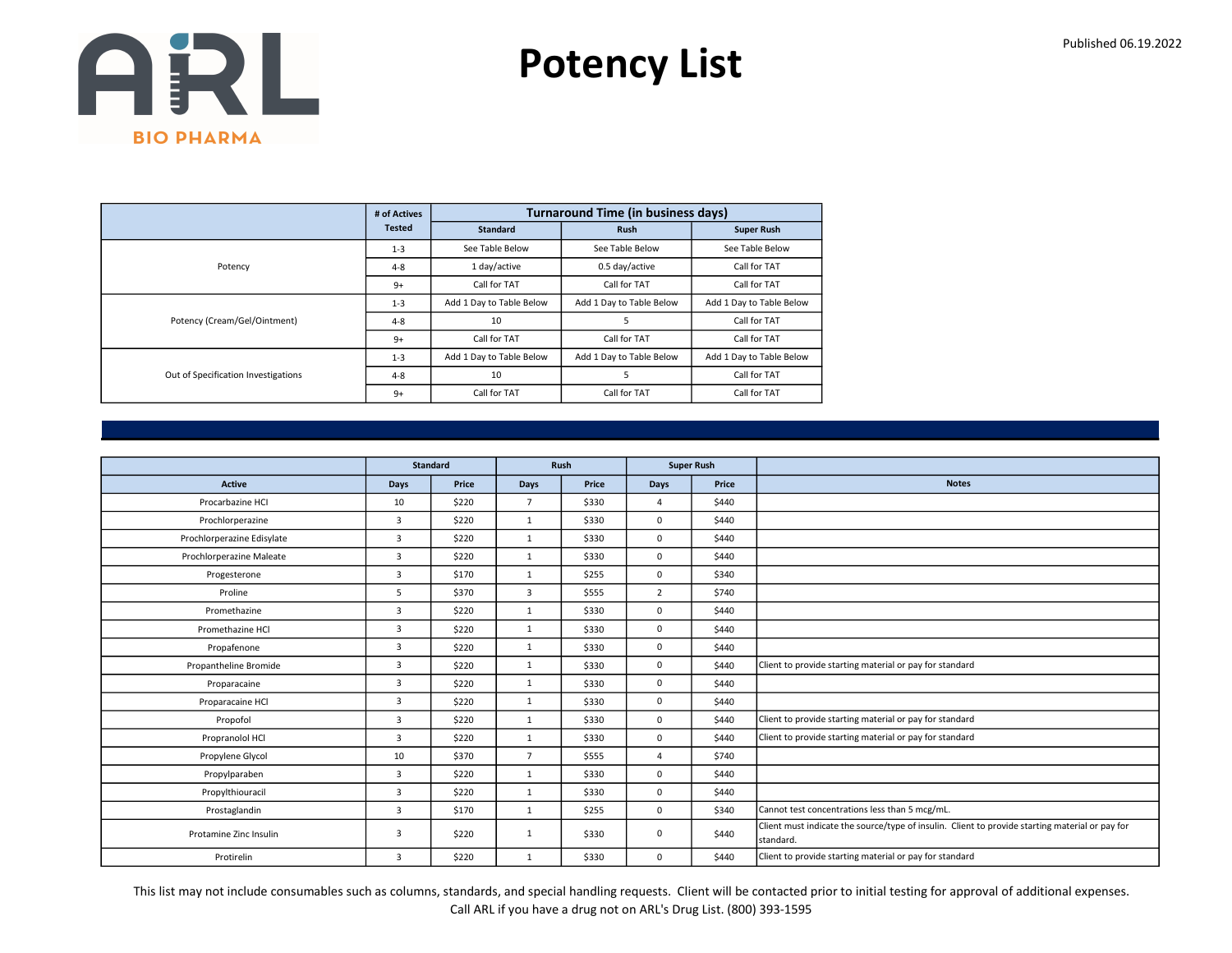Potency List

|                                     | # of Actives  |                          | <b>Turnaround Time (in business days)</b> |                          |
|-------------------------------------|---------------|--------------------------|-------------------------------------------|--------------------------|
|                                     | <b>Tested</b> | <b>Standard</b>          | <b>Rush</b>                               | <b>Super Rush</b>        |
|                                     | $1 - 3$       | See Table Below          | See Table Below                           | See Table Below          |
| Potency                             | $4 - 8$       | 1 day/active             | 0.5 day/active                            | Call for TAT             |
|                                     | $9+$          | Call for TAT             | Call for TAT                              | Call for TAT             |
|                                     | $1 - 3$       | Add 1 Day to Table Below | Add 1 Day to Table Below                  | Add 1 Day to Table Below |
| Potency (Cream/Gel/Ointment)        | $4 - 8$       | 10                       | 5                                         | Call for TAT             |
|                                     | $9+$          | Call for TAT             | Call for TAT                              | Call for TAT             |
|                                     | $1 - 3$       | Add 1 Day to Table Below | Add 1 Day to Table Below                  | Add 1 Day to Table Below |
| Out of Specification Investigations | $4 - 8$       | 10                       | 5                                         | Call for TAT             |
|                                     | $9+$          | Call for TAT             | Call for TAT                              | Call for TAT             |

|                            | <b>Standard</b> |       |              | Rush  | <b>Super Rush</b> |       |                                                                                                              |
|----------------------------|-----------------|-------|--------------|-------|-------------------|-------|--------------------------------------------------------------------------------------------------------------|
| <b>Active</b>              | Days            | Price | Days         | Price | Days              | Price | <b>Notes</b>                                                                                                 |
| Pseudoephedrine            | 3               | \$220 | $\mathbf{1}$ | \$330 | $\mathbf 0$       | \$440 |                                                                                                              |
| Pseudoephedrine HCI        | 3               | \$220 | 1            | \$330 | $\mathbf 0$       | \$440 |                                                                                                              |
| <b>Pyrantel Pamoate</b>    | 3               | \$220 | $\mathbf{1}$ | \$330 | $\mathbf 0$       | \$440 |                                                                                                              |
| Pyrazinamide               | $\overline{3}$  | \$220 | 1            | \$330 | $\mathbf 0$       | \$440 |                                                                                                              |
| Pyridostigmine Bromide     | $\overline{3}$  | \$220 | 1            | \$330 | $\mathbf 0$       | \$440 | Client to provide starting material or pay for standard                                                      |
| Pyridoxal-5-Phosphate      | $\overline{3}$  | \$220 | $\mathbf{1}$ | \$330 | $\mathbf 0$       | \$440 |                                                                                                              |
| Pyridoxine                 | $\overline{3}$  | \$170 | 1            | \$255 | $\mathbf 0$       | \$340 |                                                                                                              |
| Pyridoxine HCl             | 3               | \$170 | 1            | \$255 | 0                 | \$340 |                                                                                                              |
| <b>Pyrilamine Maleate</b>  | $\overline{3}$  | \$220 | $\mathbf{1}$ | \$330 | $\mathbf 0$       | \$440 |                                                                                                              |
| Pyrimethamine              | $\overline{3}$  | \$220 | $\mathbf{1}$ | \$330 | $\mathbf 0$       | \$440 |                                                                                                              |
| PZI Insulin                | 3               | \$220 | 1            | \$330 | 0                 | \$440 | Client must indicate the source/type of insulin. Client to provide starting material or pay for<br>standard. |
| Quercetin                  | $\overline{3}$  | \$270 | 1            | \$405 | 0                 | \$540 | Client must indicate if the sample is quercetin or quercetin chalcone                                        |
| Quercetin Dihydrate        | 3               | \$270 | $\mathbf{1}$ | \$405 | 0                 | \$540 | Client must indicate if the sample is quercetin or quercetin chalcone                                        |
| Quercetin Chalcone         | $\overline{3}$  | \$270 | $\mathbf{1}$ | \$405 | $\mathbf 0$       | \$540 |                                                                                                              |
| Quetiapine                 | $\overline{3}$  | \$220 | 1            | \$330 | $\mathbf 0$       | \$440 |                                                                                                              |
| Quetiapine Fumarate        | 3               | \$220 | $\mathbf{1}$ | \$330 | 0                 | \$440 |                                                                                                              |
| Quinacrine                 | $\overline{3}$  | \$220 | $\mathbf{1}$ | \$330 | $\mathbf 0$       | \$440 |                                                                                                              |
| Quinacrine Dihydrochloride | 3               | \$220 | $\mathbf{1}$ | \$330 | 0                 | \$440 |                                                                                                              |
| Quinacrine HCl             | 3               | \$220 | 1            | \$330 | $\mathbf 0$       | \$440 |                                                                                                              |
| Quinidine                  | 3               | \$220 | $\mathbf{1}$ | \$330 | $\mathbf 0$       | \$440 |                                                                                                              |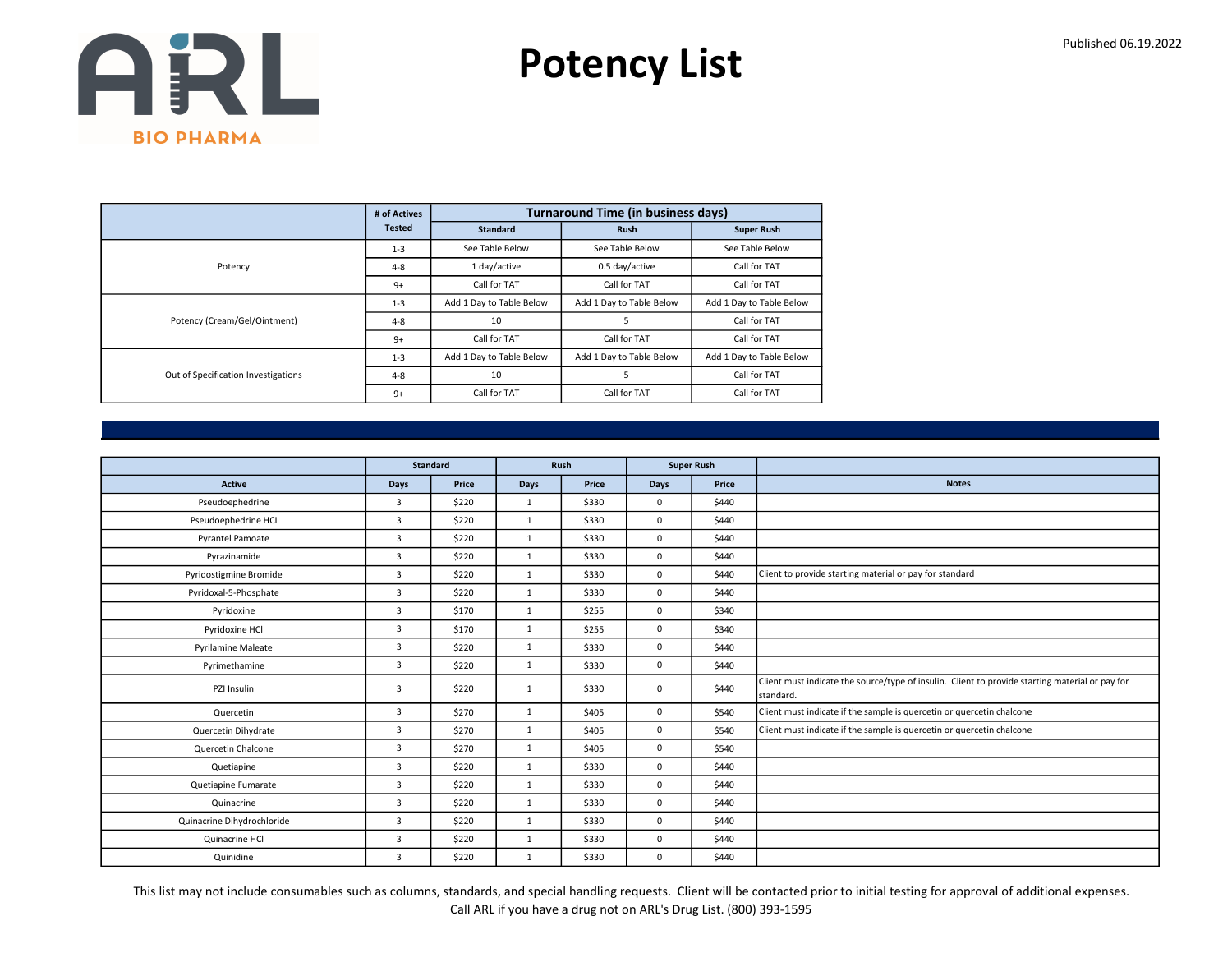Potency List

|                                     | # of Actives  |                          | <b>Turnaround Time (in business days)</b> |                          |
|-------------------------------------|---------------|--------------------------|-------------------------------------------|--------------------------|
|                                     | <b>Tested</b> | <b>Standard</b>          | <b>Rush</b>                               | <b>Super Rush</b>        |
|                                     | $1 - 3$       | See Table Below          | See Table Below                           | See Table Below          |
| Potency                             | $4 - 8$       | 1 day/active             | 0.5 day/active                            | Call for TAT             |
|                                     | $9+$          | Call for TAT             | Call for TAT                              | Call for TAT             |
|                                     | $1 - 3$       | Add 1 Day to Table Below | Add 1 Day to Table Below                  | Add 1 Day to Table Below |
| Potency (Cream/Gel/Ointment)        | $4 - 8$       | 10                       | 5                                         | Call for TAT             |
|                                     | $9+$          | Call for TAT             | Call for TAT                              | Call for TAT             |
|                                     | $1 - 3$       | Add 1 Day to Table Below | Add 1 Day to Table Below                  | Add 1 Day to Table Below |
| Out of Specification Investigations | $4 - 8$       | 10                       | 5                                         | Call for TAT             |
|                                     | $9+$          | Call for TAT             | Call for TAT                              | Call for TAT             |

|                             |                | <b>Standard</b> |              | Rush  |             | <b>Super Rush</b> |                                                         |
|-----------------------------|----------------|-----------------|--------------|-------|-------------|-------------------|---------------------------------------------------------|
| <b>Active</b>               | Days           | Price           | Days         | Price | <b>Days</b> | Price             | <b>Notes</b>                                            |
| Quinidine Sulfate           | $\overline{3}$ | \$220           | 1            | \$330 | $\mathbf 0$ | \$440             |                                                         |
| Quinidine Sulfate Dihydrate | $\overline{3}$ | \$220           | $\mathbf{1}$ | \$330 | $\mathbf 0$ | \$440             |                                                         |
| Quinine                     | 3              | \$220           | $\mathbf{1}$ | \$330 | $\mathbf 0$ | \$440             |                                                         |
| Quinine HCl                 | 3              | \$220           | $\mathbf{1}$ | \$330 | $\mathbf 0$ | \$440             |                                                         |
| Quinine Sulfate Dihydrate   | $\overline{3}$ | \$220           | $\mathbf{1}$ | \$330 | $\mathbf 0$ | \$440             |                                                         |
| Rabeprazole Sodium          | 3              | \$320           | $\mathbf{1}$ | \$480 | $\mathbf 0$ | \$640             |                                                         |
| Raltegravir                 | $\overline{3}$ | \$220           | 1            | \$330 | $\mathbf 0$ | \$440             | Client to provide starting material or pay for standard |
| Ramipril                    | 3              | \$220           | $\mathbf{1}$ | \$330 | $\mathbf 0$ | \$440             |                                                         |
| Ranitidine                  | 3              | \$220           | $\mathbf{1}$ | \$330 | $\mathbf 0$ | \$440             |                                                         |
| Ranitidine HCl              | $\overline{3}$ | \$220           | 1            | \$330 | $\mathbf 0$ | \$440             |                                                         |
| Ranolazine                  | 3              | \$220           | $\mathbf{1}$ | \$330 | $\mathbf 0$ | \$440             | Client to provide starting material or pay for standard |
| Rapamycin                   | 3              | \$220           | 1            | \$330 | $\mathbf 0$ | \$440             |                                                         |
| Rasagiline                  | 3              | \$220           | $\mathbf{1}$ | \$330 | $\mathbf 0$ | \$440             |                                                         |
| Rasagiline Mesylate         | $\overline{3}$ | \$220           | $\mathbf{1}$ | \$330 | $\mathbf 0$ | \$440             |                                                         |
| Reglan                      | 3              | \$220           | 1            | \$330 | $\mathbf 0$ | \$440             |                                                         |
| Remdesivir                  | 3              | \$220           | $\mathbf{1}$ | \$330 | $\mathbf 0$ | \$440             | Client to provide starting material or pay for standard |
| Remifentanil                | $\overline{3}$ | \$220           | $\mathbf{1}$ | \$330 | $\mathbf 0$ | \$440             | Client to provide starting material or pay for standard |
| Remifentanil HCl            | 3              | \$220           | $\mathbf{1}$ | \$330 | $\mathbf 0$ | \$440             | Client to provide starting material or pay for standard |
| Remodulin                   | $\overline{3}$ | \$220           | $\mathbf{1}$ | \$330 | $\mathbf 0$ | \$440             | Client to provide starting material or pay for standard |
| Repaglinide                 | 3              | \$220           | 1            | \$330 | $\mathbf 0$ | \$440             |                                                         |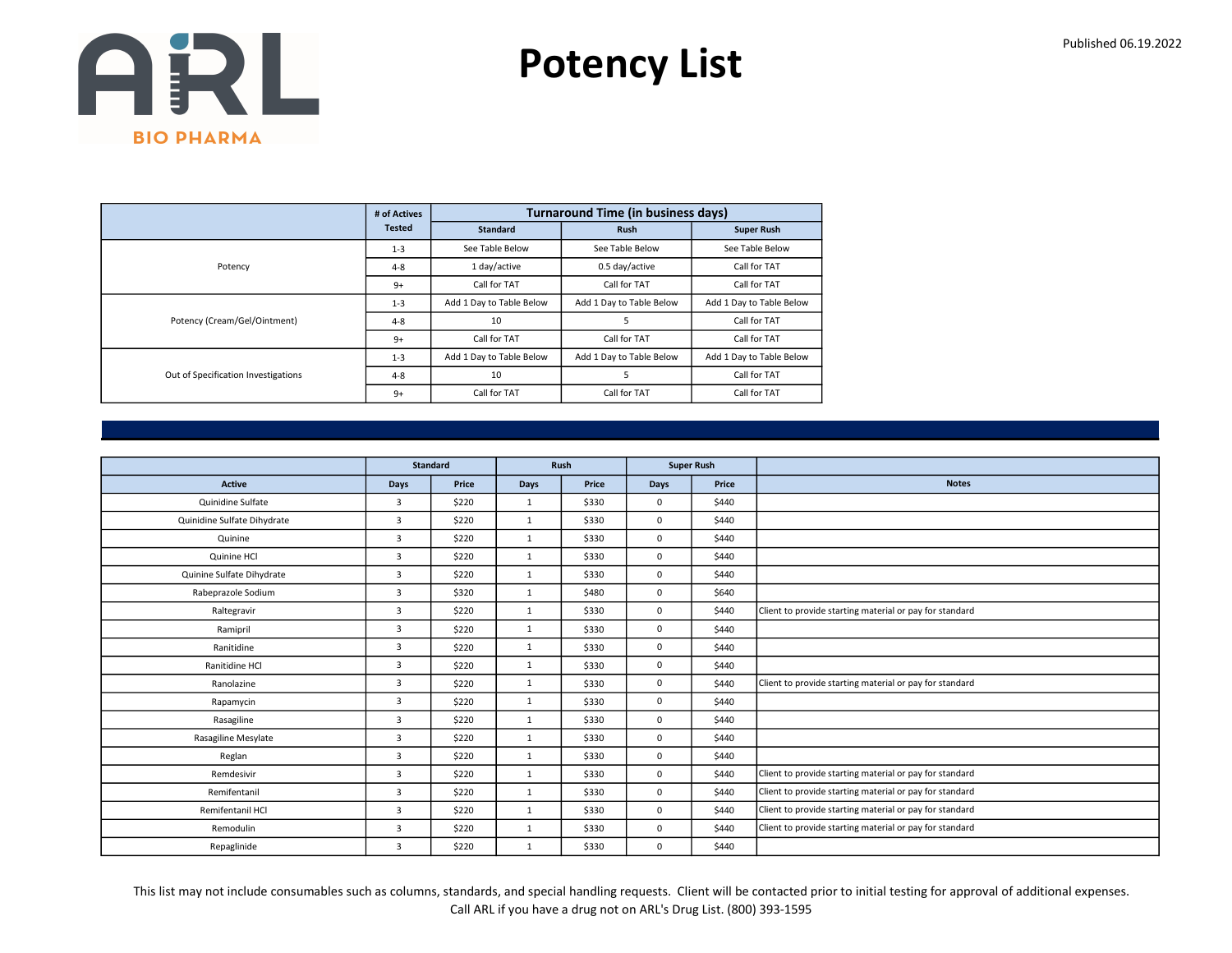Potency List

|                                     | # of Actives  |                          | <b>Turnaround Time (in business days)</b> |                          |
|-------------------------------------|---------------|--------------------------|-------------------------------------------|--------------------------|
|                                     | <b>Tested</b> | <b>Standard</b>          | <b>Rush</b>                               | <b>Super Rush</b>        |
|                                     | $1 - 3$       | See Table Below          | See Table Below                           | See Table Below          |
| Potency                             | $4 - 8$       | 1 day/active             | 0.5 day/active                            | Call for TAT             |
|                                     | $9+$          | Call for TAT             | Call for TAT                              | Call for TAT             |
|                                     | $1 - 3$       | Add 1 Day to Table Below | Add 1 Day to Table Below                  | Add 1 Day to Table Below |
| Potency (Cream/Gel/Ointment)        | $4 - 8$       | 10                       | 5                                         | Call for TAT             |
|                                     | $9+$          | Call for TAT             | Call for TAT                              | Call for TAT             |
|                                     | $1 - 3$       | Add 1 Day to Table Below | Add 1 Day to Table Below                  | Add 1 Day to Table Below |
| Out of Specification Investigations | $4 - 8$       | 10                       | 5                                         | Call for TAT             |
|                                     | $9+$          | Call for TAT             | Call for TAT                              | Call for TAT             |

|                                         |                | <b>Standard</b> |              | Rush  |             | <b>Super Rush</b> |                                                                                                                                           |
|-----------------------------------------|----------------|-----------------|--------------|-------|-------------|-------------------|-------------------------------------------------------------------------------------------------------------------------------------------|
| <b>Active</b>                           | Days           | Price           | <b>Days</b>  | Price | Days        | Price             | <b>Notes</b>                                                                                                                              |
| Reserpine                               | $\overline{3}$ | \$220           | $\mathbf{1}$ | \$330 | $\mathbf 0$ | \$440             |                                                                                                                                           |
| Resorcinol                              | 3              | \$220           | $\mathbf{1}$ | \$330 | $\mathbf 0$ | \$440             |                                                                                                                                           |
| Resveratrol                             | 3              | \$220           | $\mathbf{1}$ | \$330 | $\mathbf 0$ | \$440             |                                                                                                                                           |
| Retinoic Acid                           | $\overline{3}$ | \$220           | $\mathbf{1}$ | \$330 | $\mathbf 0$ | \$440             |                                                                                                                                           |
| Retinol                                 | 3              | \$220           | $\mathbf{1}$ | \$330 | $\mathbf 0$ | \$440             | Client must indicate if the sample is Palmitate, Tretinoin, Isotretinoin, etc. Client to provide<br>starting material or pay for standard |
| Ribavirin                               | 3              | \$220           | $\mathbf{1}$ | \$330 | $\mathbf 0$ | \$440             |                                                                                                                                           |
| Riboflavin                              | 3              | \$220           | $\mathbf{1}$ | \$330 | $\mathbf 0$ | \$440             | Client must indicate if the sample is riboflavin or riboflavin-5-phosphate                                                                |
| Riboflavin-5-Phosphate                  | $\overline{3}$ | \$220           | $\mathbf{1}$ | \$330 | $\mathbf 0$ | \$440             |                                                                                                                                           |
| Riboflavin-5-Phosphate Sodium (B2)      | 3              | \$220           | $\mathbf{1}$ | \$330 | $\mathbf 0$ | \$440             |                                                                                                                                           |
| Riboflavin-5-Phosphate Sodium Dihydrate | 3              | \$220           | $\mathbf{1}$ | \$330 | $\mathbf 0$ | \$440             |                                                                                                                                           |
| Ribose (D)                              | $\overline{3}$ | \$220           | 1            | \$330 | $\mathbf 0$ | \$440             |                                                                                                                                           |
| Rifabutin                               | $\overline{3}$ | \$220           | $\mathbf{1}$ | \$330 | $\mathbf 0$ | \$440             | Client to provide starting material or pay for standard                                                                                   |
| Rifampicin                              | 3              | \$220           | $\mathbf{1}$ | \$330 | $\mathbf 0$ | \$440             |                                                                                                                                           |
| Rifampin                                | $\overline{3}$ | \$220           | 1            | \$330 | $\mathbf 0$ | \$440             |                                                                                                                                           |
| Rifaximin                               | $\overline{3}$ | \$220           | $\mathbf{1}$ | \$330 | $\mathbf 0$ | \$440             | Client to provide starting material or pay for standard                                                                                   |
| Retinaldehyde                           | 3              | \$220           | $\mathbf{1}$ | \$330 | $\mathbf 0$ | \$440             |                                                                                                                                           |
| Rimonabant                              | $\overline{3}$ | \$220           | $\mathbf{1}$ | \$330 | $\mathbf 0$ | \$440             |                                                                                                                                           |
| Risedronate                             | $\overline{3}$ | \$220           | $\mathbf{1}$ | \$330 | $\mathbf 0$ | \$440             |                                                                                                                                           |
| Risperidone                             | 3              | \$220           | $\mathbf{1}$ | \$330 | $\mathbf 0$ | \$440             | Client to provide starting material or pay for standard                                                                                   |
| Ritonavir                               | 3              | \$220           | $\mathbf{1}$ | \$330 | $\mathbf 0$ | \$440             | Client to provide starting material or pay for standard                                                                                   |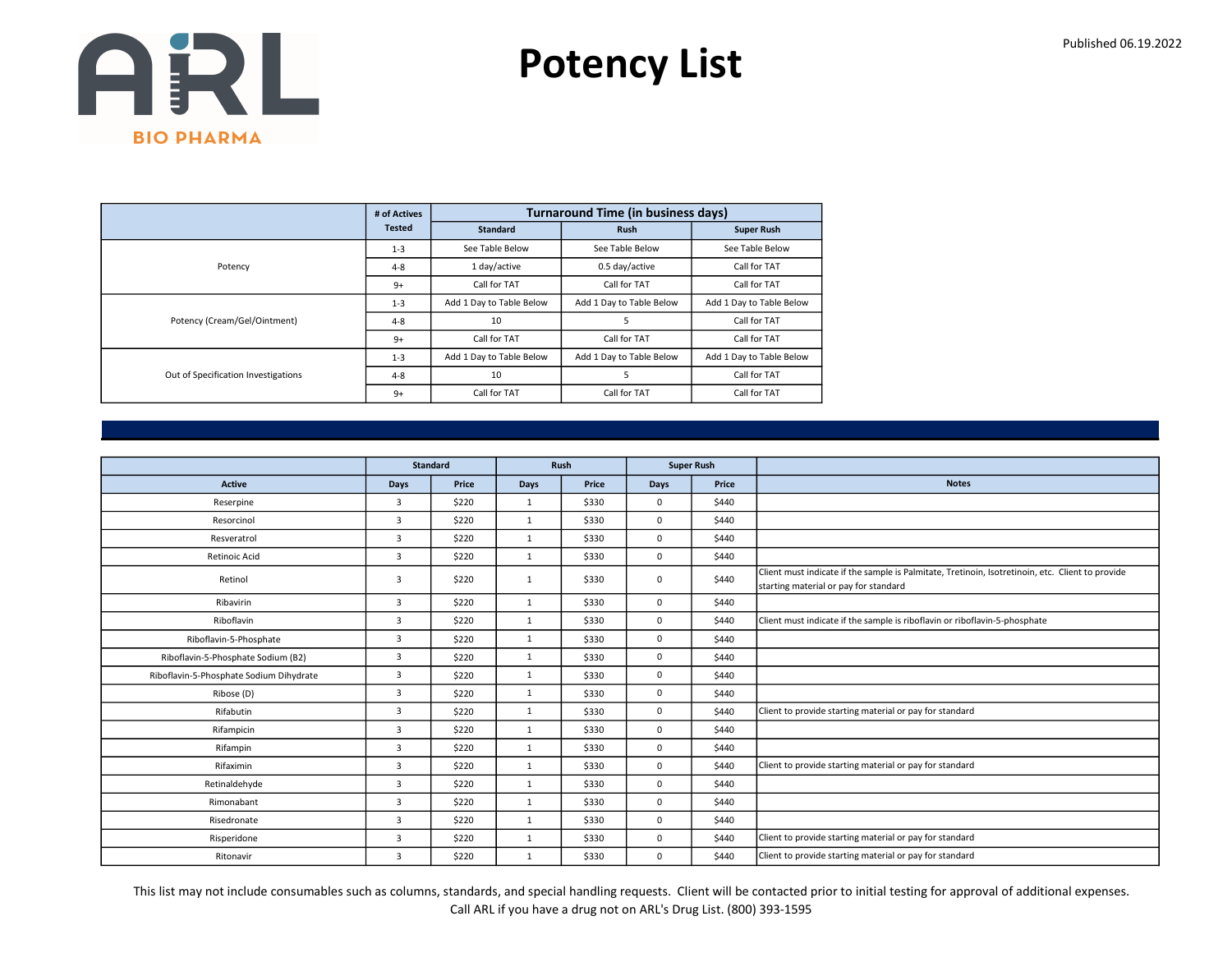Potency List

|                                     | # of Actives  |                          | <b>Turnaround Time (in business days)</b> |                          |
|-------------------------------------|---------------|--------------------------|-------------------------------------------|--------------------------|
|                                     | <b>Tested</b> | <b>Standard</b>          | <b>Rush</b>                               | <b>Super Rush</b>        |
|                                     | $1 - 3$       | See Table Below          | See Table Below                           | See Table Below          |
| Potency                             | $4 - 8$       | 1 day/active             | 0.5 day/active                            | Call for TAT             |
|                                     | $9+$          | Call for TAT             | Call for TAT                              | Call for TAT             |
|                                     | $1 - 3$       | Add 1 Day to Table Below | Add 1 Day to Table Below                  | Add 1 Day to Table Below |
| Potency (Cream/Gel/Ointment)        | $4 - 8$       | 10                       | 5                                         | Call for TAT             |
|                                     | $9+$          | Call for TAT             | Call for TAT                              | Call for TAT             |
|                                     | $1 - 3$       | Add 1 Day to Table Below | Add 1 Day to Table Below                  | Add 1 Day to Table Below |
| Out of Specification Investigations | $4 - 8$       | 10                       | 5                                         | Call for TAT             |
|                                     | $9+$          | Call for TAT             | Call for TAT                              | Call for TAT             |

|                             | <b>Standard</b> |          |              | Rush     |             | <b>Super Rush</b> |                                                         |
|-----------------------------|-----------------|----------|--------------|----------|-------------|-------------------|---------------------------------------------------------|
| Active                      | Days            | Price    | Days         | Price    | Days        | Price             | <b>Notes</b>                                            |
| Rituximab                   | 3               | \$220    | $\mathbf{1}$ | \$330    | $\mathbf 0$ | \$440             |                                                         |
| Rivaroxaban                 | 3               | \$220    | $\mathbf{1}$ | \$330    | $\mathbf 0$ | \$440             | Client to provide starting material or pay for standard |
| Rivastigmine                | 3               | \$220    | 1            | \$330    | $\mathbf 0$ | \$440             |                                                         |
| Rizatriptan                 | 3               | \$220    | $\mathbf{1}$ | \$330    | $\mathbf 0$ | \$440             |                                                         |
| Rocuronium Bromide          | 3               | \$220    | 1            | \$330    | $\mathbf 0$ | \$440             | Cannot test concentrations less than 40 mcg/mL.         |
| Rofecoxib                   | 3               | \$220    | $\mathbf{1}$ | \$330    | $\mathbf 0$ | \$440             |                                                         |
| Roflumilast                 | 3               | \$220    | 1            | \$330    | $\mathbf 0$ | \$440             |                                                         |
| Romifidine                  | 3               | \$220    | 1            | \$330    | $\mathbf 0$ | \$440             | Client to provide starting material or pay for standard |
| Romifidine HCl              | 3               | \$220    | $\mathbf{1}$ | \$330    | $\mathbf 0$ | \$440             | Client to provide starting material or pay for standard |
| Ronidazole                  | 3               | \$220    | 1            | \$330    | $\mathbf 0$ | \$440             |                                                         |
| Ropinirole                  | 3               | \$220    | $\mathbf{1}$ | \$330    | $\mathbf 0$ | \$440             |                                                         |
| Ropivacaine HCl             | 3               | \$220    | 1            | \$330    | $^{\circ}$  | \$440             |                                                         |
| Ropivacaine HCl monohydrate | 3               | \$220    | $\mathbf{1}$ | \$330    | $\mathbf 0$ | \$440             |                                                         |
| Rosuvastatin                | 3               | \$220    | $\mathbf{1}$ | \$330    | $\mathbf 0$ | \$440             | Client to provide starting material or pay for standard |
| Rutin                       | 3               | \$220    | $\mathbf{1}$ | \$330    | $\mathbf 0$ | \$440             |                                                         |
| S-Adenosylmethionine        | 3               | \$220    | 1            | \$330    | $\mathbf 0$ | \$440             | Client to provide starting material or pay for standard |
| Salbutamol                  | 3               | \$220    | $\mathbf{1}$ | \$330    | $^{\circ}$  | \$440             |                                                         |
| Salicylic Acid              | 3               | \$220    | 1            | \$330    | $\mathbf 0$ | \$440             |                                                         |
| Saline                      | See Note        | See Note | See Note     | See Note | See Note    | See Note          | See Sodium Chloride                                     |
| Sanguinarine                | See Note        | See Note | See Note     | See Note | See Note    | See Note          | Outsourced to vendor lab. Please call for pricing.      |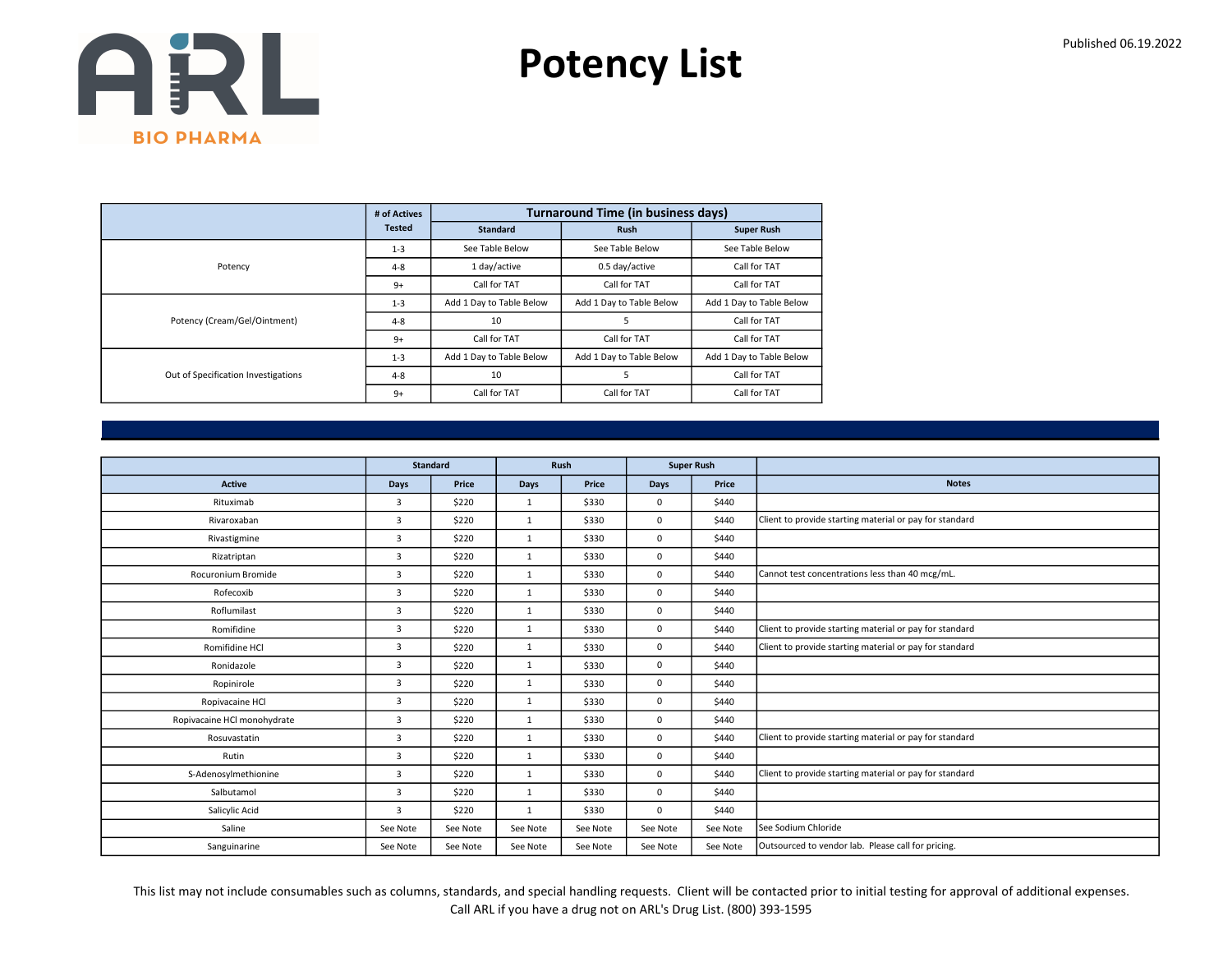Potency List

|                                     | # of Actives  |                          | <b>Turnaround Time (in business days)</b> |                          |
|-------------------------------------|---------------|--------------------------|-------------------------------------------|--------------------------|
|                                     | <b>Tested</b> | <b>Standard</b>          | <b>Rush</b>                               | <b>Super Rush</b>        |
|                                     | $1 - 3$       | See Table Below          | See Table Below                           | See Table Below          |
| Potency                             | $4 - 8$       | 1 day/active             | 0.5 day/active                            | Call for TAT             |
|                                     | $9+$          | Call for TAT             | Call for TAT                              | Call for TAT             |
|                                     | $1 - 3$       | Add 1 Day to Table Below | Add 1 Day to Table Below                  | Add 1 Day to Table Below |
| Potency (Cream/Gel/Ointment)        | $4 - 8$       | 10                       | 5                                         | Call for TAT             |
|                                     | $9+$          | Call for TAT             | Call for TAT                              | Call for TAT             |
|                                     | $1 - 3$       | Add 1 Day to Table Below | Add 1 Day to Table Below                  | Add 1 Day to Table Below |
| Out of Specification Investigations | $4 - 8$       | 10                       | 5                                         | Call for TAT             |
|                                     | $9+$          | Call for TAT             | Call for TAT                              | Call for TAT             |

|                            |                | <b>Standard</b> |                | Rush  |                | <b>Super Rush</b> |                                                         |
|----------------------------|----------------|-----------------|----------------|-------|----------------|-------------------|---------------------------------------------------------|
| <b>Active</b>              | Days           | Price           | Days           | Price | Days           | Price             | <b>Notes</b>                                            |
| Scopolamine                | 3              | \$220           | $\mathbf{1}$   | \$330 | $\mathbf 0$    | \$440             |                                                         |
| Scopolamine HBr            | 3              | \$220           | $\mathbf{1}$   | \$330 | $\mathbf 0$    | \$440             |                                                         |
| Scopolamine Methyl Nitrate | 3              | \$220           | $\mathbf{1}$   | \$330 | $\mathbf 0$    | \$440             |                                                         |
| Selank Acetate             | $\overline{3}$ | \$220           | 1              | \$330 | $\mathbf 0$    | \$440             | Client to provide starting material or pay for standard |
| Selegiline                 | 3              | \$220           | $\mathbf{1}$   | \$330 | $\mathbf 0$    | \$440             |                                                         |
| Selegiline Citrate         | 3              | \$220           | $\mathbf{1}$   | \$330 | $\mathbf 0$    | \$440             |                                                         |
| Selegiline HCl             | $\overline{3}$ | \$220           | 1              | \$330 | $\mathbf 0$    | \$440             |                                                         |
| Selenium                   | 10             | \$220           | $\overline{7}$ | \$330 | $\overline{4}$ | \$440             | Cannot test less than 0.5 ug/mL                         |
| Semaglutide                | 5              | \$220           | 3              | \$330 | $\overline{2}$ | \$440             | Client to provide starting material                     |
| Semaglutide Acetate        | 3              | \$220           | $\mathbf{1}$   | \$330 | $\mathbf 0$    | \$440             | Client to provide starting material                     |
| Semaglutide Sodium         | $\overline{3}$ | \$220           | $\mathbf{1}$   | \$330 | $\mathbf 0$    | \$440             | Client to provide starting material                     |
| Semax                      | 3              | \$220           | $\mathbf{1}$   | \$330 | $\mathbf 0$    | \$440             | Client to provide starting material or pay for standard |
| Semax Acetate              | 3              | \$220           | $\mathbf{1}$   | \$330 | $\mathbf 0$    | \$440             | Client to provide starting material or pay for standard |
| Serine                     | 5              | \$370           | 3              | \$555 | 2              | \$740             |                                                         |
| Seroquel                   | 3              | \$220           | $\mathbf{1}$   | \$330 | $\mathbf 0$    | \$440             |                                                         |
| Serotonin HCl              | $\overline{3}$ | \$220           | $\mathbf{1}$   | \$330 | $\mathbf 0$    | \$440             |                                                         |
| Sertraline HCl             | 3              | \$220           | $\mathbf{1}$   | \$330 | $\mathbf 0$    | \$440             |                                                         |
| Sildenafil                 | 3              | \$170           | $\mathbf{1}$   | \$255 | $\mathbf 0$    | \$340             |                                                         |
| Sildenafil Citrate         | 3              | \$170           | $\mathbf{1}$   | \$255 | $\mathbf 0$    | \$340             |                                                         |
| Silodosin                  | 3              | \$220           | $\mathbf{1}$   | \$330 | $\mathbf{0}$   | \$440             |                                                         |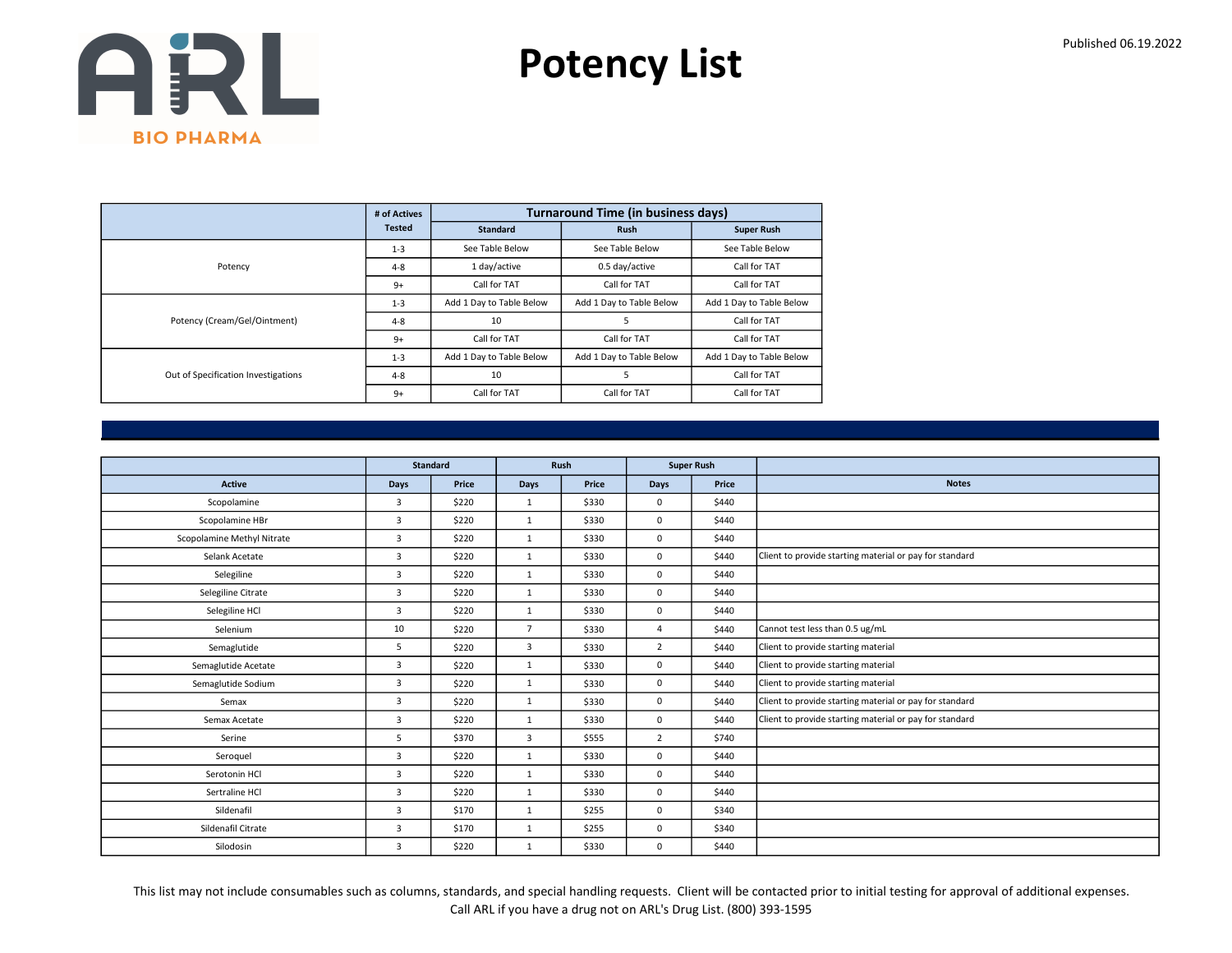Potency List

|                                     | # of Actives  |                          | <b>Turnaround Time (in business days)</b> |                          |
|-------------------------------------|---------------|--------------------------|-------------------------------------------|--------------------------|
|                                     | <b>Tested</b> | <b>Standard</b>          | <b>Rush</b>                               | <b>Super Rush</b>        |
|                                     | $1 - 3$       | See Table Below          | See Table Below                           | See Table Below          |
| Potency                             | $4 - 8$       | 1 day/active             | 0.5 day/active                            | Call for TAT             |
|                                     | $9+$          | Call for TAT             | Call for TAT                              | Call for TAT             |
|                                     | $1 - 3$       | Add 1 Day to Table Below | Add 1 Day to Table Below                  | Add 1 Day to Table Below |
| Potency (Cream/Gel/Ointment)        | $4 - 8$       | 10                       | 5                                         | Call for TAT             |
|                                     | $9+$          | Call for TAT             | Call for TAT                              | Call for TAT             |
|                                     | $1 - 3$       | Add 1 Day to Table Below | Add 1 Day to Table Below                  | Add 1 Day to Table Below |
| Out of Specification Investigations | $4 - 8$       | 10                       | 5                                         | Call for TAT             |
|                                     | $9+$          | Call for TAT             | Call for TAT                              | Call for TAT             |

|                              |                | <b>Standard</b> |                | Rush  |                | <b>Super Rush</b> |                                                                      |
|------------------------------|----------------|-----------------|----------------|-------|----------------|-------------------|----------------------------------------------------------------------|
| <b>Active</b>                | <b>Days</b>    | Price           | <b>Days</b>    | Price | <b>Days</b>    | Price             | <b>Notes</b>                                                         |
| Silver                       | 10             | \$220           | $\overline{7}$ | \$330 | $\overline{4}$ | \$440             | Cannot test less than 0.5 ug/mL                                      |
| Silver Nitrate               | 10             | \$220           | $\overline{7}$ | \$330 | $\overline{4}$ | \$440             | Solutions only                                                       |
| Silver Sulfadiazine          | $\overline{3}$ | \$220           | $\mathbf{1}$   | \$330 | $\mathbf 0$    | \$440             | Client to provide starting material or pay for standard              |
| Simvastatin                  | 3              | \$220           | $\mathbf{1}$   | \$330 | $\mathbf 0$    | \$440             | Client to provide starting material or pay for standard              |
| Sincalide                    | 3              | \$220           | $\mathbf{1}$   | \$330 | $\mathbf 0$    | \$440             |                                                                      |
| Sirolimus                    | 3              | \$220           | $\mathbf{1}$   | \$330 | $\mathbf 0$    | \$440             |                                                                      |
| Sitagliptin Phosphate        | 3              | \$220           | $\mathbf{1}$   | \$330 | $\mathbf 0$    | \$440             |                                                                      |
| Sodium                       | 3              | \$220           | $\mathbf{1}$   | \$330 | $\mathbf 0$    | \$440             |                                                                      |
| Sermorelin                   | 3              | \$220           | $\mathbf{1}$   | \$330 | $\mathbf 0$    | \$440             | Cannot test in troche form                                           |
| Sermorelin Acetate           | 3              | \$220           | $\mathbf{1}$   | \$330 | $\mathbf 0$    | \$440             | Cannot test in troche form                                           |
| Sertraline                   | $\overline{3}$ | \$220           | $\mathbf{1}$   | \$330 | $\mathbf 0$    | \$440             |                                                                      |
| Silibinin                    | 3              | \$320           | $\mathbf{1}$   | \$480 | $\mathbf 0$    | \$640             |                                                                      |
| Silybin                      | 3              | \$320           | $\mathbf{1}$   | \$480 | $\mathbf 0$    | \$640             |                                                                      |
| Sodium Acetate               | $\overline{3}$ | \$220           | $\mathbf{1}$   | \$330 | $\mathbf 0$    | \$440             |                                                                      |
| Sodium Acetate Trihydrate    | 3              | \$220           | $\mathbf{1}$   | \$330 | $\mathbf 0$    | \$440             |                                                                      |
| Sodium Ascorbate             | $\overline{3}$ | \$170           | $\mathbf{1}$   | \$255 | $\mathbf 0$    | \$340             |                                                                      |
| Sodium Aspartate Monohydrate | 3              | \$220           | $\mathbf{1}$   | \$330 | $\mathbf 0$    | \$440             |                                                                      |
| Sodium Benzoate              | 3              | \$220           | $\mathbf{1}$   | \$330 | $\mathbf 0$    | \$440             |                                                                      |
| Sodium Bicarbonate           | 3              | \$220           | 1              | \$330 | 0              | \$440             | The sodium bicarbonate content is calculated from the sodium IC test |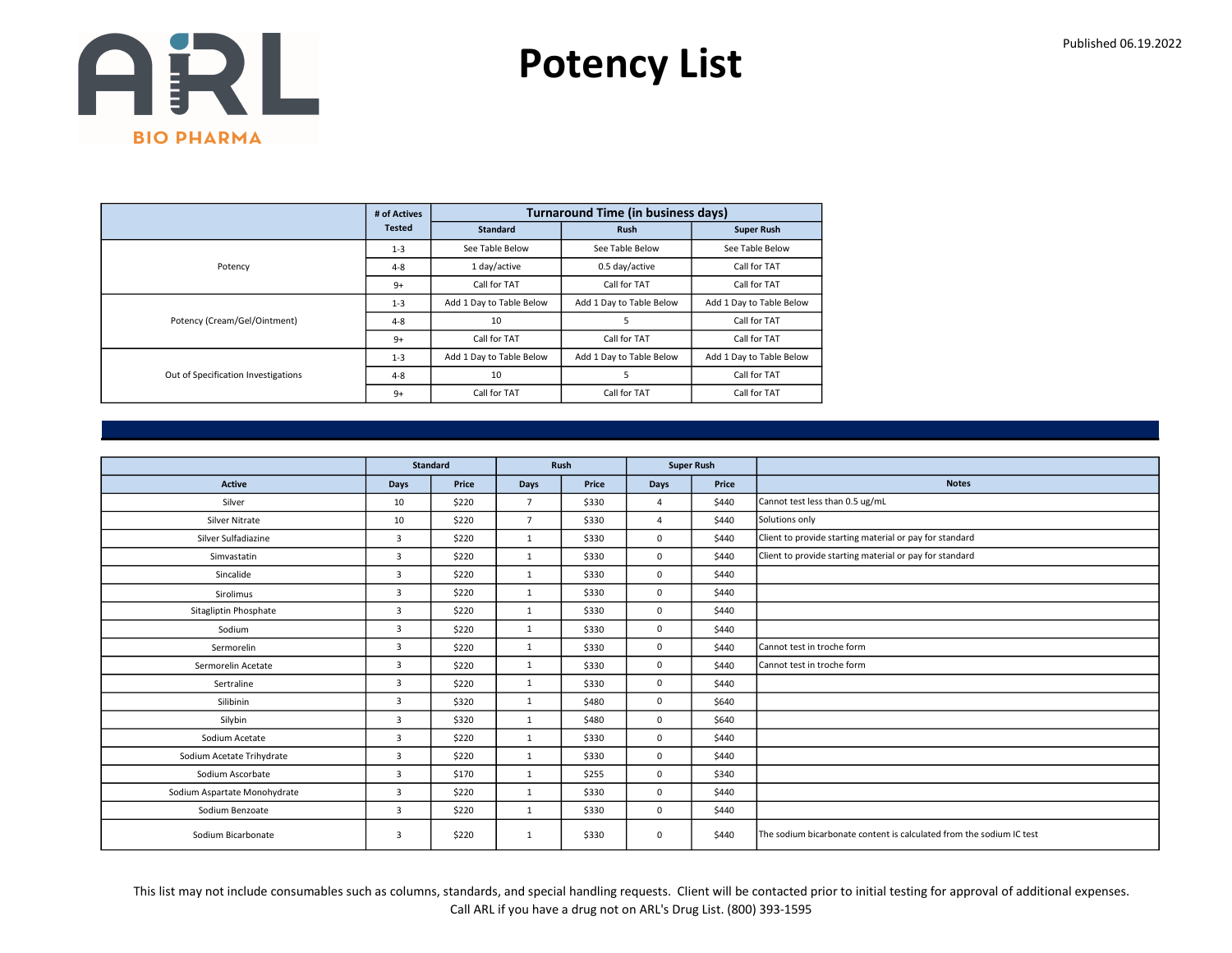Potency List

|                                     | # of Actives  |                          | <b>Turnaround Time (in business days)</b> |                          |
|-------------------------------------|---------------|--------------------------|-------------------------------------------|--------------------------|
|                                     | <b>Tested</b> | <b>Standard</b>          | <b>Rush</b>                               | <b>Super Rush</b>        |
|                                     | $1 - 3$       | See Table Below          | See Table Below                           | See Table Below          |
| Potency                             | $4 - 8$       | 1 day/active             | 0.5 day/active                            | Call for TAT             |
|                                     | $9+$          | Call for TAT             | Call for TAT                              | Call for TAT             |
|                                     | $1 - 3$       | Add 1 Day to Table Below | Add 1 Day to Table Below                  | Add 1 Day to Table Below |
| Potency (Cream/Gel/Ointment)        | $4 - 8$       | 10                       | 5                                         | Call for TAT             |
|                                     | $9+$          | Call for TAT             | Call for TAT                              | Call for TAT             |
|                                     | $1 - 3$       | Add 1 Day to Table Below | Add 1 Day to Table Below                  | Add 1 Day to Table Below |
| Out of Specification Investigations | $4 - 8$       | 10                       | 5                                         | Call for TAT             |
|                                     | $9+$          | Call for TAT             | Call for TAT                              | Call for TAT             |

|                                |      | <b>Standard</b> |                | <b>Rush</b> |                | <b>Super Rush</b> |                                                                                                                                                                                                          |
|--------------------------------|------|-----------------|----------------|-------------|----------------|-------------------|----------------------------------------------------------------------------------------------------------------------------------------------------------------------------------------------------------|
| <b>Active</b>                  | Days | Price           | Days           | Price       | <b>Days</b>    | Price             | <b>Notes</b>                                                                                                                                                                                             |
| Sodium Bicarbonate             | 5    | \$220           | 3              | \$330       | $\overline{2}$ | \$440             | The sodium bicarbonate content is based upon the titration of the bicarbonate ion. Please submit a<br>minimum of 5 mL for the test. This is the default test method unless IC is specifically requested. |
| Sodium Bromide                 | 3    | \$220           | $\mathbf{1}$   | \$330       | $\mathbf 0$    | \$440             |                                                                                                                                                                                                          |
| Sodium Butyrate                | 3    | \$220           | 1              | \$330       | $\mathbf 0$    | \$440             |                                                                                                                                                                                                          |
| Sodium Chloride                | 3    | \$220           | $\mathbf{1}$   | \$330       | $\mathbf 0$    | \$440             | If both ions are to be tested indicate this on the submission form (charges will apply for both)                                                                                                         |
| Sodium Citrate                 | 3    | \$220           | $\mathbf{1}$   | \$330       | $\mathbf 0$    | \$440             |                                                                                                                                                                                                          |
| Sodium Citrate Dihydrate       | 3    | \$220           | $\mathbf{1}$   | \$330       | $\mathbf 0$    | \$440             |                                                                                                                                                                                                          |
| Sodium Deoxycholate            | 5    | \$370           | $\overline{3}$ | \$555       | $\overline{2}$ | \$740             |                                                                                                                                                                                                          |
| Sodium Dichloroacetate         | 3    | \$220           | $\mathbf{1}$   | \$330       | $\Omega$       | \$440             | If both ions are to be tested indicate this on the submission form (charges will apply for both)                                                                                                         |
| Sodium Fluoride                | 3    | \$220           | $\mathbf{1}$   | \$330       | $\mathbf 0$    | \$440             | If both ions are to be tested indicate this on the submission form (charges will apply for both)                                                                                                         |
| Sodium Gluconate               | 3    | \$220           | $\mathbf{1}$   | \$330       | $\mathbf 0$    | \$440             |                                                                                                                                                                                                          |
| Sodium Hydroxide               | 10   | \$220           | $\overline{7}$ | \$330       | 4              | \$440             | For solutions containing NaOH only                                                                                                                                                                       |
| Sodium Hypochlorite            | 10   | \$220           | $\overline{7}$ | \$330       | 4              | \$440             |                                                                                                                                                                                                          |
| Sodium Iodide                  | 3    | \$220           | $\mathbf{1}$   | \$330       | $\Omega$       | \$440             |                                                                                                                                                                                                          |
| Sodium Lactate                 | 3    | \$220           | $\mathbf{1}$   | \$330       | $\mathbf 0$    | \$440             |                                                                                                                                                                                                          |
| Sodium Lipoate                 | 3    | \$220           | $\mathbf{1}$   | \$330       | $\mathbf 0$    | \$440             |                                                                                                                                                                                                          |
| Sodium Nitrate                 | 3    | \$220           | $\mathbf{1}$   | \$330       | $\mathbf 0$    | \$440             | If both ions are to be tested indicate this on the submission form (charges will apply for both)                                                                                                         |
| Sodium Nitrite                 | 3    | \$220           | 1              | \$330       | $\mathbf 0$    | \$440             | If both ions are to be tested indicate this on the submission form (charges will apply for both)                                                                                                         |
| Sodium Nitroprusside Dihydrate | 3    | \$220           | $\mathbf{1}$   | \$330       | $\mathbf 0$    | \$440             |                                                                                                                                                                                                          |
| Sodium Pentobarbital           | 3    | \$220           | $\mathbf{1}$   | \$330       | $\mathbf 0$    | \$440             |                                                                                                                                                                                                          |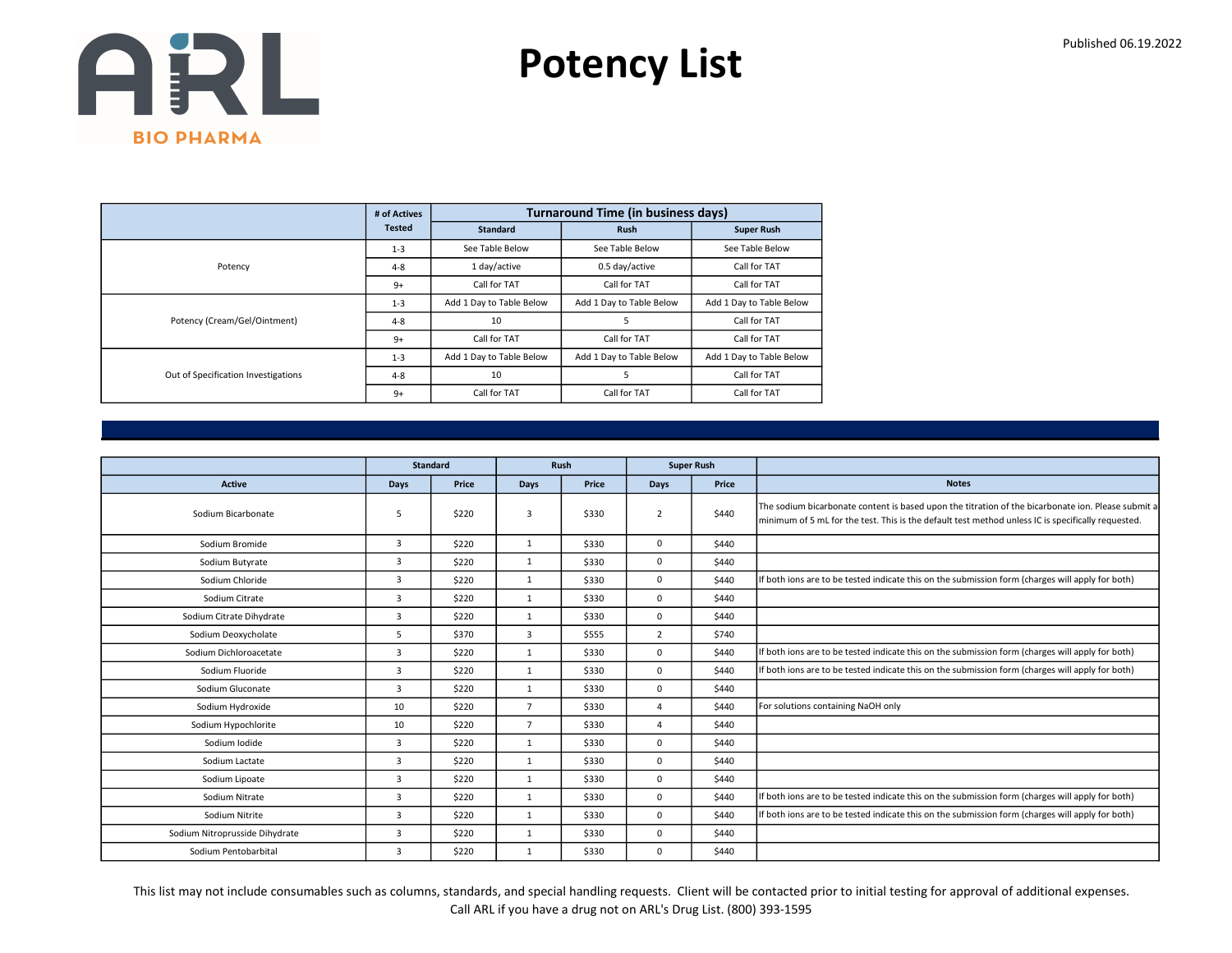Potency List

|                                     | # of Actives  |                          | <b>Turnaround Time (in business days)</b> |                          |
|-------------------------------------|---------------|--------------------------|-------------------------------------------|--------------------------|
|                                     | <b>Tested</b> | <b>Standard</b>          | <b>Rush</b>                               | <b>Super Rush</b>        |
|                                     | $1 - 3$       | See Table Below          | See Table Below                           | See Table Below          |
| Potency                             | $4 - 8$       | 1 day/active             | 0.5 day/active                            | Call for TAT             |
|                                     | $9+$          | Call for TAT             | Call for TAT                              | Call for TAT             |
|                                     | $1 - 3$       | Add 1 Day to Table Below | Add 1 Day to Table Below                  | Add 1 Day to Table Below |
| Potency (Cream/Gel/Ointment)        | $4 - 8$       | 10                       | 5                                         | Call for TAT             |
|                                     | $9+$          | Call for TAT             | Call for TAT                              | Call for TAT             |
|                                     | $1 - 3$       | Add 1 Day to Table Below | Add 1 Day to Table Below                  | Add 1 Day to Table Below |
| Out of Specification Investigations | $4 - 8$       | 10                       | 5                                         | Call for TAT             |
|                                     | $9+$          | Call for TAT             | Call for TAT                              | Call for TAT             |

|                                         | <b>Standard</b> |          | <b>Rush</b>  |          | <b>Super Rush</b> |          |                                                                                                  |
|-----------------------------------------|-----------------|----------|--------------|----------|-------------------|----------|--------------------------------------------------------------------------------------------------|
| <b>Active</b>                           | Days            | Price    | <b>Days</b>  | Price    | <b>Days</b>       | Price    | <b>Notes</b>                                                                                     |
| Sodium Phenylbutyrate                   | 3               | \$220    | $\mathbf{1}$ | \$330    | $\mathbf 0$       | \$440    |                                                                                                  |
| Sodium Phosphates                       | 3               | \$220    | $\mathbf{1}$ | \$330    | $\mathbf 0$       | \$440    | If both ions are to be tested indicate this on the submission form (charges will apply for both) |
| Sodium Propionate                       | $\overline{3}$  | \$220    | 1            | \$330    | $\mathbf 0$       | \$440    |                                                                                                  |
| Sodium Salicylate                       | 3               | \$220    | 1            | \$330    | $\Omega$          | \$440    |                                                                                                  |
| Sodium Selenite                         | See Note        | See Note | See Note     | See Note | See Note          | See Note | Will be tested as Selenium                                                                       |
| Sodium Succinate                        | 3               | \$220    | $\mathbf{1}$ | \$330    | $\mathbf 0$       | \$440    |                                                                                                  |
| Sodium Thiosulfate                      | 3               | \$220    | 1            | \$330    | $\Omega$          | \$440    | If both ions are to be tested indicate this on the submission form (charges will apply for both) |
| Sodium Thiosulfate Pentahydrate         | 3               | \$220    | 1            | \$330    | 0                 | \$440    | If both ions are to be tested indicate this on the submission form (charges will apply for both) |
| Sodium-L-Ascorbyl-2-Phosphate Dihydrate | 3               | \$220    | 1            | \$330    | $\mathbf 0$       | \$440    |                                                                                                  |
| Sodium 3-hydroxybutyrate                | 3               | \$220    | $\mathbf{1}$ | \$330    | $\Omega$          | \$440    |                                                                                                  |
| Solifenacin Succinate                   | 3               | \$220    | 1            | \$330    | 0                 | \$440    |                                                                                                  |
| Sorafenib                               | 3               | \$220    | 1            | \$330    | $\mathbf 0$       | \$440    | Client to provide starting material or pay for standard                                          |
| Sorbitol                                | 3               | \$220    | $\mathbf{1}$ | \$330    | $\mathbf 0$       | \$440    |                                                                                                  |
| Sotalol                                 | 3               | \$220    | $\mathbf{1}$ | \$330    | $\mathbf 0$       | \$440    | Client to provide starting material or pay for standard                                          |
| Sotalol HCl                             | 3               | \$220    | $\mathbf{1}$ | \$330    | $\Omega$          | \$440    | Client to provide starting material or pay for standard                                          |
| Spinosad                                | 3               | \$220    | $\mathbf{1}$ | \$330    | $\mathbf 0$       | \$440    |                                                                                                  |
| Spiramycin                              | 3               | \$270    | $\mathbf{1}$ | \$405    | $\mathbf 0$       | \$540    |                                                                                                  |
| Spironolactone                          | 3               | \$220    | 1            | \$330    | $\mathbf 0$       | \$440    |                                                                                                  |
| Squaric Acid Dibutylester               | 3               | \$220    | 1            | \$330    | 0                 | \$440    |                                                                                                  |
| SS-31 Acetate                           | 3               | \$220    | $\mathbf{1}$ | \$330    | 0                 | \$440    | Client to provide starting material or pay for standard                                          |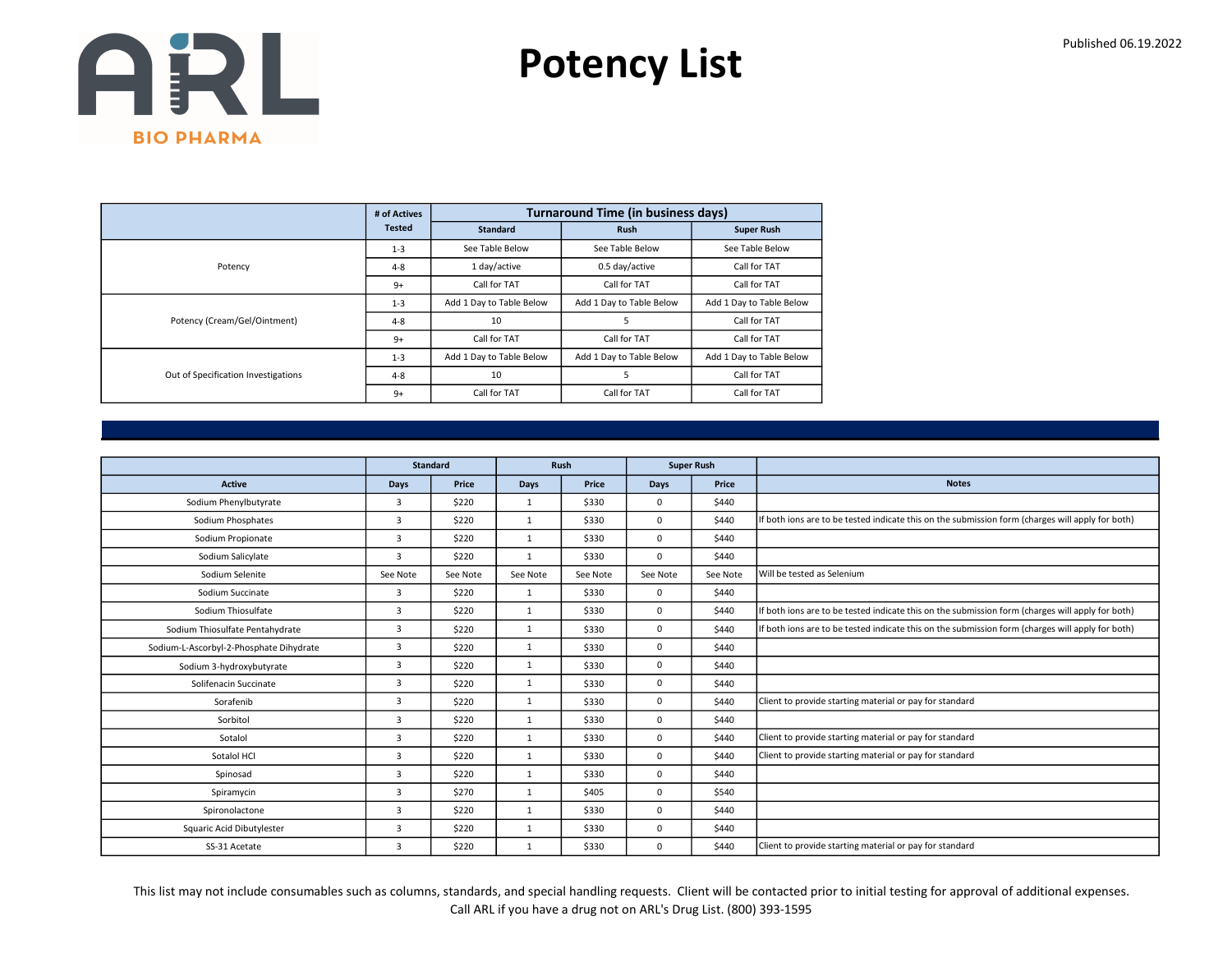Potency List

|                                     | # of Actives  |                          | <b>Turnaround Time (in business days)</b> |                          |
|-------------------------------------|---------------|--------------------------|-------------------------------------------|--------------------------|
|                                     | <b>Tested</b> | <b>Standard</b>          | <b>Rush</b>                               | <b>Super Rush</b>        |
|                                     | $1 - 3$       | See Table Below          | See Table Below                           | See Table Below          |
| Potency                             | $4 - 8$       | 1 day/active             | 0.5 day/active                            | Call for TAT             |
|                                     | $9+$          | Call for TAT             | Call for TAT                              | Call for TAT             |
|                                     | $1 - 3$       | Add 1 Day to Table Below | Add 1 Day to Table Below                  | Add 1 Day to Table Below |
| Potency (Cream/Gel/Ointment)        | $4 - 8$       | 10                       | 5                                         | Call for TAT             |
|                                     | $9+$          | Call for TAT             | Call for TAT                              | Call for TAT             |
|                                     | $1 - 3$       | Add 1 Day to Table Below | Add 1 Day to Table Below                  | Add 1 Day to Table Below |
| Out of Specification Investigations | $4 - 8$       | 10                       | 5                                         | Call for TAT             |
|                                     | $9+$          | Call for TAT             | Call for TAT                              | Call for TAT             |

|                          |                |                 | Rush<br><b>Super Rush</b> |       |                |       |                                                         |
|--------------------------|----------------|-----------------|---------------------------|-------|----------------|-------|---------------------------------------------------------|
|                          |                | <b>Standard</b> |                           |       |                |       |                                                         |
| <b>Active</b>            | <b>Days</b>    | Price           | Days                      | Price | Days           | Price | <b>Notes</b>                                            |
| Stanozolol               | 3              | \$220           | 1                         | \$330 | $\mathbf 0$    | \$440 |                                                         |
| Streptomycin             | $\overline{3}$ | \$220           | $\mathbf{1}$              | \$330 | 0              | \$440 | Client to provide starting material or pay for standard |
| Streptomycin Sulfate     | 3              | \$220           | $\mathbf{1}$              | \$330 | 0              | \$440 | Client to provide starting material or pay for standard |
| Succinylcholine Chloride | $\overline{3}$ | \$220           | 1                         | \$330 | $\mathbf 0$    | \$440 |                                                         |
| Sucrose                  | 3              | \$220           | $\mathbf{1}$              | \$330 | 0              | \$440 |                                                         |
| Sufentanil               | 3              | \$220           | 1                         | \$330 | 0              | \$440 |                                                         |
| Sufentanil Citrate       | 3              | \$220           | $\mathbf{1}$              | \$330 | $\mathbf 0$    | \$440 |                                                         |
| Sugammadex               | 5              | \$220           | $\overline{3}$            | \$330 | $\overline{2}$ | \$440 | Client to provide starting material or pay for standard |
| Sulbactam Sodium         | $\overline{3}$ | \$220           | $\mathbf{1}$              | \$330 | 0              | \$440 |                                                         |
| Sulfacetamide Sodium     | 3              | \$220           | $\mathbf{1}$              | \$330 | $\mathbf 0$    | \$440 |                                                         |
| Sulfadiazine             | $\overline{3}$ | \$220           | $\mathbf{1}$              | \$330 | 0              | \$440 |                                                         |
| Sulfadiazine Sodium      | 3              | \$220           | $\mathbf{1}$              | \$330 | 0              | \$440 |                                                         |
| Sulfadimethoxine         | $\overline{3}$ | \$220           | 1                         | \$330 | $\mathbf 0$    | \$440 | Client to provide starting material or pay for standard |
| Sulfamethoxazole         | $\overline{3}$ | \$220           | $\mathbf{1}$              | \$330 | 0              | \$440 |                                                         |
| Sulfanilamide            | 3              | \$220           | $\mathbf{1}$              | \$330 | 0              | \$440 |                                                         |
| Sulfasalazine            | $\overline{3}$ | \$220           | $\mathbf{1}$              | \$330 | 0              | \$440 |                                                         |
| Succinylcholine          | 3              | \$220           | $\mathbf{1}$              | \$330 | 0              | \$440 |                                                         |
| Sulfate                  | $\overline{3}$ | \$220           | 1                         | \$330 | 0              | \$440 |                                                         |
| Sulfur                   | $\overline{3}$ | \$220           | $\mathbf{1}$              | \$330 | 0              | \$440 |                                                         |
| Sulindac                 | 3              | \$220           | $\mathbf{1}$              | \$330 | 0              | \$440 |                                                         |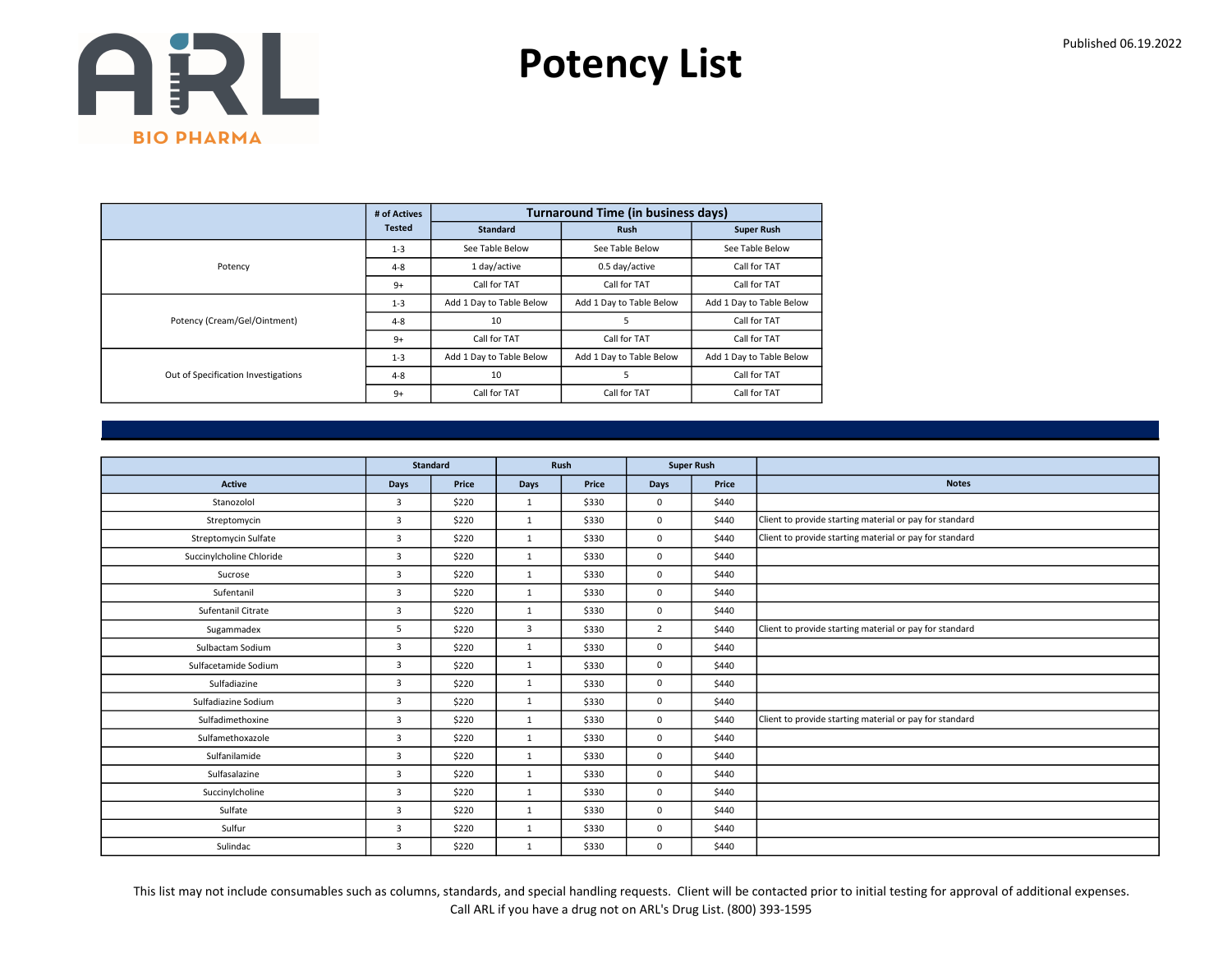Potency List

|                                     | # of Actives  |                          | <b>Turnaround Time (in business days)</b> |                          |
|-------------------------------------|---------------|--------------------------|-------------------------------------------|--------------------------|
|                                     | <b>Tested</b> | <b>Standard</b>          | <b>Rush</b>                               | <b>Super Rush</b>        |
|                                     | $1 - 3$       | See Table Below          | See Table Below                           | See Table Below          |
| Potency                             | $4 - 8$       | 1 day/active             | 0.5 day/active                            | Call for TAT             |
|                                     | $9+$          | Call for TAT             | Call for TAT                              | Call for TAT             |
|                                     | $1 - 3$       | Add 1 Day to Table Below | Add 1 Day to Table Below                  | Add 1 Day to Table Below |
| Potency (Cream/Gel/Ointment)        | $4 - 8$       | 10                       | 5                                         | Call for TAT             |
|                                     | $9+$          | Call for TAT             | Call for TAT                              | Call for TAT             |
|                                     | $1 - 3$       | Add 1 Day to Table Below | Add 1 Day to Table Below                  | Add 1 Day to Table Below |
| Out of Specification Investigations | $4 - 8$       | 10                       | 5                                         | Call for TAT             |
|                                     | $9+$          | Call for TAT             | Call for TAT                              | Call for TAT             |

|                          |                | Standard |                | Rush  |                | <b>Super Rush</b> |                                                         |
|--------------------------|----------------|----------|----------------|-------|----------------|-------------------|---------------------------------------------------------|
| <b>Active</b>            | Days           | Price    | Days           | Price | <b>Days</b>    | Price             | <b>Notes</b>                                            |
| Sulphan Blue             | $\overline{3}$ | \$220    | $\mathbf{1}$   | \$330 | $\mathbf 0$    | \$440             | Requires client starting material                       |
| Sulpiride                | 3              | \$220    | $\mathbf{1}$   | \$330 | $\mathbf 0$    | \$440             |                                                         |
| Sumatriptan Succinate    | 3              | \$220    | $\mathbf{1}$   | \$330 | $\mathbf 0$    | \$440             |                                                         |
| Super Blue               | 10             | \$370    | $\overline{7}$ | \$555 | $\overline{4}$ | \$740             |                                                         |
| Synthroid                | 3              | \$220    | $\mathbf{1}$   | \$330 | $\mathbf 0$    | \$440             |                                                         |
| Tacrolimus               | 3              | \$220    | $\mathbf{1}$   | \$330 | $\mathbf 0$    | \$440             |                                                         |
| Tadalafil                | $\overline{3}$ | \$170    | $\mathbf{1}$   | \$255 | $\mathbf 0$    | \$340             |                                                         |
| Talizer                  | 3              | \$220    | $\mathbf{1}$   | \$330 | $\mathbf 0$    | \$440             |                                                         |
| Tamiflu                  | 3              | \$220    | $\mathbf{1}$   | \$330 | $\mathbf 0$    | \$440             |                                                         |
| Tamoxifen                | $\overline{3}$ | \$220    | 1              | \$330 | $\mathbf 0$    | \$440             |                                                         |
| Tamoxifen Citrate        | 3              | \$220    | $\mathbf{1}$   | \$330 | $\mathbf 0$    | \$440             |                                                         |
| Tamsulosin HCl           | $\overline{3}$ | \$220    | $\mathbf{1}$   | \$330 | $\mathbf 0$    | \$440             | Client to provide starting material or pay for standard |
| <b>Tartaric Acid</b>     | 3              | \$220    | $\mathbf{1}$   | \$330 | $\mathbf 0$    | \$440             | Client to provide starting material or pay for standard |
| Taurine                  | 5              | \$370    | 3              | \$555 | $\overline{2}$ | \$740             |                                                         |
| Tazarotene               | 3              | \$220    | $\mathbf{1}$   | \$330 | $\mathbf 0$    | \$440             | Client to provide starting material or pay for standard |
| Tazobactam               | 3              | \$270    | $\mathbf{1}$   | \$405 | $\mathbf 0$    | \$540             |                                                         |
| TB500 Acetate            | 3              | \$220    | $\mathbf{1}$   | \$330 | $\mathbf 0$    | \$440             | Client to provide starting material or pay for standard |
| <b>Tegaserod Maleate</b> | 3              | \$220    | $\mathbf{1}$   | \$330 | $\mathbf 0$    | \$440             | Client to provide starting material or pay for standard |
| Telmisartan              | 3              | \$220    | $\mathbf{1}$   | \$330 | $\mathbf 0$    | \$440             | Client to provide starting material or pay for standard |
| Temazepam                | 3              | \$220    | $\mathbf{1}$   | \$330 | $\mathbf 0$    | \$440             | Client to provide starting material or pay for standard |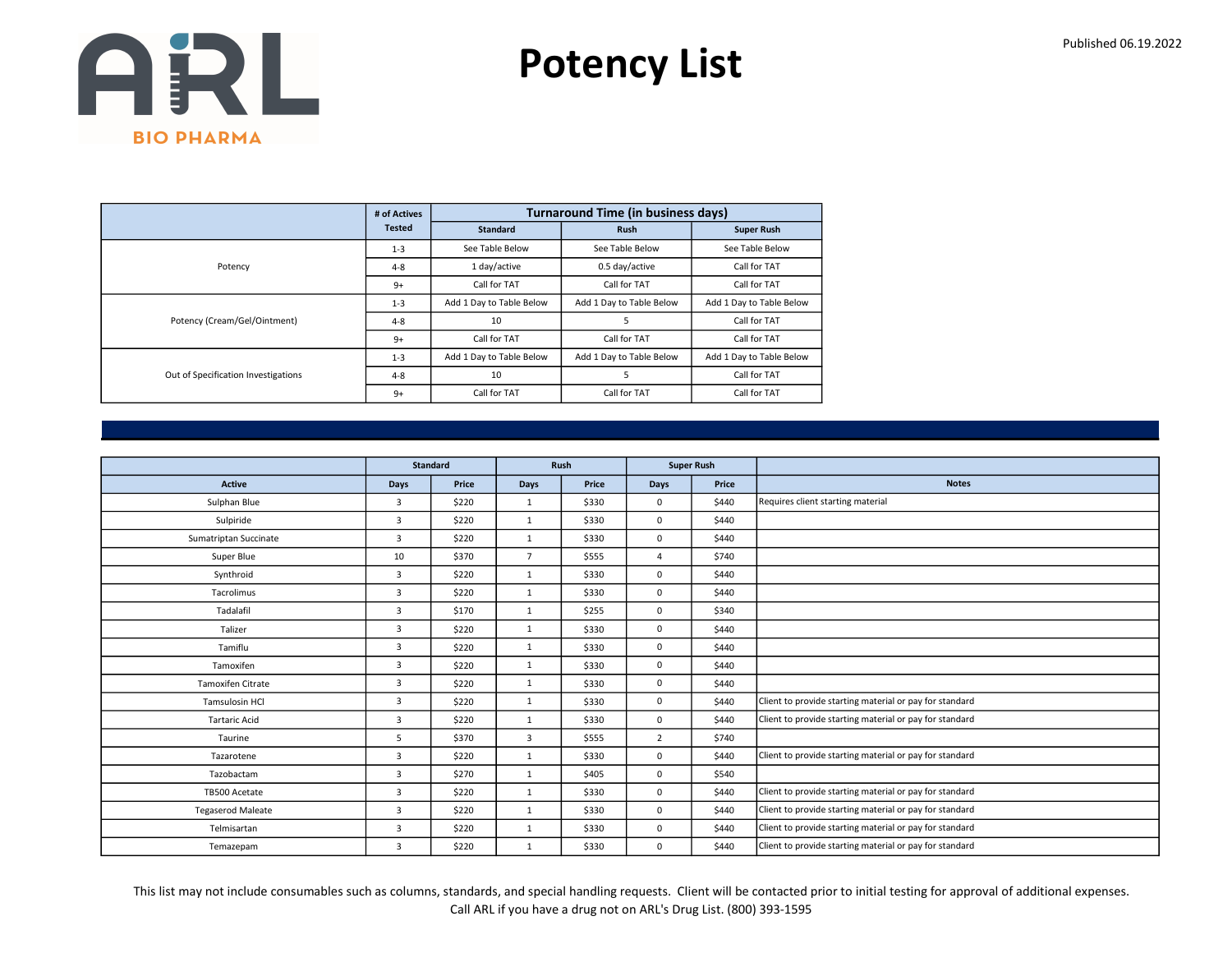Potency List

|                                     | # of Actives  |                          | <b>Turnaround Time (in business days)</b> |                          |
|-------------------------------------|---------------|--------------------------|-------------------------------------------|--------------------------|
|                                     | <b>Tested</b> | <b>Standard</b>          | <b>Rush</b>                               | <b>Super Rush</b>        |
|                                     | $1 - 3$       | See Table Below          | See Table Below                           | See Table Below          |
| Potency                             | $4 - 8$       | 1 day/active             | 0.5 day/active                            | Call for TAT             |
|                                     | $9+$          | Call for TAT             | Call for TAT                              | Call for TAT             |
|                                     | $1 - 3$       | Add 1 Day to Table Below | Add 1 Day to Table Below                  | Add 1 Day to Table Below |
| Potency (Cream/Gel/Ointment)        | $4 - 8$       | 10                       | 5                                         | Call for TAT             |
|                                     | $9+$          | Call for TAT             | Call for TAT                              | Call for TAT             |
|                                     | $1 - 3$       | Add 1 Day to Table Below | Add 1 Day to Table Below                  | Add 1 Day to Table Below |
| Out of Specification Investigations | $4 - 8$       | 10                       | 5                                         | Call for TAT             |
|                                     | $9+$          | Call for TAT             | Call for TAT                              | Call for TAT             |

|                               | <b>Standard</b> |       |              | Rush  |             | <b>Super Rush</b> |                                                         |
|-------------------------------|-----------------|-------|--------------|-------|-------------|-------------------|---------------------------------------------------------|
| Active                        | Days            | Price | <b>Days</b>  | Price | Days        | Price             | <b>Notes</b>                                            |
| Temozolomide                  | 3               | \$220 | 1            | \$330 | $\mathbf 0$ | \$440             |                                                         |
| Tenofovir                     | $\overline{3}$  | \$220 | $\mathbf{1}$ | \$330 | $\mathbf 0$ | \$440             | Client to provide starting material or pay for standard |
| Terbinafine                   | 3               | \$220 | $\mathbf{1}$ | \$330 | $\mathbf 0$ | \$440             |                                                         |
| Terbinafine HCI               | $\overline{3}$  | \$220 | 1            | \$330 | $\mathbf 0$ | \$440             |                                                         |
| Terbutaline                   | $\overline{3}$  | \$220 | $\mathbf{1}$ | \$330 | $\mathbf 0$ | \$440             |                                                         |
| Teriparatide                  | 3               | \$320 | $\mathbf{1}$ | \$480 | $\mathbf 0$ | \$640             | Client to provide starting material or pay for standard |
| <b>Terbutaline Sulfate</b>    | $\overline{3}$  | \$220 | 1            | \$330 | $\mathbf 0$ | \$440             |                                                         |
| <b>Tesamorelin Acetate</b>    | 3               | \$220 | $\mathbf{1}$ | \$330 | $\mathbf 0$ | \$440             | Client to provide starting material or pay for standard |
| Testosterone                  | 3               | \$170 | $\mathbf{1}$ | \$255 | $\mathbf 0$ | \$340             |                                                         |
| Testosterone Cypionate        | $\overline{3}$  | \$170 | $\mathbf{1}$ | \$255 | $\mathbf 0$ | \$340             |                                                         |
| <b>Testosterone Decanoate</b> | $\overline{3}$  | \$220 | $\mathbf{1}$ | \$330 | $\mathbf 0$ | \$440             |                                                         |
| Testosterone Enanthate        | 3               | \$220 | $\mathbf{1}$ | \$330 | $\mathbf 0$ | \$440             |                                                         |
| Testosterone Isocaproate      | 3               | \$220 | $\mathbf{1}$ | \$330 | $\mathbf 0$ | \$440             | Client to provide starting material or pay for standard |
| Testosterone Phenylpropionate | $\overline{3}$  | \$220 | 1            | \$330 | $\mathbf 0$ | \$440             | Client to provide starting material or pay for standard |
| Testosterone Propionate       | 3               | \$220 | $\mathbf{1}$ | \$330 | $\mathbf 0$ | \$440             |                                                         |
| Tetracaine                    | $\overline{3}$  | \$220 | $\mathbf{1}$ | \$330 | $\mathbf 0$ | \$440             |                                                         |
| <b>Tetracaine HCI</b>         | 3               | \$220 | $\mathbf{1}$ | \$330 | $\mathbf 0$ | \$440             |                                                         |
| Tetracycline                  | 3               | \$220 | $\mathbf{1}$ | \$330 | $\mathbf 0$ | \$440             |                                                         |
| Tetracycline HCl              | 3               | \$220 | $\mathbf{1}$ | \$330 | $\mathbf 0$ | \$440             |                                                         |
| Tetrahexyldecyl Ascorbate     | 3               | \$220 | $\mathbf{1}$ | \$330 | $\mathbf 0$ | \$440             | Client to provide starting material or pay for standard |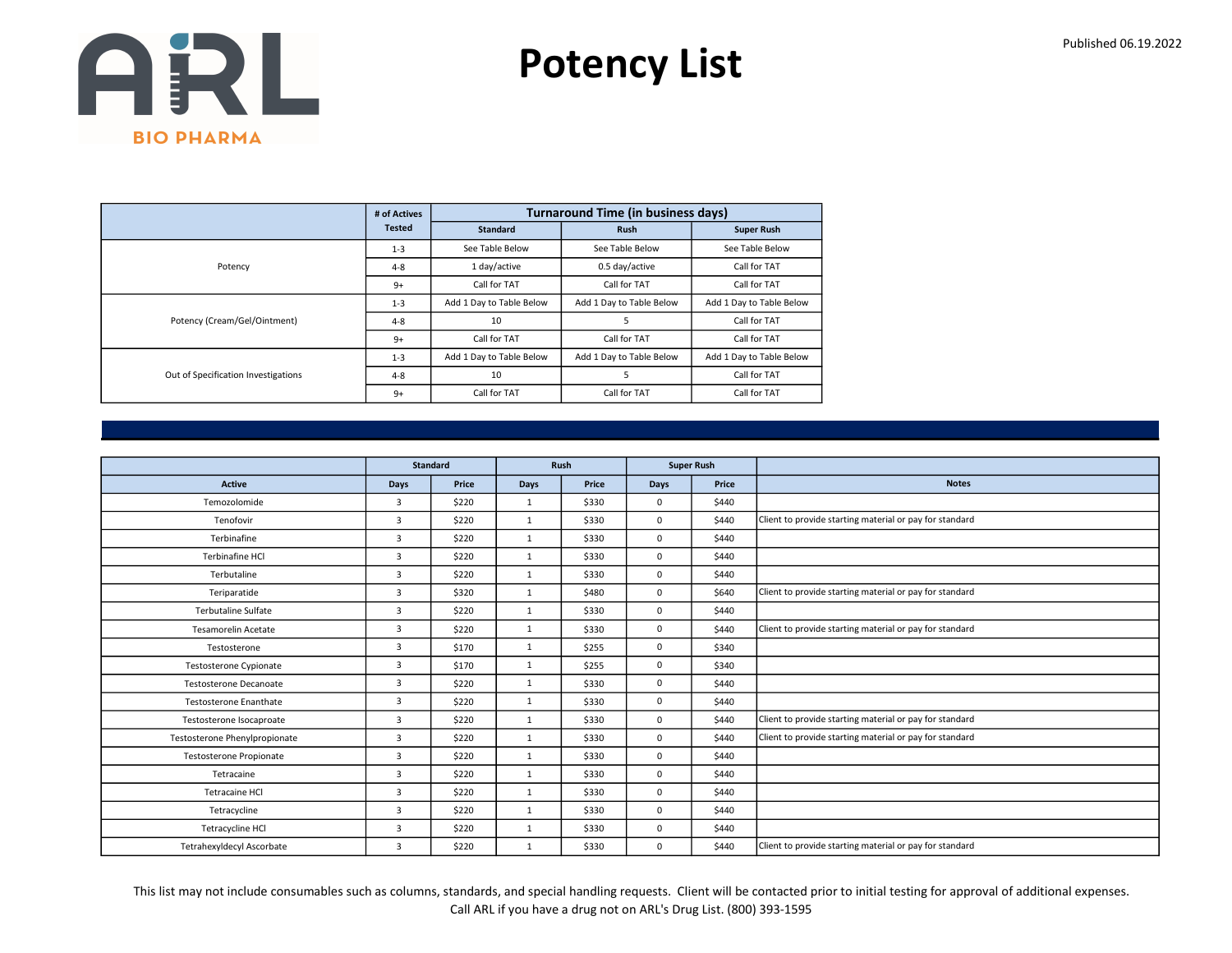Potency List

|                                     | # of Actives  |                          | <b>Turnaround Time (in business days)</b> |                          |
|-------------------------------------|---------------|--------------------------|-------------------------------------------|--------------------------|
|                                     | <b>Tested</b> | <b>Standard</b>          | <b>Rush</b>                               | <b>Super Rush</b>        |
|                                     | $1 - 3$       | See Table Below          | See Table Below                           | See Table Below          |
| Potency                             | $4 - 8$       | 1 day/active             | 0.5 day/active                            | Call for TAT             |
|                                     | $9+$          | Call for TAT             | Call for TAT                              | Call for TAT             |
|                                     | $1 - 3$       | Add 1 Day to Table Below | Add 1 Day to Table Below                  | Add 1 Day to Table Below |
| Potency (Cream/Gel/Ointment)        | $4 - 8$       | 10                       | 5                                         | Call for TAT             |
|                                     | $9+$          | Call for TAT             | Call for TAT                              | Call for TAT             |
|                                     | $1 - 3$       | Add 1 Day to Table Below | Add 1 Day to Table Below                  | Add 1 Day to Table Below |
| Out of Specification Investigations | $4 - 8$       | 10                       | 5                                         | Call for TAT             |
|                                     | $9+$          | Call for TAT             | Call for TAT                              | Call for TAT             |

|                            |                | <b>Standard</b> |                | Rush  | <b>Super Rush</b> |       |                                                                                                                                      |
|----------------------------|----------------|-----------------|----------------|-------|-------------------|-------|--------------------------------------------------------------------------------------------------------------------------------------|
| <b>Active</b>              | Days           | Price           | Days           | Price | Days              | Price | <b>Notes</b>                                                                                                                         |
| Tetrahydrocannabinol (THC) | 5              | \$315           | $\overline{3}$ | \$473 | 2                 | \$630 | This test determines if THC content is above or below 0.3% in CBD products. Contact ARL if more<br>specific requirements are needed. |
| Tetrahydrozoline           | 3              | \$220           | $\mathbf{1}$   | \$330 | $\mathbf 0$       | \$440 |                                                                                                                                      |
| Tetrahydrozoline HCl       | 3              | \$220           | $\mathbf{1}$   | \$330 | $\mathbf 0$       | \$440 |                                                                                                                                      |
| Thalidomide                | 3              | \$220           | 1              | \$330 | $\mathbf 0$       | \$440 |                                                                                                                                      |
| Theanine                   | 3              | \$320           | $\mathbf{1}$   | \$480 | $\mathbf 0$       | \$640 |                                                                                                                                      |
| Theophylline               | 3              | \$220           | 1              | \$330 | $\mathbf 0$       | \$440 |                                                                                                                                      |
| Thiabendazole              | $\overline{3}$ | \$220           | $\mathbf{1}$   | \$330 | $\mathbf 0$       | \$440 |                                                                                                                                      |
| Thiafentanil Oxalate       | $\overline{3}$ | \$220           | $\mathbf{1}$   | \$330 | $\mathbf 0$       | \$440 |                                                                                                                                      |
| Thiamine                   | 3              | \$170           | 1              | \$255 | $\mathbf 0$       | \$340 |                                                                                                                                      |
| Thiamine HCl               | 3              | \$170           | $\mathbf{1}$   | \$255 | $\mathbf 0$       | \$340 |                                                                                                                                      |
| Thioguanine                | 3              | \$220           | $\mathbf{1}$   | \$330 | $\mathbf 0$       | \$440 | Client to provide starting material or pay for standard                                                                              |
| Thiopental Sodium          | 3              | \$220           | $\mathbf{1}$   | \$330 | $\mathbf 0$       | \$440 |                                                                                                                                      |
| Threonine                  | 5              | \$370           | 3              | \$555 | $\overline{2}$    | \$740 |                                                                                                                                      |
| Thymol                     | 3              | \$220           | $\mathbf{1}$   | \$330 | $\mathbf 0$       | \$440 |                                                                                                                                      |
| Thymogen                   | 3              | \$220           | 1              | \$330 | $\mathbf 0$       | \$440 | Client to provide starting material or pay for standard                                                                              |
| Thymogen Acetate           | 3              | \$220           | $\mathbf{1}$   | \$330 | $\mathbf 0$       | \$440 | Client to provide starting material or pay for standard                                                                              |
| Thymosin Alpha-1           | 3              | \$220           | $\mathbf{1}$   | \$330 | $\mathbf 0$       | \$440 | Client to provide starting material or pay for standard                                                                              |
| Thymosin Alpha-1 Acetate   | $\overline{3}$ | \$220           | $\mathbf{1}$   | \$330 | $\mathbf 0$       | \$440 | Client to provide starting material or pay for standard                                                                              |
| Thymosin Beta-4            | 3              | \$220           | $\mathbf{1}$   | \$330 | $\mathbf 0$       | \$440 | Client to provide starting material or pay for standard                                                                              |
| Thymosin Beta-4 Acetate    | 3              | \$220           | $\mathbf{1}$   | \$330 | 0                 | \$440 | Client to provide starting material or pay for standard                                                                              |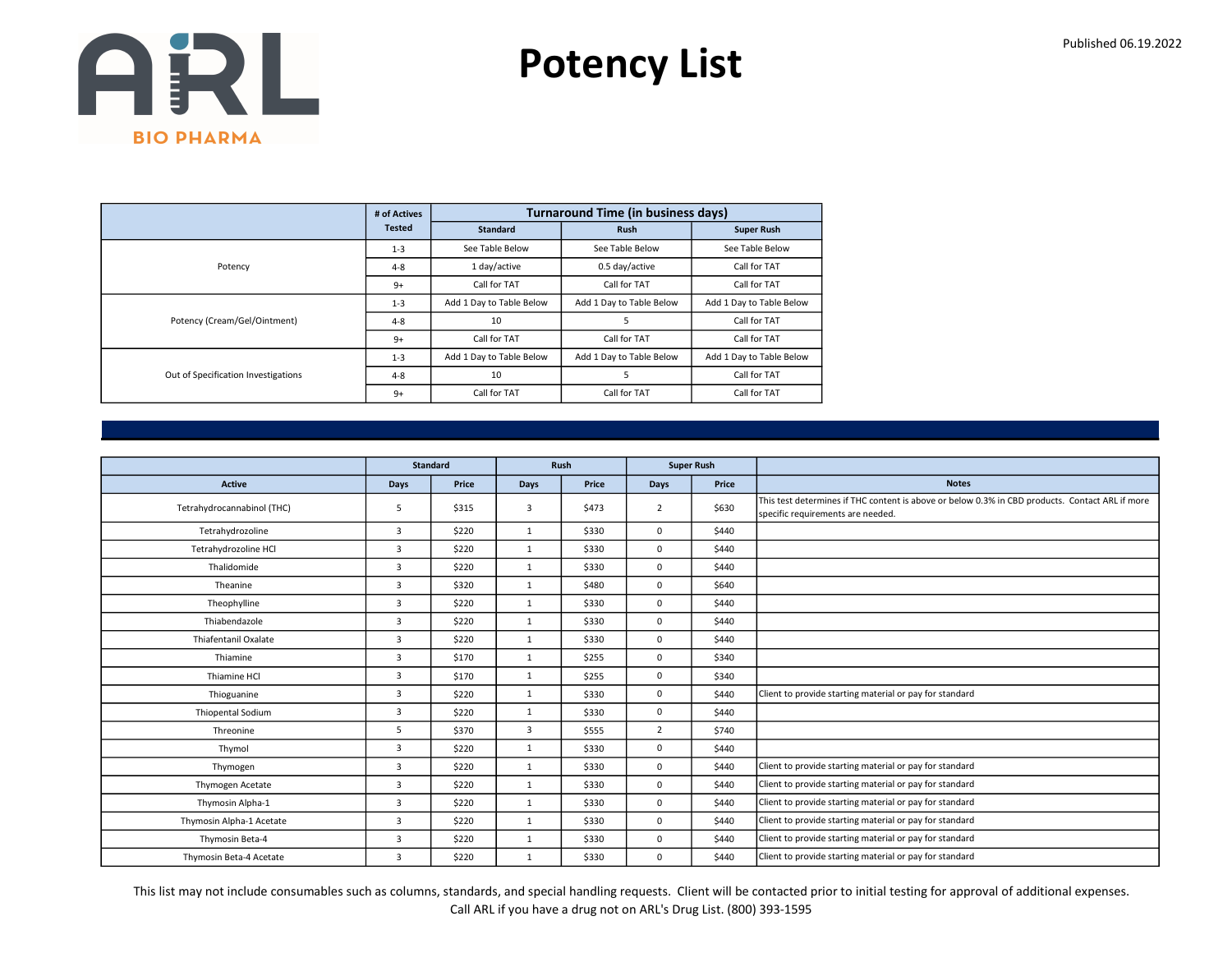Potency List

|                                     | # of Actives  |                          | <b>Turnaround Time (in business days)</b> |                          |
|-------------------------------------|---------------|--------------------------|-------------------------------------------|--------------------------|
|                                     | <b>Tested</b> | <b>Standard</b>          | <b>Rush</b>                               | <b>Super Rush</b>        |
|                                     | $1 - 3$       | See Table Below          | See Table Below                           | See Table Below          |
| Potency                             | $4 - 8$       | 1 day/active             | 0.5 day/active                            | Call for TAT             |
|                                     | $9+$          | Call for TAT             | Call for TAT                              | Call for TAT             |
|                                     | $1 - 3$       | Add 1 Day to Table Below | Add 1 Day to Table Below                  | Add 1 Day to Table Below |
| Potency (Cream/Gel/Ointment)        | $4 - 8$       | 10                       | 5                                         | Call for TAT             |
|                                     | $9+$          | Call for TAT             | Call for TAT                              | Call for TAT             |
|                                     | $1 - 3$       | Add 1 Day to Table Below | Add 1 Day to Table Below                  | Add 1 Day to Table Below |
| Out of Specification Investigations | $4 - 8$       | 10                       | 5                                         | Call for TAT             |
|                                     | $9+$          | Call for TAT             | Call for TAT                              | Call for TAT             |

|                            |                | <b>Standard</b> |              | Rush  |             | <b>Super Rush</b> |                                                                 |
|----------------------------|----------------|-----------------|--------------|-------|-------------|-------------------|-----------------------------------------------------------------|
| <b>Active</b>              | <b>Days</b>    | Price           | <b>Days</b>  | Price | Days        | Price             | <b>Notes</b>                                                    |
| Thymulin Acetate           | 3              | \$220           | $\mathbf{1}$ | \$330 | $\mathbf 0$ | \$440             | Client to provide starting material or pay for standard         |
| Thyroid (Porcine)          | 5              | \$630           | 3            | \$945 | N/A         | N/A               | If thyroid is synthetic see levothyroxine or liothyronine. Rush |
| Thyronine                  | 3              | \$220           | $\mathbf{1}$ | \$330 | $\mathbf 0$ | \$440             | Cannot test capsules less than 5 mcg                            |
| Thyroxine (T4)             | 3              | \$220           | $\mathbf{1}$ | \$330 | 0           | \$440             | Cannot test time released products                              |
| Thyroxine Sodium (T4)      | 3              | \$220           | 1            | \$330 | 0           | \$440             | Cannot test time released products                              |
| Ticagrelor                 | 3              | \$220           | $\mathbf{1}$ | \$330 | 0           | \$440             |                                                                 |
| Ticarcillin                | $\overline{3}$ | \$220           | 1            | \$330 | 0           | \$440             | Client to provide starting material or pay for standard         |
| Ticarcillin Disodium       | 3              | \$220           | $\mathbf{1}$ | \$330 | 0           | \$440             | Client to provide starting material or pay for standard         |
| <b>Ticarcillin Sodium</b>  | 3              | \$220           | $\mathbf{1}$ | \$330 | 0           | \$440             | Client to provide starting material or pay for standard         |
| Tigecycline                | 3              | \$220           | 1            | \$330 | 0           | \$440             | Client to provide starting material or pay for standard         |
| <b>Tilarginine Acetate</b> | 3              | \$370           | $\mathbf{1}$ | \$555 | 0           | \$740             | Client to provide starting material or pay for standard         |
| Timolol                    | 3              | \$220           | $\mathbf{1}$ | \$330 | 0           | \$440             |                                                                 |
| <b>Timolol Maleate</b>     | 3              | \$220           | $\mathbf{1}$ | \$330 | 0           | \$440             |                                                                 |
| Tinidazole                 | 3              | \$220           | $\mathbf{1}$ | \$330 | 0           | \$440             | Client to provide starting material or pay for standard         |
| Tiopronin                  | 3              | \$220           | 1            | \$330 | 0           | \$440             | Client to provide starting material or pay for standard         |
| <b>Tiotropium Bromide</b>  | 3              | \$220           | $\mathbf{1}$ | \$330 | 0           | \$440             |                                                                 |
| Tizanidine                 | 3              | \$220           | $\mathbf{1}$ | \$330 | 0           | \$440             |                                                                 |
| <b>Tizanidine HCI</b>      | 3              | \$220           | $\mathbf{1}$ | \$330 | 0           | \$440             |                                                                 |
| Tobramycin                 | 3              | \$220           | $\mathbf{1}$ | \$330 | 0           | \$440             |                                                                 |
| <b>Tobramycin Sulfate</b>  | 3              | \$220           | $\mathbf{1}$ | \$330 | 0           | \$440             |                                                                 |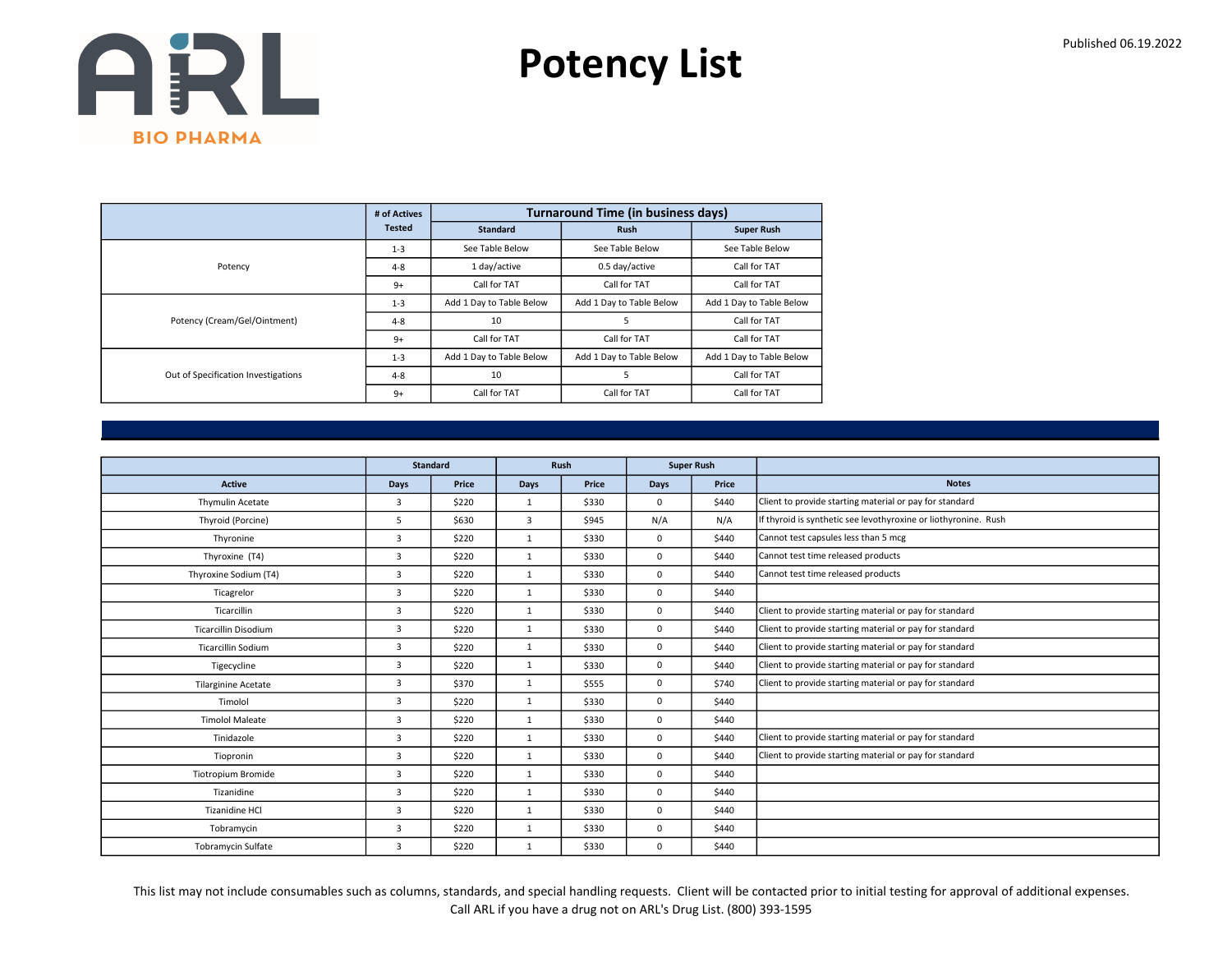Potency List

|                                     | # of Actives  |                          | <b>Turnaround Time (in business days)</b> |                          |
|-------------------------------------|---------------|--------------------------|-------------------------------------------|--------------------------|
|                                     | <b>Tested</b> | <b>Standard</b>          | <b>Rush</b>                               | <b>Super Rush</b>        |
|                                     | $1 - 3$       | See Table Below          | See Table Below                           | See Table Below          |
| Potency                             | $4 - 8$       | 1 day/active             | 0.5 day/active                            | Call for TAT             |
|                                     | $9+$          | Call for TAT             | Call for TAT                              | Call for TAT             |
|                                     | $1 - 3$       | Add 1 Day to Table Below | Add 1 Day to Table Below                  | Add 1 Day to Table Below |
| Potency (Cream/Gel/Ointment)        | $4 - 8$       | 10                       | 5                                         | Call for TAT             |
|                                     | $9+$          | Call for TAT             | Call for TAT                              | Call for TAT             |
|                                     | $1 - 3$       | Add 1 Day to Table Below | Add 1 Day to Table Below                  | Add 1 Day to Table Below |
| Out of Specification Investigations | $4 - 8$       | 10                       | 5                                         | Call for TAT             |
|                                     | $9+$          | Call for TAT             | Call for TAT                              | Call for TAT             |

|                           |                | <b>Standard</b> |              | Rush  |                | <b>Super Rush</b> |                                                         |
|---------------------------|----------------|-----------------|--------------|-------|----------------|-------------------|---------------------------------------------------------|
| <b>Active</b>             | Days           | Price           | <b>Days</b>  | Price | Days           | Price             | <b>Notes</b>                                            |
| Toceranib                 | 3              | \$220           | 1            | \$330 | $\mathbf 0$    | \$440             | Client to provide starting material or pay for standard |
| Toceranib Phosphate       | $\overline{3}$ | \$220           | $\mathbf{1}$ | \$330 | $\mathbf 0$    | \$440             | Client to provide starting material or pay for standard |
| <b>Toluidine Blue</b>     | 3              | \$220           | $\mathbf{1}$ | \$330 | $\mathbf 0$    | \$440             |                                                         |
| Topiramate                | 3              | \$220           | 1            | \$330 | 0              | \$440             |                                                         |
| Topotecan HCl             | $\overline{3}$ | \$220           | $\mathbf{1}$ | \$330 | 0              | \$440             |                                                         |
| Torsemide                 | 3              | \$220           | $\mathbf{1}$ | \$330 | $\mathbf 0$    | \$440             |                                                         |
| Tramadol                  | $\overline{3}$ | \$220           | 1            | \$330 | 0              | \$440             |                                                         |
| Tramadol HCl              | $\overline{3}$ | \$220           | $\mathbf{1}$ | \$330 | 0              | \$440             |                                                         |
| Trametinib                | 3              | \$220           | $\mathbf{1}$ | \$330 | 0              | \$440             | Client to provide starting material or pay for standard |
| Tranexamic Acid           | $\overline{3}$ | \$220           | 1            | \$330 | 0              | \$440             |                                                         |
| Tranilast                 | $\overline{3}$ | \$220           | $\mathbf{1}$ | \$330 | 0              | \$440             | Client to provide starting material or pay for standard |
| Travoprost                | 3              | \$220           | 1            | \$330 | $\mathbf 0$    | \$440             |                                                         |
| Trazodone                 | $\overline{3}$ | \$220           | $\mathbf{1}$ | \$330 | 0              | \$440             |                                                         |
| Trazodone HCl             | $\overline{3}$ | \$220           | $\mathbf{1}$ | \$330 | 0              | \$440             |                                                         |
| Trenbolone                | 3              | \$220           | 1            | \$330 | $\mathbf 0$    | \$440             | Client to provide starting material or pay for standard |
| <b>Trenbolone Acetate</b> | 3              | \$220           | $\mathbf{1}$ | \$330 | 0              | \$440             | Client to provide starting material or pay for standard |
| Trientine                 | 5              | \$370           | 3            | \$555 | $\overline{2}$ | \$740             |                                                         |
| <b>Trientine HCI</b>      | 5              | \$370           | 3            | \$555 | $\overline{2}$ | \$740             |                                                         |
| Tofacitinib               | $\overline{3}$ | \$220           | $\mathbf{1}$ | \$330 | 0              | \$440             | Client to provide starting material or pay for standard |
| Tolazoline                | 3              | \$220           | 1            | \$330 | 0              | \$440             |                                                         |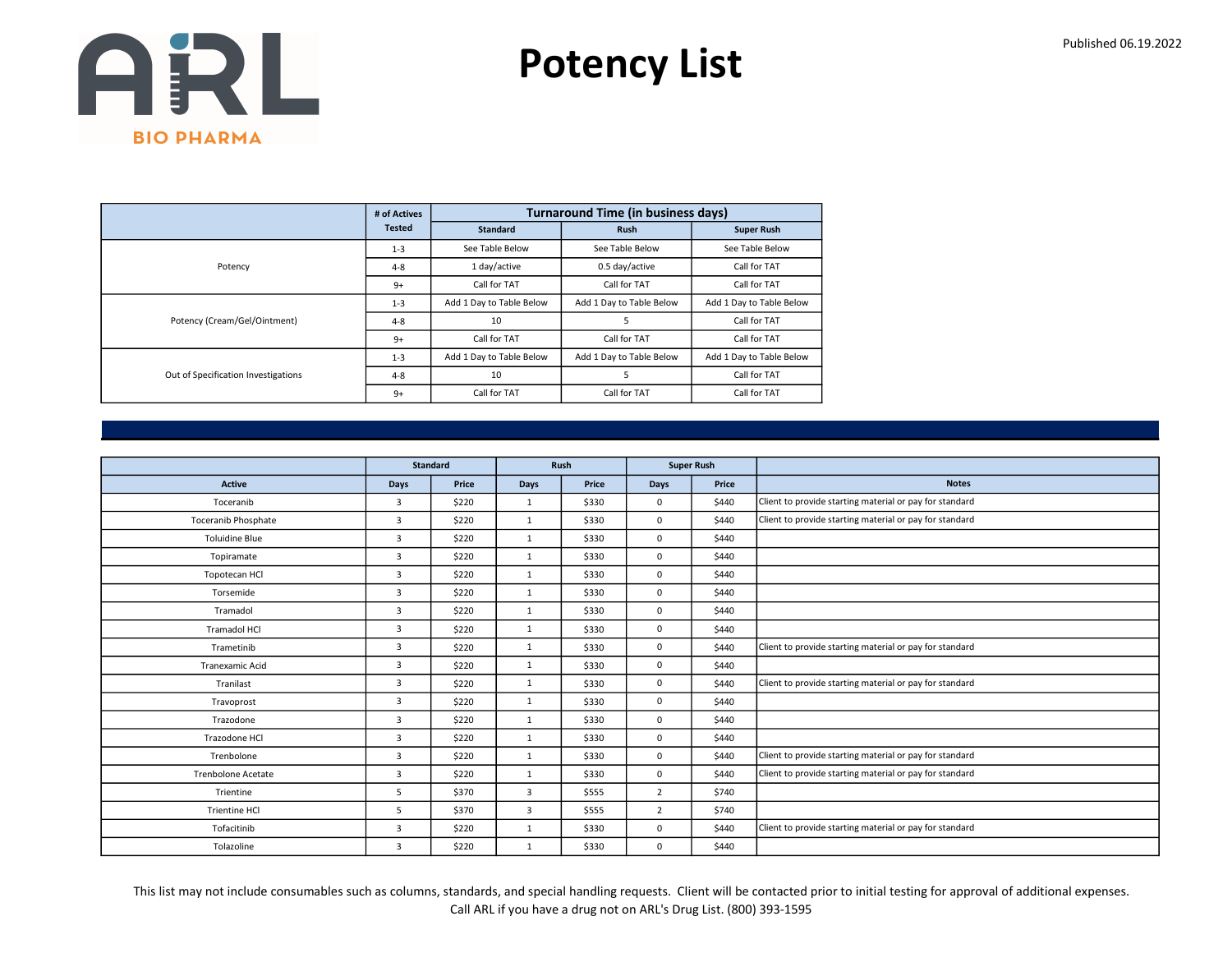Potency List

|                                     | # of Actives  |                          | <b>Turnaround Time (in business days)</b> |                          |
|-------------------------------------|---------------|--------------------------|-------------------------------------------|--------------------------|
|                                     | <b>Tested</b> | <b>Standard</b>          | <b>Rush</b>                               | <b>Super Rush</b>        |
|                                     | $1 - 3$       | See Table Below          | See Table Below                           | See Table Below          |
| Potency                             | $4 - 8$       | 1 day/active             | 0.5 day/active                            | Call for TAT             |
|                                     | $9+$          | Call for TAT             | Call for TAT                              | Call for TAT             |
|                                     | $1 - 3$       | Add 1 Day to Table Below | Add 1 Day to Table Below                  | Add 1 Day to Table Below |
| Potency (Cream/Gel/Ointment)        | $4 - 8$       | 10                       | 5                                         | Call for TAT             |
|                                     | $9+$          | Call for TAT             | Call for TAT                              | Call for TAT             |
|                                     | $1 - 3$       | Add 1 Day to Table Below | Add 1 Day to Table Below                  | Add 1 Day to Table Below |
| Out of Specification Investigations | $4 - 8$       | 10                       | 5                                         | Call for TAT             |
|                                     | $9+$          | Call for TAT             | Call for TAT                              | Call for TAT             |

|                              | <b>Standard</b> |       |              | Rush  | <b>Super Rush</b> |       |                                                                                     |
|------------------------------|-----------------|-------|--------------|-------|-------------------|-------|-------------------------------------------------------------------------------------|
| <b>Active</b>                | Days            | Price | <b>Days</b>  | Price | <b>Days</b>       | Price | <b>Notes</b>                                                                        |
| <b>Tolazoline HCI</b>        | 3               | \$220 | 1            | \$330 | $\mathbf 0$       | \$440 |                                                                                     |
| <b>Tolterodine Tartrate</b>  | $\overline{3}$  | \$220 | $\mathbf{1}$ | \$330 | $\mathbf 0$       | \$440 |                                                                                     |
| Toltrazuril                  | 3               | \$220 | $\mathbf{1}$ | \$330 | $\mathbf 0$       | \$440 |                                                                                     |
| Treprostinil                 | $\overline{3}$  | \$220 | 1            | \$330 | $\mathbf 0$       | \$440 | Client to provide starting material or pay for standard                             |
| Tretinoin                    | 5               | \$370 | 3            | \$555 | $\overline{2}$    | \$740 | This test is for creams/ointments below 0.01% or solutions below 0.001%             |
| Tretinoin                    | $\overline{3}$  | \$220 | $\mathbf{1}$ | \$330 | $\mathbf 0$       | \$440 | This test is for creams/ointments at or above 0.01% or solutions at or above 0.001% |
| Triamcinolone                | $\overline{3}$  | \$220 | 1            | \$330 | $\mathbf 0$       | \$440 | Client must indicate if sample is acetonide, diacetate or hexacetonide form         |
| Triamcinolone Acetonide      | $\overline{3}$  | \$220 | $\mathbf{1}$ | \$330 | $\mathbf 0$       | \$440 |                                                                                     |
| Trichloroacetic acid         | $\overline{3}$  | \$220 | $\mathbf{1}$ | \$330 | $\mathbf 0$       | \$440 |                                                                                     |
| Trifluridine                 | $\overline{3}$  | \$220 | $\mathbf{1}$ | \$330 | $\mathbf 0$       | \$440 |                                                                                     |
| Trihexyphenidyl HCl          | 3               | \$220 | $\mathbf{1}$ | \$330 | $\mathbf 0$       | \$440 |                                                                                     |
| Triiodo-L-Thyronine          | 3               | \$220 | $\mathbf{1}$ | \$330 | $\mathbf 0$       | \$440 |                                                                                     |
| Triiodo-L-Thyronine Sodium   | $\overline{3}$  | \$220 | $\mathbf{1}$ | \$330 | $\mathbf 0$       | \$440 |                                                                                     |
| Triiodothyronine (T3)        | 3               | \$220 | 1            | \$330 | $\mathbf 0$       | \$440 | Cannot test capsules less than 5 mcg                                                |
| Trileptal                    | 3               | \$220 | $\mathbf{1}$ | \$330 | $\mathbf 0$       | \$440 |                                                                                     |
| Trilostane                   | $\overline{3}$  | \$220 | $\mathbf{1}$ | \$330 | $\mathbf 0$       | \$440 |                                                                                     |
| <b>Trimeprazine Tartrate</b> | 3               | \$220 | $\mathbf{1}$ | \$330 | $\mathbf 0$       | \$440 | Client to provide starting material or pay for standard                             |
| Trimethobenzamide HCl        | $\overline{3}$  | \$220 | 1            | \$330 | $\mathbf 0$       | \$440 |                                                                                     |
| Trimethoprim                 | 3               | \$220 | $\mathbf{1}$ | \$330 | $\mathbf 0$       | \$440 |                                                                                     |
| Tripelennamine               | 3               | \$220 | $\mathbf{1}$ | \$330 | $\mathbf 0$       | \$440 |                                                                                     |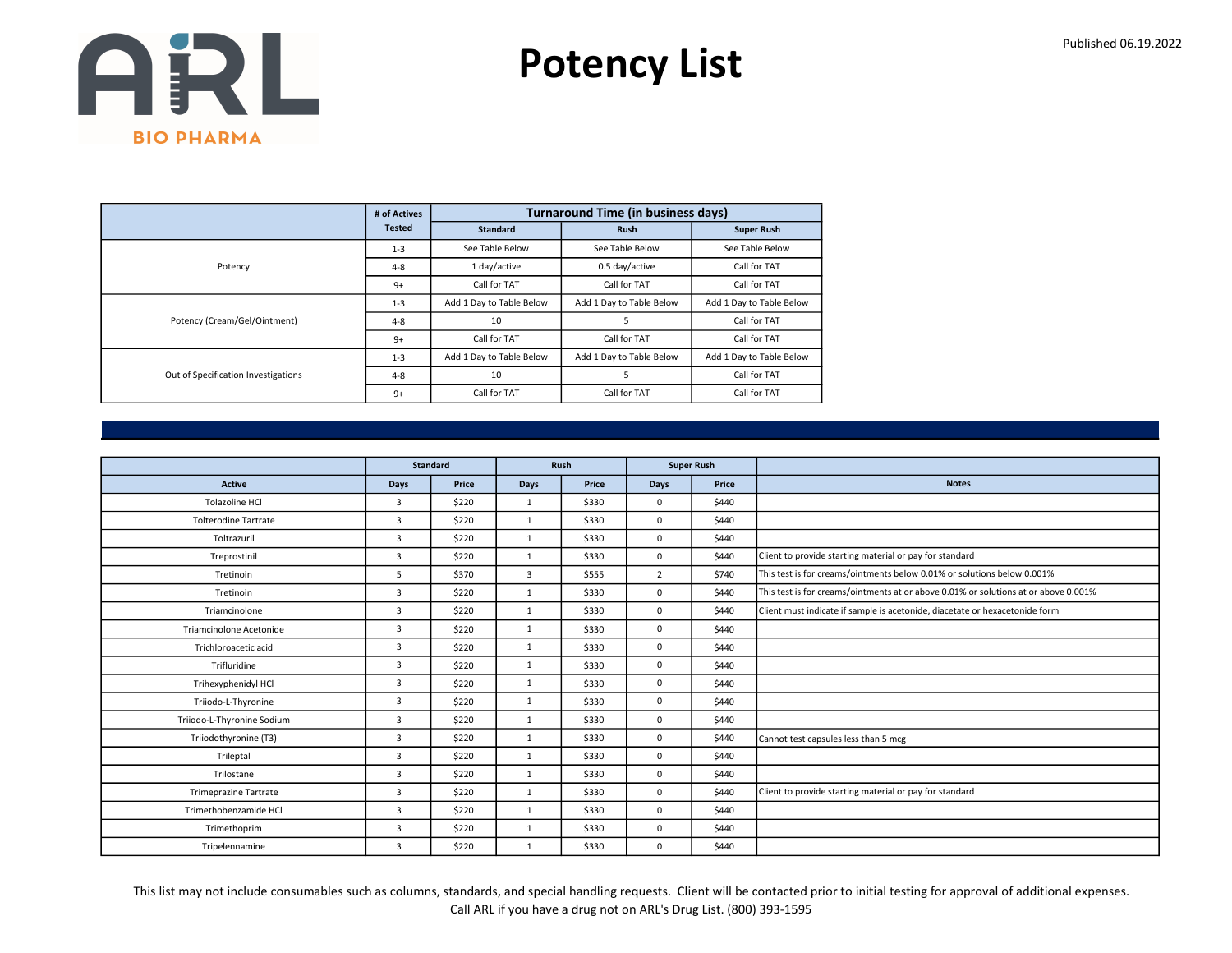Potency List

|                                     | # of Actives  |                          | <b>Turnaround Time (in business days)</b> |                          |
|-------------------------------------|---------------|--------------------------|-------------------------------------------|--------------------------|
|                                     | <b>Tested</b> | <b>Standard</b>          | <b>Rush</b>                               | <b>Super Rush</b>        |
|                                     | $1 - 3$       | See Table Below          | See Table Below                           | See Table Below          |
| Potency                             | $4 - 8$       | 1 day/active             | 0.5 day/active                            | Call for TAT             |
|                                     | $9+$          | Call for TAT             | Call for TAT                              | Call for TAT             |
|                                     | $1 - 3$       | Add 1 Day to Table Below | Add 1 Day to Table Below                  | Add 1 Day to Table Below |
| Potency (Cream/Gel/Ointment)        | $4 - 8$       | 10                       | 5                                         | Call for TAT             |
|                                     | $9+$          | Call for TAT             | Call for TAT                              | Call for TAT             |
|                                     | $1 - 3$       | Add 1 Day to Table Below | Add 1 Day to Table Below                  | Add 1 Day to Table Below |
| Out of Specification Investigations | $4 - 8$       | 10                       | 5                                         | Call for TAT             |
|                                     | $9+$          | Call for TAT             | Call for TAT                              | Call for TAT             |

|                             | <b>Standard</b> |       |                | Rush  |                | <b>Super Rush</b> |                                                                                                                    |
|-----------------------------|-----------------|-------|----------------|-------|----------------|-------------------|--------------------------------------------------------------------------------------------------------------------|
| Active                      | Days            | Price | Days           | Price | <b>Days</b>    | Price             | <b>Notes</b>                                                                                                       |
| Tripelennamine HCl          | 3               | \$220 | $\mathbf{1}$   | \$330 | $\mathbf 0$    | \$440             |                                                                                                                    |
| Triptorelin                 | $\overline{3}$  | \$220 | $\mathbf{1}$   | \$330 | $\mathbf 0$    | \$440             |                                                                                                                    |
| <b>Trolamine Salicylate</b> | 3               | \$220 | $\mathbf{1}$   | \$330 | $\mathbf 0$    | \$440             |                                                                                                                    |
| Tromethamine                | 10              | \$270 | $\overline{7}$ | \$405 | $\overline{4}$ | \$540             |                                                                                                                    |
| Tropicamide                 | 3               | \$170 | $\mathbf{1}$   | \$255 | $\mathbf 0$    | \$340             |                                                                                                                    |
| Tropolone                   | $\overline{3}$  | \$220 | $\mathbf{1}$   | \$330 | $\mathbf 0$    | \$440             |                                                                                                                    |
| Triamcinolone Diacetate     | $\overline{3}$  | \$220 | 1              | \$330 | $\mathbf 0$    | \$440             |                                                                                                                    |
| Triamcinolone Hexacetonide  | 3               | \$220 | $\mathbf{1}$   | \$330 | $\mathbf 0$    | \$440             |                                                                                                                    |
| Triamterene                 | $\overline{3}$  | \$220 | $\mathbf{1}$   | \$330 | $\mathbf 0$    | \$440             |                                                                                                                    |
| Triazolam                   | 3               | \$220 | $\mathbf{1}$   | \$330 | $\mathbf 0$    | \$440             |                                                                                                                    |
| Trichlormethiazide          | 3               | \$220 | $\mathbf{1}$   | \$330 | $\mathbf 0$    | \$440             |                                                                                                                    |
| Trypan Blue                 | $\overline{3}$  | \$220 | 1              | \$330 | $\mathbf 0$    | \$440             | Requires client starting material                                                                                  |
| Tryptophan (L)              | $\overline{3}$  | \$220 | 1              | \$330 | $\mathbf 0$    | \$440             |                                                                                                                    |
| Tulathromycin               | $\overline{3}$  | \$220 | 1              | \$330 | $\mathbf 0$    | \$440             |                                                                                                                    |
| Tylosin                     | $\overline{3}$  | \$220 | $\mathbf{1}$   | \$330 | $\mathbf 0$    | \$440             |                                                                                                                    |
| <b>Tylosin Tartrate</b>     | $\overline{3}$  | \$220 | $\mathbf{1}$   | \$330 | $\mathbf 0$    | \$440             |                                                                                                                    |
| Tyramine                    | $\overline{3}$  | \$220 | 1              | \$330 | $\mathbf 0$    | \$440             |                                                                                                                    |
| Tyrosine                    | 3               | \$220 | $\mathbf{1}$   | \$330 | $\mathbf 0$    | \$440             | Detection may be a problem if mixed with other amino acids. Please contact ARL prior to<br>submitting your sample. |
| Ubidecarenone               | 3               | \$220 | $\mathbf{1}$   | \$330 | $\mathbf 0$    | \$440             |                                                                                                                    |
| Urea                        | $\overline{3}$  | \$220 | 1              | \$330 | $\mathbf 0$    | \$440             |                                                                                                                    |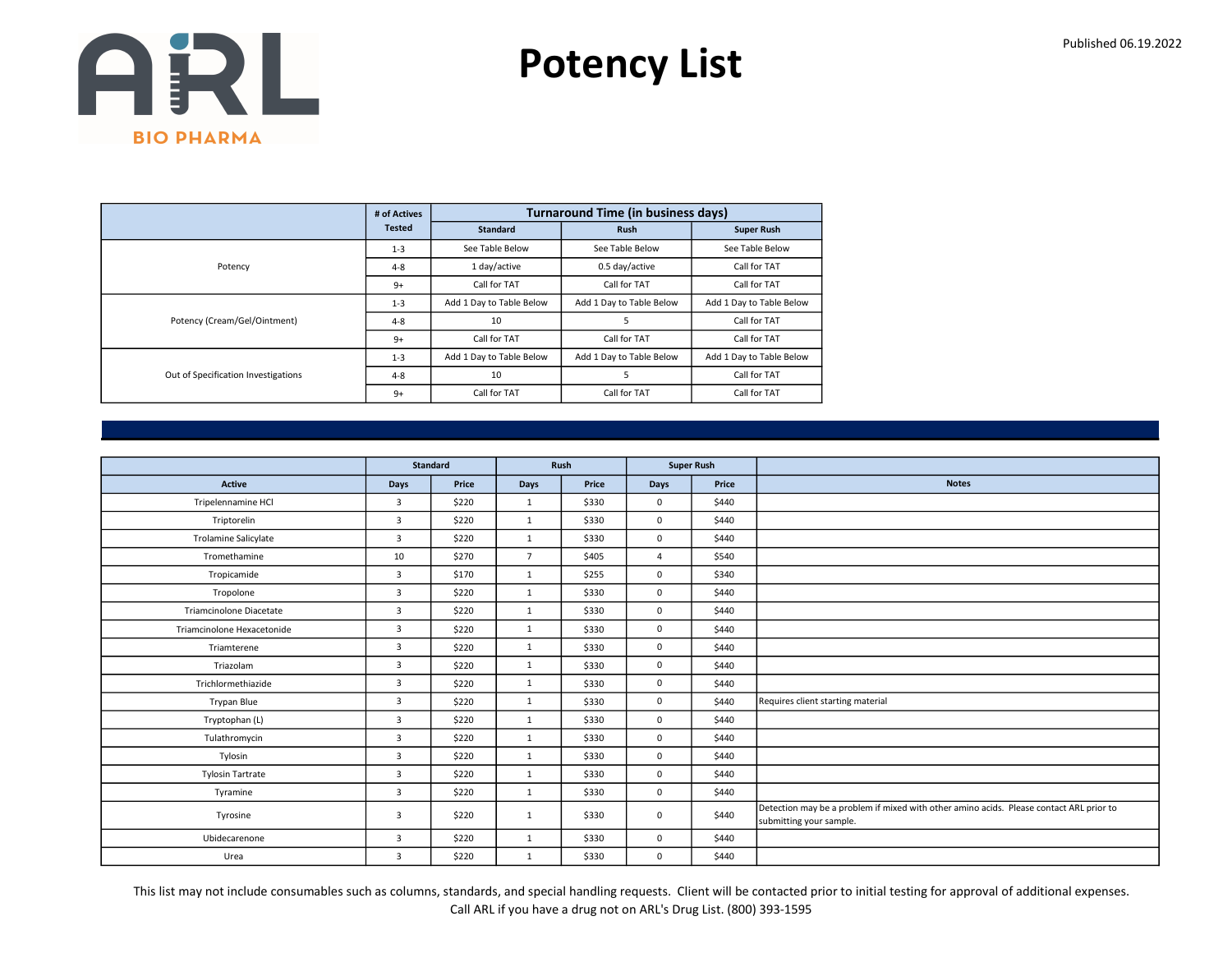Potency List

|                                     | # of Actives  |                          | <b>Turnaround Time (in business days)</b> |                          |
|-------------------------------------|---------------|--------------------------|-------------------------------------------|--------------------------|
|                                     | <b>Tested</b> | <b>Standard</b>          | <b>Rush</b>                               | <b>Super Rush</b>        |
|                                     | $1 - 3$       | See Table Below          | See Table Below                           | See Table Below          |
| Potency                             | $4 - 8$       | 1 day/active             | 0.5 day/active                            | Call for TAT             |
|                                     | $9+$          | Call for TAT             | Call for TAT                              | Call for TAT             |
|                                     | $1 - 3$       | Add 1 Day to Table Below | Add 1 Day to Table Below                  | Add 1 Day to Table Below |
| Potency (Cream/Gel/Ointment)        | $4 - 8$       | 10                       | 5                                         | Call for TAT             |
|                                     | $9+$          | Call for TAT             | Call for TAT                              | Call for TAT             |
|                                     | $1 - 3$       | Add 1 Day to Table Below | Add 1 Day to Table Below                  | Add 1 Day to Table Below |
| Out of Specification Investigations | $4 - 8$       | 10                       | 5                                         | Call for TAT             |
|                                     | $9+$          | Call for TAT             | Call for TAT                              | Call for TAT             |

|                                  | <b>Standard</b> |       |                | Rush  | <b>Super Rush</b> |       |                                                         |
|----------------------------------|-----------------|-------|----------------|-------|-------------------|-------|---------------------------------------------------------|
| <b>Active</b>                    | Days            | Price | Days           | Price | <b>Days</b>       | Price | <b>Notes</b>                                            |
| Urea HCl                         | 3               | \$220 | $\mathbf{1}$   | \$330 | $\mathbf 0$       | \$440 |                                                         |
| Uridine                          | 3               | \$220 | $\mathbf{1}$   | \$330 | $\mathbf{0}$      | \$440 |                                                         |
| Uridine-5-Monophosphate          | $\overline{3}$  | \$220 | 1              | \$330 | $\mathbf 0$       | \$440 |                                                         |
| Uridine-5-Triphosphate Trisodium | $\overline{3}$  | \$220 | 1              | \$330 | $\mathbf 0$       | \$440 |                                                         |
| Ursodeoxycholic Acid             | 3               | \$320 | $\mathbf{1}$   | \$480 | $\mathbf 0$       | \$640 |                                                         |
| Ursodiol                         | 3               | \$170 | 1              | \$255 | 0                 | \$340 |                                                         |
| Vaborbactam                      | $\overline{3}$  | \$220 | $\mathbf{1}$   | \$330 | $\mathbf 0$       | \$440 | Client to provide starting material or pay for standard |
| Valacyclovir HCl                 | 3               | \$220 | $\mathbf{1}$   | \$330 | 0                 | \$440 |                                                         |
| Valdecoxib                       | $\overline{3}$  | \$220 | 1              | \$330 | $\mathbf 0$       | \$440 |                                                         |
| Valganciclovir                   | 3               | \$220 | $\mathbf{1}$   | \$330 | $\mathbf 0$       | \$440 |                                                         |
| Valine                           | 5               | \$370 | 3              | \$555 | $\overline{2}$    | \$740 |                                                         |
| Valproate                        | 3               | \$220 | $\mathbf{1}$   | \$330 | $\mathbf 0$       | \$440 |                                                         |
| Valproate Sodium                 | $\overline{3}$  | \$220 | $\mathbf{1}$   | \$330 | $\mathbf 0$       | \$440 |                                                         |
| Valproic Acid                    | 3               | \$220 | 1              | \$330 | $\mathbf 0$       | \$440 |                                                         |
| Valsartan                        | 3               | \$220 | $\mathbf{1}$   | \$330 | $\mathbf 0$       | \$440 | Client to provide starting material or pay for standard |
| Vanadyl Sulfate Hydrate          | 10              | \$220 | $\overline{7}$ | \$330 | $\overline{4}$    | \$440 | Cannot test less than 1.8 ug/mL                         |
| Vancomycin                       | 3               | \$220 | 1              | \$330 | $\mathbf 0$       | \$440 |                                                         |
| Vancomycin HCl                   | 3               | \$220 | $\mathbf{1}$   | \$330 | 0                 | \$440 |                                                         |
| Vardenafil                       | $\overline{3}$  | \$220 | 1              | \$330 | $\mathbf 0$       | \$440 | Client to provide starting material or pay for standard |
| Vardenafil HCl                   | 3               | \$220 | $\mathbf{1}$   | \$330 | $\mathbf 0$       | \$440 | Client to provide starting material or pay for standard |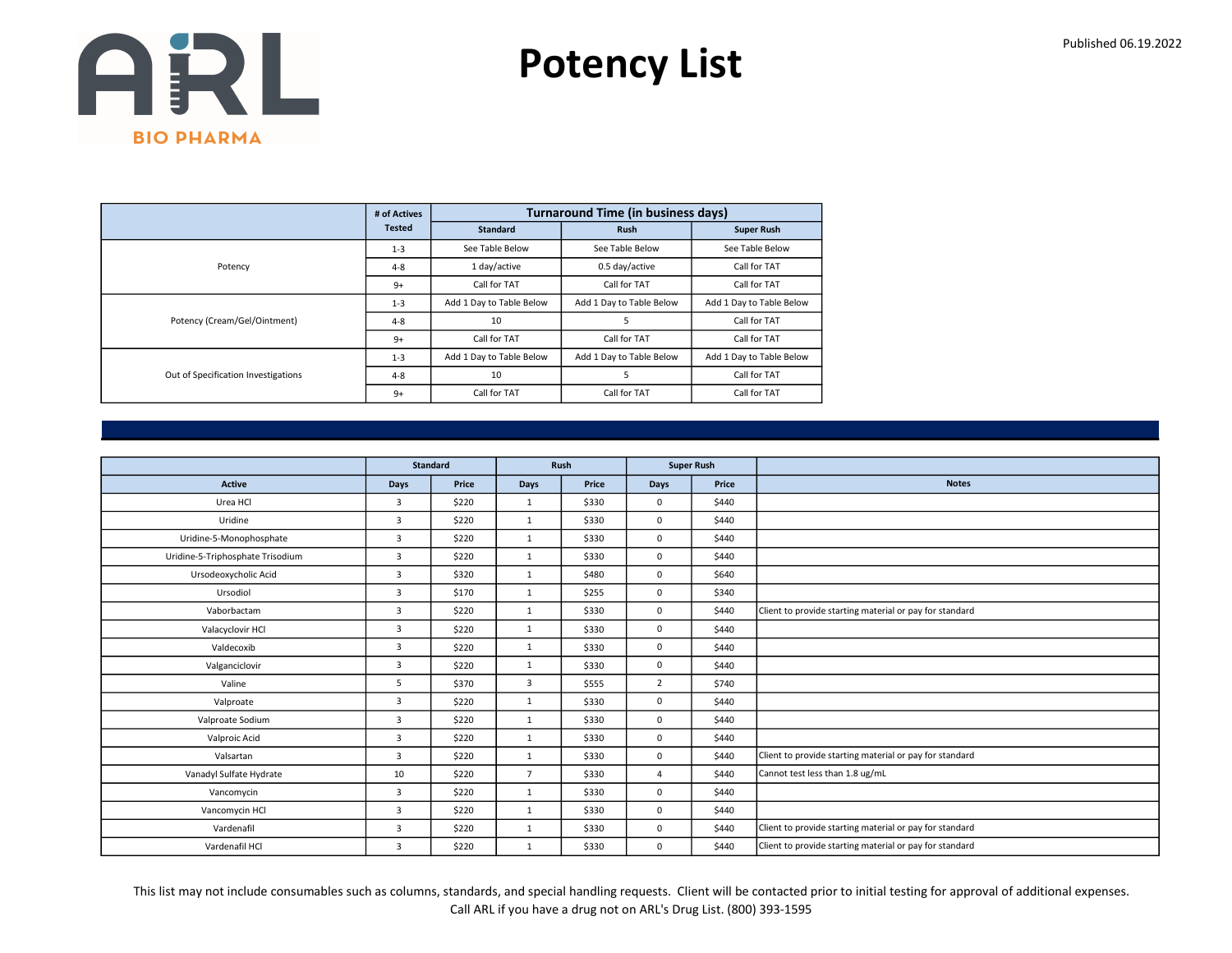Potency List

|                                     | # of Actives  |                          | <b>Turnaround Time (in business days)</b> |                          |
|-------------------------------------|---------------|--------------------------|-------------------------------------------|--------------------------|
|                                     | <b>Tested</b> | <b>Standard</b>          | <b>Rush</b>                               | <b>Super Rush</b>        |
|                                     | $1 - 3$       | See Table Below          | See Table Below                           | See Table Below          |
| Potency                             | $4 - 8$       | 1 day/active             | 0.5 day/active                            | Call for TAT             |
|                                     | $9+$          | Call for TAT             | Call for TAT                              | Call for TAT             |
|                                     | $1 - 3$       | Add 1 Day to Table Below | Add 1 Day to Table Below                  | Add 1 Day to Table Below |
| Potency (Cream/Gel/Ointment)        | $4 - 8$       | 10                       | 5                                         | Call for TAT             |
|                                     | $9+$          | Call for TAT             | Call for TAT                              | Call for TAT             |
|                                     | $1 - 3$       | Add 1 Day to Table Below | Add 1 Day to Table Below                  | Add 1 Day to Table Below |
| Out of Specification Investigations | $4 - 8$       | 10                       | 5                                         | Call for TAT             |
|                                     | $9+$          | Call for TAT             | Call for TAT                              | Call for TAT             |

|                               |                | <b>Standard</b> |              | Rush  |             | <b>Super Rush</b> |                                                                                           |
|-------------------------------|----------------|-----------------|--------------|-------|-------------|-------------------|-------------------------------------------------------------------------------------------|
| <b>Active</b>                 | <b>Days</b>    | Price           | <b>Days</b>  | Price | <b>Days</b> | Price             | <b>Notes</b>                                                                              |
| Vasoactive Intestinal Peptide | 3              | \$220           | $\mathbf{1}$ | \$330 | $\mathbf 0$ | \$440             | Client to provide starting material or pay for standard                                   |
| Vasopressin                   | 3              | \$220           | $\mathbf{1}$ | \$330 | $\mathbf 0$ | \$440             | Cannot test concentrations lower than 0.06U/mL.                                           |
| Vecuronium                    | 3              | \$220           | $\mathbf{1}$ | \$330 | $\mathbf 0$ | \$440             | Client to provide starting material or pay for standard                                   |
| Vecuronium Bromide            | 3              | \$220           | 1            | \$330 | $\mathbf 0$ | \$440             | Client to provide starting material or pay for standard                                   |
| Venlafaxine HCl               | $\overline{3}$ | \$220           | 1            | \$330 | $\mathbf 0$ | \$440             | Client to provide starting material or pay for standard                                   |
| Verapamil                     | $\overline{3}$ | \$220           | 1            | \$330 | $\mathbf 0$ | \$440             |                                                                                           |
| Verapamil HCl                 | 3              | \$220           | $\mathbf{1}$ | \$330 | $\mathbf 0$ | \$440             |                                                                                           |
| Viagra                        | 3              | \$220           | $\mathbf{1}$ | \$330 | $\mathbf 0$ | \$440             |                                                                                           |
| Vidarabine                    | 3              | \$220           | $\mathbf{1}$ | \$330 | $\mathbf 0$ | \$440             |                                                                                           |
| Vincristine Sulfate           | $\overline{3}$ | \$220           | $\mathbf{1}$ | \$330 | $\mathbf 0$ | \$440             |                                                                                           |
| Viread                        | 3              | \$220           | 1            | \$330 | $\mathbf 0$ | \$440             |                                                                                           |
| Vitamin A                     | 3              | \$220           | $\mathbf{1}$ | \$330 | $\mathbf 0$ | \$440             | Client must indicate if the sample is retinol or retinoic acid                            |
| Vitamin A Acetate             | $\overline{3}$ | \$220           | $\mathbf{1}$ | \$330 | $\mathbf 0$ | \$440             | Client to provide starting material or pay for standard                                   |
| Vitamin A Palmitate           | 3              | \$220           | $\mathbf{1}$ | \$330 | $\mathbf 0$ | \$440             |                                                                                           |
| Vitamin B12                   | $\overline{3}$ | \$220           | $\mathbf{1}$ | \$330 | $\mathbf 0$ | \$440             | Client must indicate if the sample is hydroxycobalamin, methylcobalmain or cyanocobalamin |
| Vitamin B2                    | 3              | \$220           | $\mathbf{1}$ | \$330 | $\mathbf 0$ | \$440             | Client must indicate if the sample is riboflavin or riboflavin-5-phosphate                |
| Vitamin B6                    | 3              | \$220           | $\mathbf{1}$ | \$330 | $\mathbf 0$ | \$440             |                                                                                           |
| Vitamin C                     | 3              | \$220           | 1            | \$330 | $\mathbf 0$ | \$440             |                                                                                           |
| Vitamin D                     | 3              | \$220           | $\mathbf{1}$ | \$330 | $\mathbf 0$ | \$440             | Client must indicate if the sample is D2 (ergocalciferol) or D3 (cholecalciferol)         |
| Vitamin D2                    | 3              | \$220           | $\mathbf{1}$ | \$330 | $\mathbf 0$ | \$440             |                                                                                           |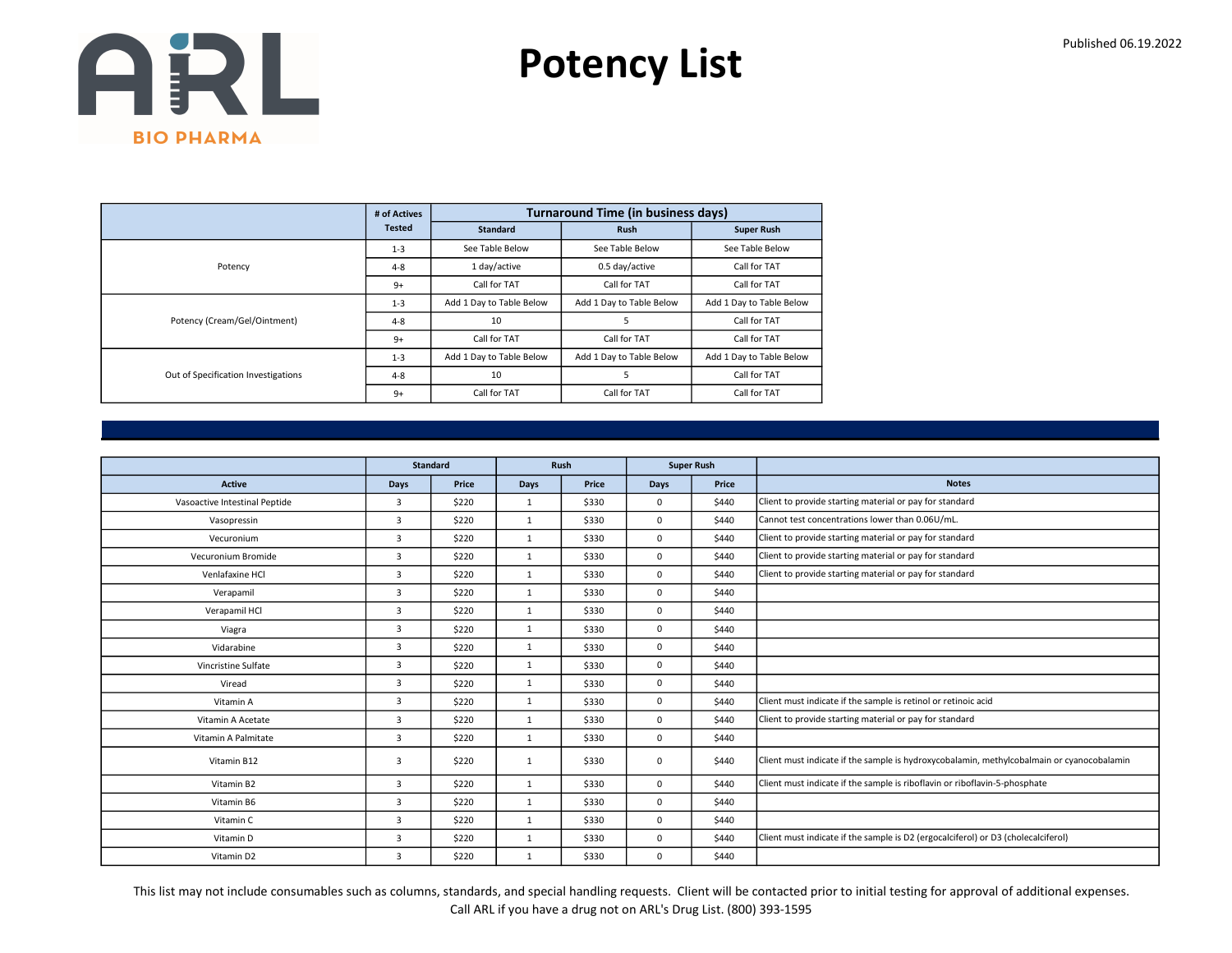Potency List

|                                     | # of Actives  |                          | <b>Turnaround Time (in business days)</b> |                          |
|-------------------------------------|---------------|--------------------------|-------------------------------------------|--------------------------|
|                                     | <b>Tested</b> | <b>Standard</b>          | <b>Rush</b>                               | <b>Super Rush</b>        |
|                                     | $1 - 3$       | See Table Below          | See Table Below                           | See Table Below          |
| Potency                             | $4 - 8$       | 1 day/active             | 0.5 day/active                            | Call for TAT             |
|                                     | $9+$          | Call for TAT             | Call for TAT                              | Call for TAT             |
|                                     | $1 - 3$       | Add 1 Day to Table Below | Add 1 Day to Table Below                  | Add 1 Day to Table Below |
| Potency (Cream/Gel/Ointment)        | $4 - 8$       | 10                       | 5                                         | Call for TAT             |
|                                     | $9+$          | Call for TAT             | Call for TAT                              | Call for TAT             |
|                                     | $1 - 3$       | Add 1 Day to Table Below | Add 1 Day to Table Below                  | Add 1 Day to Table Below |
| Out of Specification Investigations | $4 - 8$       | 10                       | 5                                         | Call for TAT             |
|                                     | $9+$          | Call for TAT             | Call for TAT                              | Call for TAT             |

|                     | Standard       |          |                | Rush     |                | <b>Super Rush</b> |                                                                                                                                                    |
|---------------------|----------------|----------|----------------|----------|----------------|-------------------|----------------------------------------------------------------------------------------------------------------------------------------------------|
| <b>Active</b>       | Days           | Price    | Days           | Price    | Days           | Price             | <b>Notes</b>                                                                                                                                       |
| Vitamin D3          | 3              | \$220    | 1              | \$330    | $\mathbf{0}$   | \$440             |                                                                                                                                                    |
|                     |                |          |                |          |                |                   |                                                                                                                                                    |
| Vitamin E           | See Note       | See Note | See Note       | See Note | See Note       | See Note          | Client must specify the form of vitamin E that is in the sample (Acetate or Succinate).                                                            |
| Vitamin E Acetate   | $\overline{3}$ | \$220    | 1              | \$330    | $\mathbf 0$    | \$440             |                                                                                                                                                    |
| Vitamin E Succinate | 10             | \$370    | $7^{\circ}$    | \$555    | $\overline{4}$ | \$740             |                                                                                                                                                    |
| Voriconazole        | 3              | \$220    | $\mathbf{1}$   | \$330    | $\mathbf 0$    | \$440             |                                                                                                                                                    |
| Warfarin            | $\overline{3}$ | \$220    | 1              | \$330    | $\mathbf 0$    | \$440             |                                                                                                                                                    |
| Warfarin Sodium     | 3              | \$220    | $\mathbf{1}$   | \$330    | $\mathbf 0$    | \$440             |                                                                                                                                                    |
| Xylazine            | 3              | \$220    | 1              | \$330    | $\mathbf 0$    | \$440             |                                                                                                                                                    |
| Xylazine HCl        | 3              | \$220    | 1              | \$330    | $\mathbf 0$    | \$440             |                                                                                                                                                    |
| Xylitol             | 3              | \$220    | $\mathbf{1}$   | \$330    | $\mathbf 0$    | \$440             |                                                                                                                                                    |
| Xylocaine           | $\overline{3}$ | \$220    | $\mathbf{1}$   | \$330    | $\mathbf 0$    | \$440             |                                                                                                                                                    |
| Yohimbine           | 3              | \$220    | 1              | \$330    | $\mathbf 0$    | \$440             |                                                                                                                                                    |
| Yohimbine HCl       | $\overline{3}$ | \$220    | $\mathbf{1}$   | \$330    | $\mathbf 0$    | \$440             |                                                                                                                                                    |
| Zavesca             | $\overline{3}$ | \$220    | $\mathbf{1}$   | \$330    | $\mathbf 0$    | \$440             |                                                                                                                                                    |
| Ziconotide          | 3              | \$220    | $\mathbf{1}$   | \$330    | $\mathbf 0$    | \$440             | Client to provide starting material or pay for standard. Call if sample concentration is less than 100<br>mcg/mL                                   |
| Zidovudine          | $\overline{3}$ | \$220    | $\mathbf{1}$   | \$330    | $\mathbf 0$    | \$440             |                                                                                                                                                    |
| Zilpaterol          | $\overline{3}$ | \$220    | $\mathbf{1}$   | \$330    | $\mathbf 0$    | \$440             |                                                                                                                                                    |
| Zinc                | 3              | \$220    | $\mathbf{1}$   | \$330    | $\mathbf 0$    | \$440             | Call if sample is in an oil base or if in combination with Calcium, Manganese, or Magnesium.                                                       |
| Zinc                | 10             | \$220    | $\overline{7}$ | \$330    | $\overline{4}$ | \$440             | This test is performed if samples in in an oil base or is in combination with Calcium, Magnesium, or<br>Manganese. Cannot test less than 0.5 ug/mL |